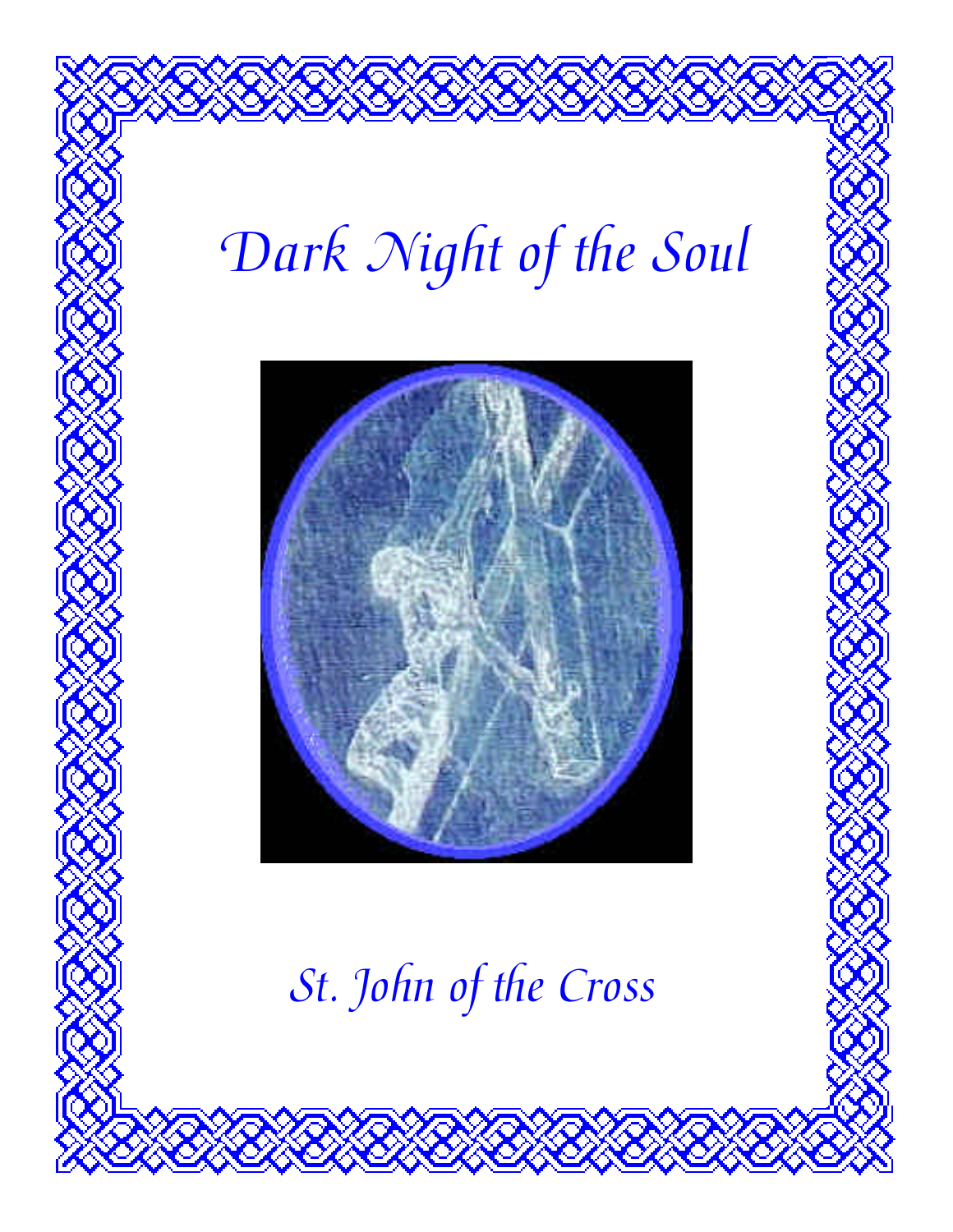## Table of Contents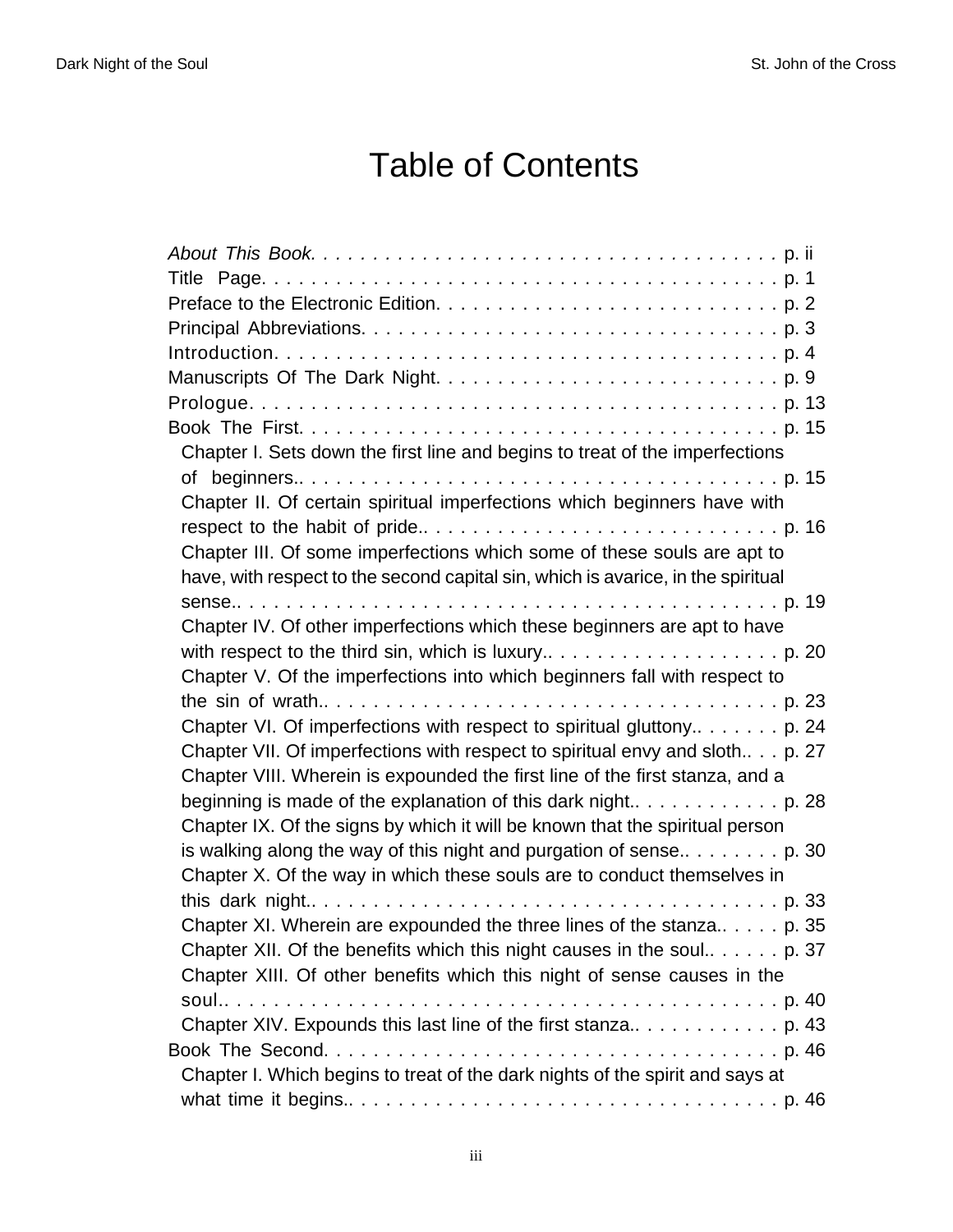| Chapter II. Describes other imperfections which belong to these                 |
|---------------------------------------------------------------------------------|
|                                                                                 |
|                                                                                 |
| Chapter IV. Sets down the first stanza and the exposition thereof p. 50         |
| Chapter V. Sets down the first line and begins to explain how this dark         |
| contemplation is not only night for the soul but is also grief and              |
|                                                                                 |
| Chapter VI. Of other kinds of pain that the soul suffers in this nightp. 53     |
| Chapter VII. Continues the same matter and considers other afflictions end      |
|                                                                                 |
| Chapter VIII. Of other pains which afflict the soul in this state p. 59         |
| Chapter IX. How, although this night brings darkness to the spirit, it does     |
|                                                                                 |
|                                                                                 |
| Chapter XI. Begins to explain the second line of the first stanza. Describes    |
| how, as the fruit of these rigorous constraints, the soul finds itself with the |
|                                                                                 |
| Chapter XII. Shows how this horrible night is purgatory, and how in it the      |
| Divine wisdom illumines men on earth with the same illumination that purges     |
|                                                                                 |
| Chapter XIII. Of other delectable effects which are wrought in the soul by      |
|                                                                                 |
| Chapter XIV. Wherein are set down and explained the last three lines of         |
|                                                                                 |
| Chapter XV. Sets down the second stanza and its exposition p. 77                |
| Chapter XVI. Explains how, though in darkness, the soul walks                   |
|                                                                                 |
| Chapter XVII. Explains how this dark contemplation is secret p. 83              |
| Chapter XVIII. Explains how this secret wisdom is likewise a ladder p. 86       |
| Chapter XIX. Begins to explain the ten steps of the mystic ladder of Divine     |
| love, according to Saint Bernard and Saint Thomas. The first five are here      |
|                                                                                 |
| Chapter XX. Wherein are treated the other five steps of love p. 90              |
| Chapter XXI. Which explains the word 'disguised,' and describes the colours     |
|                                                                                 |
|                                                                                 |
| Chapter XXIII. Expounds the fourth line and describes the wondrous hiding       |
| place wherein the soul is set during this night. Shows how, although the        |
| devil has an entrance into other places that are very high, he has none into    |
|                                                                                 |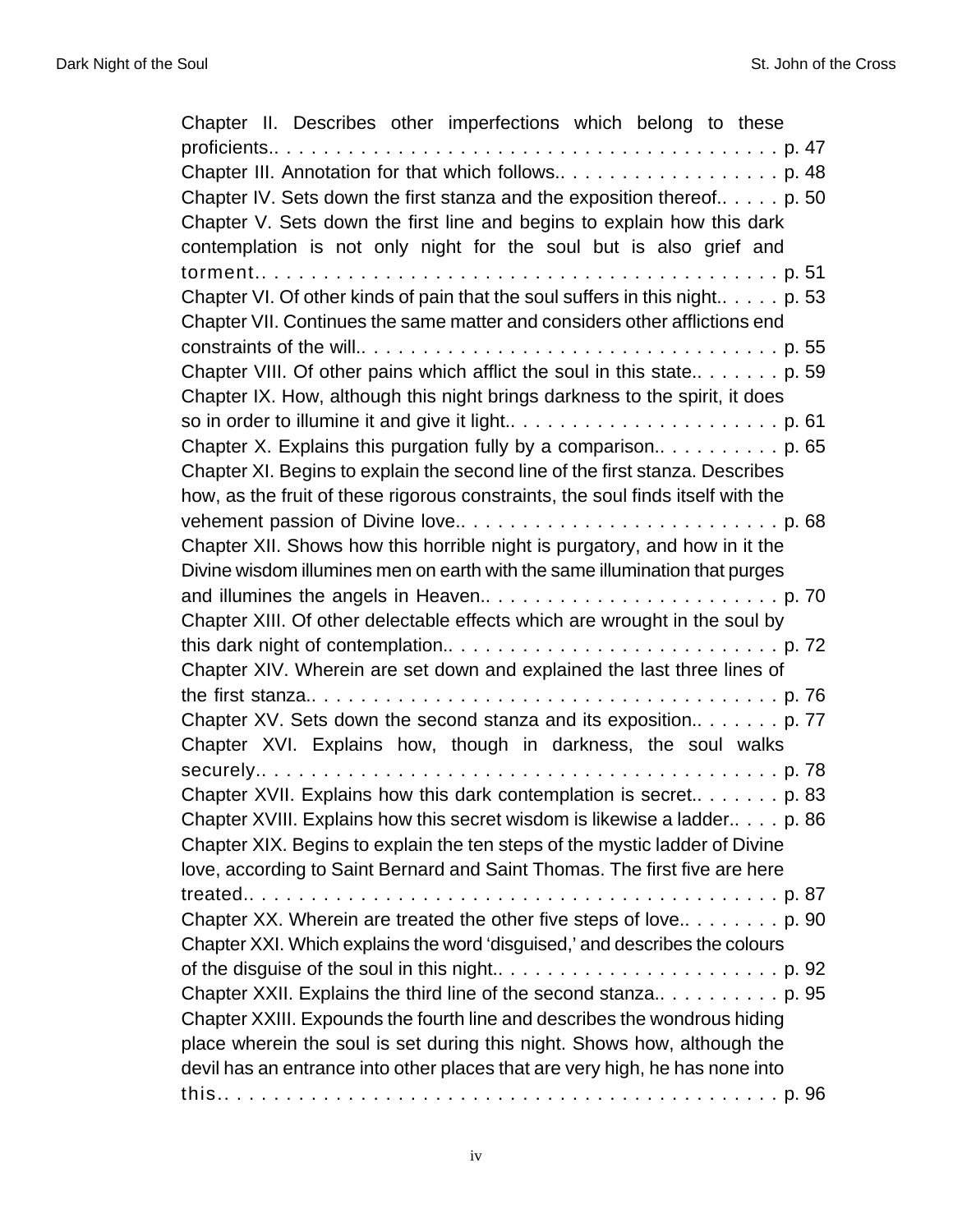| Chapter XXIV. Completes the explanation of the second stanzap. 101 |  |
|--------------------------------------------------------------------|--|
|                                                                    |  |
|                                                                    |  |
|                                                                    |  |
|                                                                    |  |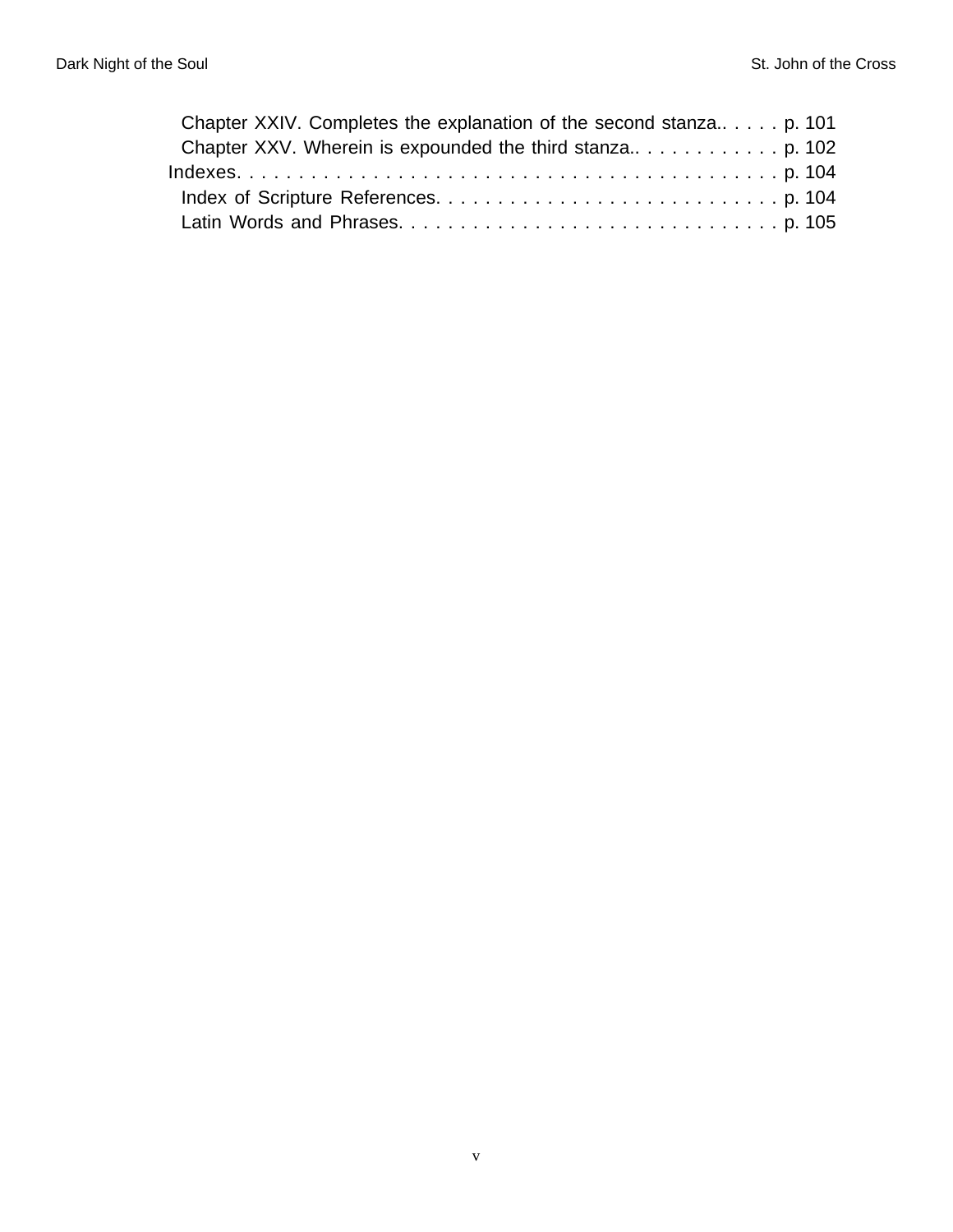Dark Night of the Soul St. John of the Cross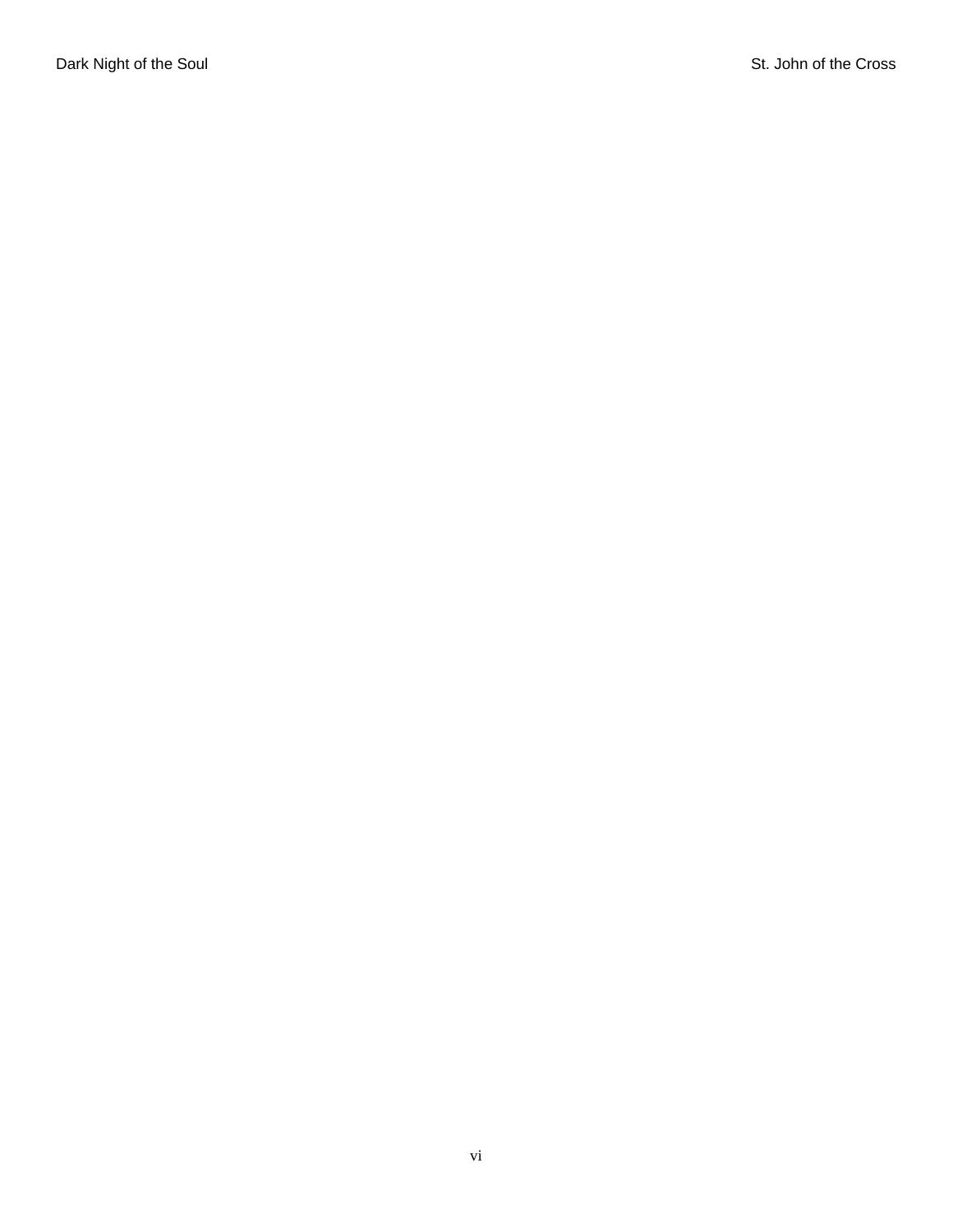## <span id="page-5-0"></span>**DARK NIGHT OF THE SOUL**

**by**

## **Saint John of the Cross**

## **DOCTOR OF THE CHURCH**

## **THIRD REVISED EDITION**

Translated and edited, with an Introduction, by E. ALLISON PEERS

from the critical edition of P. SILVERIO DE SANTA TERESA, C.D.

TO THE DISCALCED CARMELITES OF CASTILE,

**WITH ABIDING MEMORIES OF THEIR HOSPITALITY AND KINDNESS IN MADRID, ÁVILA AND BURGOS, BUT ABOVE ALL OF THEIR DEVOTION TO SAINT JOHN OF THE CROSS, I DEDICATE THIS TRANSLATION**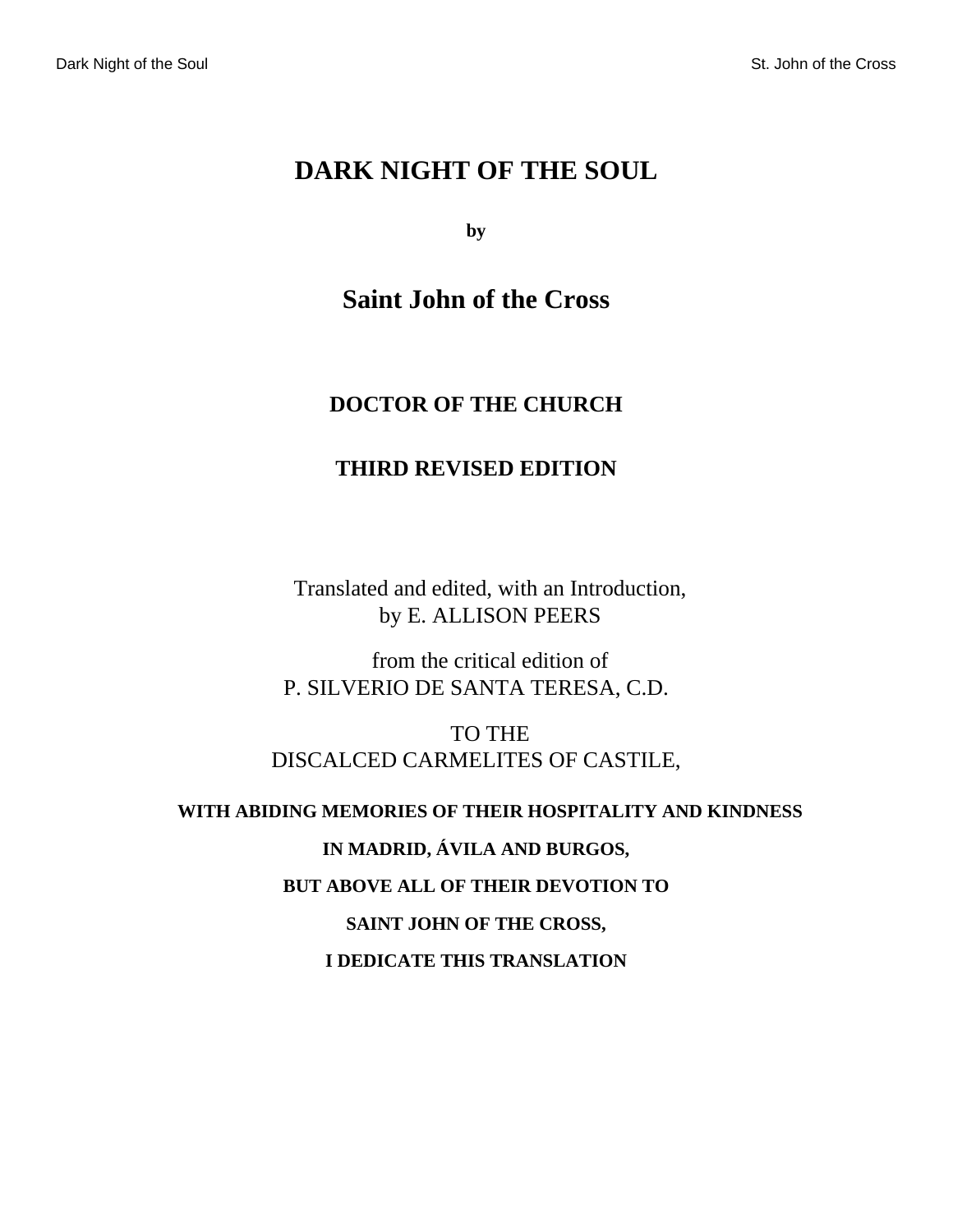#### **PREFACE TO THE ELECTRONIC EDITION**

<span id="page-6-0"></span>This electronic edition (v 0.9) was scanned in 1994 from an uncopyrighted 1959 Image Books third edition of the *Dark Night*. The entire text except for the translator's preface and some of the footnotes have been reproduced. Nearly 400 footnotes (and parts of footnotes) describing variations among manuscripts have been omitted. Page number references in the footnotes have been changed to chapter and section where possible. This edition has been proofread once, but additional errors may remain. The translator's preface to the first and second editions may be found with the electronic edition of *Ascent of Mount Carmel.*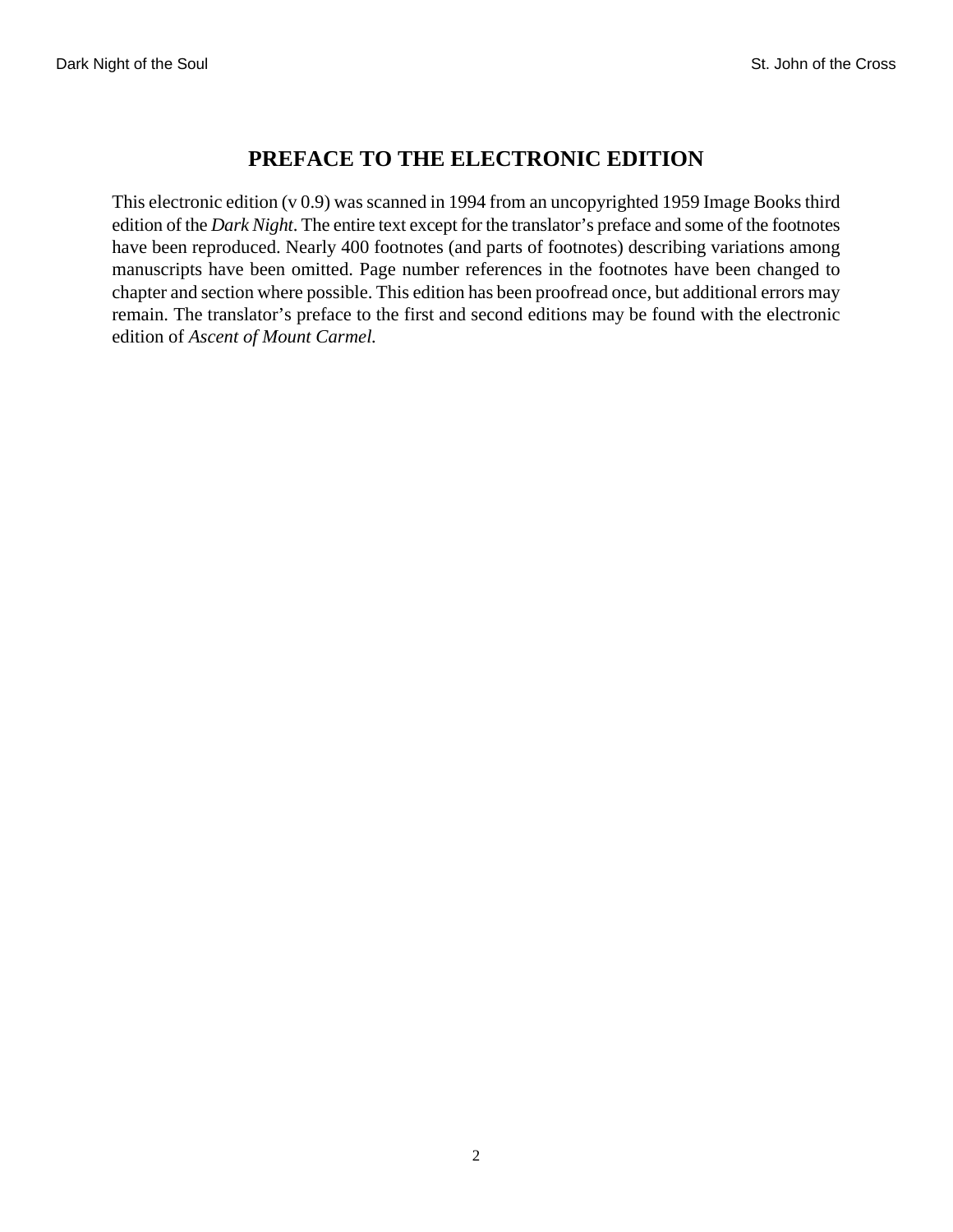#### **PRINCIPAL ABBREVIATIONS**

<span id="page-7-0"></span>A.V.—Authorized Version of the Bible (1611).

D.V.—Douai Version of the Bible (1609).

C.W.S.T.J.—*The Complete Works of Saint Teresa of Jesus*, translated and edited by E. Allison Peers from the critical edition of P. Silverio de Santa Teresa, C.D. London, Sheed and Ward, 1946. 3 vols.

H.—E. Allison Peers: *Handbook to the Life and Times of St. Teresa and St. John of the Cross*. London, Burns Oates and Washbourne, 1953.

LL.—*The Letters of Saint Teresa of Jesus*, translated and edited by E. Allison Peers from the critical edition of P. Silverio de Santa Teresa, C.D. London, Burns Oates and Washbourne, 1951. 2 vols.

N.L.M.—National Library of Spain (Biblioteca Nacional), Madrid.

Obras (P. Silv.)—*Obras de San Juan de la Cruz*, Doctor de la Iglesia, editadas y anotadas por el P. Silverio de Santa Teresa, C.D. Burgos, 1929–31. 5 vols.

S.S.M.—E. Allison Peers: *Studies of the Spanish Mystics*. Vol. I, London, Sheldon Press, 1927; 2nd ed., London, S.P.C.K., 1951. Vol. II, London, Sheldon Press, 1930.

Sobrino.—Jose Antonio de Sobrino, S.J.: *Estudios sobre San Juan de la Cruz y nuevos textos de su obra*. Madrid, 1950.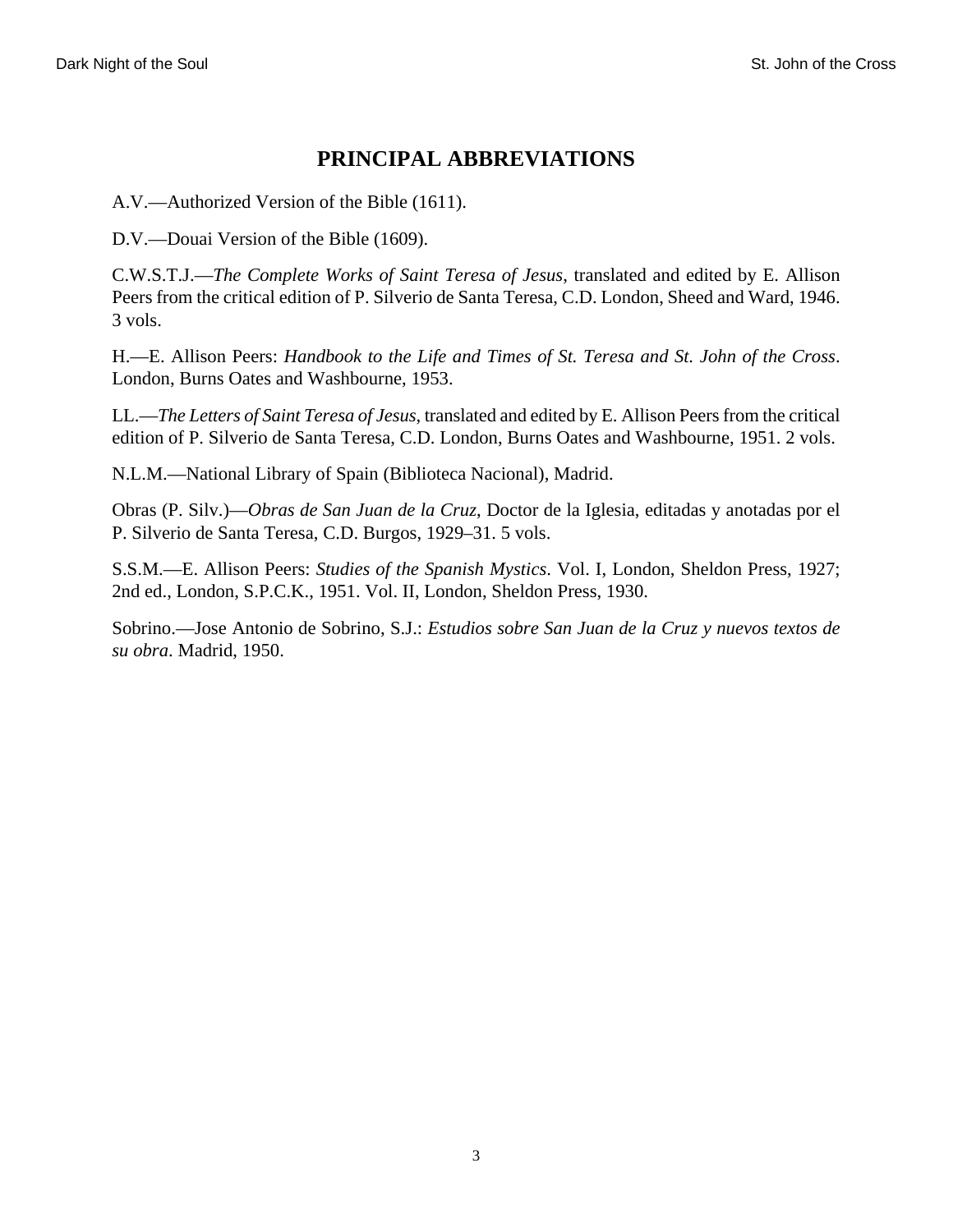## **DARK NIGHT OF THE SOUL**

## **INTRODUCTION**

<span id="page-8-0"></span>SOMEWHAT reluctantly, out of respect for a venerable tradition, we publish the *Dark Night* as a separate treatise, though in reality it is a continuation of the *Ascent of Mount Carmel* and fulfils the undertakings given in it:

*The first night or purgation is of the sensual part of the soul, which is treated in the present stanza, and will be treated in the first part of this book. And the second is of the spiritual part; of this speaks the second stanza, which follows; and of this we shall treat likewise, in the second and the third part, with respect to the activity of the soul; and in the fourth part, with respect to its passivity.*<sup>1</sup>

This 'fourth part' is the *Dark Night*. Of it the Saint writes in a passage which follows that just quoted:

*And the second night, or purification, pertains to those who are already proficient, occurring at the time when God desires to bring them to the state of union with God. And this latter night is a more obscure and dark and terrible purgation, as we shall say afterwards.*<sup>2</sup>

In his three earlier books he has written of the Active Night, of Sense and of Spirit; he now proposes to deal with the Passive Night, in the same order. He has already taught us how we are to deny and purify ourselves with the ordinary help of grace, in order to prepare our senses and faculties for union with God through love. He now proceeds to explain, with an arresting freshness, how these same senses and faculties are purged and purified by God with a view to the same end—that of union. The combined description of the two nights completes the presentation of active and passive purgation, to which the Saint limits himself in these treatises, although the subject of the stanzas which he is glossing is a much wider one, comprising the whole of the mystical life and ending only with the Divine embraces of the soul transformed in God through love.

The stanzas expounded by the Saint are taken from the same poem in the two treatises. The commentary upon the second, however, is very different from that upon the first, for it assumes a much more advanced state of development. The Active Night has left the senses and faculties well prepared, though not completely prepared, for the reception of Divine influences and illuminations in greater abundance than before. The Saint here postulates a principle of dogmatic theology—that by himself, and with the ordinary aid of grace, man cannot attain to that degree of purgation which

<sup>1</sup> *Ascent*, Bk. I, chap. i, sect. 2.

<sup>2</sup> Op. cit., sect. 3.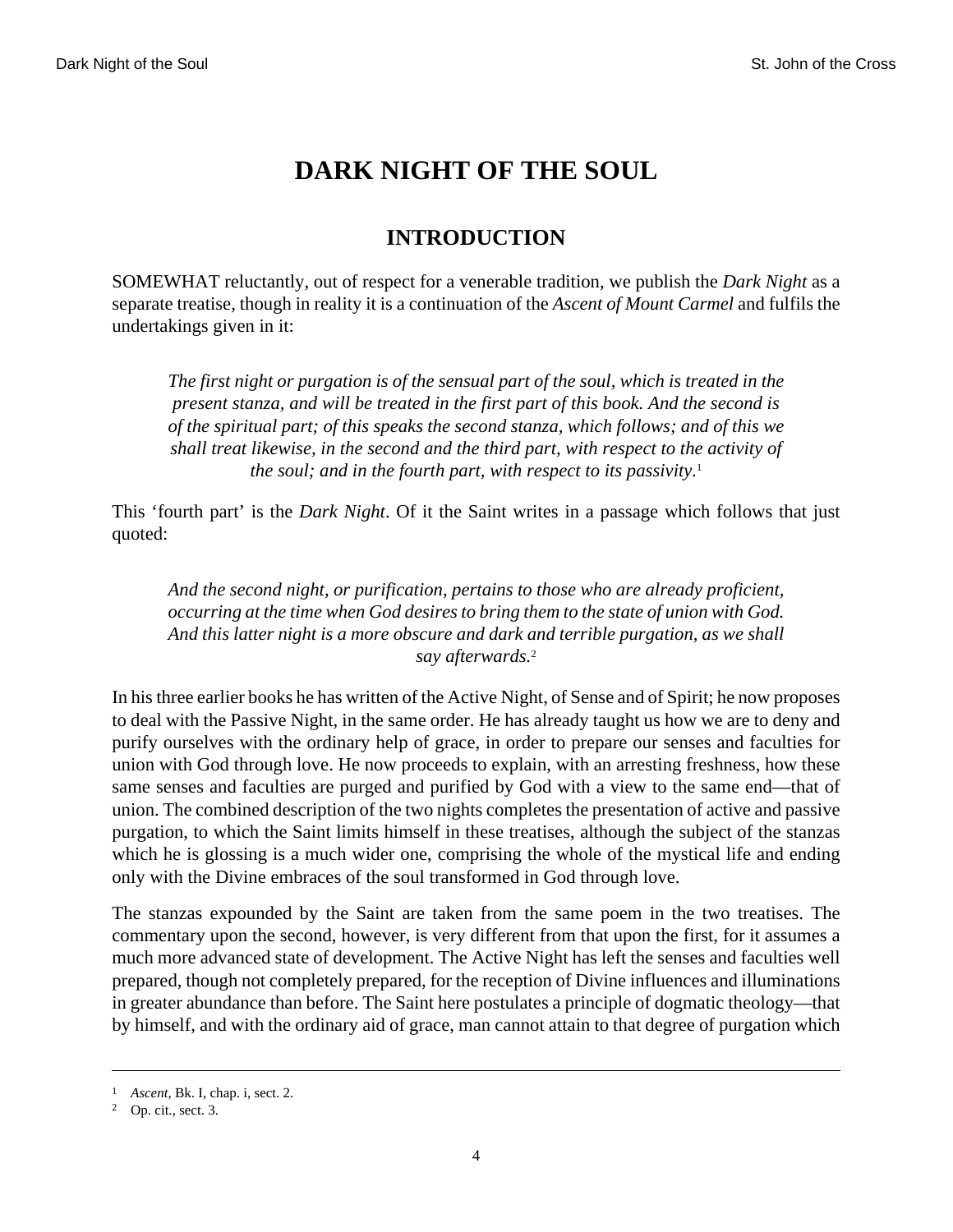is essential to his transformation in God. He needs Divine aid more abundantly. 'However greatly the soul itself labours,' writes the Saint, 'it cannot actively purify itself so as to be in the least degree prepared for the Divine union of perfection of love, if God takes not its hand and purges it not in that dark fire.'<sup>3</sup>

The Passive Nights, in which it is God Who accomplishes the purgation, are based upon this incapacity. Souls 'begin to enter' this dark night

*when God draws them forth from the state of beginners—which is the state of those that meditate on the spiritual road—and begins to set them in the state of progressives—which is that of those who are already contemplatives—to the end that, after passing through it, they may arrive at the state of the perfect, which is that of the Divine union of the soul with God.*<sup>4</sup>

Before explaining the nature and effects of this Passive Night, the Saint touches, in passing, upon certain imperfections found in those who are about to enter it and which it removes by the process of purgation. Such travellers are still untried proficients, who have not yet acquired mature habits of spirituality and who therefore still conduct themselves as children. The imperfections are examined one by one, following the order of the seven deadly sins, in chapters (ii-viii) which once more reveal the author's skill as a director of souls. They are easy chapters to understand, and of great practical utility, comparable to those in the first book of the *Ascent* which deal with the active purgation of the desires of sense.

In Chapter viii, St. John of the Cross begins to describe the Passive Night of the senses, the principal aim of which is the purgation or stripping of the soul of its imperfections and the preparation of it for fruitive union. The Passive Night of Sense, we are told, is 'common' and 'comes to many,' whereas that of Spirit 'is the portion of very few.'<sup>5</sup> The one is 'bitter and terrible' but 'the second bears no comparison with it,' for it is 'horrible and awful to the spirit.'<sup>6</sup> A good deal of literature on the former Night existed in the time of St. John of the Cross and he therefore promises to be brief in his treatment of it. Of the latter, on the other hand, he will 'treat more fully . . . since very little has been said of this, either in speech or in writing, and very little is known of it, even by experience.'<sup>7</sup>

Having described this Passive Night of Sense in Chapter viii, he explains with great insight and discernment how it may be recognized whether any given aridity is a result of this Night or whether it comes from sins or imperfections, or from frailty or lukewarmness of spirit, or even from indisposition or 'humours' of the body. The Saint is particularly effective here, and we may once more compare this chapter with a similar one in the *Ascent* (II, xiii)—that in which he fixes the

<sup>3</sup> *Dark Night*, Bk. 1, chap. iii, sect. 3.

<sup>4</sup> *Op. cit.,* Bk. I, chap. i, sect. 1.

<sup>5</sup> *Dark Night*, Bk. 1, chap. viii, sect. 1.

<sup>6</sup> *Op. cit*., Bk. I, chap. viii, sect. 2.

<sup>7</sup> *Ibid.*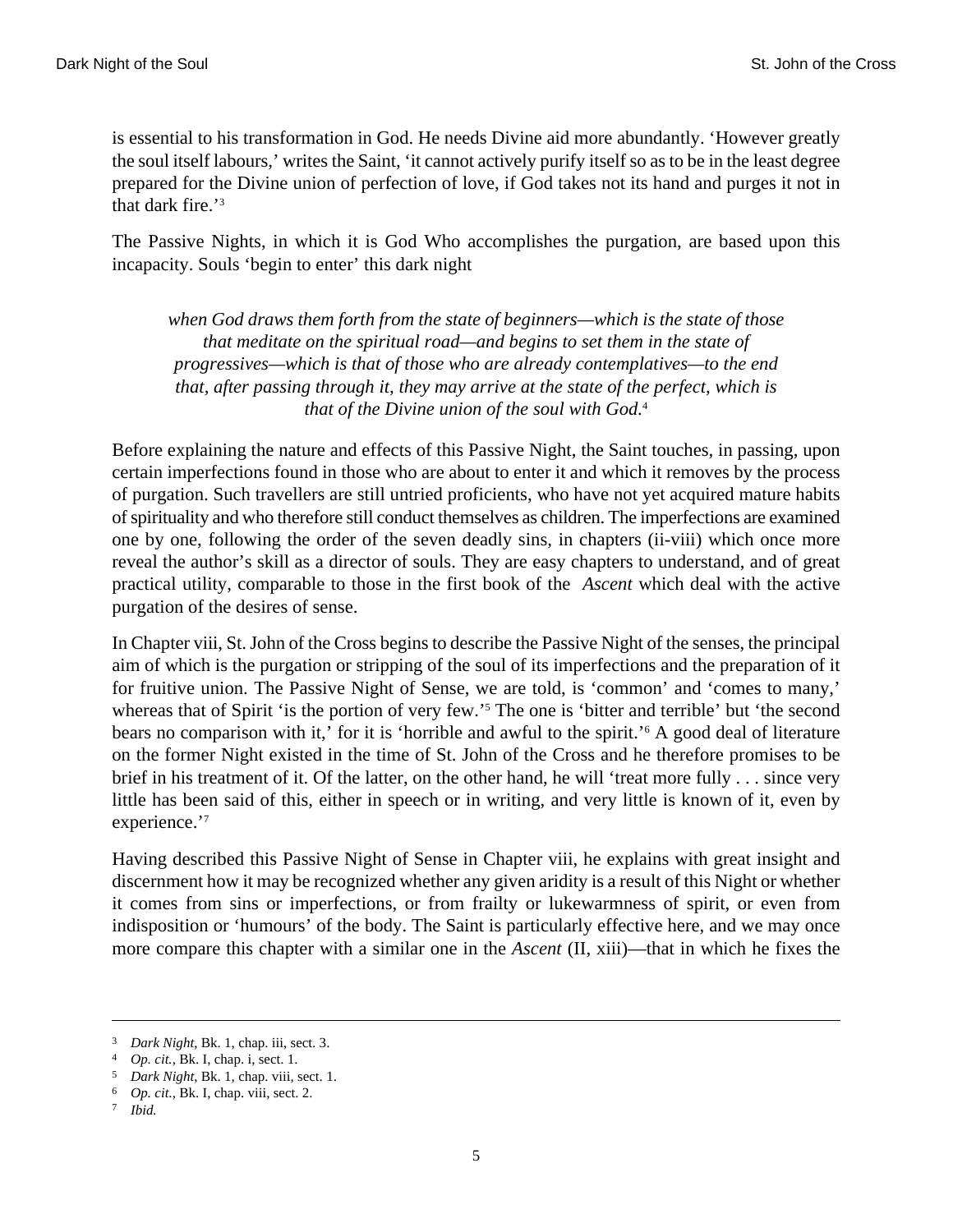point where the soul may abandon discursive meditation and enter the contemplation which belongs to loving and simple faith.

Both these chapters have contributed to the reputation of St. John of the Cross as a consummate spiritual master. And this not only for the objective value of his observations, but because, even in spite of himself, he betrays the sublimity of his own mystical experiences. Once more, too, we may admire the crystalline transparency of his teaching and the precision of the phrases in which he clothes it. To judge by his language alone, one might suppose at times that he is speaking of mathematical, rather than of spiritual operations.

In Chapter x, the Saint describes the discipline which the soul in this Dark Night must impose upon itself; this, as might be logically deduced from the *Ascent*, consists in 'allowing the soul to remain in peace and quietness,' content 'with a peaceful and loving attentiveness toward God.'<sup>8</sup> Before long it will experience enkindlings of love (Chapter xi), which will serve to purify its sins and imperfections and draw it gradually nearer to God; we have here, as it were, so many stages of the ascent of the Mount on whose summit the soul attains to transforming union. Chapters xii and xiii detail with great exactness the benefits that the soul receives from this aridity, while Chapter xiv briefly expounds the last line of the first stanza and brings to an end what the Saint desires to say with respect to the first Passive Night.

At only slightly greater length St. John of the Cross describes the Passive Night of the Spirit, which is at once more afflictive and more painful than those which have preceded it. This, nevertheless, is the Dark Night *par excellence*, of which the Saint speaks in these words: 'The night which we have called that of sense may and should be called a kind of correction and restraint of the desire rather than purgation. The reason is that all the imperfections and disorders of the sensual part have their strength and root in the spirit, where all habits, both good and bad, are brought into subjection, and thus, until these are purged, the rebellions and depravities of sense cannot be purged thoroughly.'<sup>9</sup>

Spiritual persons, we are told, do not enter the second night immediately after leaving the first; on the contrary, they generally pass a long time, even years, before doing so,<sup>10</sup> for they still have many imperfections, both habitual and actual (Chapter ii). After a brief introduction (Chapter iii), the Saint describes with some fullness the nature of this spiritual purgation or dark contemplation referred to in the first stanza of his poem and the varieties of pain and affliction caused by it, whether in the soul or in its faculties (Chapters iv-viii). These chapters are brilliant beyond all description; in them we seem to reach the culminating point of their author's mystical experience; any excerpt from them would do them an injustice. It must suffice to say that St. John of the Cross seldom again touches those same heights of sublimity.

Chapter ix describes how, although these purgations seem to blind the spirit, they do so only to enlighten it again with a brighter and intenser light, which it is preparing itself to receive with greater abundance. The following chapter makes the comparison between spiritual purgation and

<sup>8</sup> *Dark Night*, Bk. I, chap. x, sect. 4.

<sup>9</sup> *Op. cit*., Bk. II, chap. iii, sect. 1.

<sup>10</sup> *Op. cit*., Bk. II, chap. i, sect. 1.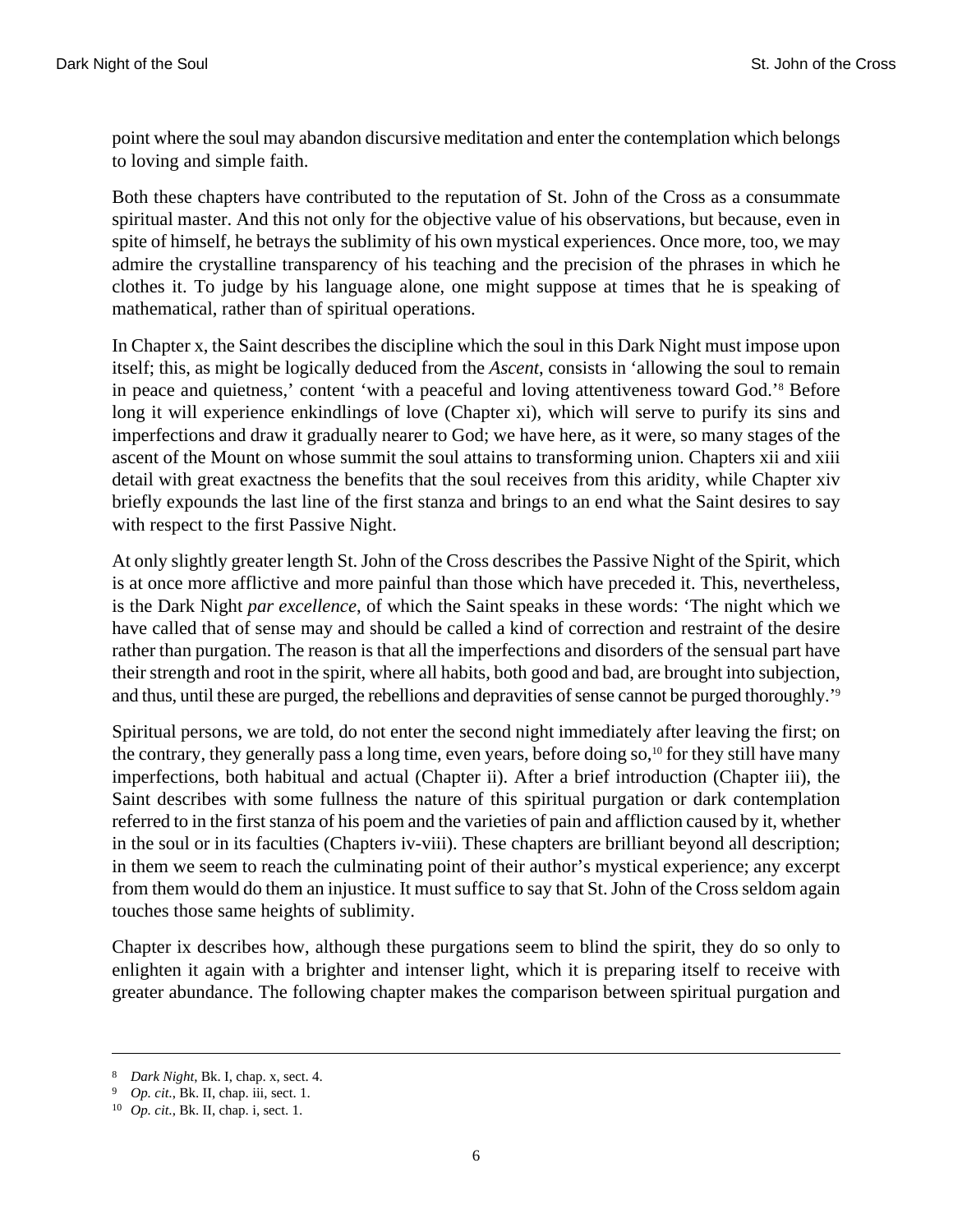the log of wood which gradually becomes transformed through being immersed in fire and at last takes on the fire's own properties. The force with which the familiar similitude is driven home impresses indelibly upon the mind the fundamental concept of this most sublime of all purgations. Marvellous, indeed, are its effects, from the first enkindlings and burnings of Divine love, which are greater beyond comparison than those produced by the Night of Sense, the one being as different from the other as is the body from the soul. 'For this (latter) is an enkindling of spiritual love in the soul, which, in the midst of these dark confines, feels itself to be keenly and sharply wounded in strong Divine love, and to have a certain realization and foretaste of God.'11 No less wonderful are the effects of the powerful Divine illumination which from time to time enfolds the soul in the splendours of glory. When the effects of the light that wounds and yet illumines are combined with those of the enkindlement that melts the soul with its heat, the delights experienced are so great as to be ineffable.

The second line of the first stanza of the poem is expounded in three admirable chapters (xi-xiii), while one short chapter (xiv) suffices for the three lines remaining. We then embark upon the second stanza, which describes the soul's security in the *Dark Night*—due, among other reasons, to its being freed 'not only from itself, but likewise from its other enemies, which are the world and the devil.'<sup>12</sup>

This contemplation is not only dark, but also secret (Chapter xvii), and in Chapter xviii is compared to the 'staircase' of the poem. This comparison suggests to the Saint an exposition (Chapters xviii, xix) of the ten steps or degrees of love which comprise St. Bernard's mystical ladder. Chapter xxi describes the soul's 'disguise,' from which the book passes on (Chapters xxii, xxiii) to extol the 'happy chance' which led it to journey 'in darkness and concealment' from its enemies, both without and within.

Chapter xxiv glosses the last line of the second stanza—'my house being now at rest.' Both the higher and the lower 'portions of the soul' are now tranquillized and prepared for the desired union with the Spouse, a union which is the subject that the Saint proposed to treat in his commentary on the five remaining stanzas. As far as we know, this commentary was never written. We have only the briefest outline of what was to have been covered in the third, in which, following the same effective metaphor of night, the Saint describes the excellent properties of the spiritual night of infused contemplation, through which the soul journeys with no other guide or support, either outward or inward, than the Divine love 'which burned in my heart.'

It is difficult to express adequately the sense of loss that one feels at the premature truncation of this eloquent treatise.<sup>13</sup> We have already given our opinion<sup>14</sup> upon the commentaries thought to have been written on the final stanzas of the 'Dark Night.' Did we possess them, they would explain the birth of the light—'dawn's first breathings in the heav'ns above'—which breaks through the black darkness of the Active and the Passive Nights; they would tell us, too, of the soul's further

<sup>11</sup> *Dark Night*, Bk. II, chap. xi, sect. 1.

<sup>12</sup> *Dark Night*, Bk. II, chap. xvi, sect. 2.

<sup>13</sup> [On this, see Sobrino, pp. 159–66.]

<sup>14</sup> Cf. pp. lviii–lxiii, *Ascent of Mount Carmel* (Image Books edition).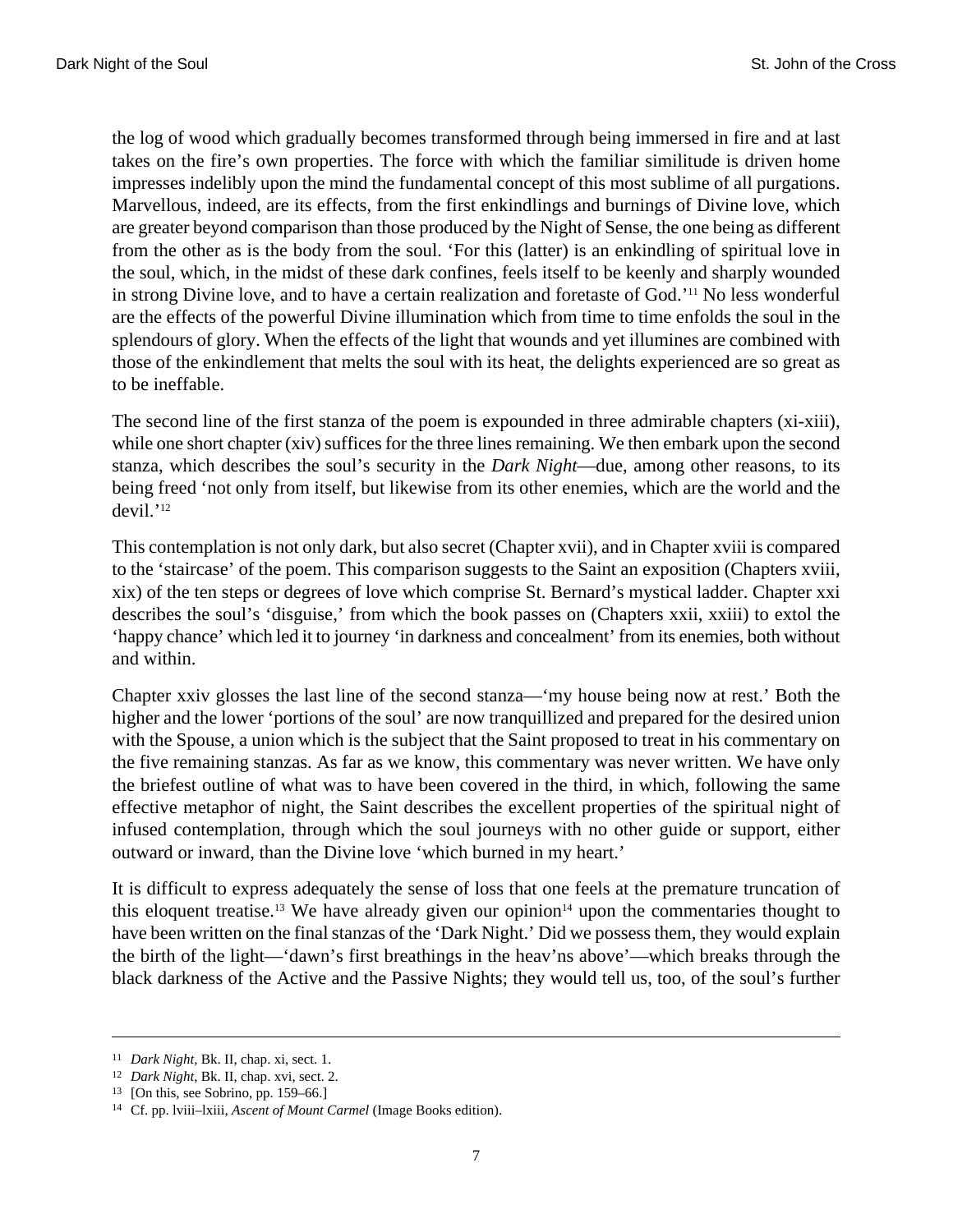progress towards the Sun's full brightness. It is true, of course, that some part of this great gap is filled by St. John of the Cross himself in his other treatises, but it is small compensation for the incomplete state in which he left this edifice of such gigantic proportions that he should have given us other and smaller buildings of a somewhat similar kind. Admirable as are the *Spiritual Canticle* and the *Living Flame of Love*, they are not so completely knit into one whole as is this great double treatise. They lose both in flexibility and in substance through the closeness with which they follow the stanzas of which they are the exposition. In the *Ascent* and the *Dark Night*, on the other hand, we catch only the echoes of the poem, which are all but lost in the resonance of the philosopher's voice and the eloquent tones of the preacher. Nor have the other treatises the learning and the authority of these. Nowhere else does the genius of St. John of the Cross for infusing philosophy into his mystical dissertations find such an outlet as here. Nowhere else, again, is he quite so appealingly human; for, though he is human even in his loftiest and sublimest passages, this intermingling of philosophy with mystical theology makes him seem particularly so. These treatises are a wonderful illustration of the theological truth that grace, far from destroying nature, ennobles and dignifies it, and of the agreement always found between the natural and the supernatural—between the principles of sound reason and the sublimest manifestations of Divine grace.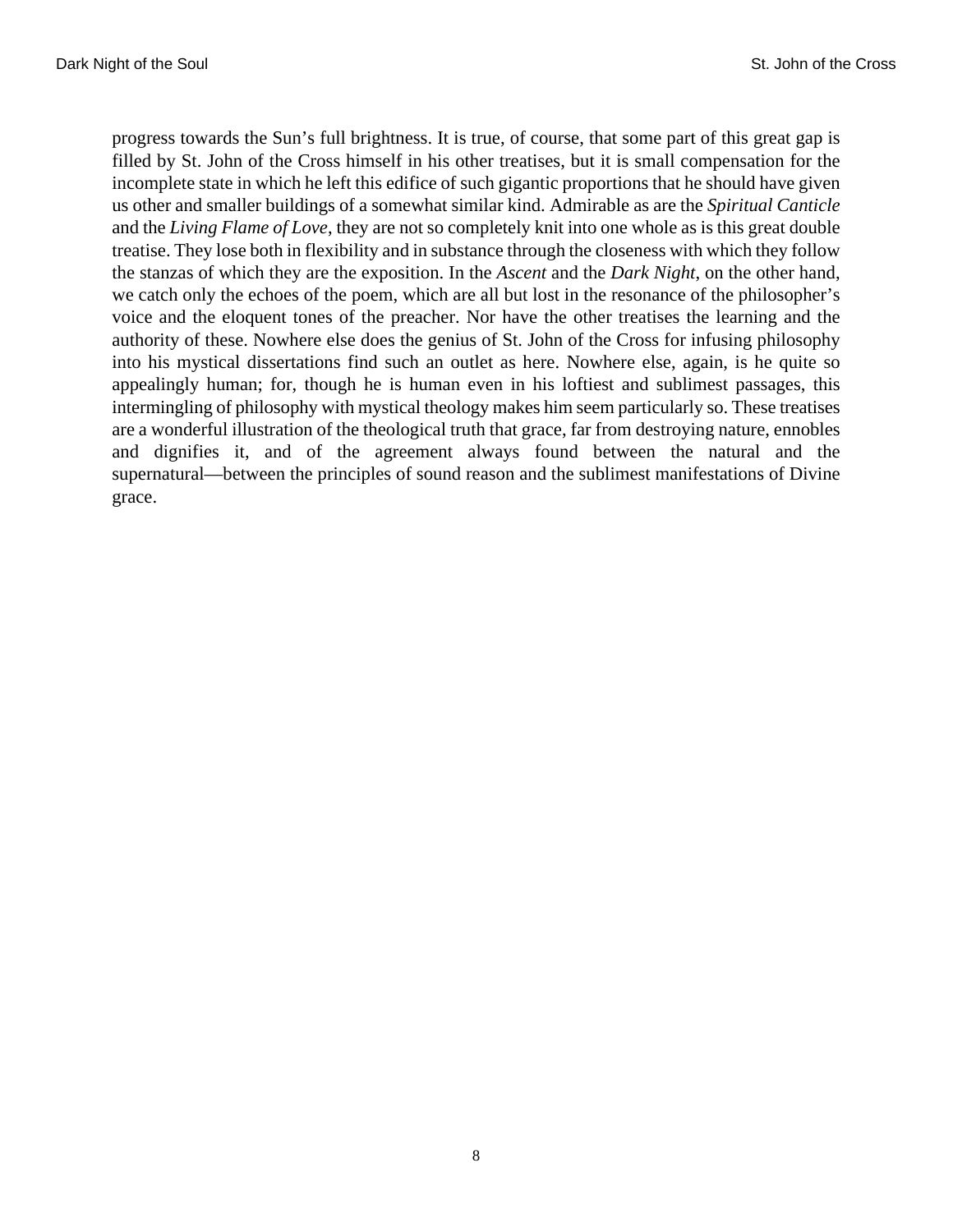#### **MANUSCRIPTS OF THE DARK NIGHT**

<span id="page-13-0"></span>The autograph of the *Dark Night*, like that of the *Ascent of Mount Carmel*, is unknown to us: the second seems to have disappeared in the same period as the first. There are extant, however, as many as twelve early copies of the *Dark Night*, some of which, though none of them is as palaeographically accurate as the best copy of the *Ascent*, are very reliable; there is no trace in them of conscious adulteration of the original or of any kind of modification to fit the sense of any passage into a preconceived theory. We definitely prefer one of these copies to the others but we nowhere follow it so literally as to incorporate in our text its evident discrepancies from its original.

*MS*. 3,446. An early MS. in the clear masculine hand of an Andalusian: MS. 3,446 in the National Library, Madrid. Like many others, this MS. was transferred to the library from the Convento de San Hermenegildo at the time of the religious persecutions in the early nineteenth century; it had been presented to the Archives of the Reform by the Fathers of Los Remedios, Seville—a Carmelite house founded by P. Grecián in 1574. It has no title and a fragment from the *Living Flame of Love* is bound up with it.

This MS. has only two omissions of any length; these form part respectively of Book II, Chapters xix and xxiii, dealing with the Passive Night of the Spirit. It has many copyist's errors. At the same time, its antiquity and origin, and the good faith of which it shows continual signs, give it, in our view, primacy over the other copies now to come under consideration. It must be made clear, nevertheless, that there is no extant copy of the *Dark Night* as trustworthy and as skilfully made as the Alcaudete MS. of the *Ascent*.

*MS. of the Carmelite Nuns of Toledo*. Written in three hands, all early. Save for a few slips of the copyist, it agrees with the foregoing; a few of its errors have been corrected. It bears no title, but has a long sub-title which is in effect a partial summary of the argument.

*MS. of the Carmelite Nuns of Valladolid*. This famous convent, which was one of St. Teresa's foundations, is very rich in Teresan autographs, and has also a number of important documents relating to St. John of the Cross, together with some copies of his works. That here described is written in a large, clear hand and probably dates from the end of the sixteenth century. It has a title similar to that of the last-named copy. With few exceptions it follows the other most important MSS.

*MS. Alba de Tormes*. What has been said of this in the introduction to the *Ascent* (Image Books edition, pp. 6–7) applies also to the *Dark Night*. It is complete, save for small omissions on the part of the amanuensis, the 'Argument' at the beginning of the poem, the verses themselves and a few lines from Book II, Chapter vii.

*MS*. 6,624. This copy is almost identical with the foregoing. It omits the 'Argument' and the poem itself but not the lines from Book II, Chapter vii.

*MS*. 8,795. This contains the *Dark Night*, *Spiritual Canticle*, *Living Flame* of Love, a number of poems by St. John of the Cross and the *Spiritual Colloquies between Christ and the soul His Bride.*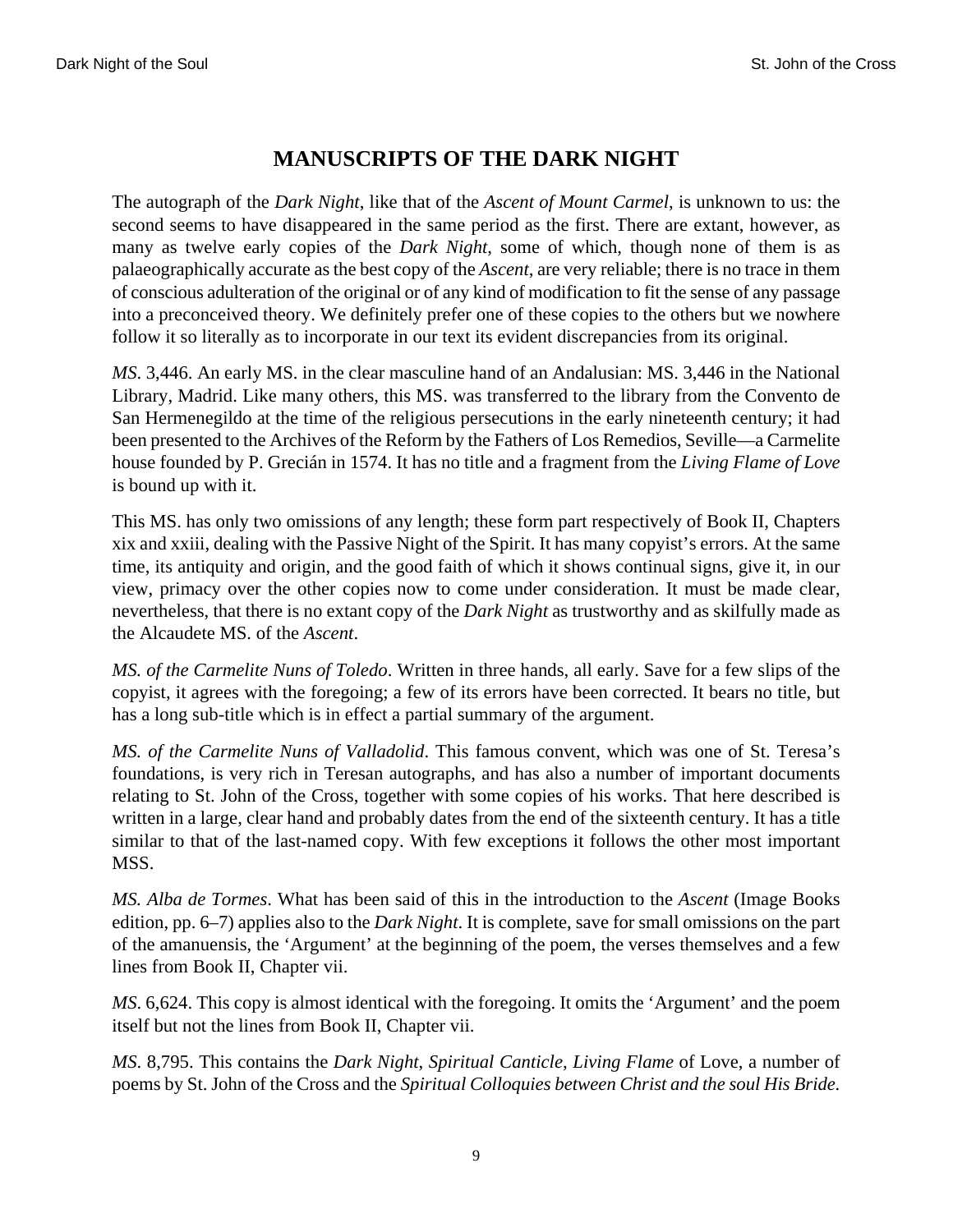It is written in various hands, all very early and some feminine. A note by P. Andrés de la Encarnación, on the reverse of the first folio, records that the copy was presented to the Archives of the Reform by the Discalced Carmelite nuns of Baeza. This convent was founded in 1589, two years before the Saint's death, and the copy may well date from about this period. On the second folio comes the poem 'I entered in—I knew not where.' On the reverse of the third folio begins a kind of preface to the *Dark Night*, opening with the words: 'Begin the stanzas by means of which a soul may occupy itself and become fervent in the love of God. It deals with the Dark Night and is divided into two books. The first treats of the purgation of sense, and the second of the spiritual purgation of man. It was written by P. Fr. Juan de la Cruz, Discalced Carmelite.' On the next folio, a so-called 'Preface: To the Reader' begins: 'As a beginning and an explanation of these two purgations of the Dark Night which are to be expounded hereafter, this chapter will show how narrow is the path that leads to eternal life and how completely detached and disencumbered must be those that are to enter thereby.' This fundamental idea is developed for the space of two folios. There follows a sonnet on the *Dark Night*, <sup>15</sup> and immediately afterwards comes the text of the treatise.

The copy contains many errors, but its only omission is that of the last chapter. There is no trace in it of any attempt to modify its original; indeed, the very nature and number of the copyist's errors are a testimony to his good faith.

*MS*. 12,658. A note by P. Andrés states that he acquired it in Madrid but has no more detailed recollection of its provenance. 'The *Dark Night*,' it adds, 'begins on folio 43; our holy father is described simply as "the second friar of the new Reformation,"16 which is clear evidence of its antiquity.'

The Codex contains a number of opuscules, transcribed no doubt with a devotional aim by the copyist. Its epoch is probably the end of the sixteenth century; it is certainly earlier than the editions. There is no serious omission except that of six lines of the 'Argument.' The authors of the other works copied include St. Augustine, B. Juan de Ávila, P. Baltasar Álvarez and P. Tomás de Jesús.

The copies which remain to be described are all mutilated or abbreviated and can be disposed of briefly:

*MS*. 13,498. This copy omits less of the *Dark Night* than of the *Ascent* but few pages are without their omissions. In one place a meticulous pair of scissors has removed the lower half of a folio on which the Saint deals with spiritual luxury.

*MS. of the Carmelite Friars of Toledo*. Dates from early in the seventeenth century and has numerous omissions, especially in the chapters on the Passive Night of the Spirit. The date is given (in the same hand as that which copies the title) as 1618. This MS. also contains an opuscule by Suso and

<sup>15</sup> [It contains a series of paradoxical statements, after the style of those in *Ascent*, Bk. I, chap. xiii, and is of no great literary merit. P. Silverio reproduces it in Spanish on p. 302 (note) of his first volume.]

<sup>&</sup>lt;sup>16</sup> The 'first friar' would be P. Antonio de Jesús, who was senior to St. John of the Cross in the Carmelite Order, though not in the Reform.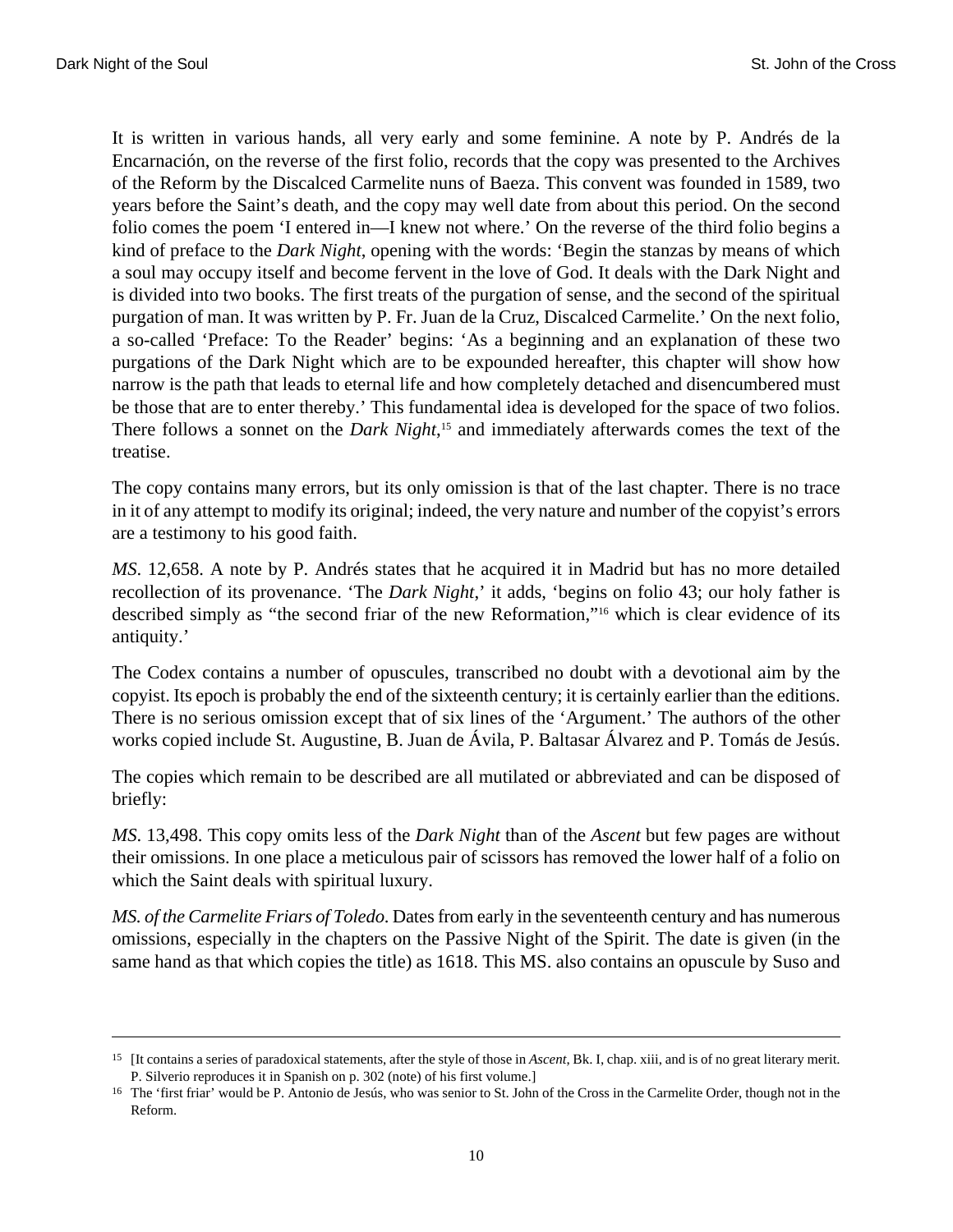another entitled 'Brief compendium of the most eminent Christian perfection of P. Fr. Juan de la Cruz.'

*MS*. 18,160. The copyist has treated the *Dark Night* little better than the *Ascent*; except from the first ten and the last three chapters, he omits freely.

*MS*. 12,411. Entitled by its copyist 'spiritual Compendium,' this MS. contains several short works of devotion, including one by Ruysbroeck. Of St. John of the Cross's works it copies the *Spiritual Canticle* as well as the *Dark Night*; the latter is headed: 'song of one soul alone.' It also contains a number of poems, some of them by the Saint, and many passages from St. Teresa. It is in several hands, all of the seventeenth century. The copy of the *Dark Night* is most unsatisfactory; there are omissions and abbreviations everywhere.

*M.S. of the Carmelite Nuns of Pamplona*. This MS. also omits and abbreviates continually, especially in the chapters on the Passive Night of Sense, which are reduced to a mere skeleton.

*Editio princeps*. This is much more faithful to its original in the *Dark Night* than in the *Ascent*. Both the passages suppressed<sup>17</sup> and the interpolations<sup>18</sup> are relatively few and unimportant. Modifications of phraseology are more frequent and alterations are also made with the aim of correcting hyperbaton. In the first book about thirty lines are suppressed; in the second, about ninety. All changes which are of any importance have been shown in the notes.

*The present edition*. We have given preference, as a general rule, to MS. 3,446, subjecting it, however, to a rigorous comparison with the other copies. Mention has already been made in the introduction to the *Ascent* (Image Books edition, pp. lxiii–lxvi) of certain apparent anomalies and a certain lack of uniformity in the Saint's method of dividing his commentaries. This is nowhere more noticeable than in the *Dark Night*. Instead of dividing his treatise into books, each with its proper title, the Saint abandons this method and uses titles only occasionally. As this makes comprehension of his argument the more difficult, we have adopted the divisions which were introduced by P. Salablanca and have been copied by successive editors.

M. Baruzi (*Bulletin Hispanique*, 1922, Vol. xxiv, pp. 18–40) complains that this division weighs down the spiritual rhythm of the treatise and interrupts its movement. We do not agree. In any case, we greatly prefer the gain of clarity, even if the rhythm occasionally halts, to the other alternative—the constant halting of the understanding. We have, of course, indicated every place where the title is taken from the *editio princeps* and was not the work of the author.

The following abbreviations are adopted in the footnotes:

 $A = MS$ . of the Discalced Carmelite Friars of Alba.

 $B = MS. 6,624$  (National Library, Madrid).

<sup>&</sup>lt;sup>17</sup> The longest of these are one of ten lines in Bk. I, chap. iv, [in the original] and those of Bk. II, chaps. vii, viii, xii, xiii, which vary from eleven to twenty-three lines. Bk. II, chap. xxiii, has also considerable modifications.

<sup>18</sup> The chief interpolation is in Bk. I, chap. x.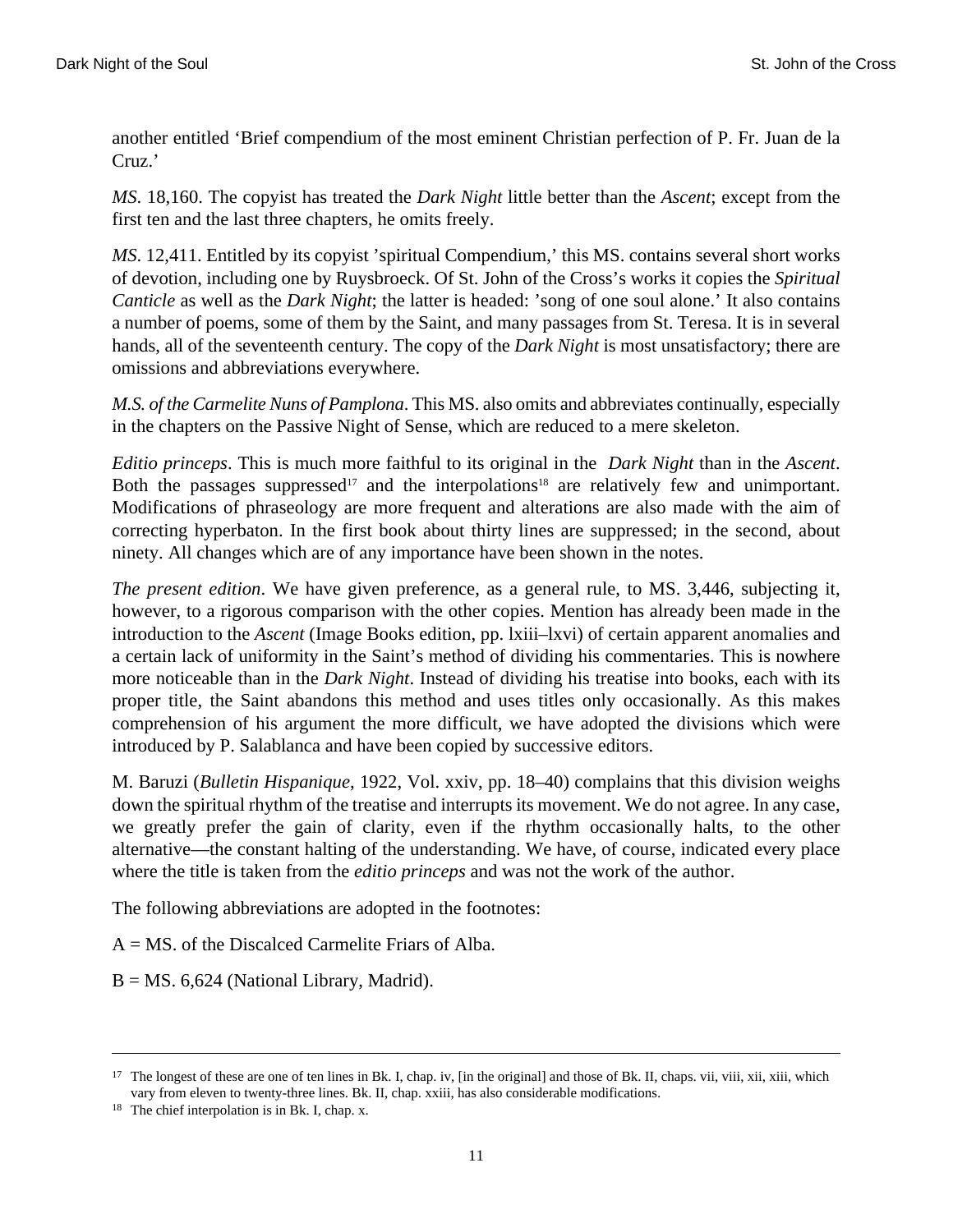Bz. = MS. 8,795 (N.L.M.).

- $C = MS. 13,498 (N.L.M.).$
- $G = MS. 18,160 (N.L.M.).$
- $H = MS. 3,446 (N.L.M.).$
- M = MS. of the Discalced Carmelite Nuns of Toledo.
- Mtr. = MS. 12,658.
- $P = MS$ . of the Discalced Carmelite Friars of Toledo.
- $V = MS$ . of the Discalced Carmelite Nuns of Valladolid.

 $E.p. =$  Editio princeps (1618).

MS. 12,411 and the MS. of the Discalced Carmelite nuns of Pamplona are cited without abbreviations.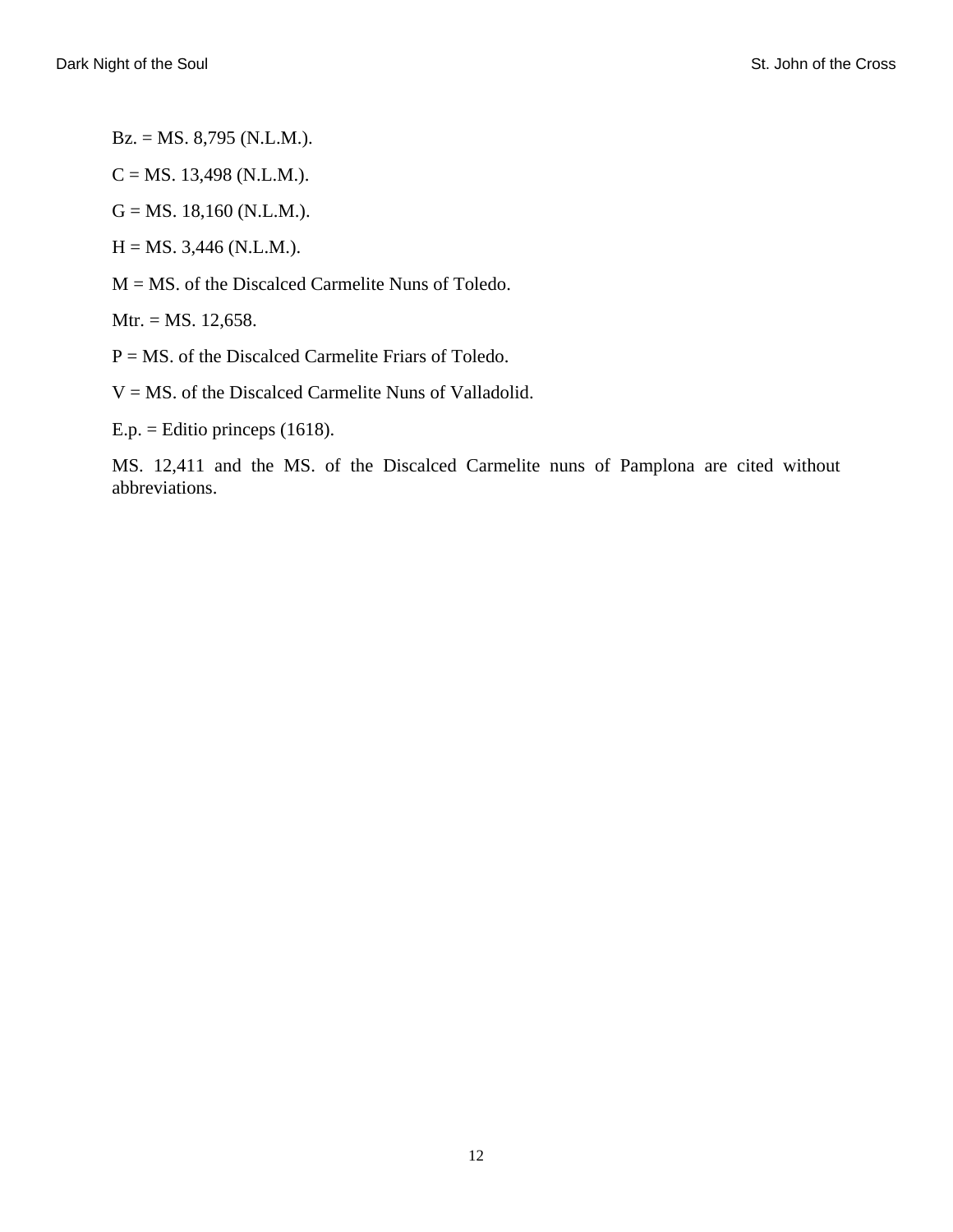## **DARK NIGHT**

<span id="page-17-0"></span>*Exposition of the stanzas describing the method followed by the soul in its journey upon the spiritual road to the attainment of the perfect union of love with God, to the extent that is possible in this life. Likewise are described the properties belonging to the soul that has attained to the said perfection, according as they are contained in the same stanzas.*

#### **PROLOGUE**

IN this book are first set down all the stanzas which are to be expounded; afterwards, each of the stanzas is expounded separately, being set down before its exposition; and then each line is expounded separately and in turn, the line itself also being set down before the exposition. In the first two stanzas are expounded the effects of the two spiritual purgations: of the sensual part of man and of the spiritual part. In the other six are expounded various and wondrous effects of the spiritual illumination and union of love with God.

#### **STANZAS OF THE SOUL**

1. *On a dark night, Kindled in love with yearnings—oh, happy chance!— I went forth without being observed, My house being now at rest.*

2. *In darkness and secure, By the secret ladder, disguised—oh, happy chance!—*

*In darkness and in concealment, My house being now at rest.*

3. *In the happy night, In secret, when none saw me, Nor I beheld aught, Without light or guide, save that which burned in my heart.*

4. *This light guided me More surely than the light of noonday To the place where he (well I knew who!) was awaiting me— A place where none appeared.*

5. *Oh, night that guided me, Oh, night more lovely than the dawn, Oh, night that joined Beloved with lover, Lover transformed in the Beloved!*

6. *Upon my flowery breast, Kept wholly for himself alone,*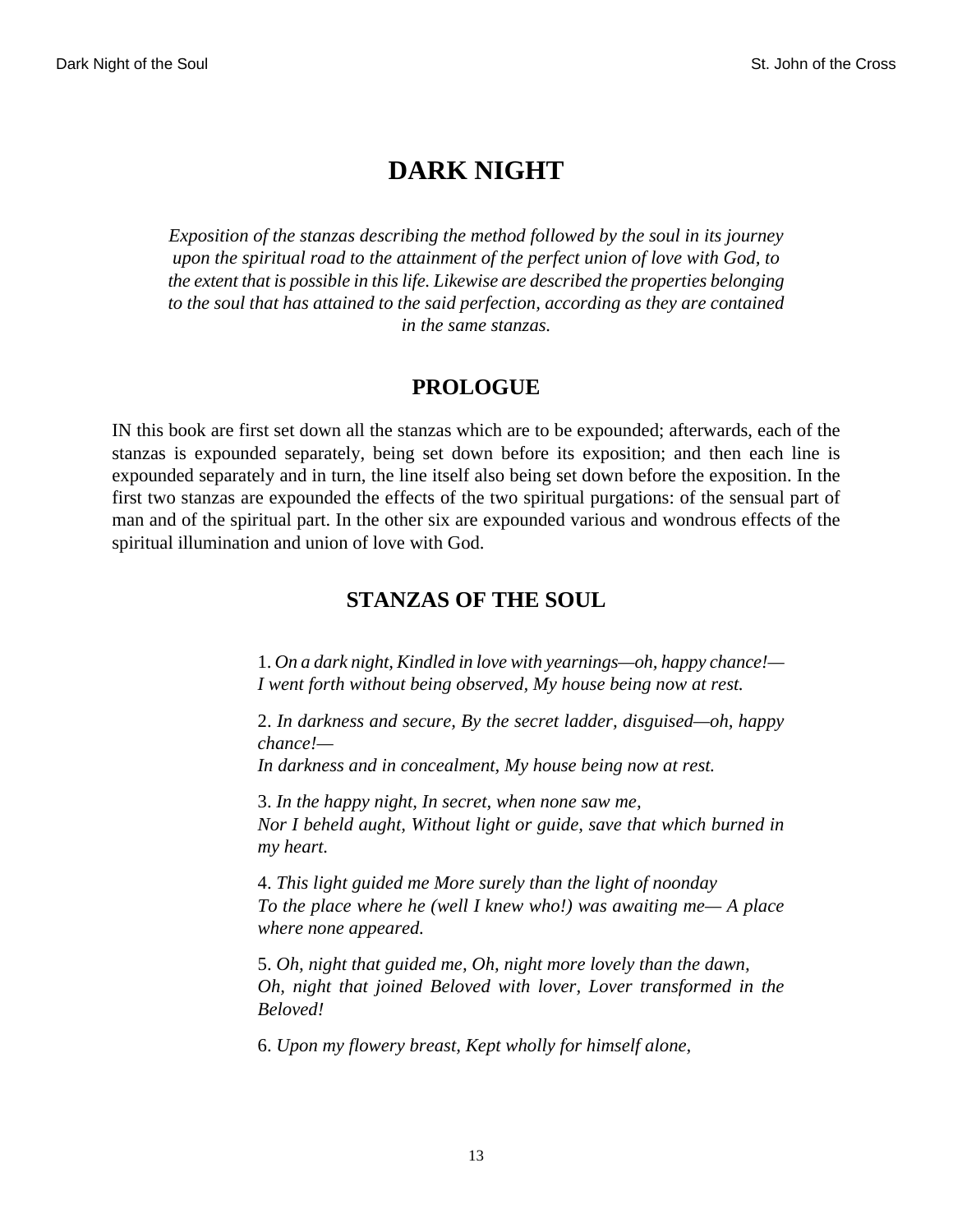*There he stayed sleeping, and I caressed him, And the fanning of the cedars made a breeze.*

7. *The breeze blew from the turret As I parted his locks; With his gentle hand he wounded my neck And caused all my senses to be suspended.*

8. *I remained, lost in oblivion; My face I reclined on the Beloved. All ceased and I abandoned myself, Leaving my cares forgotten among the lilies.*

Begins the exposition of the stanzas which treat of the way and manner which the soul follows upon the road of the union of love with God.

Before we enter upon the exposition of these stanzas, it is well to understand here that the soul that utters them is now in the state of perfection, which is the union of love with God, having already passed through severe trials and straits, by means of spiritual exercise in the narrow way of eternal life whereof Our Saviour speaks in the Gospel, along which way the soul ordinarily passes in order to reach this high and happy union with God. Since this road (as the Lord Himself says likewise) is so strait, and since there are so few that enter by it,<sup>19</sup> the soul considers it a great happiness and good chance to have passed along it to the said perfection of love, as it sings in this first stanza, calling this strait road with full propriety 'dark night,' as will be explained hereafter in the lines of the said stanza. The soul, then, rejoicing at having passed along this narrow road whence so many blessings have come to it, speaks after this manner.

<sup>19</sup> [St. Matthew vii, 14.](http://www.ccel.org/b/bible/asv/xml/asv.Matt.7.xml#Matt.7.14)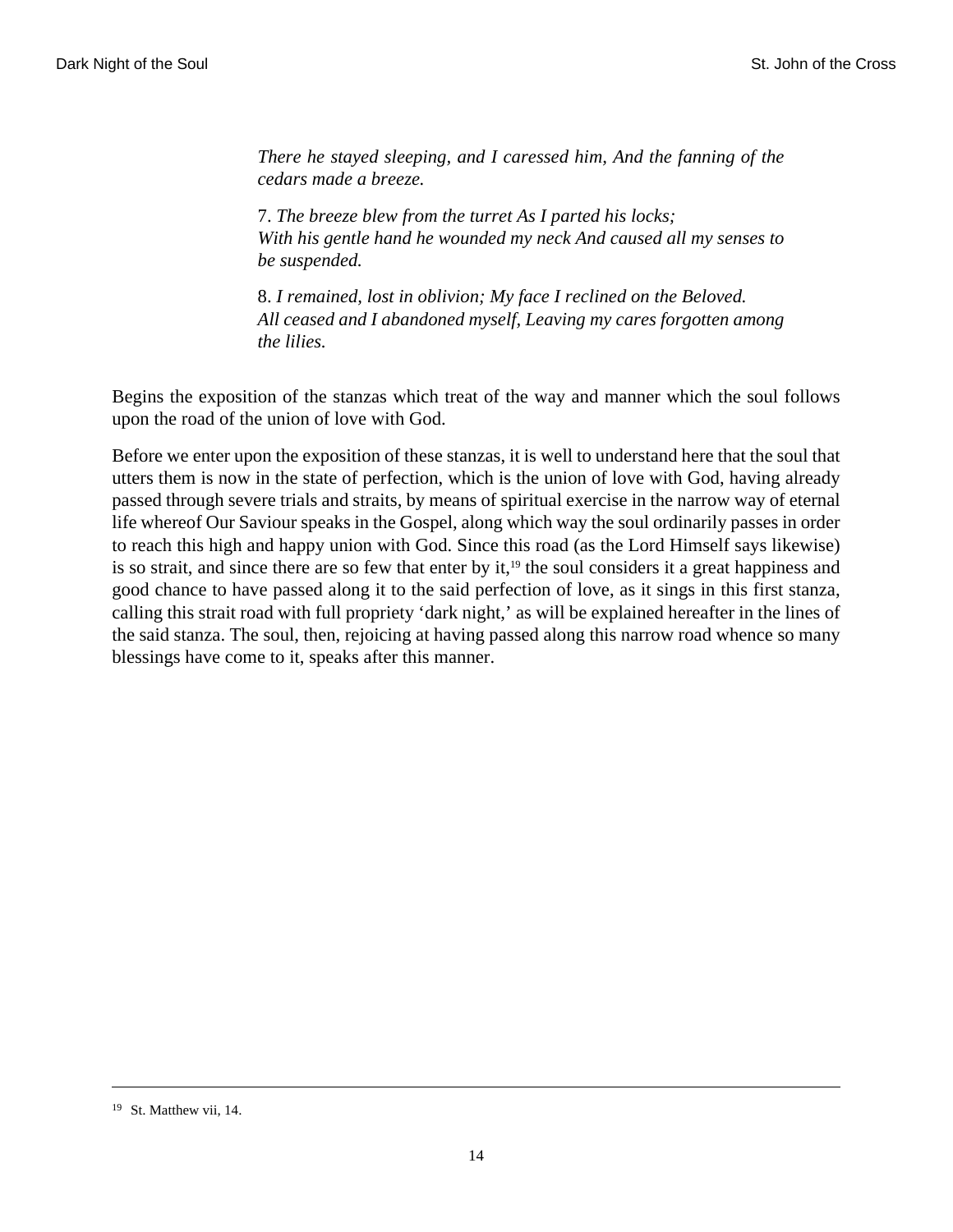## **BOOK THE FIRST**

**Which treats of the Night of Sense.**

#### **STANZA THE FIRST**

<span id="page-19-0"></span>*On a dark night, Kindled in love with yearnings—oh, happy chance!— I went forth without being observed, My house being now at rest.*

#### **EXPOSITION**

IN this first stanza the soul relates the way and manner which it followed in going forth, as to its affection, from itself and from all things, and in dying to them all and to itself, by means of true mortification, in order to attain to living the sweet and delectable life of love with God; and it says that this going forth from itself and from all things was a 'dark night,' by which, as will be explained hereafter, is here understood purgative contemplation, which causes passively in the soul the negation of itself and of all things referred to above.

<span id="page-19-1"></span>2. And this going forth it says here that it was able to accomplish in the strength and ardour which love for its Spouse gave to it for that purpose in the dark contemplation aforementioned. Herein it extols the great happiness which it found in journeying to God through this night with such signal success that none of the three enemies, which are world, devil and flesh (who are they that ever impede this road), could hinder it; inasmuch as the aforementioned night of purgative<sup>20</sup> contemplation lulled to sleep and mortified, in the house of its sensuality, all the passions and desires with respect to their mischievous desires and motions. The line, then, says:

## **On a dark night**

## **CHAPTER I**

#### *Sets down the first line and begins to treat of the imperfections of beginners.*

INTO this dark night souls begin to enter when God draws them forth from the state of beginners—which is the state of those that meditate on the spiritual road—and begins to set them in the state of progressives—which is that of those who are already contemplatives—to the end that, after passing through it, they may arrive at the state of the perfect, which is that of the Divine

<sup>20</sup> [More exactly: 'purificative.']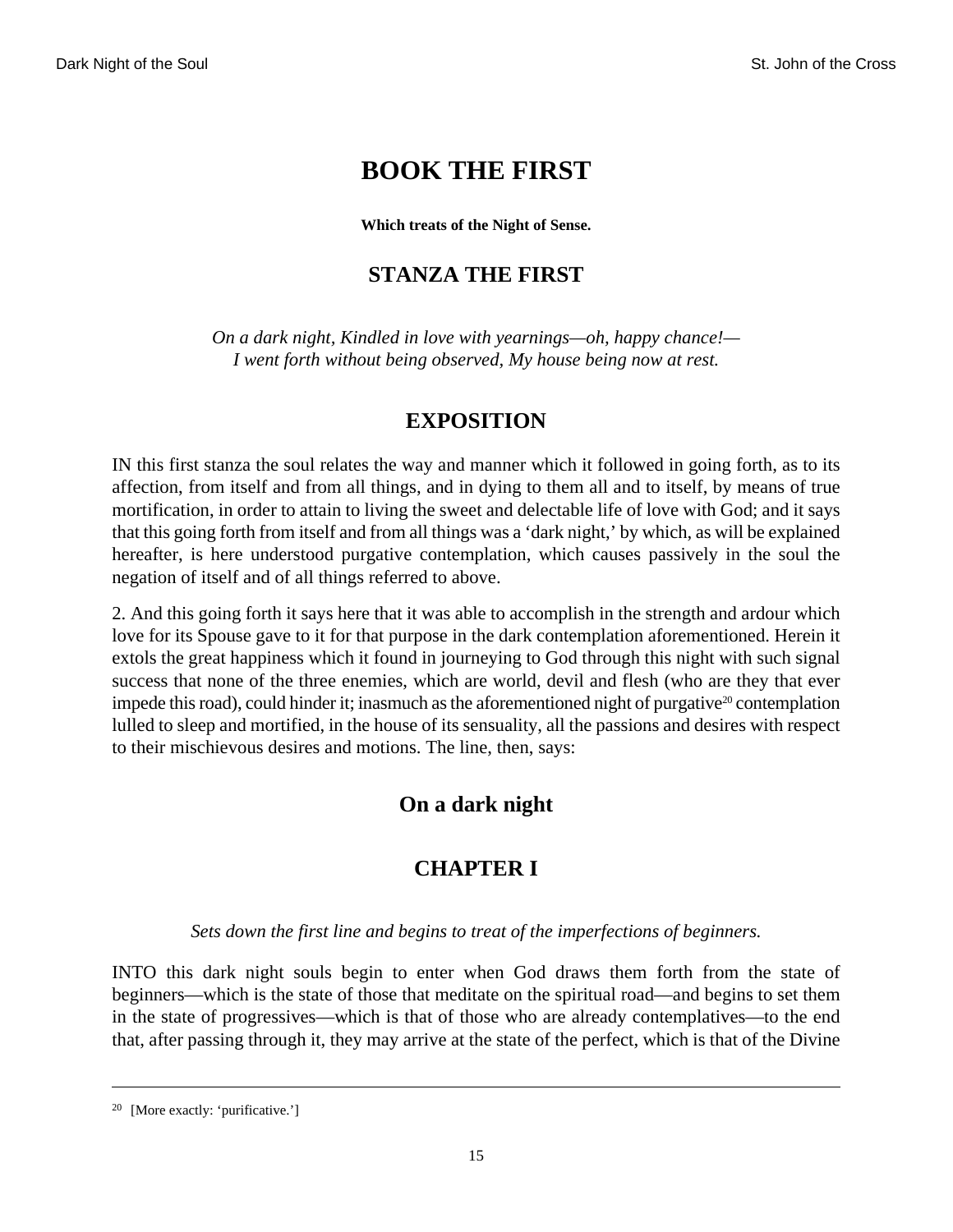union of the soul with God. Wherefore, to the end that we may the better understand and explain what night is this through which the soul passes, and for what cause God sets it therein, it will be well here to touch first of all upon certain characteristics of beginners (which, although we treat them with all possible brevity, will not fail to be of service likewise to the beginners themselves), in order that, realizing the weakness of the state wherein they are, they may take courage, and may desire that God will bring them into this night, wherein the soul is strengthened and confirmed in the virtues, and made ready for the inestimable delights of the love of God. And, although we may tarry here for a time, it will not be for longer than is necessary, so that we may go on to speak at once of this dark night.

2. It must be known, then, that the soul, after it has been definitely converted to the service of God, is, as a rule, spiritually nurtured and caressed by God, even as is the tender child by its loving mother, who warms it with the heat of her bosom and nurtures it with sweet milk and soft and pleasant food, and carries it and caresses it in her arms; but, as the child grows bigger, the mother gradually ceases caressing it, and, hiding her tender love, puts bitter aloes upon her sweet breast, sets down the child from her arms and makes it walk upon its feet, so that it may lose the habits of a child and betake itself to more important and substantial occupations. The loving mother is like the grace of God, for, as soon as the soul is regenerated by its new warmth and fervour for the service of God, He treats it in the same way; He makes it to find spiritual milk, sweet and delectable, in all the things of God, without any labour of its own, and also great pleasure in spiritual exercises, for here God is giving to it the breast of His tender love, even as to a tender child.

3. Therefore, such a soul finds its delight in spending long periods—perchance whole nights—in prayer; penances are its pleasures; fasts its joys; and its consolations are to make use of the sacraments and to occupy itself in Divine things. In the which things spiritual persons (though taking part in them with great efficacy and persistence and using and treating them with great care) often find themselves, spiritually speaking, very weak and imperfect. For since they are moved to these things and to these spiritual exercises by the consolation and pleasure that they find in them, and since, too, they have not been prepared for them by the practice of earnest striving in the virtues, they have many faults and imperfections with respect to these spiritual actions of theirs; for, after all, any man's actions correspond to the habit of perfection attained by him. And, as these persons have not had the opportunity of acquiring the said habits of strength, they have necessarily to work like feebler children, feebly. In order that this may be seen more clearly, and likewise how much these beginners in the virtues lacks with respect to the works in which they so readily engage with the pleasure aforementioned, we shall describe it by reference to the seven capital sins, each in its turn, indicating some of the many imperfections which they have under each heading; wherein it will be clearly seen how like to children are these persons in all they do. And it will also be seen how many blessings the dark night of which we shall afterwards treat brings with it, since it cleanses the soul and purifies it from all these imperfections.

#### <span id="page-20-0"></span>**CHAPTER II**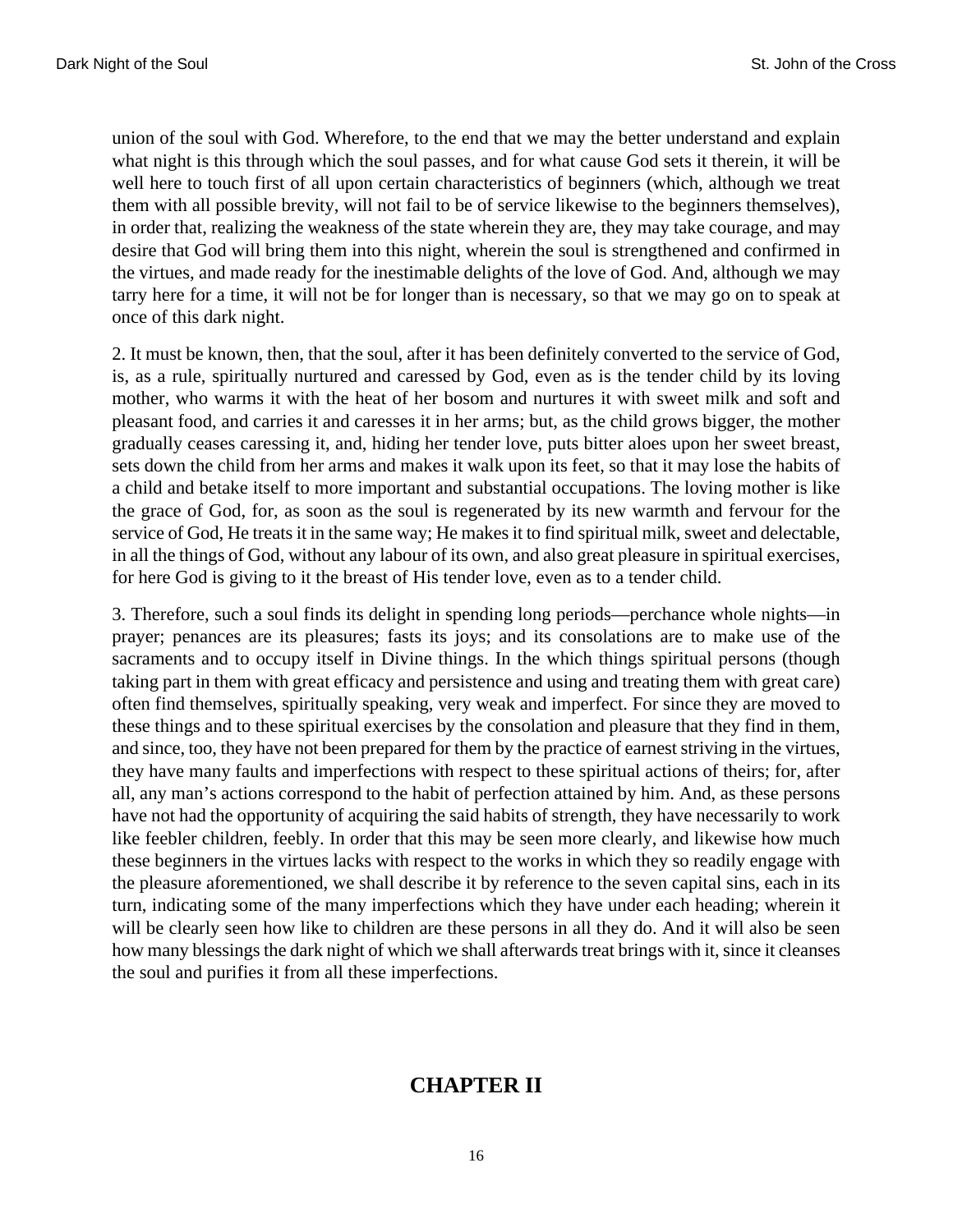#### *Of certain spiritual imperfections which beginners have with respect to the habit of pride.*

AS these beginners feel themselves to be very fervent and diligent in spiritual things and devout exercises, from this prosperity (although it is true that holy things of their own nature cause humility) there often comes to them, through their imperfections, a certain kind of secret pride, whence they come to have some degree of satisfaction with their works and with themselves. And hence there comes to them likewise a certain desire, which is somewhat vain, and at times very vain, to speak of spiritual things in the presence of others, and sometimes even to teach such things rather than to learn them. They condemn others in their heart when they see that they have not the kind of devotion which they themselves desire; and sometimes they even say this in words, herein resembling the Pharisee, who boasted of himself, praising God for his own good works and despising the publican.<sup>21</sup>

2. In these persons the devil often increases the fervour that they have and the desire to perform these and other works more frequently, so that their pride and presumption may grow greater. For the devil knows quite well that all these works and virtues which they perform are not only valueless to them, but even become vices in them. And such a degree of evil are some of these persons wont to reach that they would have none appear good save themselves; and thus, in deed and word, whenever the opportunity occurs, they condemn them and slander them, beholding the mote in their brother's eye and not considering the beam which is in their own;<sup>22</sup> they strain at another's gnat and themselves swallow a camel.<sup>23</sup>

3. Sometimes, too, when their spiritual masters, such as confessors and superiors, do not approve of their spirit and behavior (for they are anxious that all they do shall be esteemed and praised), they consider that they do not understand them, or that, because they do not approve of this and comply with that, their confessors are themselves not spiritual. And so they immediately desire and contrive to find some one else who will fit in with their tastes; for as a rule they desire to speak of spiritual matters with those who they think will praise and esteem what they do, and they flee, as they would from death, from those who disabuse them in order to lead them into a safe road—sometimes they even harbour ill-will against them. Presuming thus,<sup>24</sup> they are wont to resolve much and accomplish very little. Sometimes they are anxious that others shall realize how spiritual and devout they are, to which end they occasionally give outward evidence thereof in movements, sighs and other ceremonies; and at times they are apt to fall into certain ecstasies, in public rather than in secret, wherein the devil aids them, and they are pleased that this should be noticed, and are often eager that it should be noticed more.<sup>25</sup>

<sup>21</sup> [St. Luke xviii, 11-12.](http://www.ccel.org/b/bible/asv/xml/asv.Luke.18.xml#Luke.18.11)

<sup>22</sup> [St. Matthew vii, 3.](http://www.ccel.org/b/bible/asv/xml/asv.Matt.7.xml#Matt.7.3)

<sup>23</sup> [St. Matthew xxiii, 24.](http://www.ccel.org/b/bible/asv/xml/asv.Matt.23.xml#Matt.23.24)

<sup>24</sup> [*Lit.*, 'Presuming.']

<sup>25</sup> [The original merely has: 'and are often eager.']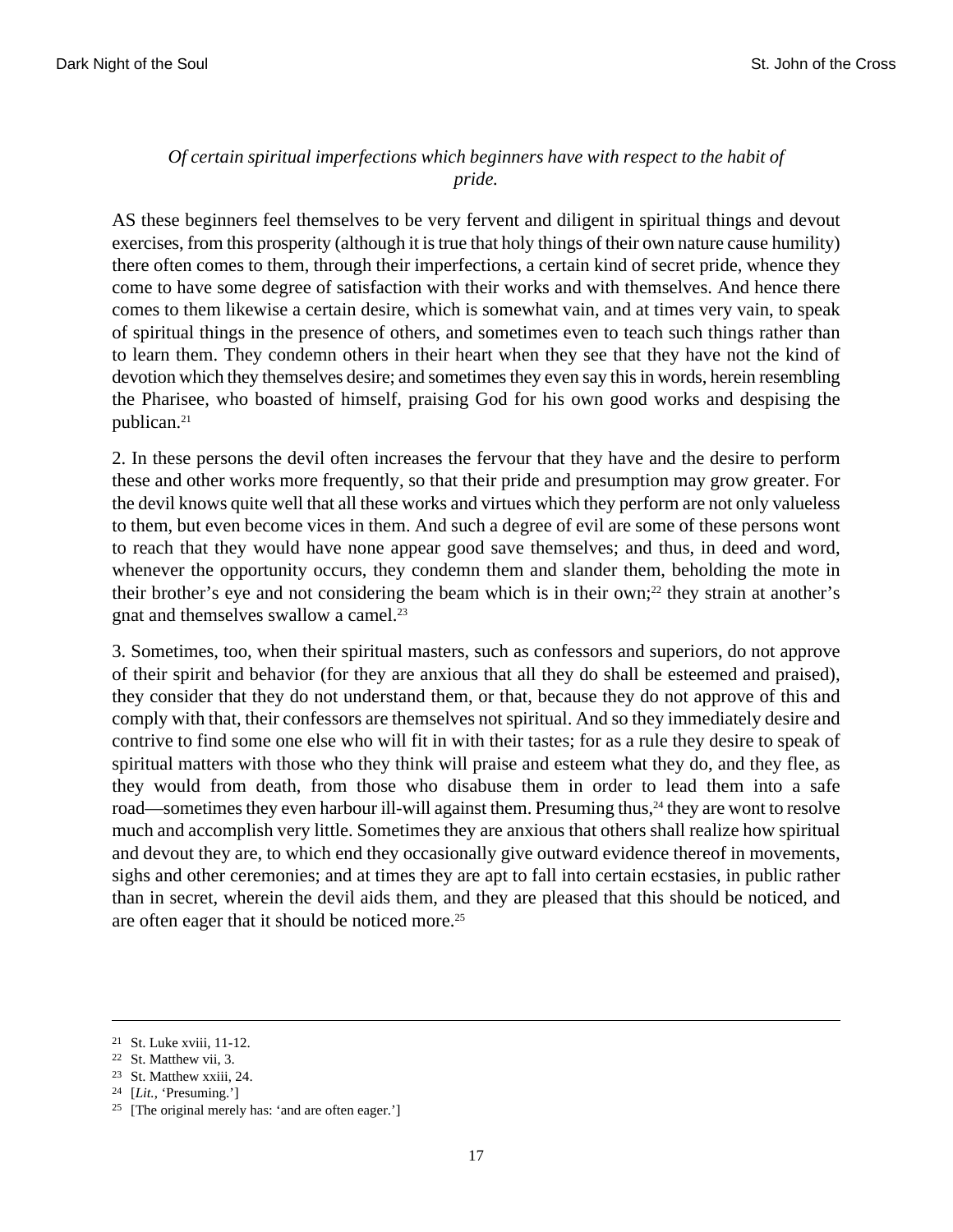4. Many such persons desire to be the favourites of their confessors and to become intimate with them, as a result of which there beset them continual occasions of envy and disquiet.26 They are too much embarrassed to confess their sins nakedly, lest their confessors should think less of them, so they palliate them and make them appear less evil, and thus it is to excuse themselves rather than to accuse themselves that they go to confession. And sometimes they seek another confessor to tell the wrongs that they have done, so that their own confessor shall think they have done nothing wrong at all, but only good; and thus they always take pleasure in telling him what is good, and sometimes in such terms as make it appear to be greater than it is rather than less, desiring that he may think them to be good, when it would be greater humility in them, as we shall say, to depreciate it, and to desire that neither he nor anyone else should consider them of account.

5. Some of these beginners, too, make little of their faults, and at other times become over-sad when they see themselves fall into them, thinking themselves to have been saints already; and thus they become angry and impatient with themselves, which is another imperfection. Often they beseech God, with great yearnings, that He will take from them their imperfections and faults, but they do this that they may find themselves at peace, and may not be troubled by them, rather than for God's sake; not realizing that, if He should take their imperfections from them, they would probably become prouder and more presumptuous still. They dislike praising others and love to be praised themselves; sometimes they seek out such praise. Herein they are like the foolish virgins, who, when their lamps could not be lit, sought oil from others.<sup>27</sup>

6. From these imperfections some souls go on to develop<sup>28</sup> many very grave ones, which do them great harm. But some have fewer and some more, and some, only the first motions thereof or little beyond these; and there are hardly any such beginners who, at the time of these signs of fervour,<sup>29</sup> fall not into some of these errors.<sup>30</sup> But those who at this time are going on to perfection proceed very differently and with quite another temper of spirit; for they progress by means of humility and are greatly edified, not only thinking naught of their own affairs, but having very little satisfaction with themselves; they consider all others as far better, and usually have a holy envy of them, and an eagerness to serve God as they do. For the greater is their fervour, and the more numerous are the works that they perform, and the greater is the pleasure that they take in them, as they progress in humility, the more do they realize how much God deserves of them, and how little is all that they do for His sake; and thus, the more they do, the less are they satisfied. So much would they gladly do from charity and love for Him, that all they do seems to them naught; and so greatly are they importuned, occupied and absorbed by this loving anxiety that they never notice what others do or do not; or if they do notice it, they always believe, as I say, that all others are far better than they themselves. Wherefore, holding themselves as of little worth, they are anxious that others too should thus hold them, and should despise and depreciate that which they do. And further, if men should praise and esteem them, they can in no wise believe what they say; it seems to them strange that anyone should say these good things of them.

<sup>26</sup> [*Lit.*, 'a thousand envies and disquietudes.']

<sup>27</sup> [St. Matthew xxv, 8.](http://www.ccel.org/b/bible/asv/xml/asv.Matt.25.xml#Matt.25.8) [*Lit.*, 'who, having their lamps dead, sought oil from without.']

<sup>28</sup> [*Lit.*, 'to have.']

<sup>29</sup> [*Lit.*, 'these fervours.']

<sup>30</sup> [*Lit.*, 'into something of this.']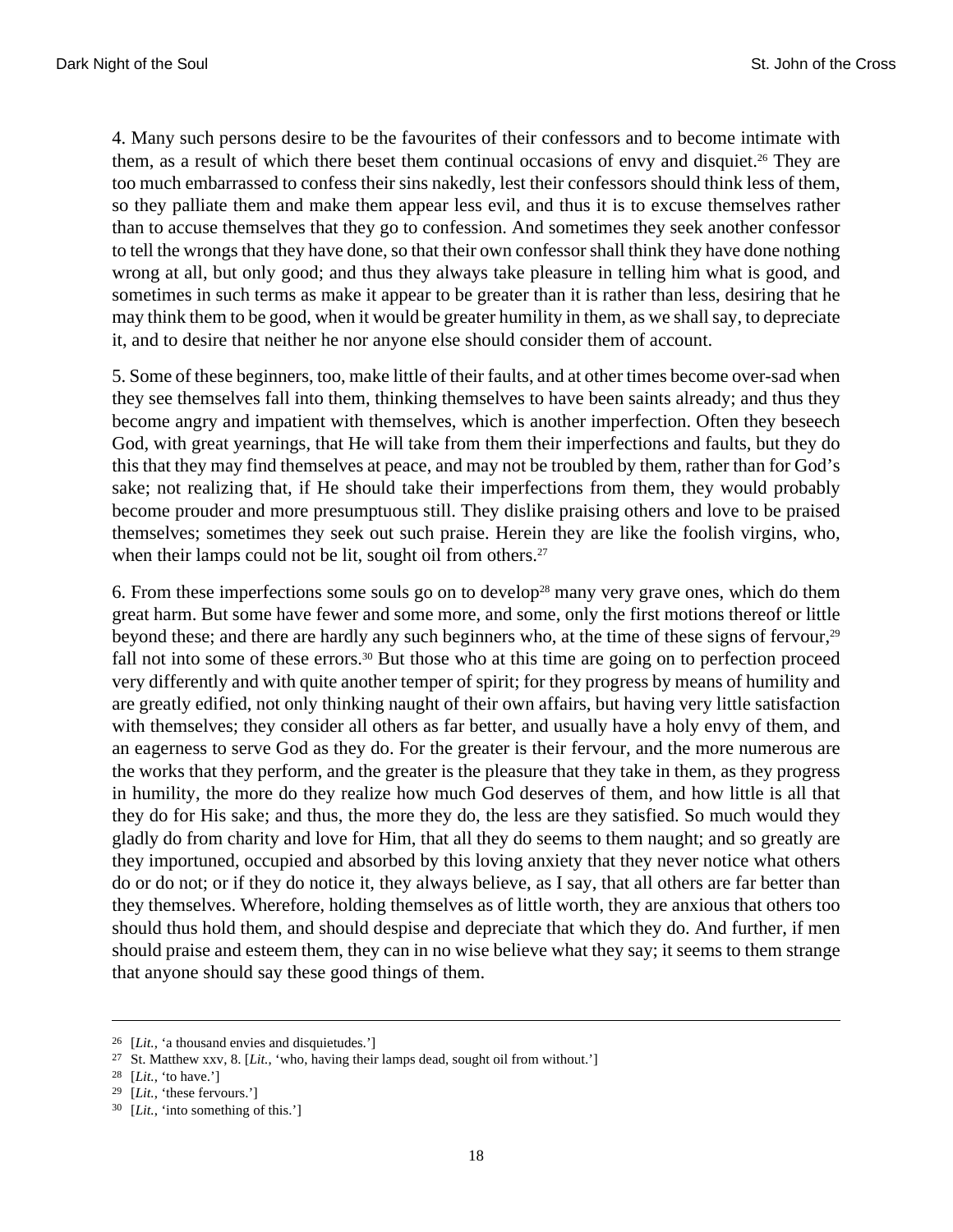7. Together with great tranquillity and humbleness, these souls have a deep desire to be taught by anyone who can bring them profit; they are the complete opposite of those of whom we have spoken above, who would fain be always teaching, and who, when others seem to be teaching them, take the words from their mouths as if they knew them already. These souls, on the other hand, being far from desiring to be the masters of any, are very ready to travel and set out on another road than that which they are actually following, if they be so commanded, because they never think that they are right in anything whatsoever. They rejoice when others are praised; they grieve only because they serve not God like them. They have no desire to speak of the things that they do, because they think so little of them that they are ashamed to speak of them even to their spiritual masters, since they seem to them to be things that merit not being spoken of. They are more anxious to speak of their faults and sins, or that these should be recognized rather than their virtues; and thus they incline to talk of their souls with those who account their actions and their spirituality of little value. This is a characteristic of the spirit which is simple, pure, genuine and very pleasing to God. For as the wise Spirit of God dwells in these humble souls, He moves them and inclines them to keep His treasures secretly within and likewise to cast out from themselves all evil. God gives this grace to the humble, together with the other virtues, even as He denies it to the proud.

<span id="page-23-0"></span>8. These souls will give their heart's blood to anyone that serves God, and will help others to serve Him as much as in them lies. The imperfections into which they see themselves fall they bear with humility, meekness of spirit and a loving fear of God, hoping in Him. But souls who in the beginning journey with this kind of perfection are, as I understand, and as has been said, a minority, and very few are those who we can be glad do not fall into the opposite errors. For this reason, as we shall afterwards say, God leads into the dark night those whom He desires to purify from all these imperfections so that He may bring them farther onward.

#### **CHAPTER III**

#### *Of some imperfections which some of these souls are apt to have, with respect to the second capital sin, which is avarice, in the spiritual sense.*

MANY of these beginners have also at times great spiritual avarice. They will be found to be discontented with the spirituality which God gives them; and they are very disconsolate and querulous because they find not in spiritual things the consolation that they would desire. Many can never have enough of listening to counsels and learning spiritual precepts, and of possessing and reading many books which treat of this matter, and they spend their time on all these things rather than on works of mortification and the perfecting of the inward poverty of spirit which should be theirs. Furthermore, they burden themselves with images and rosaries which are very curious; now they put down one, now take up another; now they change about, now change back again; now they want this kind of thing, now that, preferring one kind of cross to another, because it is more curious.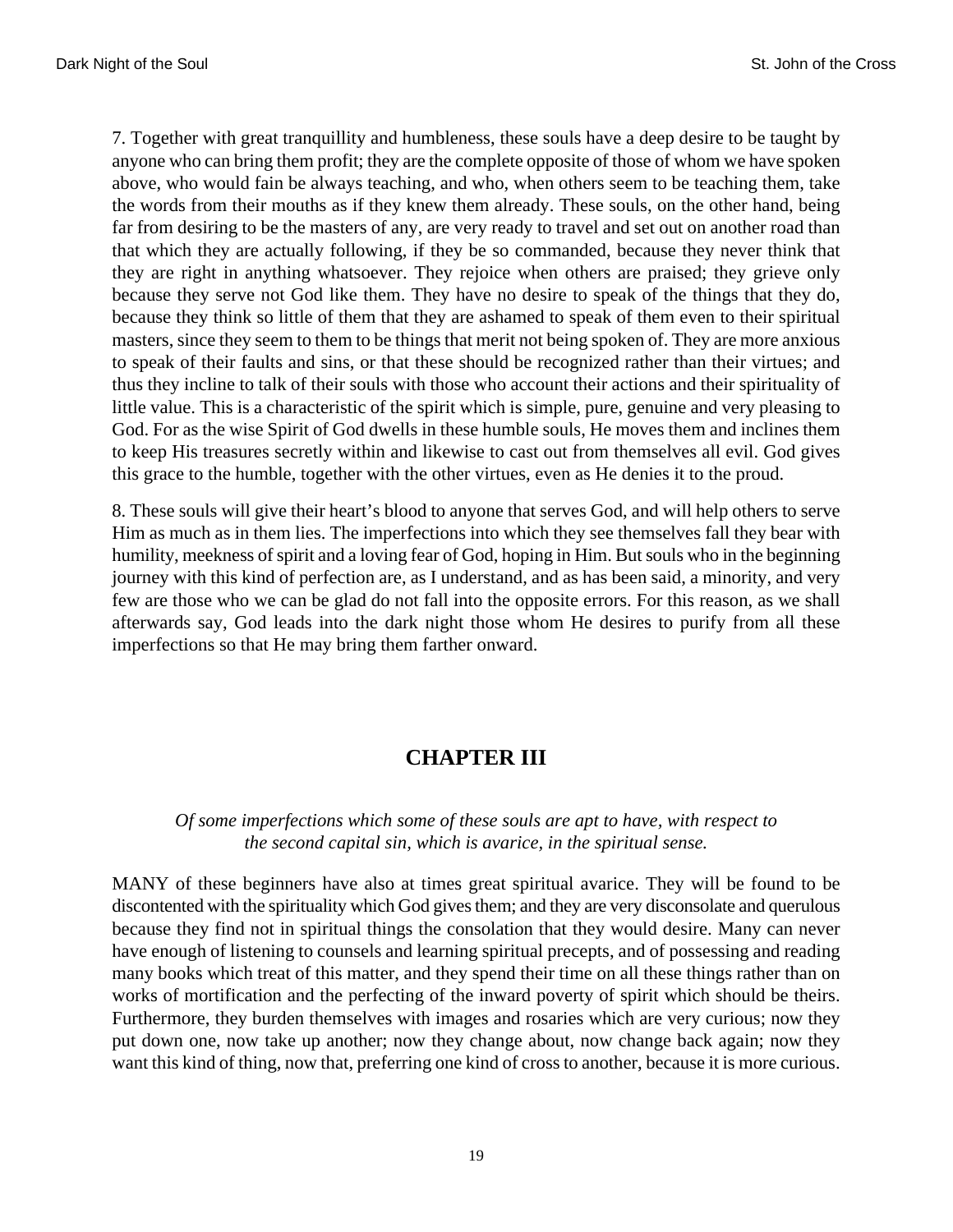And others you will see adorned with agnusdeis<sup>31</sup> and relics and tokens,<sup>32</sup> like children with trinkets. Here I condemn the attachment of the heart, and the affection which they have for the nature, multitude and curiosity of these things, inasmuch as it is quite contrary to poverty of spirit which considers only the substance of devotion, makes use only of what suffices for that end and grows weary of this other kind of multiplicity and curiosity. For true devotion must issue from the heart, and consist in the truth and substances alone of what is represented by spiritual things; all the rest is affection and attachment proceeding from imperfection; and in order that one may pass to any kind of perfection it is necessary for such desires to be killed.

2. I knew a person who for more than ten years made use of a cross roughly formed from a branch<sup>33</sup> that had been blessed, fastened with a pin twisted round it; he had never ceased using it, and he always carried it about with him until I took it from him; and this was a person of no small sense and understanding. And I saw another who said his prayers using beads that were made of bones from the spine of a fish; his devotion was certainly no less precious on that account in the sight of God, for it is clear that these things carried no devotion in their workmanship or value. Those, then, who start from these beginnings and make good progress attach themselves to no visible instruments, nor do they burden themselves with such, nor desire to know more than is necessary in order that they may act well; for they set their eyes only on being right with God and on pleasing Him, and therein consists their covetousness. And thus with great generosity they give away all that they have, and delight to know that they have it not, for God's sake and for charity to their neighbour, no matter whether these be spiritual things or temporal. For, as I say, they set their eyes only upon the reality of interior perfection, which is to give pleasure to God and in naught to give pleasure to themselves.

<span id="page-24-0"></span>3. But neither from these imperfections nor from those others can the soul be perfectly purified until God brings it into the passive purgation of that dark night whereof we shall speak presently. It befits the soul, however, to contrive to labour, in so far as it can, on its own account, to the end that it may purge and perfect itself, and thus may merit being taken by God into that Divine care wherein it becomes healed of all things that it was unable of itself to cure. Because, however greatly the soul itself labours, it cannot actively purify itself so as to be in the least degree prepared for the Divine union of perfection of love, if God takes not its hand and purges it not in that dark fire, in the way and manner that we have to describe.

## **CHAPTER IV**

<sup>&</sup>lt;sup>31</sup> The *agnusdei* was a wax medal with a representation of the lamb stamped upon it, often blessed by the Pope; at the time of the Saint such medals were greatly sought after, as we know from various references in St. Teresa's letters.

<sup>&</sup>lt;sup>32</sup> [The word *nómina*, translated 'token,' and normally meaning list, or 'roll,' refers to a relic on which were written the names of saints. In modern Spanish it can denote a medal or amulet used superstitiously.]

<sup>33</sup> [No doubt a branch of palm, olive or rosemary, blessed in church on Palm Sunday, like the English palm crosses of to-day. 'Palm Sunday' is in Spanish *Domingo de ramos:* 'Branch Sunday.']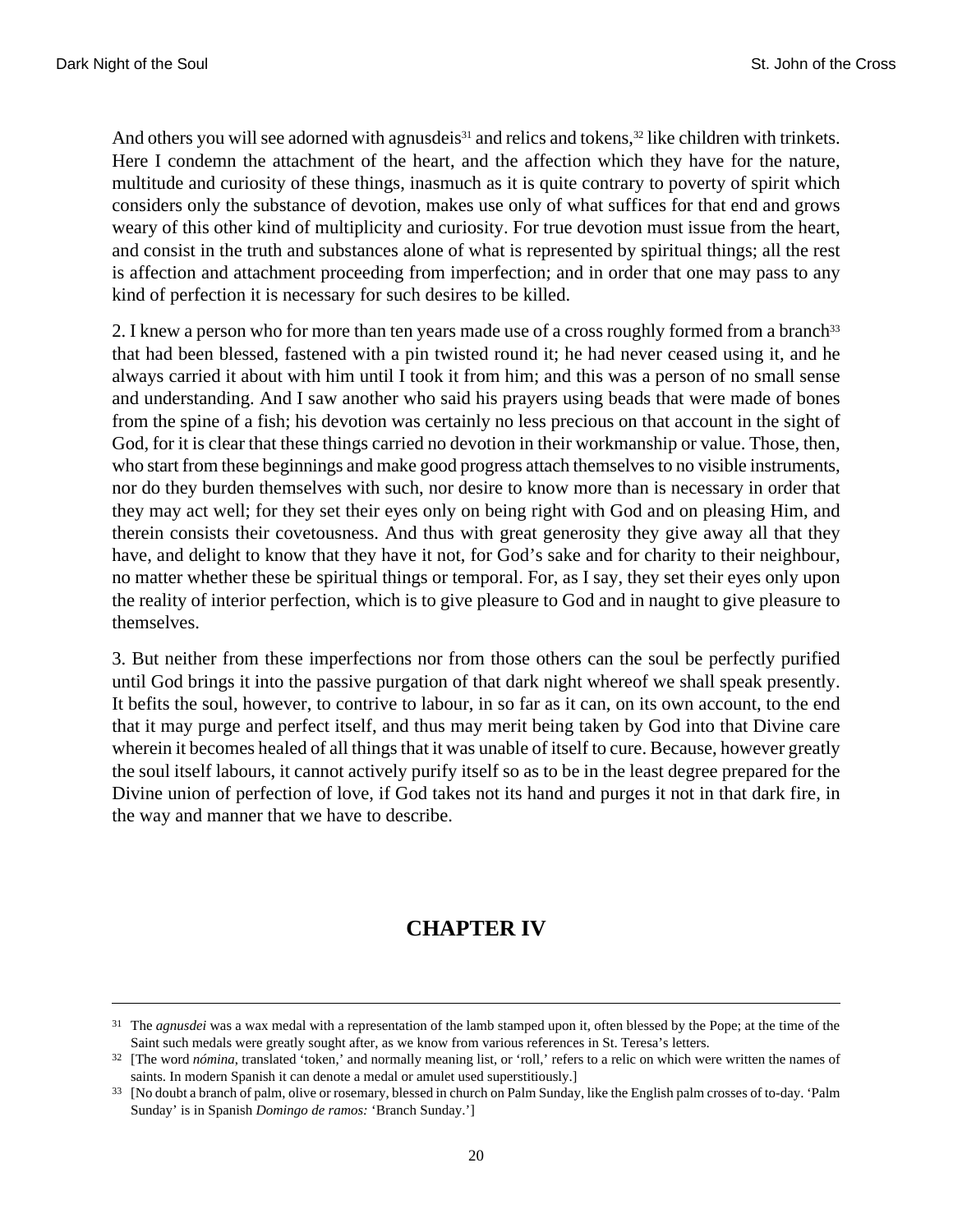#### *Of other imperfections which these beginners are apt to have with respect to the third sin, which is luxury.*

MANY of these beginners have many other imperfections than those which I am describing with respect to each of the deadly sins, but these I set aside, in order to avoid prolixity, touching upon a few of the most important, which are, as it were, the origin and cause of the rest. And thus, with respect to this sin of luxury (leaving apart the falling of spiritual persons into this sin, since my intent is to treat of the imperfections which have to be purged by the dark night), they have many imperfections which might be described as spiritual luxury, not because they are so, but because the imperfections proceed from spiritual things. For it often comes to pass that, in their very spiritual exercises, when they are powerless to prevent it, there arise and assert themselves in the sensual part of the soul impure acts and motions, and sometimes this happens even when the spirit is deep in prayer, or engaged in the Sacrament of Penance or in the Eucharist. These things are not, as I say, in their power; they proceed from one of three causes.

2. The first cause from which they often proceed is the pleasure which human nature takes in spiritual things. For when the spirit and the sense are pleased, every part of a man is moved by that pleasure34 to delight according to its proportion and nature. For then the spirit, which is the higher part, is moved to pleasure<sup>35</sup> and delight in God; and the sensual nature, which is the lower part, is moved to pleasure and delight of the senses, because it cannot possess and lay hold upon aught else, and it therefore lays hold upon that which comes nearest to itself, which is the impure and sensual. Thus it comes to pass that the soul is in deep prayer with God according to the spirit, and, on the other hand, according to sense it is passively conscious, not without great displeasure, of rebellions and motions and acts of the senses, which often happens in Communion, for when the soul receives joy and comfort in this act of love, because this Lord bestows it (since it is to that end that He gives Himself), the sensual nature takes that which is its own likewise, as we have said, after its manner. Now as, after all, these two parts are combined in one individual, they ordinarily both participate in that which one of them receives, each after its manner; for, as the philosopher says, everything that is received is in the recipient after the manner of the same recipient. And thus, in these beginnings, and even when the soul has made some progress, its sensual part, being imperfect, oftentimes receives the Spirit of God with the same imperfection. Now when this sensual part is renewed by the purgation of the dark night which we shall describe, it no longer has these weaknesses; for it is no longer this part that receives aught, but rather it is itself received into the Spirit. And thus it then has everything after the manner of the Spirit.

3. The second cause whence these rebellions sometimes proceed is the devil, who, in order to disquiet and disturb the soul, at times when it is at prayer or is striving to pray, contrives to stir up these motions of impurity in its nature; and if the soul gives heed to any of these, they cause it great harm. For through fear of these not only do persons become lax in prayer—which is the aim of the devil when he begins to strive with them—but some give up prayer altogether, because they think

<sup>34</sup> [*Lit.*, 'recreation.']

<sup>35</sup> [*Lit.*, 'recreation.']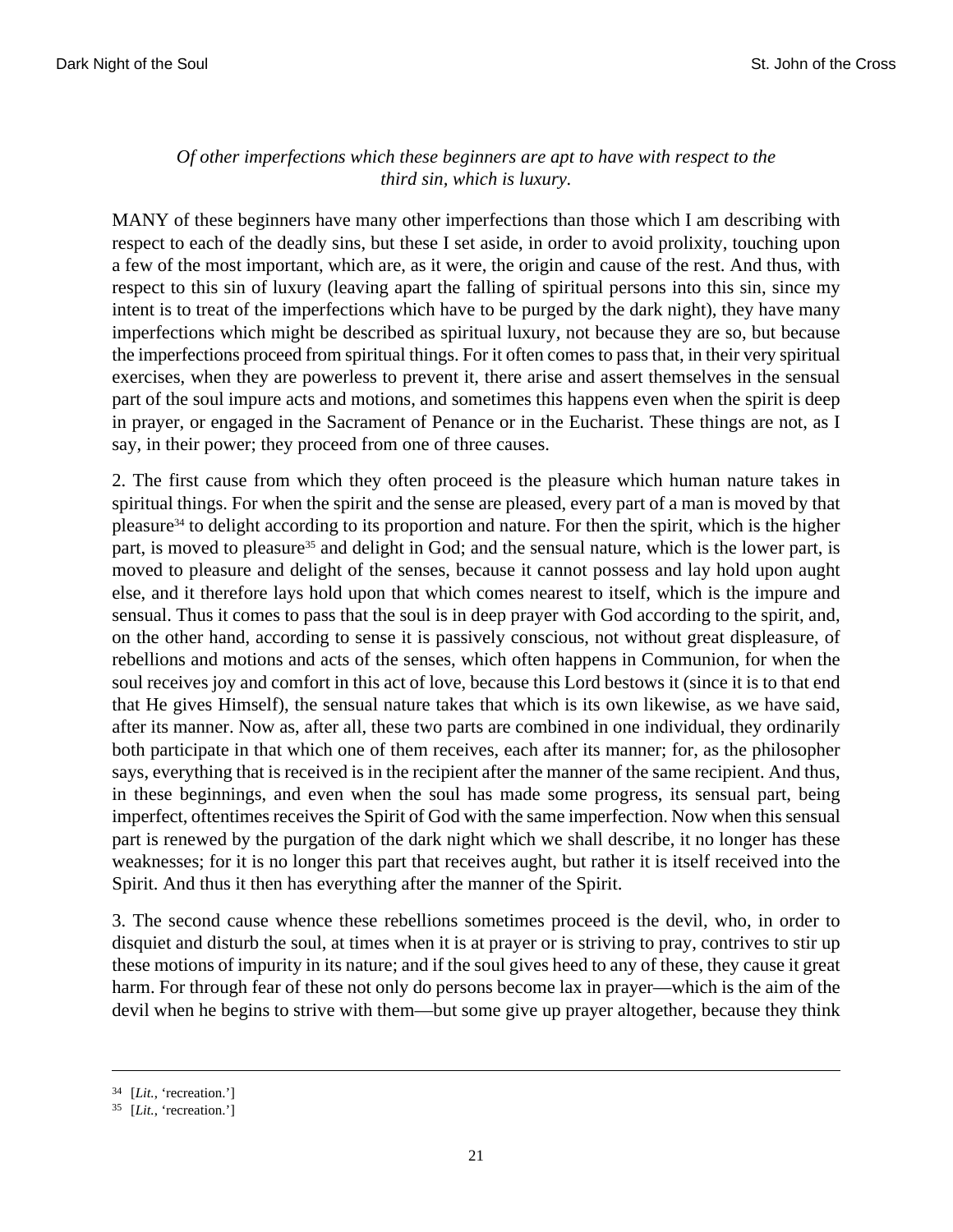that these things attack them more during that exercise than apart from it, which is true, since the devil attacks them then more than at other times, so that they may give up spiritual exercises. And not only so, but he succeeds in portraying to them very vividly things that are most foul and impure, and at times are very closely related to certain spiritual things and persons that are of profit to their souls, in order to terrify them and make them fearful; so that those who are affected by this dare not even look at anything or meditate upon anything, because they immediately encounter this temptation. And upon those who are inclined to melancholy this acts with such effect that they become greatly to be pitied since they are suffering so sadly; for this trial reaches such a point in certain persons, when they have this evil humour, that they believe it to be clear that the devil is ever present with them and that they have no power to prevent this, although some of these persons can prevent his attack by dint of great effort and labour. When these impurities attack such souls through the medium of melancholy, they are not as a rule freed from them until they have been cured of that kind of humour, unless the dark night has entered the soul, and rids them of all impurities, one after another.<sup>36</sup>

4. The third source whence these impure motions are apt to proceed in order to make war upon the soul is often the fear which such persons have conceived for these impure representations and motions. Something that they see or say or think brings them to their mind, and this makes them afraid, so that they suffer from them through no fault of their own.

5. There are also certain souls of so tender and frail a nature that, when there comes to them some spiritual consolation or some grace in prayer, the spirit of luxury is with them immediately, inebriating and delighting their sensual nature in such manner that it is as if they were plunged into the enjoyment and pleasure of this sin; and the enjoyment remains, together with the consolation, passively, and sometimes they are able to see that certain impure and unruly acts have taken place. The reason for this is that, since these natures are, as I say, frail and tender, their humours are stirred up and their blood is excited at the least disturbance. And hence come these motions; and the same thing happens to such souls when they are enkindled with anger or suffer any disturbance or grief.<sup>37</sup>

6. Sometimes, again, there arises within these spiritual persons, whether they be speaking or performing spiritual actions, a certain vigour and bravado, through their having regard to persons who are present, and before these persons they display a certain kind of vain gratification. This also arises from luxury of spirit, after the manner wherein we here understand it, which is accompanied as a rule by complacency in the will.

7. Some of these persons make friendships of a spiritual kind with others, which oftentimes arise from luxury and not from spirituality; this may be known to be the case when the remembrance of that friendship causes not the remembrance and love of God to grow, but occasions remorse of

<sup>36</sup> [*Lit.*, 'of everything.']

<sup>&</sup>lt;sup>37</sup> All writers who comment upon this delicate matter go into lengthy and learned explanations of it, though in reality there is little that needs to be added to the Saint's clear and apt exposition. It will be remembered that St. Teresa once wrote to her brother Lorenzo, who suffered in this way: 'As to those stirrings of sense. . . . I am quite clear they are of no account, so the best thing is to make no account of them' (LL. 168). The most effective means of calming souls tormented by these favours is to commend them to a discreet and wise director whose counsel they may safely follow. The Illuminists committed the grossest errors in dealing with this matter.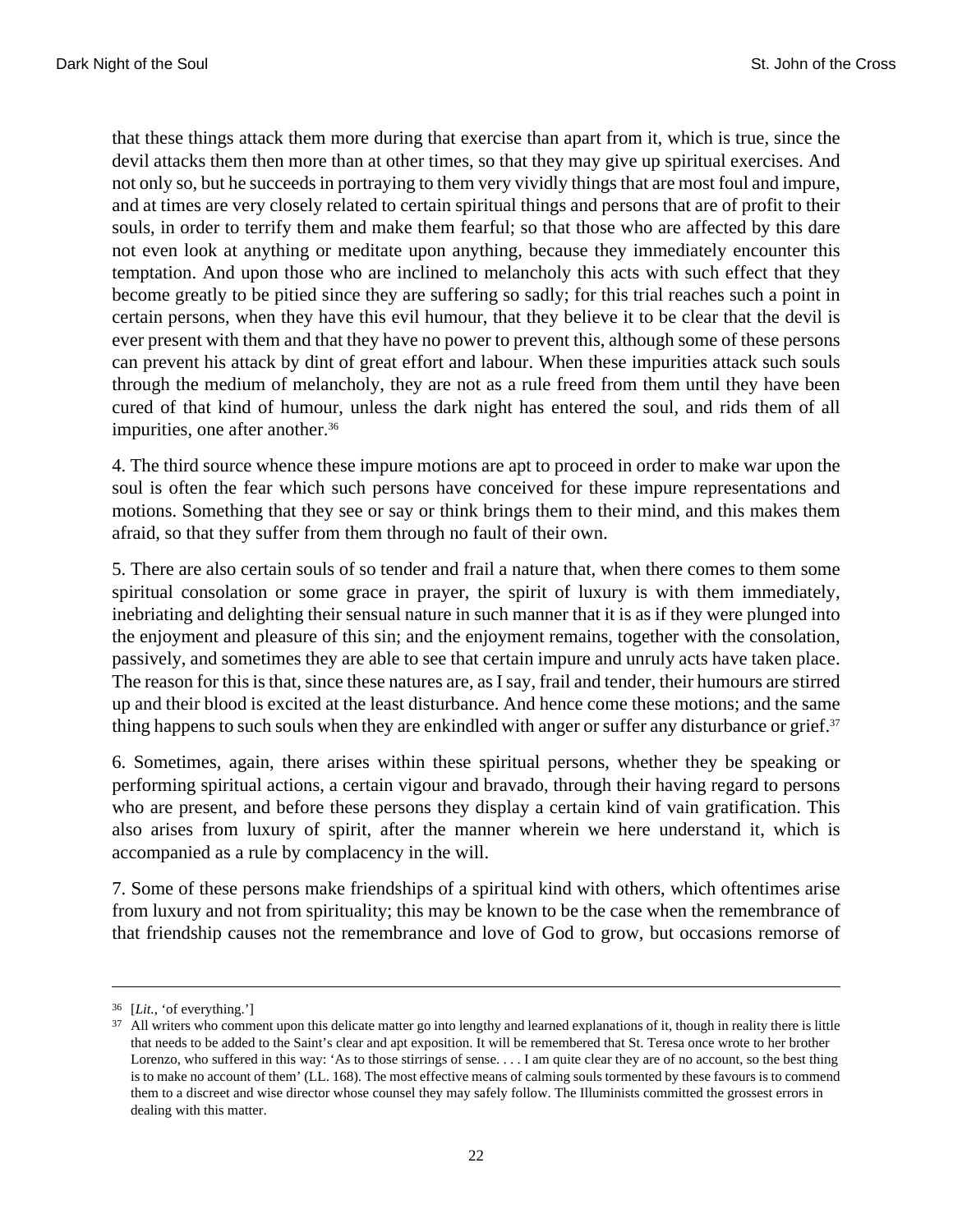conscience. For, when the friendship is purely spiritual, the love of God grows with it; and the more the soul remembers it, the more it remembers the love of God, and the greater the desire it has for God; so that, as the one grows, the other grows also. For the spirit of God has this property, that it increases good by adding to it more good, inasmuch as there is likeness and conformity between them. But, when this love arises from the vice of sensuality aforementioned, it produces the contrary effects; for the more the one grows, the more the other decreases, and the remembrance of it likewise. If that sensual love grows, it will at once be observed that the soul's love of God is becoming colder, and that it is forgetting Him as it remembers that love; there comes to it, too, a certain remorse of conscience. And, on the other hand, if the love of God grows in the soul, that other love becomes cold and is forgotten; for, as the two are contrary to one another, not only does the one not aid the other, but the one which predominates quenches and confounds the other, and becomes strengthened in itself, as the philosophers say. Wherefore Our Saviour said in the Gospel: 'That which is born of the flesh is flesh, and that which is born of the Spirit is spirit.'38 That is to say, the love which is born of sensuality ends in sensuality, and that which is of the spirit ends in the spirit of God and causes it to grow. This is the difference that exists between these two kinds of love, whereby we may know them.

<span id="page-27-0"></span>8. When the soul enters the dark night, it brings these kinds of love under control. It strengthens and purifies the one, namely that which is according to God; and the other it removes and brings to an end; and in the beginning it causes both to be lost sight of, as we shall say hereafter.

## **CHAPTER V**

#### *Of the imperfections into which beginners fall with respect to the sin of wrath.*

BY reason of the concupiscence which many beginners have for spiritual consolations, their experience of these consolations is very commonly accompanied by many imperfections proceeding from the sin of wrath; for, when their delight and pleasure in spiritual things come to an end, they naturally become embittered, and bear that lack of sweetness which they have to suffer with a bad grace, which affects all that they do; and they very easily become irritated over the smallest matter—sometimes, indeed, none can tolerate them. This frequently happens after they have been very pleasantly recollected in prayer according to sense; when their pleasure and delight therein come to an end, their nature is naturally vexed and disappointed, just as is the child when they take it from the breast of which it was enjoying the sweetness. There is no sin in this natural vexation, when it is not permitted to indulge itself, but only imperfection, which must be purged by the aridity and severity of the dark night.

<sup>38</sup> [St. John iii, 6.](http://www.ccel.org/b/bible/asv/xml/asv.John.3.xml#John.3.6)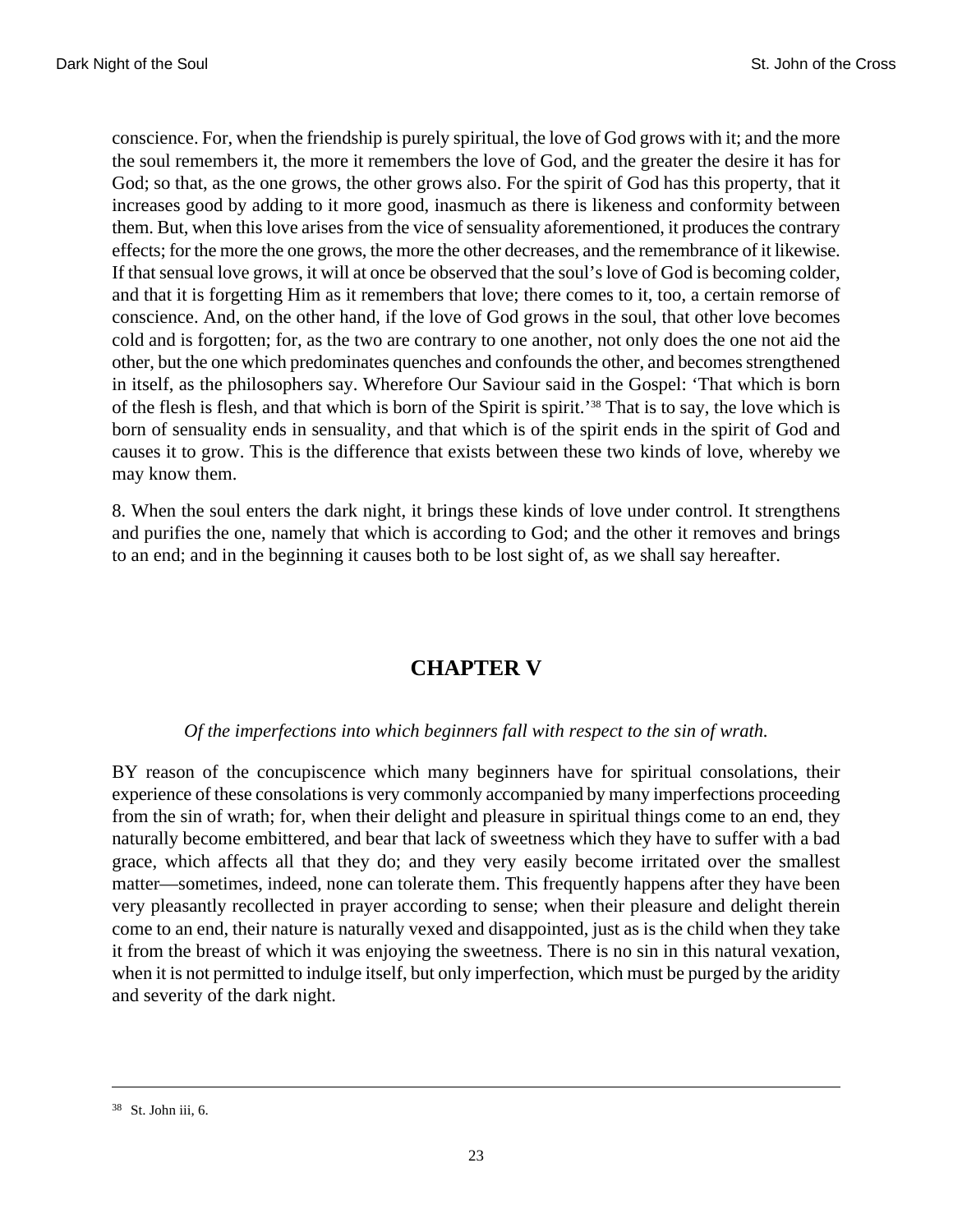2. There are other of these spiritual persons, again, who fall into another kind of spiritual wrath: this happens when they become irritated at the sins of others, and keep watch on those others with a sort of uneasy zeal. At times the impulse comes to them to reprove them angrily, and occasionally they go so far as to indulge it<sup>39</sup> and set themselves up as masters of virtue. All this is contrary to spiritual meekness.

3. There are others who are vexed with themselves when they observe their own imperfectness, and display an impatience that is not humility; so impatient are they about this that they would fain be saints in a day. Many of these persons purpose to accomplish a great deal and make grand resolutions; yet, as they are not humble and have no misgivings about themselves, the more resolutions they make, the greater is their fall and the greater their annoyance, since they have not the patience to wait for that which God will give them when it pleases Him; this likewise is contrary to the spiritual meekness aforementioned, which cannot be wholly remedied save by the purgation of the dark night. Some souls, on the other hand, are so patient as regards the progress which they desire that God would gladly see them less so.

## **CHAPTER VI**

#### *Of imperfections with respect to spiritual gluttony.*

<span id="page-28-0"></span>WITH respect to the fourth sin, which is spiritual gluttony, there is much to be said, for there is scarce one of these beginners who, however satisfactory his progress, falls not into some of the many imperfections which come to these beginners with respect to this sin, on account of the sweetness which they find at first in spiritual exercises. For many of these, lured by the sweetness and pleasure which they find in such exercises, strive more after spiritual sweetness than after spiritual purity and discretion, which is that which God regards and accepts throughout the spiritual journey.40 Therefore, besides the imperfections into which the seeking for sweetness of this kind makes them fall, the gluttony which they now have makes them continually go to extremes, so that they pass beyond the limits of moderation within which the virtues are acquired and wherein they have their being. For some of these persons, attracted by the pleasure which they find therein, kill themselves with penances, and others weaken themselves with fasts, by performing more than their frailty can bear, without the order or advice of any, but rather endeavouring to avoid those whom they should obey in these matters; some, indeed, dare to do these things even though the contrary has been commanded them.

2. These persons are most imperfect and unreasonable; for they set bodily penance before subjection and obedience, which is penance according to reason and discretion, and therefore a sacrifice more

<sup>39</sup> [*Lit.* 'they even do it.']

<sup>40</sup> [*Lit.*, 'spiritual road.']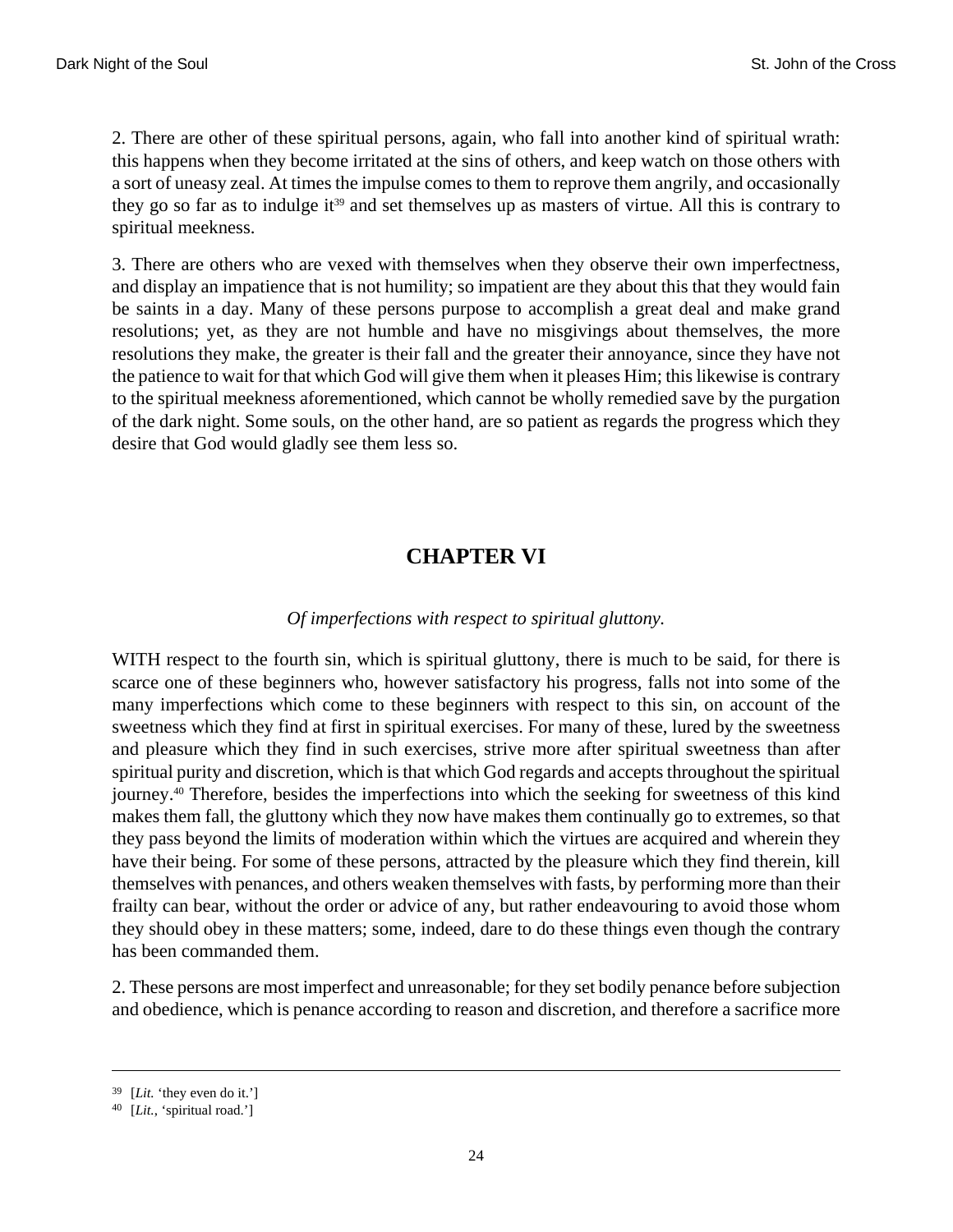acceptable and pleasing to God than any other. But such one-sided penance is no more than the penance of beasts, to which they are attracted, exactly like beasts, by the desire and pleasure which they find therein. Inasmuch as all extremes are vicious, and as in behaving thus such persons41 are working their own will, they grow in vice rather than in virtue; for, to say the least, they are acquiring spiritual gluttony and pride in this way, through not walking in obedience. And many of these the devil assails, stirring up this gluttony in them through the pleasures and desires which he increases within them, to such an extent that, since they can no longer help themselves, they either change or vary or add to that which is commanded them, as any obedience in this respect is so bitter to them. To such an evil pass have some persons come that, simply because it is through obedience that they engage in these exercises, they lose the desire and devotion to perform them, their only desire and pleasure being to do what they themselves are inclined to do, so that it would probably be more profitable for them not to engage in these exercises at all.

3. You will find that many of these persons are very insistent with their spiritual masters to be granted that which they desire, extracting it from them almost by force; if they be refused it they become as peevish as children and go about in great displeasure, thinking that they are not serving God when they are not allowed to do that which they would. For they go about clinging to their own will and pleasure, which they treat as though it came from  $God;42$  and immediately their directors<sup>43</sup> take it from them, and try to subject them to the will of God, they become peevish, grow faint-hearted and fall away. These persons think that their own satisfaction and pleasure are the satisfaction and service of God.

4. There are others, again, who, because of this gluttony, know so little of their own unworthiness and misery and have thrust so far from them the loving fear and reverence which they owe to the greatness of God, that they hesitate not to insist continually that their confessors shall allow them to communicate often. And, what is worse, they frequently dare to communicate without the leave and consent<sup>44</sup> of the minister and steward of Christ, merely acting on their own opinion, and contriving to conceal the truth from him. And for this reason, because they desire to communicate continually, they make their confessions carelessly,<sup>45</sup> being more eager to eat than to eat cleanly and perfectly, although it would be healthier and holier for them had they the contrary inclination and begged their confessors not to command them to approach the altar so frequently: between these two extremes, however, the better way is that of humble resignation. But the boldness referred to is<sup>46</sup> a thing that does great harm, and men may fear to be punished for such temerity.

5. These persons, in communicating, strive with every nerve to obtain some kind of sensible sweetness and pleasure, instead of humbly doing reverence and giving praise within themselves to God. And in such wise do they devote themselves to this that, when they have received no pleasure or sweetness in the senses, they think that they have accomplished nothing at all. This is to judge

<sup>41</sup> [*Lit.*, 'these persons.']

<sup>42</sup> [*Lit.*, 'and treat this as their God.']

<sup>43</sup> [The Spanish is impersonal: 'immediately this is taken from them,' etc.]

<sup>44</sup> [*Lit.*, 'and opinion.']

<sup>45</sup> [*Lit.*, 'anyhow.']

<sup>46</sup> [Lit, 'the other boldnesses are.']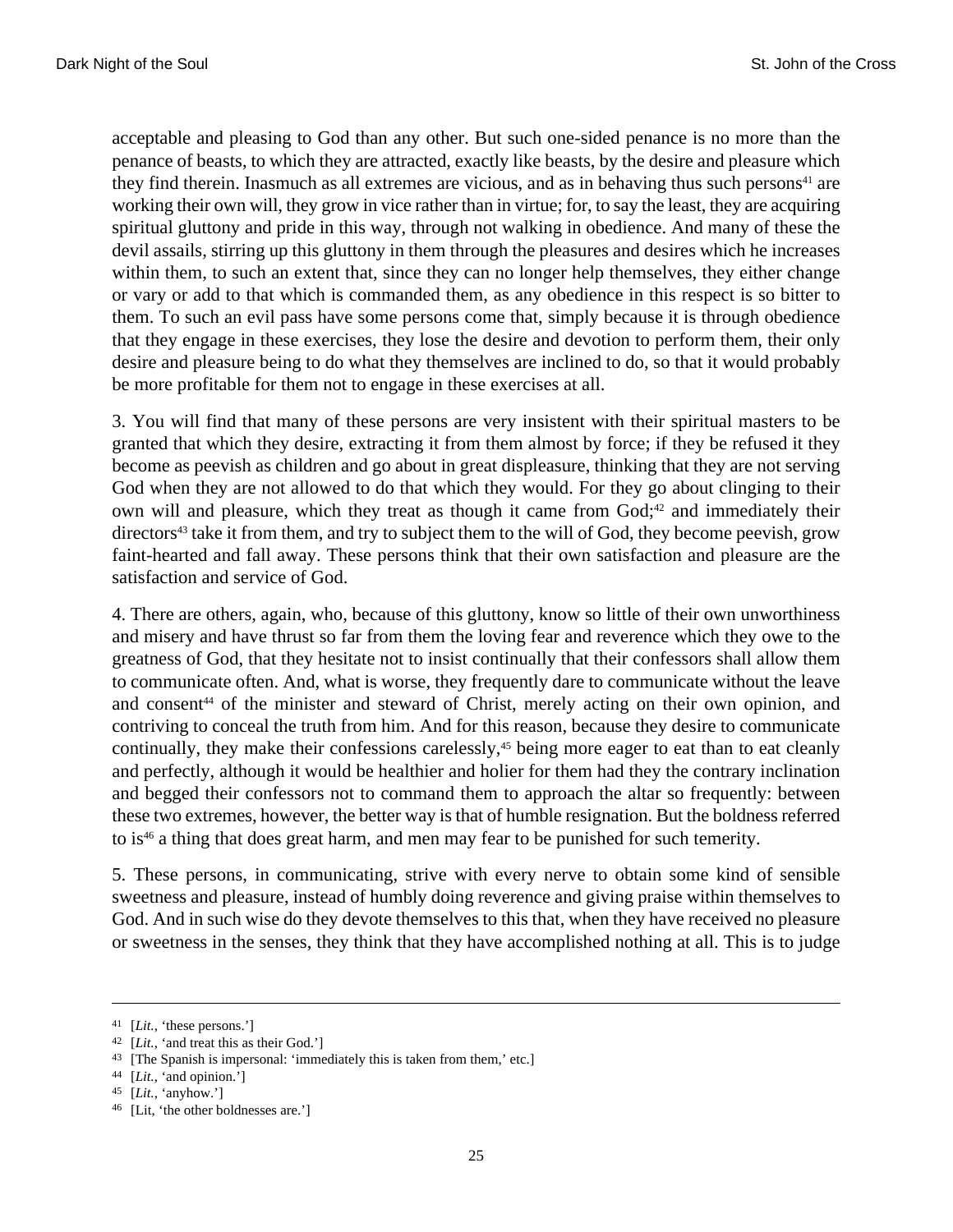God very unworthily; they have not realized that the least of the benefits which come from this Most Holy Sacrament is that which concerns the senses; and that the invisible part of the grace that it bestows is much greater; for, in order that they may look at it with the eyes of faith, God oftentimes withholds from them these other consolations and sweetnesses of sense. And thus they desire to feel and taste God as though He were comprehensible by them and accessible to them, not only in this, but likewise in other spiritual practices. All this is very great imperfection and completely opposed to the nature of God, since it is Impurity in faith.

6. These persons have the same defect as regards the practice of prayer, for they think that all the business of prayer consists in experiencing sensible pleasure and devotion and they strive to obtain this by great effort, $47$  wearying and fatiguing their faculties and their heads; and when they have not found this pleasure they become greatly discouraged, thinking that they have accomplished nothing. Through these efforts they lose true devotion and spirituality, which consist in perseverance, together with patience and humility and mistrust of themselves, that they may please God alone. For this reason, when they have once failed to find pleasure in this or some other exercise, they have great disinclination and repugnance to return to it, and at times they abandon it. They are, in fact, as we have said, like children, who are not influenced by reason, and who act, not from rational motives, but from inclination.48 Such persons expend all their effort in seeking spiritual pleasure and consolation; they never tire therefore, of reading books; and they begin, now one meditation, now another, in their pursuit of this pleasure which they desire to experience in the things of God. But God, very justly, wisely and lovingly, denies it to them, for otherwise this spiritual gluttony and inordinate appetite would breed in numerable evils. It is, therefore, very fitting that they should enter into the dark night, whereof we shall speak,<sup>49</sup> that they may be purged from this childishness.

7. These persons who are thus inclined to such pleasures have another very great imperfection, which is that they are very weak and remiss in journeying upon the hard<sup>50</sup> road of the Cross; for the soul that is given to sweetness naturally has its face set against all self-denial, which is devoid of sweetness.<sup>51</sup>

8. These persons have many other imperfections which arise hence, of which in time the Lord heals them by means of temptations, aridities and other trials, all of which are part of the dark night. All these I will not treat further here, lest I become too lengthy; I will only say that spiritual temperance and sobriety lead to another and a very different temper, which is that of mortification, fear and submission in all things. It thus becomes clear that the perfection and worth of things consist not in the multitude and the pleasantness of one's actions, but in being able to deny oneself in them; this such persons must endeavour to compass, in so far as they may, until God is pleased to purify them indeed, by bringing them<sup>52</sup> into the dark night, to arrive at which I am hastening on with my account of these imperfections.

<sup>&</sup>lt;sup>47</sup> [*Lit.*, 'they strive to obtain this, as they say, by the strength of their arms.' The phrase is, of course, understood in the Spanish to be metaphorical, as the words 'as they say' clearly indicate.]

<sup>&</sup>lt;sup>48</sup> [*Lit.*, 'who are not influenced, neither act by reason, but from pleasure.']

<sup>49</sup> [*Lit.*, 'which we shall give.']

<sup>50</sup> [*áspero:* harsh, rough, rugged.]

<sup>51</sup> [*Lit.*, 'against all the sweetlessness of self- denial.']

<sup>52</sup> [*Lit.*, 'causing them to enter.']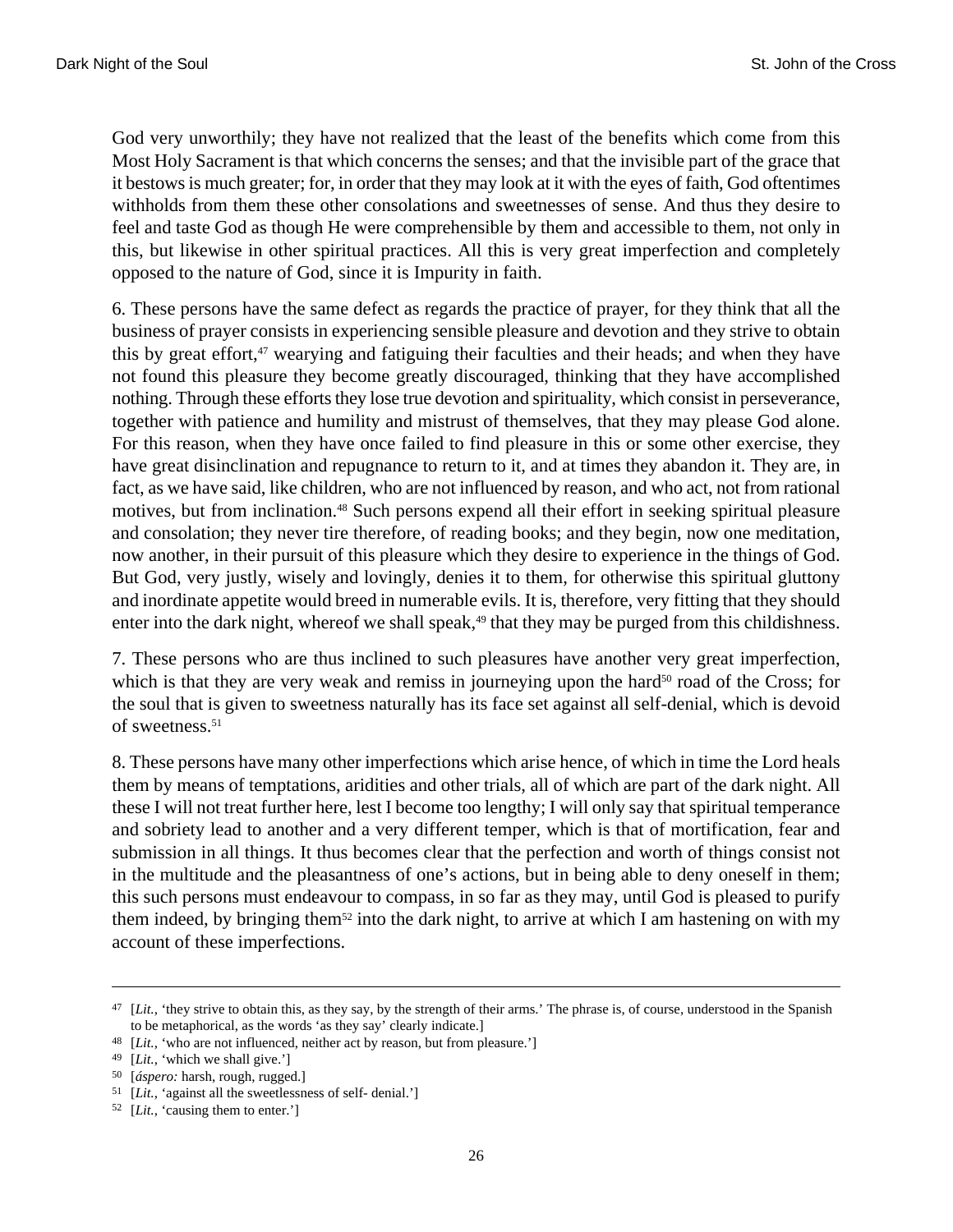#### **CHAPTER VII**

#### *Of imperfections with respect to spiritual envy and sloth.*

<span id="page-31-0"></span>WITH respect likewise to the other two vices, which are spiritual envy and sloth, these beginners fail not to have many imperfections. For, with respect to envy, many of them are wont to experience movements of displeasure at the spiritual good of others, which cause them a certain sensible grief at being outstripped upon this road, so that they would prefer not to hear others praised; for they become displeased at others' virtues and sometimes they cannot refrain from contradicting what is said in praise of them, depreciating it as far as they can; and their annoyance thereat grows<sup>53</sup> because the same is not said of them, for they would fain be preferred in everything. All this is clean contrary to charity, which, as Saint Paul says, rejoices in goodness.54 And, if charity has any envy, it is a holy envy, comprising grief at not having the virtues of others, yet also joy because others have them, and delight when others outstrip us in the service of God, wherein we ourselves are so remiss.

2. With respect also to spiritual sloth, beginners are apt to be irked by the things that are most spiritual, from which they flee because these things are incompatible with sensible pleasure. For, as they are so much accustomed to sweetness in spiritual things, they are wearied by things in which they find no sweetness. If once they failed to find in prayer the satisfaction which their taste required (and after all it is well that God should take it from them to prove them), they would prefer not to return to it: sometimes they leave it; at other times they continue it unwillingly. And thus because of this sloth they abandon the way of perfection (which is the way of the negation of their will and pleasure for God's sake) for the pleasure and sweetness of their own will, which they aim at satisfying in this way rather than the will of God.

3. And many of these would have God will that which they themselves will, and are fretful at having to will that which He wills, and find it repugnant to accommodate their will to that of God. Hence it happens to them that oftentimes they think that that wherein they find not their own will and pleasure is not the will of God; and that, on the other hand, when they themselves find satisfaction, God is satisfied. Thus they measure God by themselves and not themselves by God, acting quite contrarily to that which He Himself taught in the Gospel, saying: That he who should lose his will for His sake, the same should gain it; and he who should desire to gain it, the same should lose it.<sup>55</sup>

4. These persons likewise find it irksome when they are commanded to do that wherein they take no pleasure. Because they aim at spiritual sweetness and consolation, they are too weak to have the fortitude and bear the trials of perfection.<sup>56</sup> They resemble those who are softly nurtured and who run fretfully away from everything that is hard, and take offense at the Cross, wherein consist

<sup>53</sup> [*Lit.*, 'and, as they say, their eye (*el ojo*) grows'—a colloquial phrase expressing annoyance.]

<sup>54</sup> [1 Corinthians xiii, 6](http://www.ccel.org/b/bible/asv/xml/asv.iCor.13.xml#iCor.13.6). The Saint here cites the sense, not the letter, of the epistle.

<sup>55</sup> [St. Matthew xvi, 25](http://www.ccel.org/b/bible/asv/xml/asv.Matt.16.xml#Matt.16.25).

<sup>56</sup> [*Lit.*, 'they are very weak for the fortitude and trial of perfection.']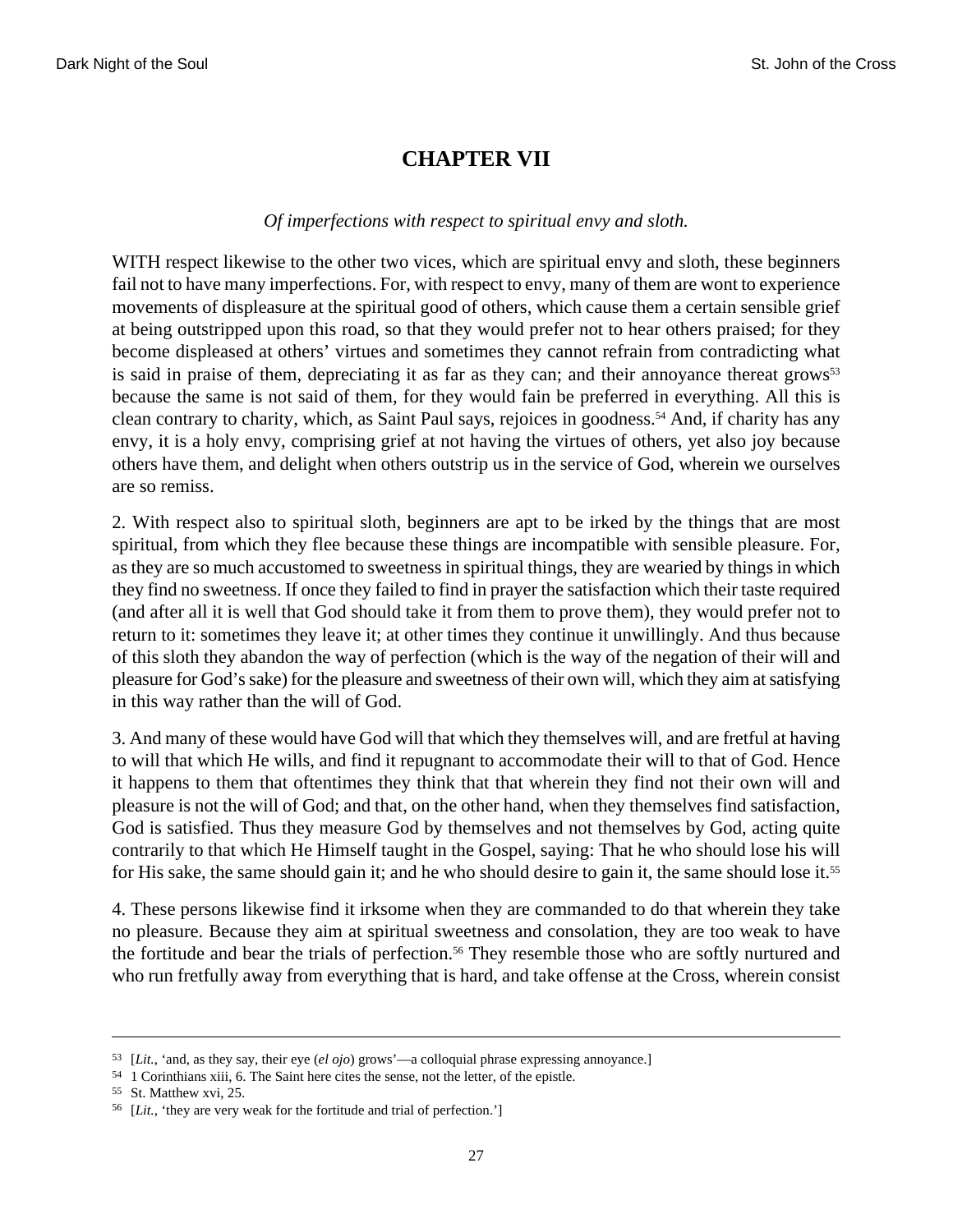the delights of the spirit. The more spiritual a thing is, the more irksome they find it, for, as they seek to go about spiritual matters with complete freedom and according to the inclination of their will, it causes them great sorrow and repugnance to enter upon the narrow way, which, says Christ, is the way of life.<sup>57</sup>

5. Let it suffice here to have described these imperfections, among the many to be found in the lives of those that are in this first state of beginners, so that it may be seen how greatly they need God to set them in the state of proficients. This He does by bringing them into the dark night whereof we now speak; wherein He weans them from the breasts of these sweetnesses and pleasures, gives them pure aridities and inward darkness, takes from them all these irrelevances and puerilities, and by very different means causes them to win the virtues. For, however assiduously the beginner practises the mortification in himself of all these actions and passions of his, he can never completely succeed—very far from it—until God shall work it in him passively by means of the purgation of the said night. Of this I would fain speak in some way that may be profitable; may God, then, be pleased to give me His Divine light, because this is very needful in a night that is so dark and a matter that is so difficult to describe and to expound.

<span id="page-32-0"></span>The line, then, is:

## **In a dark night.**

## **CHAPTER VIII**

#### *Wherein is expounded the first line of the first stanza, and a beginning is made of the explanation of this dark night.*

THIS night, which, as we say, is contemplation, produces in spiritual persons two kinds of darkness or purgation, corresponding to the two parts of man's nature—namely, the sensual and the spiritual. And thus the one night or purgation will be sensual, wherein the soul is purged according to sense, which is subdued to the spirit; and the other is a night or purgation which is spiritual, wherein the soul is purged and stripped according to the spirit, and subdued and made ready for the union of love with God. The night of sense is common and comes to many: these are the beginners; and of this night we shall speak first. The night of the spirit is the portion of very few, and these are they that are already practised and proficient, of whom we shall treat hereafter.

2. The first purgation or night is bitter and terrible to sense, as we shall now show.58 The second bears no comparison with it, for it is horrible and awful to the spirit, as we shall show<sup>59</sup> presently.

<sup>57</sup> [St. Matthew vii, 14](http://www.ccel.org/b/bible/asv/xml/asv.Matt.7.xml#Matt.7.14).

<sup>58</sup> [*Lit.*, 'say.']

<sup>59</sup> [*Lit.*, 'say.']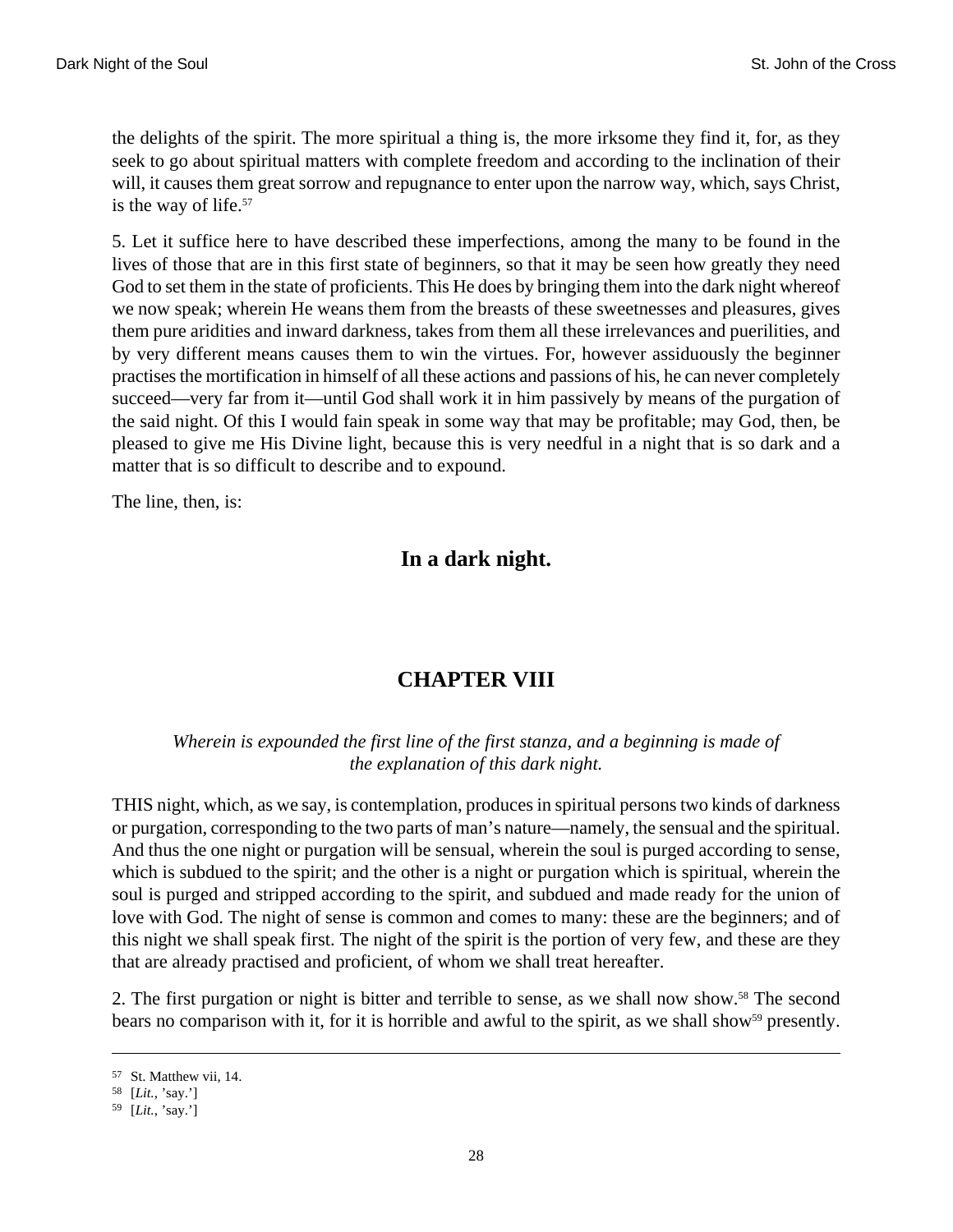Since the night of sense is first in order and comes first, we shall first of all say something about it briefly, since more is written of it, as of a thing that is more common; and we shall pass on to treat more fully of the spiritual night, since very little has been said of this, either in speech $\omega$  or in writing, and very little is known of it, even by experience.

3. Since, then, the conduct of these beginners upon the way of God is ignoble,<sup> $61$ </sup> and has much to do with their love of self and their own inclinations, as has been explained above, God desires to lead them farther. He seeks to bring them out of that ignoble kind of love to a higher degree of love for Him, to free them from the ignoble exercises of sense and meditation (wherewith, as we have said, they go seeking God so unworthily and in so many ways that are unbefitting), and to lead them to a kind of spiritual exercise wherein they can commune with Him more abundantly and are freed more completely from imperfections. For they have now had practice for some time in the way of virtue and have persevered in meditation and prayer, whereby, through the sweetness and pleasure that they have found therein, they have lost their love of the things of the world and have gained some degree of spiritual strength in God; this has enabled them to some extent to refrain from creature desires, so that for God's sake they are now able to suffer a light burden and a little aridity without turning back to a time<sup>62</sup> which they found more pleasant. When they are going about these spiritual exercises with the greatest delight and pleasure, and when they believe that the sun of Divine favour is shining most brightly upon them, God turns all this light of theirs into darkness, and shuts against them the door and the source of the sweet spiritual water which they were tasting in God whensoever and for as long as they desired. (For, as they were weak and tender, there was no door closed to them, as Saint John says in the [Apocalypse, iii, 8\)](http://www.ccel.org/b/bible/asv/xml/asv.Rev.3.xml#Rev.3.8). And thus He leaves them so completely in the dark that they know not whither to go with their sensible imagination and meditation; for they cannot advance a step in meditation, as they were wont to do afore time, their inward senses being submerged in this night, and left with such dryness that not only do they experience no pleasure and consolation in the spiritual things and good exercises wherein they were wont to find their delights and pleasures, but instead, on the contrary, they find insipidity and bitterness in the said things. For, as I have said, God now sees that they have grown a little, and are becoming strong enough to lay aside their swaddling clothes and be taken from the gentle breast; so He sets them down from His arms and teaches them to walk on their own feet; which they feel to be very strange, for everything seems to be going wrong with them.

4. To recollected persons this commonly happens sooner after their beginnings than to others, inasmuch as they are freer from occasions of backsliding, and their desires turn more quickly from the things of the world, which is necessary if they are to begin to enter this blessed night of sense. Ordinarily no great time passes after their beginnings before they begin to enter this night of sense; and the great majority of them do in fact enter it, for they will generally be seen to fall into these aridities.

5. With regard to this way of purgation of the senses, since it is so common, we might here adduce a great number of quotations from Divine Scripture, where many passages relating to it are

<sup>60</sup> [*plática:* the word is frequently used in Spanish to denote an informal sermon or address.]

<sup>&</sup>lt;sup>61</sup> [*Lit.*, 'low'; the same word recurs below and is similarly translated.]

<sup>62</sup> [*Lit.*, 'to the better time.']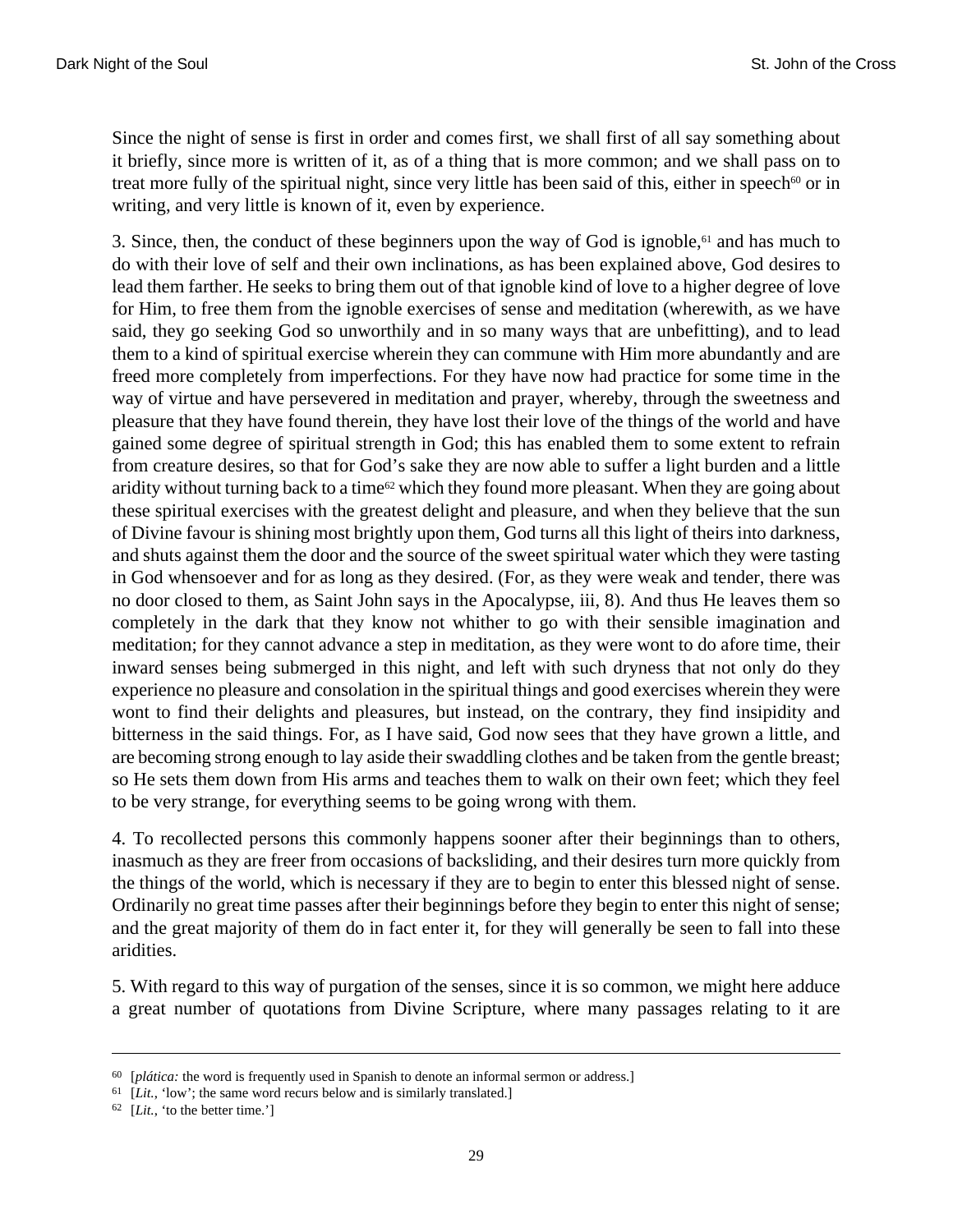<span id="page-34-0"></span>continually found, particularly in the Psalms and the Prophets. However, I do not wish to spend time upon these, for he who knows not how to look for them there will find the common experience of this purgation to be sufficient.

## **CHAPTER IX**

#### *Of the signs by which it will be known that the spiritual person is walking along the way of this night and purgation of sense.*

BUT since these aridities might frequently proceed, not from the night and purgation of the sensual desires aforementioned, but from sins and imperfections, or from weakness and lukewarmness, or from some bad humour or indisposition of the body, I shall here set down certain signs by which it may be known if such aridity proceeds from the aforementioned purgation, or if it arises from any of the aforementioned sins. For the making of this distinction I find that there are three principal signs.

2. The first is whether, when a soul finds no pleasure or consolation in the things of God, it also fails to find it in any thing created; for, as God sets the soul in this dark night to the end that He may quench and purge its sensual desire, He allows it not to find attraction or sweetness in anything whatsoever. In such a case it may be considered very probable<sup>63</sup> that this aridity and insipidity proceed not from recently committed sins or imperfections. For, if this were so, the soul would feel in its nature some inclination or desire to taste other things than those of God; since, whenever the desire is allowed indulgence in any imperfection, it immediately feels inclined thereto, whether little or much, in proportion to the pleasure and the love that it has put into it. Since, however, this lack of enjoyment in things above or below might proceed from some indisposition or melancholy humour, which oftentimes makes it impossible for the soul to take pleasure in anything, it becomes necessary to apply the second sign and condition.

3. The second sign whereby a man may believe himself to be experiencing the said purgation is that the memory is ordinarily centred upon God, with painful care and solicitude, thinking that it is not serving God, but is backsliding, because it finds itself without sweetness in the things of God. And in such a case it is evident that this lack of sweetness and this aridity come not from weakness and lukewarmness; for it is the nature of lukewarmness not to care greatly or to have any inward solicitude for the things of God. There is thus a great difference between aridity and lukewarmness, for lukewarmness consists in great weakness and remissness in the will and in the spirit, without solicitude as to serving God; whereas purgative aridity is ordinarily accompanied by solicitude, with care and grief as I say, because the soul is not serving God. And, although this may sometimes be increased by melancholy or some other humour (as it frequently is), it fails not for that reason

<sup>63</sup> [*Lit.*, 'And in this it is known very probably.']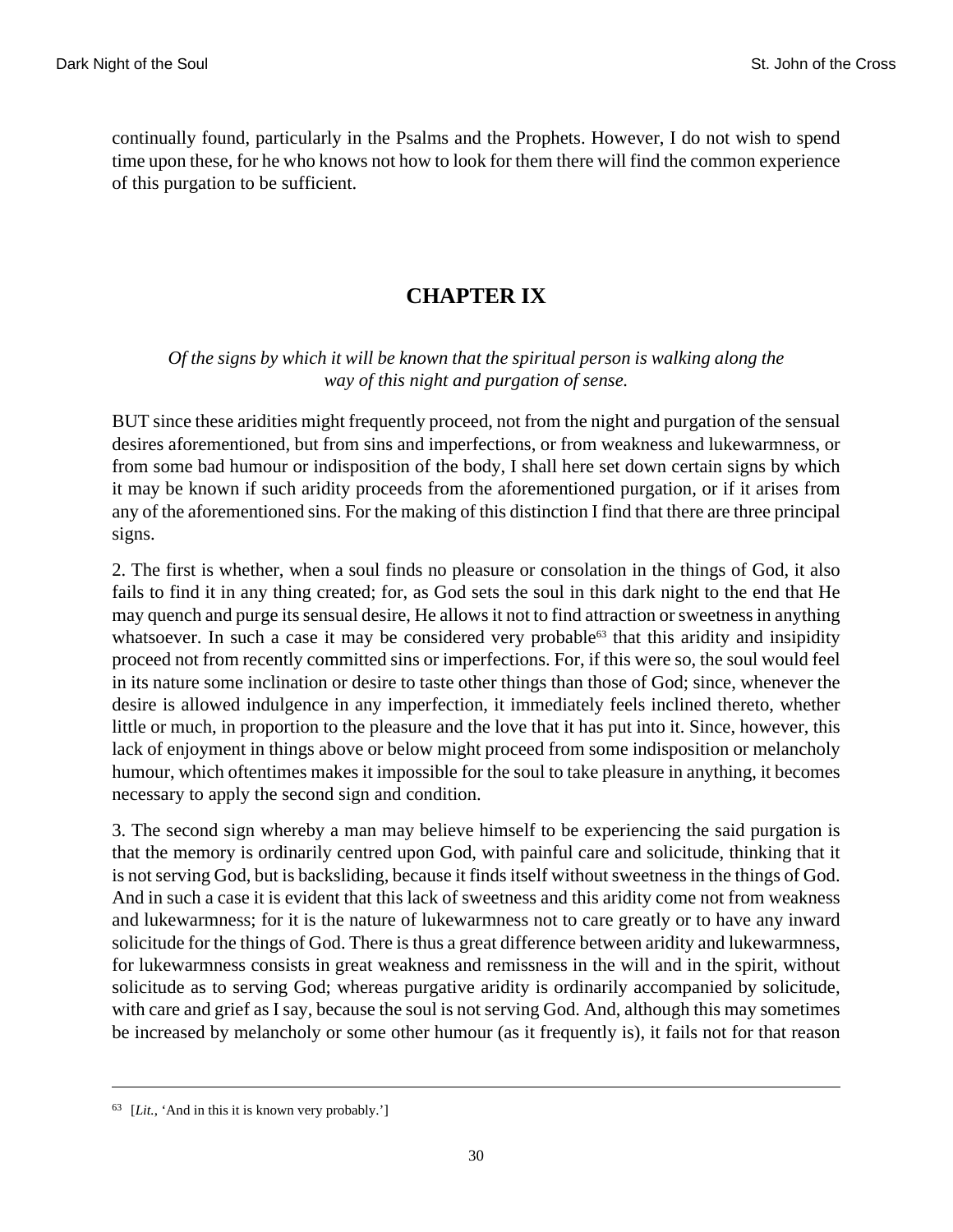to produce a purgative effect upon the desire, since the desire is deprived of all pleasure and has its care centred upon God alone. For, when mere humour is the cause, it spends itself in displeasure and ruin of the physical nature, and there are none of those desires to sense God which belong to purgative aridity. When the cause is aridity, it is true that the sensual part of the soul has fallen low, and is weak and feeble in its actions, by reason of the little pleasure which it finds in them; but the spirit, on the other hand, is ready and strong.

4. For the cause of this aridity is that God transfers to the spirit the good things and the strength of the senses, which, since the soul's natural strength and senses are incapable of using them, remain barren, dry and empty. For the sensual part of a man has no capacity for that which is pure spirit, and thus, when it is the spirit that receives the pleasure, the flesh is left without savour and is too weak to perform any action. But the spirit, which all the time is being fed, goes forward in strength, and with more alertness and solicitude than before, in its anxiety not to fail God; and if it is not immediately conscious of spiritual sweetness and delight, but only of aridity and lack of sweetness, the reason for this is the strangeness of the exchange; for its palate has been accustomed to those other sensual pleasures upon which its eyes are still fixed, and, since the spiritual palate is not made ready or purged for such subtle pleasure, until it finds itself becoming prepared for it by means of this arid and dark night, it cannot experience spiritual pleasure and good, but only aridity and lack of sweetness, since it misses the pleasure which aforetime it enjoyed so readily.

5. These souls whom God is beginning to lead through these solitary places of the wilderness are like to the children of Israel, to whom in the wilderness God began to give food from Heaven, containing within itself all sweetness, and, as is there said, it turned to the savour which each one of them desired. But withal the children of Israel felt the lack of the pleasures and delights of the flesh and the onions which they had eaten aforetime in Egypt, the more so because their palate was accustomed to these and took delight in them, rather than in the delicate sweetness of the angelic manna; and they wept and sighed for the fleshpots even in the midst of the food of Heaven.64 To such depths does the vileness of our desires descend that it makes us to long for our own wretched food<sup>65</sup> and to be nauseated by the indescribable<sup>66</sup> blessings of Heaven.

6. But, as I say, when these aridities proceed from the way of the purgation of sensual desire, although at first the spirit feels no sweetness, for the reasons that we have just given, it feels that it is deriving strength and energy to act from the substance which this inward food gives it, the which food is the beginning of a contemplation that is dark and arid to the senses; which contemplation is secret and hidden from the very person that experiences it; and ordinarily, together with the aridity and emptiness which it causes in the senses, it gives the soul an inclination and desire to be alone and in quietness, without being able to think of any particular thing or having the desire to do so. If those souls to whom this comes to pass knew how to be quiet at this time, and troubled not about performing any kind of action, whether inward or outward, neither had any anxiety about doing anything, then they would delicately experience this inward refreshment in that ease and freedom from care. So delicate is this refreshment that ordinarily, if a man have desire

<sup>64</sup> [Numbers xi, 5-6.](http://www.ccel.org/b/bible/asv/xml/asv.Num.11.xml#Num.11.5)

<sup>65</sup> [*Lit.*, 'makes us to desire our miseries.']

<sup>66</sup> [*Lit.*, 'incommunicable.']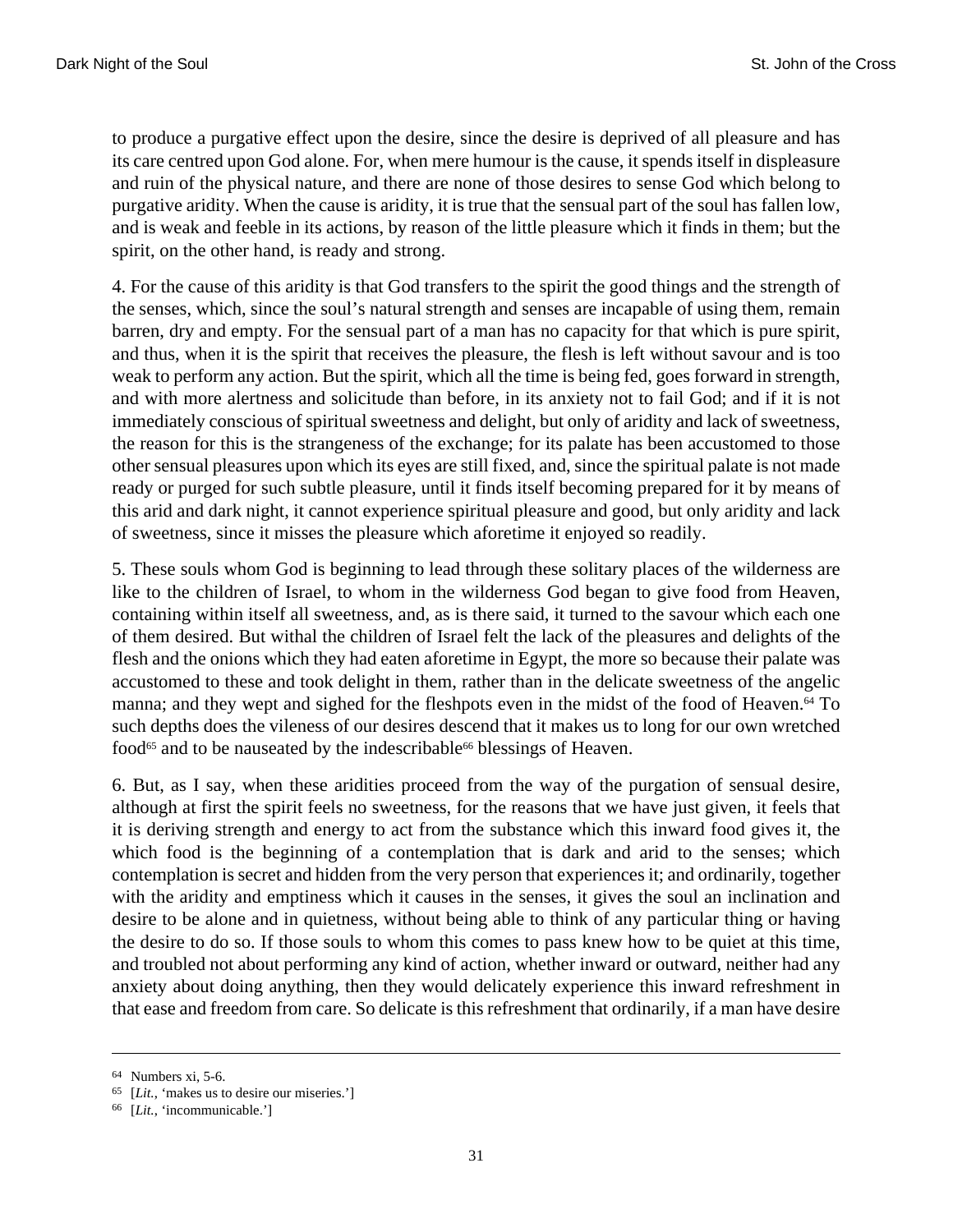or care to experience it, he experiences it not; for, as I say, it does its work when the soul is most at ease and freest from care; it is like the air which, if one would close one's hand upon it, escapes.

7. In this sense we may understand that which the Spouse said to the Bride in the Songs, namely: 'Withdraw thine eyes from me, for they make me to soar aloft.'67 For in such a way does God bring the soul into this state, and by so different a path does He lead it that, if it desires to work with its faculties, it hinders the work which God is doing in it rather than aids it; whereas aforetime it was quite the contrary. The reason is that, in this state of contemplation, which the soul enters when it forsakes meditation for the state of the proficient, it is God Who is now working in the soul; He binds its interior faculties, and allows it not to cling to the understanding, nor to have delight in the will, nor to reason with the memory. For anything that the soul can do of its own accord at this time serves only, as we have said, to hinder inward peace and the work which God is accomplishing in the spirit by means of that aridity of sense. And this peace, being spiritual and delicate, performs a work which is quiet and delicate, solitary, productive of peace and satisfaction<sup>68</sup> and far removed from all those earlier pleasures, which were very palpable and sensual. This is the peace which, says David, God speaks in the soul to the end that He may make it spiritual.<sup>69</sup> And this leads us to the third point.

8. The third sign whereby this purgation of sense may be recognized is that the soul can no longer meditate or reflect in the imaginative sphere of sense as it was wont, however much it may of itself endeavour to do so. For God now begins to communicate Himself to it, no longer through sense, as He did aforetime, by means of reflections which joined and sundered its knowledge, but by pure spirit, into which consecutive reflections enter not; but He communicates Himself to it by an act of simple contemplation, to which neither the exterior nor the interior senses of the lower part of the soul can attain. From this time forward, therefore, imagination and fancy can find no support in any meditation, and can gain no foothold by means thereof.

9. With regard to this third sign, it is to be understood that this embarrassment and dissatisfaction of the faculties proceed not from indisposition, for, when this is the case, and the indisposition, which never lasts for long,<sup>70</sup> comes to an end, the soul is able once again, by taking some trouble about the matter, to do what it did before, and the faculties find their wonted support. But in the purgation of the desire this is not so: when once the soul begins to enter therein, its inability to reflect with the faculties grows ever greater. For, although it is true that at first, and with some persons, the process is not as continuous as this, so that occasionally they fail to abandon their pleasures and reflections of sense (for perchance by reason of their weakness it was not fitting to wean them from these immediately), yet this inability grows within them more and more and brings the workings of sense to an end, if indeed they are to make progress, for those who walk not in the way of contemplation act very differently. For this night of aridities is not usually continuous in their senses. At times they have these aridities; at others they have them not. At times they cannot meditate; at others they can. For God sets them in this night only to prove them and to humble

<sup>67</sup> [Canticles vi, 4](http://www.ccel.org/b/bible/asv/xml/asv.Song.6.xml#Song.6.4) [A.V., vi, 5].

<sup>68</sup> [*Lit.*, 'satisfactory and pacific.']

<sup>69</sup> [Psalm lxxxiv, 9](http://www.ccel.org/b/bible/asv/xml/asv.Ps.84.xml#Ps.84.9) [A.V., [lxxxv, 8](http://www.ccel.org/b/bible/asv/xml/asv.Ps.85.xml#Ps.85.8)].

<sup>&</sup>lt;sup>70</sup> [The stress here is evidently on the transience of the distempers whether they be moral or physical.]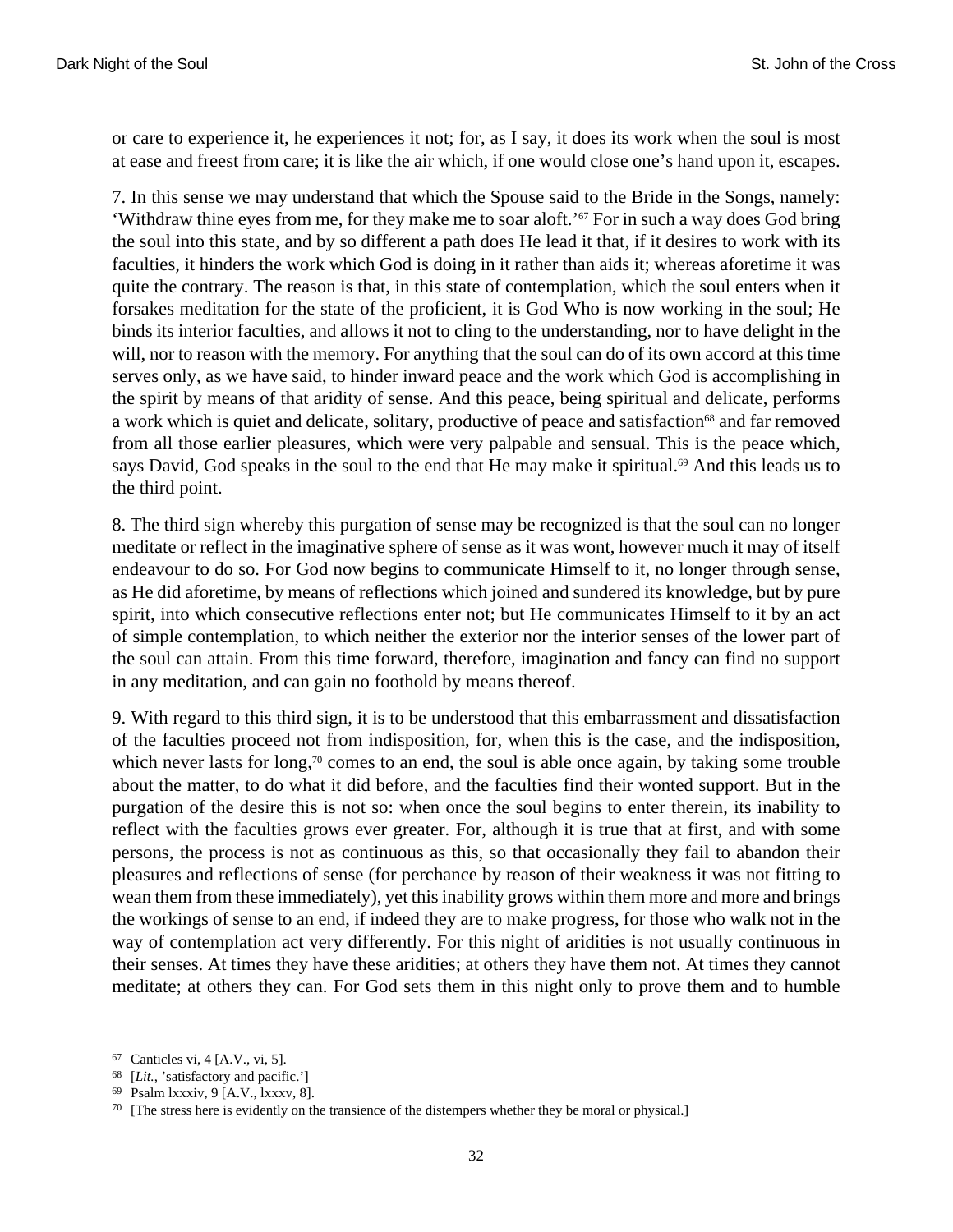them, and to reform their desires, so that they go not nurturing in themselves a sinful gluttony in spiritual things. He sets them not there in order to lead them in the way of the spirit, which is this contemplation; for not all those who walk of set purpose in the way of the spirit are brought by God to contemplation, nor even the half of them—why, He best knows. And this is why He never completely weans the senses of such persons from the breasts of meditations and reflections, but only for short periods and at certain seasons, as we have said.

## **CHAPTER X**

#### *Of the way in which these souls are to conduct themselves in this dark night.*

DURING the time, then, of the aridities of this night of sense (wherein God effects the change of which we have spoken above, drawing forth the soul from the life of sense into that of the spirit—that is, from meditation to contemplation—wherein it no longer has any power to work or to reason with its faculties concerning the things of God, as has been said), spiritual persons suffer great trials, by reason not so much of the aridities which they suffer, as of the fear which they have of being lost on the road, thinking that all spiritual blessing is over for them and that God has abandoned them since they find no help or pleasure in good things. Then they grow weary, and endeavour (as they have been accustomed to do) to concentrate their faculties with some degree of pleasure upon some object of meditation, thinking that, when they are not doing this and yet are conscious of making an effort, they are doing nothing. This effort they make not without great inward repugnance and unwillingness on the part of their soul, which was taking pleasure in being in that quietness and ease, instead of working with its faculties. So they have abandoned the one pursuit, $71$  yet draw no profit from the other; for, by seeking what is prompted by their own spirit,<sup>72</sup> they lose the spirit of tranquillity and peace which they had before. And thus they are like to one who abandons what he has done in order to do it over again, or to one who leaves a city only to re-enter it, or to one who is hunting and lets his prey go in order to hunt it once more. This is useless here, for the soul will gain nothing further by conducting itself in this way, as has been said.

2. These souls turn back at such a time if there is none who understands them; they abandon the road or lose courage; or, at the least, they are hindered from going farther by the great trouble which they take in advancing along the road of meditation and reasoning. Thus they fatigue and overwork their nature, imagining that they are failing through negligence or sin. But this trouble that they are taking is quite useless, for God is now leading them by another road, which is that of contemplation, and is very different from the first; for the one is of meditation and reasoning, and the other belongs neither to imagination nor yet to reasoning.

<sup>71</sup> [*Lit.*, 'spoiling themselves in the one.']

<sup>72</sup> [*Lit.*, 'because they seek their spirit.']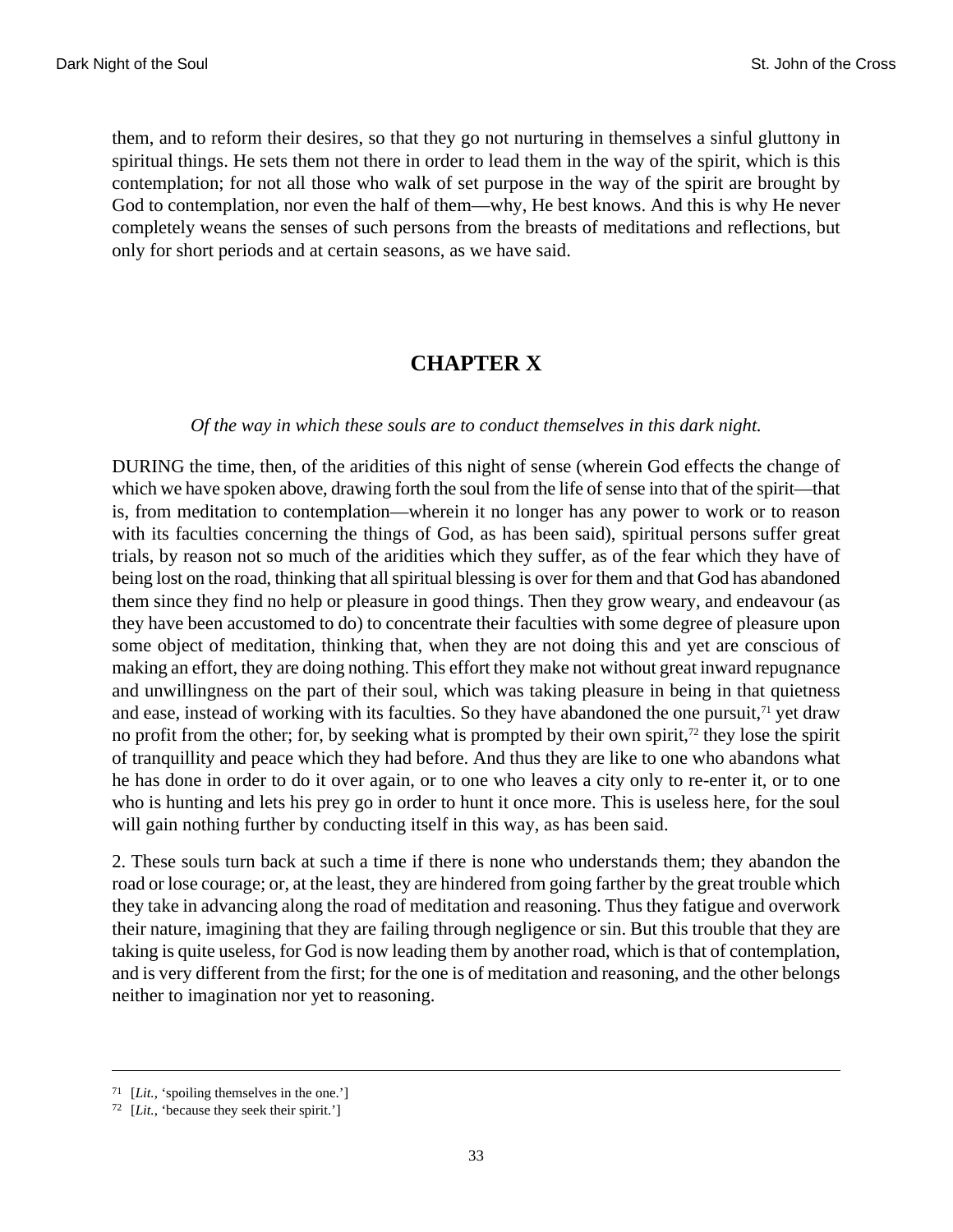3. It is well for those who find themselves in this condition to take comfort, to persevere in patience and to be in no wise afflicted. Let them trust in God, Who abandons not those that seek Him with a simple and right heart, and will not fail to give them what is needful for the road, until He bring them into the clear and pure light of love. This last He will give them by means of that other dark night, that of the spirit, if they merit His bringing them thereto.

4. The way in which they are to conduct themselves in this night of sense is to devote themselves not at all to reasoning and meditation, since this is not the time for it, but to allow the soul to remain in peace and quietness, although it may seem clear to them that they are doing nothing and are wasting their time, and although it may appear to them that it is because of their weakness that they have no desire in that state to think of anything. The truth is that they will be doing quite sufficient if they have patience and persevere in prayer without making any effort.73 What they must do is merely to leave the soul free and disencumbered and at rest from all knowledge and thought, troubling not themselves, in that state, about what they shall think or meditate upon, but contenting themselves with merely a peaceful and loving attentiveness toward God, and in being without anxiety, without the ability and without desired to have experience of Him or to perceive Him. For all these yearnings disquiet and distract the soul from the peaceful quiet and sweet ease of contemplation which is here granted to it.

5. And although further scruples may come to them—that they are wasting their time, and that it would be well for them to do something else, because they can neither do nor think anything in prayer—let them suffer these scruples and remain in peace, as there is no question save of their being at ease and having freedom of spirit. For if such a soul should desire to make any effort of its own with its interior faculties, this means that it will hinder and lose the blessings which, by means of that peace and ease of the soul, God is instilling into it and impressing upon it. It is just as if some painter were painting or dyeing a face; if the sitter were to move because he desired to do something, he would prevent the painter from accomplishing anything and would disturb him in what he was doing. And thus, when the soul desires to remain in inward ease and peace, any operation and affection or attentions wherein it may then seek to indulge<sup> $74$ </sup> will distract it and disquiet it and make it conscious of aridity and emptiness of sense. For the more a soul endeavours to find support in affection and knowledge, the more will it feel the lack of these, which cannot now be supplied to it upon that road.

6. Wherefore it behoves such a soul to pay no heed if the operations of its faculties become lost to it; it is rather to desire that this should happen quickly. For, by not hindering the operation of infused contemplation that God is bestowing upon it, it can receive this with more peaceful abundance, and cause its spirit to be enkindled and to burn with the love which this dark and secret contemplation brings with it and sets firmly in the soul. For contemplation is naught else than a secret, peaceful and loving infusion from God, which, if it be permitted, enkindles the soul with the spirit of love, according as the soul declares in the next lines, namely:

<sup>73</sup> [*Lit.*, 'without doing anything themselves.']

<sup>74</sup> [*Lit.*, 'which it may then wish to have.']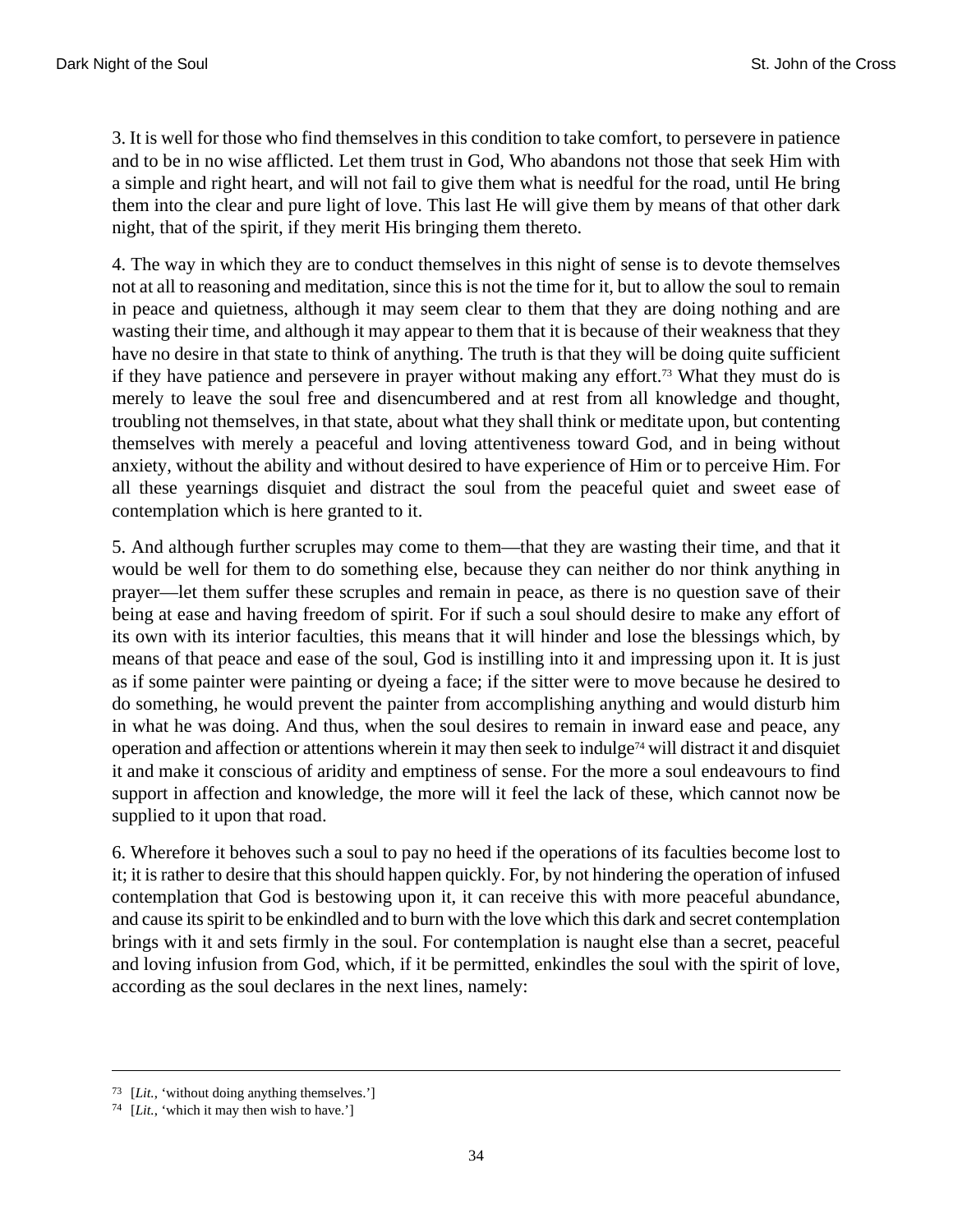### **Kindled in love with yearnings.**

### **CHAPTER XI**

*Wherein are expounded the three lines of the stanza.*

THIS enkindling of love is not as a rule felt at the first, because it has not begun to take hold upon the soul, by reason of the impurity of human nature, or because the soul has not understood its own state, as we have said, and has therefore given it no peaceful abiding-place within itself. Yet sometimes, nevertheless, there soon begins to make itself felt a certain yearning toward God; and the more this increases, the more is the soul affectioned and enkindled in love toward God, without knowing or understanding how and whence this love and affection come to it, but from time to time seeing this flame and this enkindling grow so greatly within it that it desires God with yearning of love; even as David, when he was in this dark night, said of himself in these words,<sup>75</sup> namely: 'Because my heart was enkindled (that is to say, in love of contemplation), my reins also were changed': that is, my desires for sensual affections were changed, namely from the way of sense to the way of the spirit, which is the aridity and cessation from all these things whereof we are speaking. And I, he says, was dissolved in nothing and annihilated, and I knew not; for, as we have said, without knowing the way whereby it goes, the soul finds itself annihilated with respect to all things above and below which were accustomed to please it; and it finds itself enamoured, without knowing how. And because at times the enkindling of love in the spirit grows greater, the yearnings for God become so great in the soul that the very bones seem to be dried up by this thirst, and the natural powers to be fading away, and their warmth and strength to be perishing through the intensity76 of the thirst of love, for the soul feels that this thirst of love is a living thirst. This thirst David had and felt, when he said: 'My soul thirsted for the living God.'77 Which is as much as to say: A living thirst was that of my soul. Of this thirst, since it is living, we may say that it kills. But it is to be noted that the vehemence of this thirst is not continuous, but occasional although as a rule the soul is accustomed to feel it to a certain degree.

2. But it must be noted that, as I began to say just now, this love is not as a rule felt at first, but only the dryness and emptiness are felt whereof we are speaking. Then in place of this love which afterwards becomes gradually enkindled, what the soul experiences in the midst of these aridities and emptinesses of the faculties is an habitual care and solicitude with respect to God, together with grief and fear that it is not serving Him. But it is a sacrifice which is not a little pleasing to God that the soul should go about afflicted and solicitous for His love. This solicitude and care

<sup>75</sup> [Psalm lxxii, 21](http://www.ccel.org/b/bible/asv/xml/asv.Ps.72.xml#Ps.72.21) [A.V., [lxxiii, 21-2\]](http://www.ccel.org/b/bible/asv/xml/asv.Ps.73.xml#Ps.73.21).

<sup>76</sup> [*Lit.*, 'livingness': cf. the quotation below.]

<sup>77</sup> [Psalm xli, 3](http://www.ccel.org/b/bible/asv/xml/asv.Ps.41.xml#Ps.41.3) [A.V., [xlii, 2](http://www.ccel.org/b/bible/asv/xml/asv.Ps.42.xml#Ps.42.2)].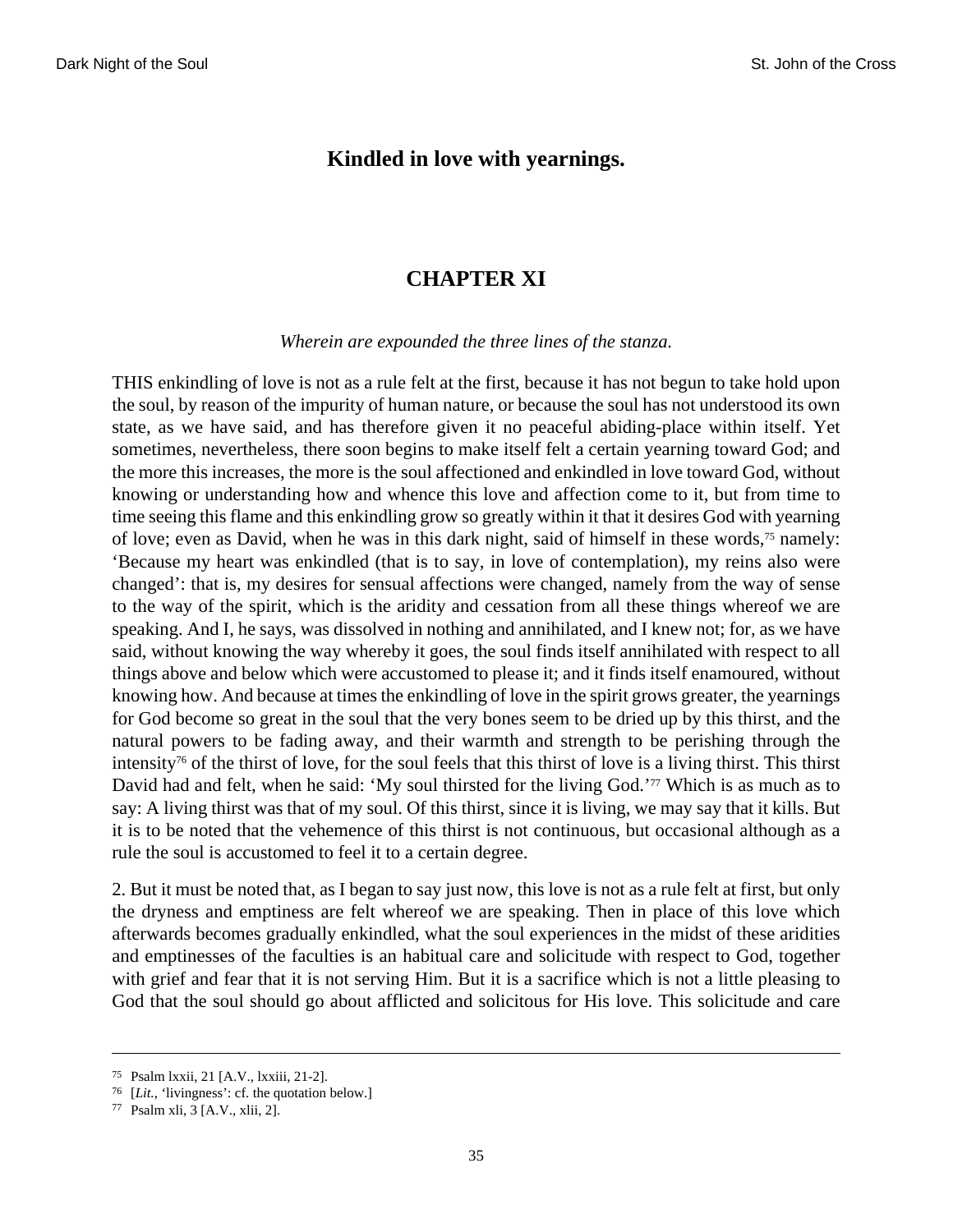leads the soul into that secret contemplation, until, the senses (that is, the sensual part) having in course of time been in some degree purged of the natural affections and powers by means of the aridities which it causes within them, this Divine love begins to be enkindled in the spirit. Meanwhile, however, like one who has begun a cure, the soul knows only suffering in this dark and arid purgation of the desire; by this means it becomes healed of many imperfections, and exercises itself in many virtues in order to make itself meet for the said love, as we shall now say with respect to the line following:

### **Oh, happy chance!**

3. When God leads the soul into this night of sense in order to purge the sense of its lower part and to subdue it, unite it and bring it into conformity with the spirit, by setting it in darkness and causing it to cease from meditation (as He afterwards does in order to purify the spirit to unite it with God, as we shall afterwards say), He brings it into the night of the spirit, and (although it appears not so to it) the soul gains so many benefits that it holds it to be a happy chance to have escaped from the bonds and restrictions of the senses of or its lower self, by means of this night aforesaid; and utters the present line, namely: Oh, happy chance! With respect to this, it behoves us here to note the benefits which the soul finds in this night, and because of which it considers it a happy chance to have passed through it; all of which benefits the soul includes in the next line, namely:

### **I went forth without being observed.**

4. This going forth is understood of the subjection to its sensual part which the soul suffered when it sought God through operations so weak, so limited and so defective as are those of this lower part; for at every step it stumbled into numerous imperfections and ignorances, as we have noted above in writing of the seven capital sins. From all these it is freed when this night quenches within it all pleasures, whether from above or from below, and makes all meditation darkness to it, and grants it other innumerable blessings in the acquirement of the virtues, as we shall now show. For it will be a matter of great pleasure and great consolation, to one that journeys on this road, to see how that which seems to the soul so severe and adverse, and so contrary to spiritual pleasure, works in it so many blessings. These, as we say, are gained when the soul goes forth, as regards its affection and operation, by means of this night, from all created things, and when it journeys to eternal things, which is great happiness and good fortune:<sup>78</sup> first, because of the great blessing which is in the quenching of the desire and affection with respect to all things; secondly, because they are very few that endure and persevere in entering by this strait gate and by the narrow way which leads to life, as says Our Saviour.79 The strait gate is this night of sense, and the soul detaches itself from sense and strips itself thereof that it may enter by this gate, and establishes itself in faith, which is a stranger to all sense, so that afterwards it may journey by the narrow way, which is the other night—that of the spirit—and this the soul afterwards enters in order in journey to God in pure

<sup>78</sup> [*Lit.*, 'and chance': the same word as in the verse-line above.]

<sup>79</sup> [St. Matthew vii, 14](http://www.ccel.org/b/bible/asv/xml/asv.Matt.7.xml#Matt.7.14).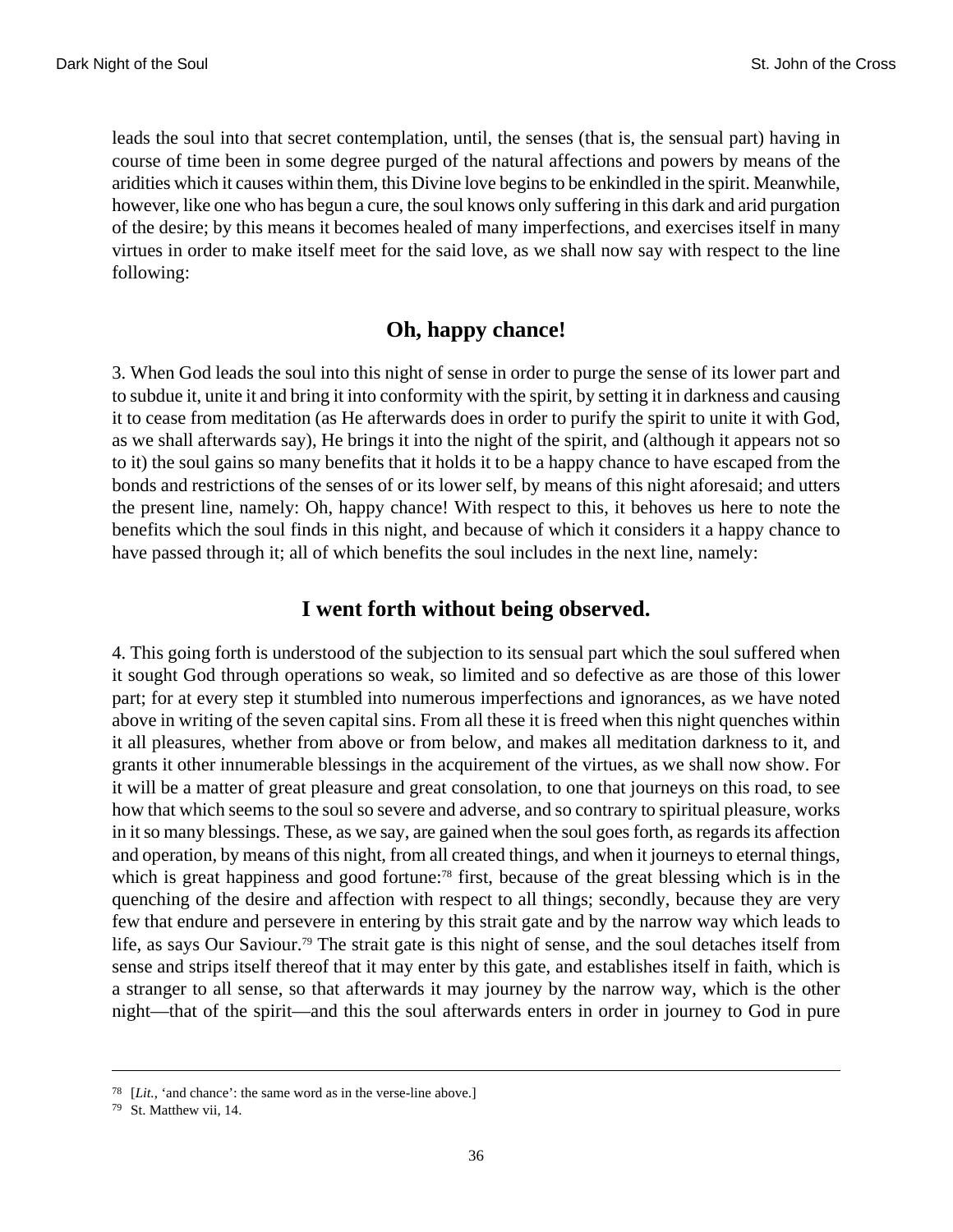faith, which is the means whereby the soul is united to God. By this road, since it is so narrow, dark and terrible (though there is no comparison between this night of sense and that other, in its darkness and trials, as we shall say later), they are far fewer that journey, but its benefits are far greater without comparison than those of this present night. Of these benefits we shall now begin to say something, with such brevity as is possible, in order that we may pass to the other night.

# **CHAPTER XII**

#### *Of the benefits which this night causes in the soul.*

THIS night and purgation of the desire, a happy one for the soul, works in it so many blessings and benefits (although to the soul, as we have said, it rather seems that blessings are being taken away from it) that, even as Abraham made a great feast when he weaned his son Isaac,<sup>80</sup> even so is there joy in Heaven because God is now taking this soul from its swaddling clothes, setting it down from His arms, making it to walk upon its feet, and likewise taking from it the milk of the breast and the soft and sweet food proper to children, and making it to eat bread with crust, and to begin to enjoy the food of robust persons. This food, in these aridities and this darkness of sense, is now given to the spirit, which is dry and emptied of all the sweetness of sense. And this food is the infused contemplation whereof we have spoken.

2. This is the first and principal benefit caused by this arid and dark night of contemplation: the knowledge of oneself and of one's misery. For, besides the fact that all the favours which God grants to the soul are habitually granted to them enwrapped in this knowledge, these aridities and this emptiness of the faculties, compared with the abundance which the soul experienced aforetime and the difficulty which it finds in good works, make it recognize its own lowliness and misery, which in the time of its prosperity it was unable to see. Of this there is a good illustration in the Book of Exodus, where God, wishing to humble the children of Israel and desiring that they should know themselves, commanded them to take away and strip off the festal garments and adornments wherewith they were accustomed to adorn themselves in the Wilderness, saying: 'Now from henceforth strip yourselves of festal ornaments and put on everyday working dress, that ye may know what treatment ye deserve.'81 This is as though He had said: Inasmuch as the attire that ye wear, being proper to festival and rejoicing, causes you to feel less humble concerning yourselves than ye should, put off from you this attire, in order that henceforth, seeing yourselves clothed with vileness, ye may know that ye merit no more, and may know who ye are. Wherefore the soul knows the truth that it knew not at first, concerning its own misery; for, at the time when it was clad as for a festival and found in God much pleasure, consolation and support, it was somewhat more satisfied and contented, since it thought itself to some extent to be serving God. It is true that such

<sup>80</sup> [Genesis xxi, 8](http://www.ccel.org/b/bible/asv/xml/asv.Gen.21.xml#Gen.21.8).

<sup>81</sup> [Exodus xxxiii, 5](http://www.ccel.org/b/bible/asv/xml/asv.Exod.33.xml#Exod.33.5).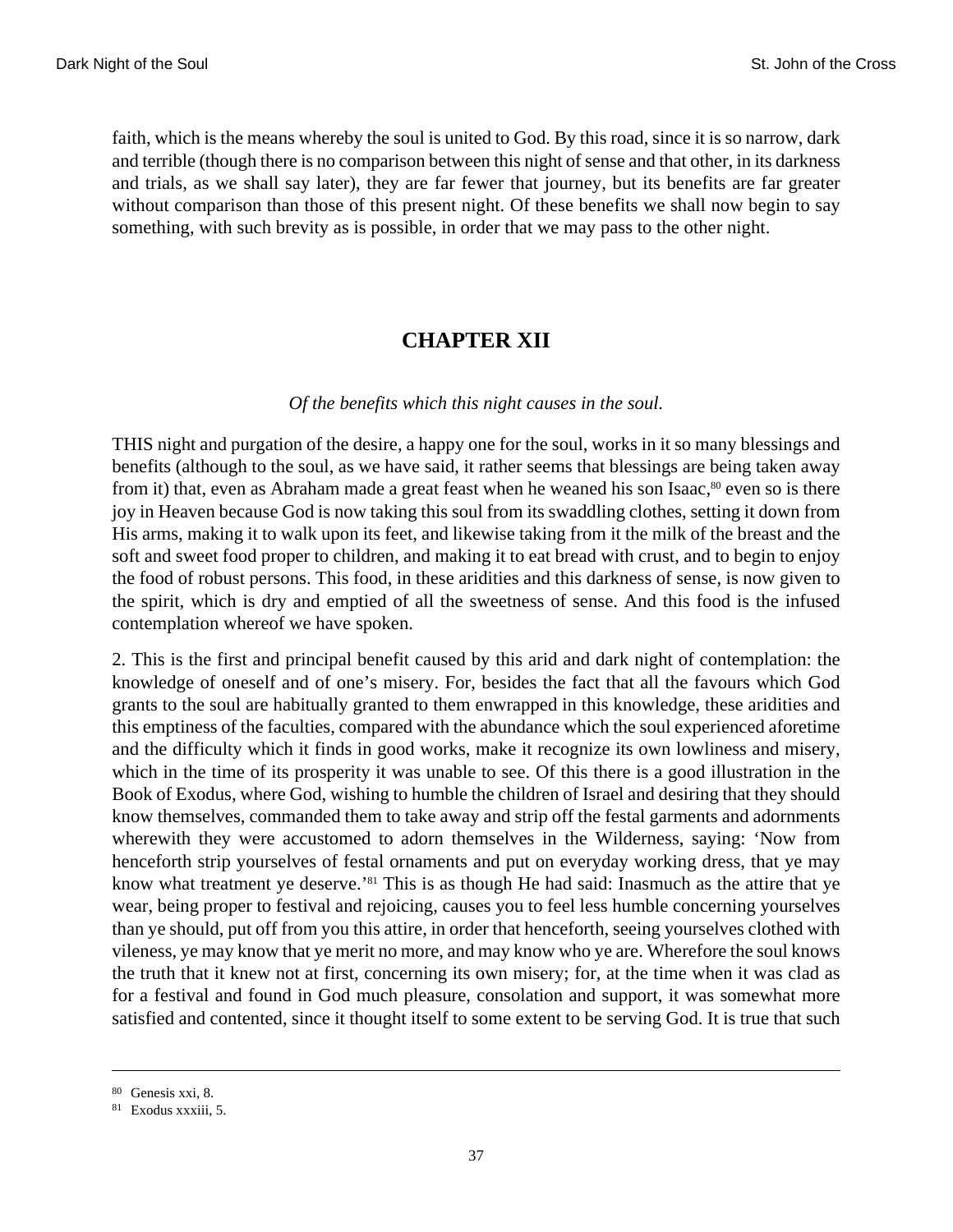souls may not have this idea explicitly in their minds; but some suggestion of it at least is implanted in them by the satisfaction which they find in their pleasant experiences. But, now that the soul has put on its other and working attire—that of aridity and abandonment—and now that its first lights have turned into darkness, it possesses these lights more truly in this virtue of self-knowledge, which is so excellent and so necessary, considering itself now as nothing and experiencing no satisfaction in itself; for it sees that it does nothing of itself neither can do anything. And the smallness of this self-satisfaction, together with the soul's affliction at not serving God, is considered and esteemed by God as greater than all the consolations which the soul formerly experienced and the works which it wrought, however great they were, inasmuch as they were the occasion of many imperfections and ignorances. And from this attire of aridity proceed, as from their fount and source of self-knowledge, not only the things which we have described already, but also the benefits which we shall now describe and many more which will have to be omitted.

3. In the first place, the soul learns to commune with God with more respect and more courtesy, such as a soul must ever observe in converse with the Most High. These it knew not in its prosperous times of comfort and consolation, for that comforting favour which it experienced made its craving for God somewhat bolder than was fitting, and discourteous and ill-considered. Even so did it happen to Moses, when he perceived that God was speaking to him; blinded by that pleasure and desire, without further consideration, he would have made bold to go to Him if God had not commanded him to stay and put off his shoes. By this incident we are shown the respect and discretion in detachment of desire wherewith a man is to commune with God. When Moses had obeyed in this matter, he became so discreet and so attentive that the Scripture says that not only did he not make bold to draw near to God, but that he dared not even look at Him. For, having taken off the shoes of his desires and pleasures, he became very conscious of his wretchedness in the sight of God, as befitted one about to hear the word of God. Even so likewise the preparation which God granted to Job in order that he might speak with Him consisted not in those delights and glories which Job himself reports that he was wont to have in his God, but in leaving him naked upon a dung-hill,<sup>82</sup> abandoned and even persecuted by his friends, filled with anguish and bitterness, and the earth covered with worms. And then the Most High God, He that lifts up the poor man from the dunghill, was pleased to come down and speak with him there face to face, revealing to him the depths and heights<sup>83</sup> of His wisdom, in a way that He had never done in the time of his prosperity.

4. And here we must note another excellent benefit which there is in this night and aridity of the desire of sense, since we have had occasion to speak of it. It is that, in this dark night of the desire (to the end that the words of the Prophet may be fulfilled, namely: 'Thy light shall shine in the darkness'84), God will enlighten the soul, giving it knowledge, not only of its lowliness and wretchedness, as we have said, but likewise of the greatness and excellence of God. For, as well as quenching the desires and pleasures and attachments of sense, He cleanses and frees the understanding that it may understand the truth; for pleasure of sense and desire, even though it be for spiritual things, darkens and obstructs the spirit, and furthermore that straitness and aridity of

<sup>82</sup> [[Job ii, 7-8](http://www.ccel.org/b/bible/asv/xml/asv.Job.2.xml#Job.2.7)].

<sup>83</sup> [*Lit.*, 'the deep heights.']

<sup>84</sup> [Isaias lviii, 10.](http://www.ccel.org/b/bible/asv/xml/asv.Isa.58.xml#Isa.58.10)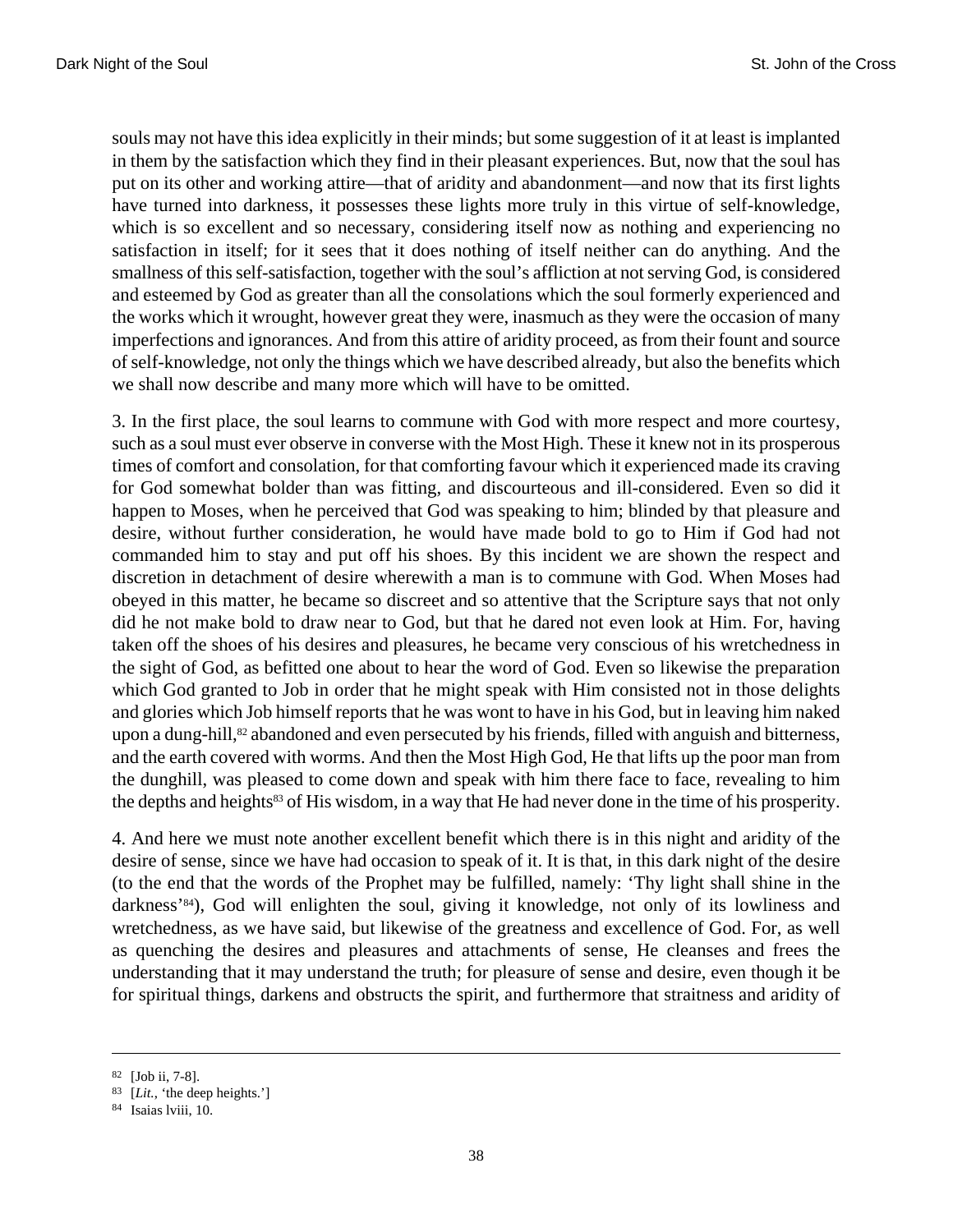sense enlightens and quickens the understanding, as says Isaias.<sup>85</sup> Vexation makes us to understand how the soul that is empty and disencumbered, as is necessary for His Divine influence, is instructed supernaturally by God in His Divine wisdom, through this dark and arid night of contemplation,<sup>86</sup> as we have said; and this instruction God gave not in those first sweetnesses and joys.

5. This is very well explained by the same prophet Isaias, where he says: 'Whom shall God teach His knowledge, and whom shall He make to understand the hearing?' To those, He says, that are weaned from the milk and drawn away from the breasts.<sup>87</sup> Here it is shown that the first milk of spiritual sweetness is no preparation for this Divine influence, neither is there preparation in attachment to the breast of delectable meditations, belonging to the faculties of sense, which gave the soul pleasure; such preparation consists rather in the lack of the one and withdrawal from the other. Inasmuch as, in order to listen to God, the soul needs to stand upright and to be detached, with regard to affection and sense, even as the Prophet says concerning himself, in these words: I will stand upon my watch (this is that detachment of desire) and I will make firm my step (that is, I will not meditate with sense), in order to contemplate (that is, in order to understand that which may come to me from God).88 So we have now arrived at this, that from this arid night there first of all comes self-knowledge, whence, as from a foundation, rises this other knowledge of God. For which cause Saint Augustine said to God: 'Let me know myself, Lord, and I shall know Thee.'<sup>89</sup> For, as the philosophers say, one extreme can be well known by another.

6. And in order to prove more completely how efficacious is this night of sense, with its aridity and its desolation, in bringing the soul that light which, as we say, it receives there from God, we shall quote that passage of David, wherein he clearly describes the great power which is in this night for bringing the soul this lofty knowledge of God. He says, then, thus: 'In the desert land, waterless, dry and pathless, I appeared before Thee, that I might see Thy virtue and Thy glory.'90 It is a wondrous thing that David should say here that the means and the preparation for his knowledge of the glory of God were not the spiritual delights and the many pleasures which he had experienced, but the aridities and detachments of his sensual nature, which is here to be understood by the dry and desert land. No less wondrous is it that he should describe as the road to his perception and vision of the virtue of God, not the Divine meditations and conceptions of which he had often made use, but his being unable to form any conception of God or to walk by meditation produced by imaginary consideration, which is here to be understood by the pathless land. So that the means to a knowledge of God and of oneself is this dark night with its aridities and voids, although it leads not to a knowledge of Him of the same plenitude and abundance that comes from the other night of the spirit, since this is only, as it were, the beginning of that other.

7. Likewise, from the aridities and voids of this night of the desire, the soul draws spiritual humility, which is the contrary virtue to the first capital sin, which, as we said, is spiritual pride. Through

<sup>85</sup> [Isaias xxviii, 19](http://www.ccel.org/b/bible/asv/xml/asv.Isa.28.xml#Isa.28.19). [The author omits the actual text.]

<sup>86</sup> To translate this passage at all, we must read the *Dios cómo* of P. Silverio (p. 403, 1. 20), which is also found in P. Gerardo and elsewhere, as *cómo Dios*.

<sup>87</sup> [Isaias xxviii, 9.](http://www.ccel.org/b/bible/asv/xml/asv.Isa.28.xml#Isa.28.9)

<sup>88</sup> [Habacuc ii, 1.](http://www.ccel.org/b/bible/asv/xml/asv.Hab.2.xml#Hab.2.1)

<sup>89</sup> St. Augustine: *Soliloq.,* Cap. ii.

<sup>90</sup> [Psalm lxii, 3](http://www.ccel.org/b/bible/asv/xml/asv.Ps.62.xml#Ps.62.3) [A.V., [lxiii, 1-2\]](http://www.ccel.org/b/bible/asv/xml/asv.Ps.63.xml#Ps.63.1).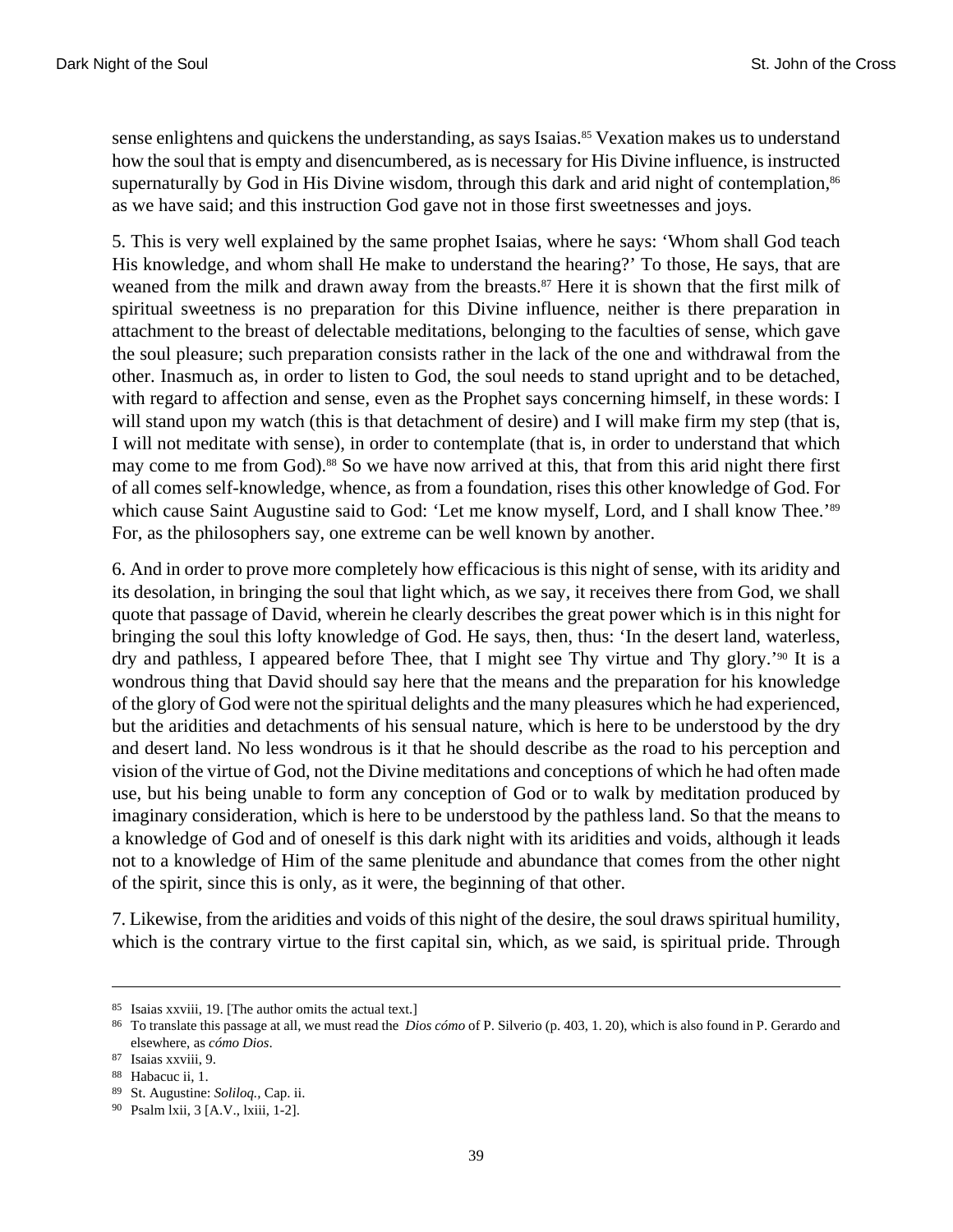this humility, which is acquired by the said knowledge of self, the soul is purged from all those imperfections whereinto it fell with respect to that sin of pride, in the time of its prosperity. For it sees itself so dry and miserable that the idea never even occurs to it that it is making better progress than others, or outstripping them, as it believed itself to be doing before. On the contrary, it recognizes that others are making better progress than itself.

8. And hence arises the love of its neighbours, for it esteems them, and judges them not as it was wont to do aforetime, when it saw that itself had great fervour and others not so. It is aware only of its own wretchedness, which it keeps before its eyes to such an extent that it never forgets it, nor takes occasion to set its eyes on anyone else. This was described wonderfully by David, when he was in this night, in these words: 'I was dumb and was humbled and kept silence from good things and my sorrow was renewed.'91 This he says because it seemed to him that the good that was in his soul had so completely departed that not only did he neither speak nor find any language concerning it, but with respect to the good of others he was likewise dumb because of his grief at the knowledge of his misery.

9. In this condition, again, souls become submissive and obedient upon the spiritual road, for, when they see their own misery, not only do they hear what is taught them, but they even desire that anyone soever may set them on the way and tell them what they ought to do. The affective presumption which they sometimes had in their prosperity is taken from them; and finally, there are swept away from them on this road all the other imperfections which we noted above with respect to this first sin, which is spiritual pride.

# **CHAPTER XIII**

#### *Of other benefits which this night of sense causes in the soul.*

WITH respect to the soul's imperfections of spiritual avarice, because of which it coveted this and that spiritual thing and found no satisfaction in this and that exercise by reason of its covetousness for the desire and pleasure which it found therein, this arid and dark night has now greatly reformed it. For, as it finds not the pleasure and sweetness which it was wont to find, but rather finds affliction and lack of sweetness, it has such moderate recourse to them that it might possibly now lose, through defective use, what aforetime it lost through excess; although as a rule God gives to those whom He leads into this night humility and readiness, albeit with lack of sweetness, so that what is commanded them they may do for God's sake alone; and thus they no longer seek profit in many things because they find no pleasure in them.

<sup>91</sup> [Psalm xxxviii, 3](http://www.ccel.org/b/bible/asv/xml/asv.Ps.38.xml#Ps.38.3) [A.V., [xxxix, 2\]](http://www.ccel.org/b/bible/asv/xml/asv.Ps.39.xml#Ps.39.2).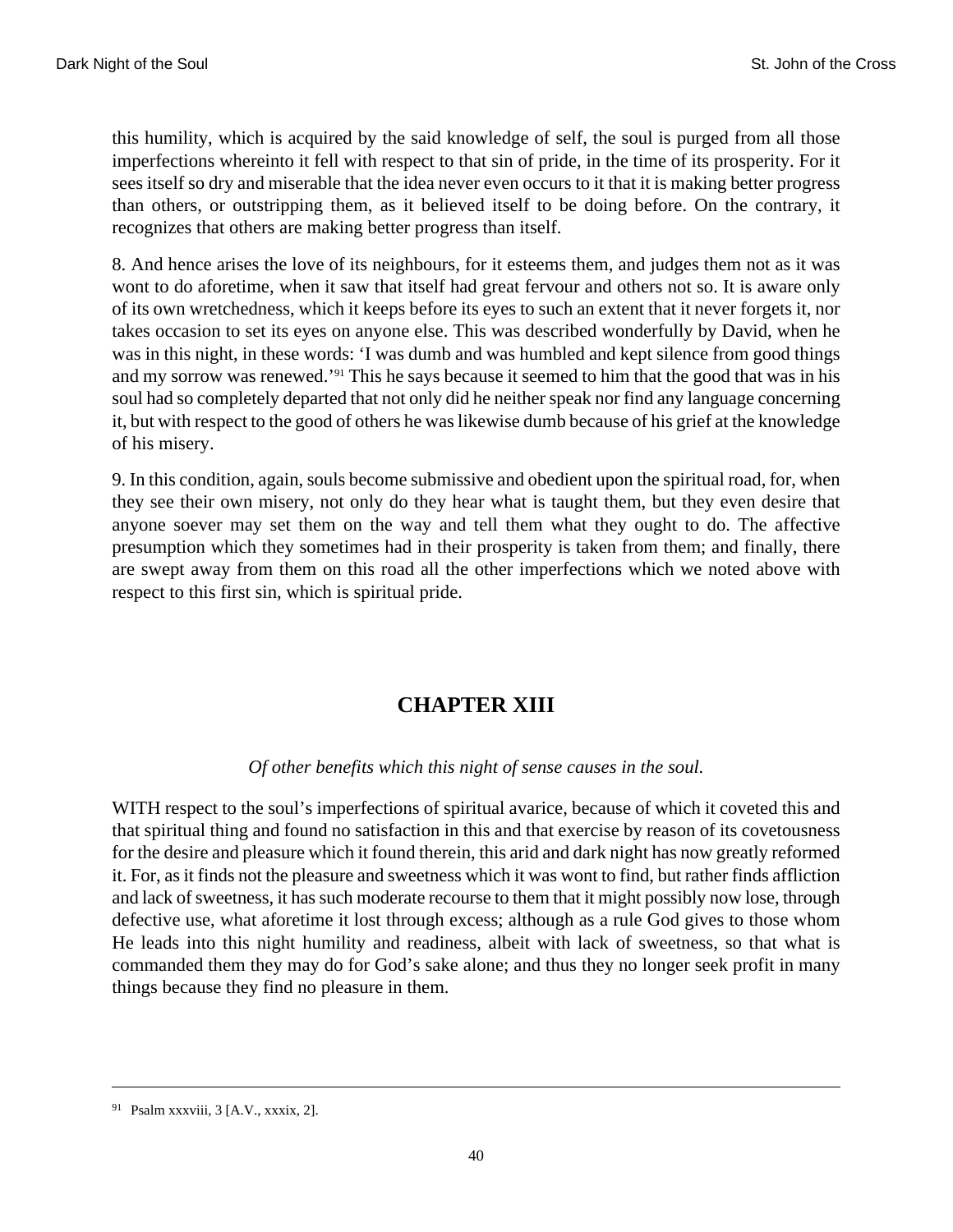2. With respect to spiritual luxury, it is likewise clearly seen that, through this aridity and lack of sensible sweetness which the soul finds in spiritual things, it is freed from those impurities which we there noted; for we said that, as a rule, they proceeded from the pleasure which overflowed from spirit into sense.

3. But with regard to the imperfections from which the soul frees itself in this dark night with respect to the fourth sin, which is spiritual gluttony, they may be found above, though they have not all been described there, because they are innumerable; and thus I will not detail them here, for I would fain make an end of this night in order to pass to the next, concerning which we shall have to pronounce grave words and instructions. Let it suffice for the understanding of the innumerable benefits which, over and above those mentioned, the soul gains in this night with respect to this sin of spiritual gluttony, to say that it frees itself from all those imperfections which have there been described, and from many other and greater evils, and vile abominations which are not written above, into which fell many of whom we have had experience, because they had not reformed their desire as concerning this inordinate love of spiritual sweetness. For in this arid and dark night wherein He sets the soul, God has restrained its concupiscence and curbed its desire so that the soul cannot feed upon any pleasure or sweetness of sense, whether from above or from below; and this He continues to do after such manner that the soul is subjected, reformed and repressed with respect to concupiscence and desire. It loses the strength of its passions and concupiscence and it becomes sterile, because it no longer consults its likings. Just as, when none is accustomed to take milk from the breast, the courses of the milk are dried up, so the desires of the soul are dried up. And besides these things there follow admirable benefits from this spiritual sobriety, for, when desire and concupiscence are quenched, the soul lives in spiritual tranquillity and peace; for, where desire and concupiscence reign not, there is no disturbance, but peace and consolation of God.

4. From this there arises another and a second benefit, which is that the soul habitually has remembrance of God, with fear and dread of backsliding upon the spiritual road, as has been said. This is a great benefit, and not one of the least that results from this aridity and purgation of the desire, for the soul is purified and cleansed of the imperfections that were clinging to it because of the desires and affections, which of their own accord deaden and darken the soul.

5. There is another very great benefit for the soul in this night, which is that it practices several virtues together, as, for example, patience and longsuffering, which are often called upon in these times of emptiness and aridity, when the soul endures and perseveres in its spiritual exercises without consolation and without pleasure. It practises the charity of God, since it is not now moved by the pleasure of attraction and sweetness which it finds in its work, but only by God. It likewise practises here the virtue of fortitude, because, in these difficulties and insipidities which it finds in its work, it brings strength out of weakness and thus becomes strong. All the virtues, in short—the theological and also the cardinal and moral—both in body and in spirit, are practised by the soul in these times of aridity.

6. And that in this night the soul obtains these four benefits which we have here described (namely, delight of peace, habitual remembrance and thought of God, cleanness and purity of soul and the practice of the virtues which we have just described), David tells us, having experienced it himself when he was in this night, in these words: 'My soul refused consolations, I had remembrance of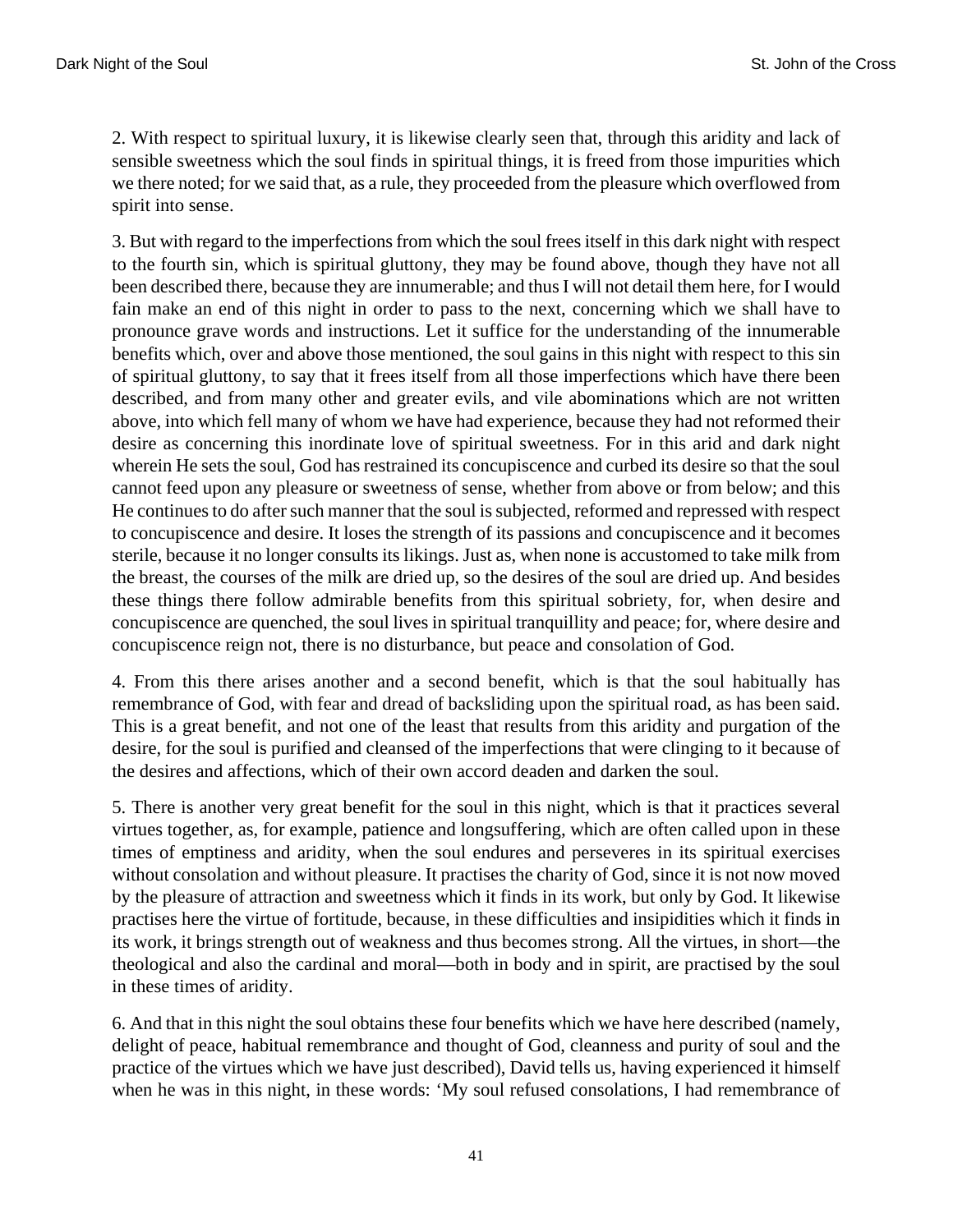God, I found consolation and was exercised and my spirit failed.'92 And he then says: 'And I meditated by night with my heart and was exercised, and I swept and purified my spirit'—that is to say, from all the affections.<sup>93</sup>

7. With respect to the imperfections of the other three spiritual sins which we have described above, which are wrath, envy and sloth, the soul is purged hereof likewise in this aridity of the desire and acquires the virtues opposed to them; for, softened and humbled by these aridities and hardships and other temptations and trials wherein God exercises it during this night, it becomes meek with respect to God, and to itself, and likewise with respect to its neighbour. So that it is no longer disturbed and angry with itself because of its own faults, nor with its neighbour because of his, neither is it displeased with God, nor does it utter unseemly complaints because He does not quickly make it holy.

8. Then, as to envy, the soul has charity toward others in this respect also; for, if it has any envy, this is no longer a vice as it was before, when it was grieved because others were preferred to it and given greater advantage. Its grief now comes from seeing how great is its own misery, and its envy (if it has any) is a virtuous envy, since it desires to imitate others, which is great virtue.

9. Neither are the sloth and the irksomeness which it now experiences concerning spiritual things vicious as they were before. For in the past these sins proceeded from the spiritual pleasures which the soul sometimes experienced and sought after when it found them not. But this new weariness proceeds not from this insuffficiency of pleasure, because God has taken from the soul pleasure in all things in this purgation of the desire.

10. Besides these benefits which have been mentioned, the soul attains innumerable others by means of this arid contemplation. For often, in the midst of these times of aridity and hardship, God communicates to the soul, when it is least expecting it, the purest spiritual sweetness and love, together with a spiritual knowledge which is sometimes very delicate, each manifestation of which is of greater benefit and worth than those which the soul enjoyed aforetime; although in its beginnings the soul thinks that this is not so, for the spiritual influence now granted to it is very delicate and cannot be perceived by sense.

11. Finally, inasmuch as the soul is now purged from the affections and desires of sense, it obtains liberty of spirit, whereby in ever greater degree it gains the twelve fruits of the Holy Spirit. Here, too, it is wondrously delivered from the hands of its three enemies—devil, world and flesh; for, its pleasure and delight of sense being quenched with respect to all things, neither the devil nor the world nor sensuality has any arms or any strength wherewith to make war upon the spirit.

12. These times of aridity, then, cause the soul to journey in all purity in the love of God, since it is no longer influenced in its actions by the pleasure and sweetness of the actions themselves, as perchance it was when it experienced sweetness, but only by a desire to please God. It becomes neither presumptuous nor self-satisfied, as perchance it was wont to become in the time of its

<sup>92</sup> [Psalm lxxvi, 4](http://www.ccel.org/b/bible/asv/xml/asv.Ps.76.xml#Ps.76.4) [A.V., [lxxvii, 3-4](http://www.ccel.org/b/bible/asv/xml/asv.Ps.77.xml#Ps.77.3)].

<sup>93</sup> [Psalm lxxvi, 7](http://www.ccel.org/b/bible/asv/xml/asv.Ps.76.xml#Ps.76.7) [A.V., [lxxvii, 6](http://www.ccel.org/b/bible/asv/xml/asv.Ps.77.xml#Ps.77.6)].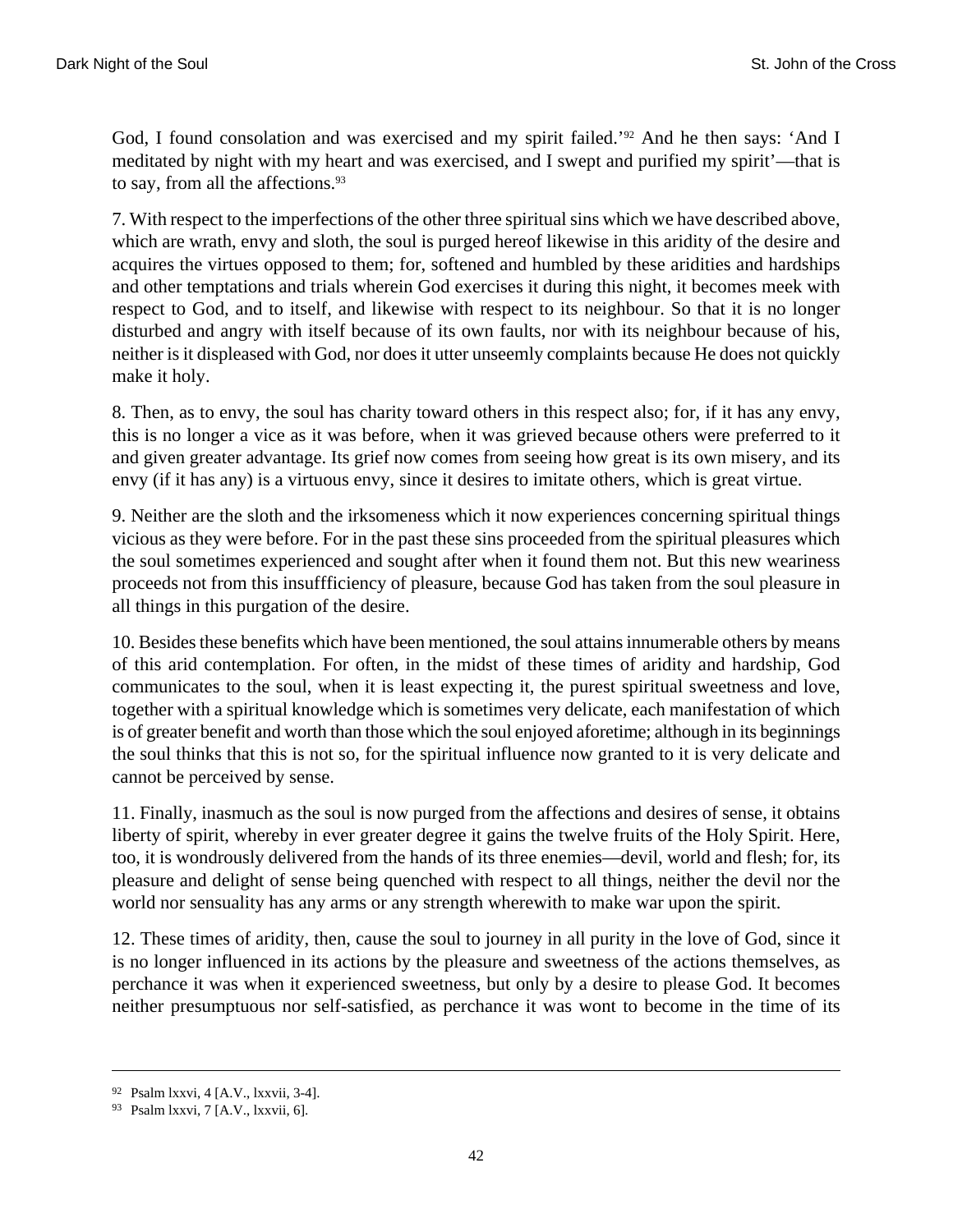prosperity, but fearful and timid with regard to itself, finding in itself no satisfaction whatsoever; and herein consists that holy fear which preserves and increases the virtues. This aridity, too, quenches natural energy and concupiscence, as has also been said. Save for the pleasure, indeed, which at certain times God Himself infuses into it, it is a wonder if it finds pleasure and consolation of sense, through its own diligence, in any spiritual exercise or action, as has already been said.

13. There grows within souls that experience this arid night concern for God and yearnings to serve Him, for in proportion as the breasts of sensuality, wherewith it sustained and nourished the desires that it pursued, are drying up, there remains nothing in that aridity and detachment save the yearning to serve God, which is a thing very pleasing to God. For, as David says, an afflicted spirit is a sacrifice to God.<sup>94</sup>

14. When the soul, then, knows that, in this arid purgation through which it has passed, it has derived and attained so many and such precious benefits as those which have here been described, it tarries not in crying, as in the stanza of which we are expounding the lines, 'Oh, happy chance!—I went forth without being observed.' That is, 'I went forth' from the bonds and subjection of the desires of sense and the affections, 'without being observed'—that is to say, without the three enemies aforementioned being able to keep me from it. These enemies, as we have said, bind the soul as with bonds, in its desires and pleasures, and prevent it from going forth from itself to the liberty of the love of God; and without these desires and pleasures they cannot give battle to the soul, as has been said.

15. When, therefore, the four passions of the soul—which are joy, grief, hope and fear—are calmed through continual mortification; when the natural desires have been lulled to sleep, in the sensual nature of the soul, by means of habitual times of aridity; and when the harmony of the senses and the interior faculties causes a suspension of labour and a cessation from the work of meditation, as we have said (which is the dwelling and the household of the lower part of the soul), these enemies cannot obstruct this spiritual liberty, and the house remains at rest and quiet, as says the following line:

**My house being now at rest.**

# **CHAPTER XIV**

### *Expounds this last line of the first stanza.*

WHEN this house of sensuality was now at rest—that is, was mortified—its passions being quenched and its desires put to rest and lulled to sleep by means of this blessed night of the purgation of sense,

<sup>94</sup> [Psalm l, 19](http://www.ccel.org/b/bible/asv/xml/asv.Ps.50.xml#Ps.50.19) [A.V., [li, 17](http://www.ccel.org/b/bible/asv/xml/asv.Ps.51.xml#Ps.51.17).]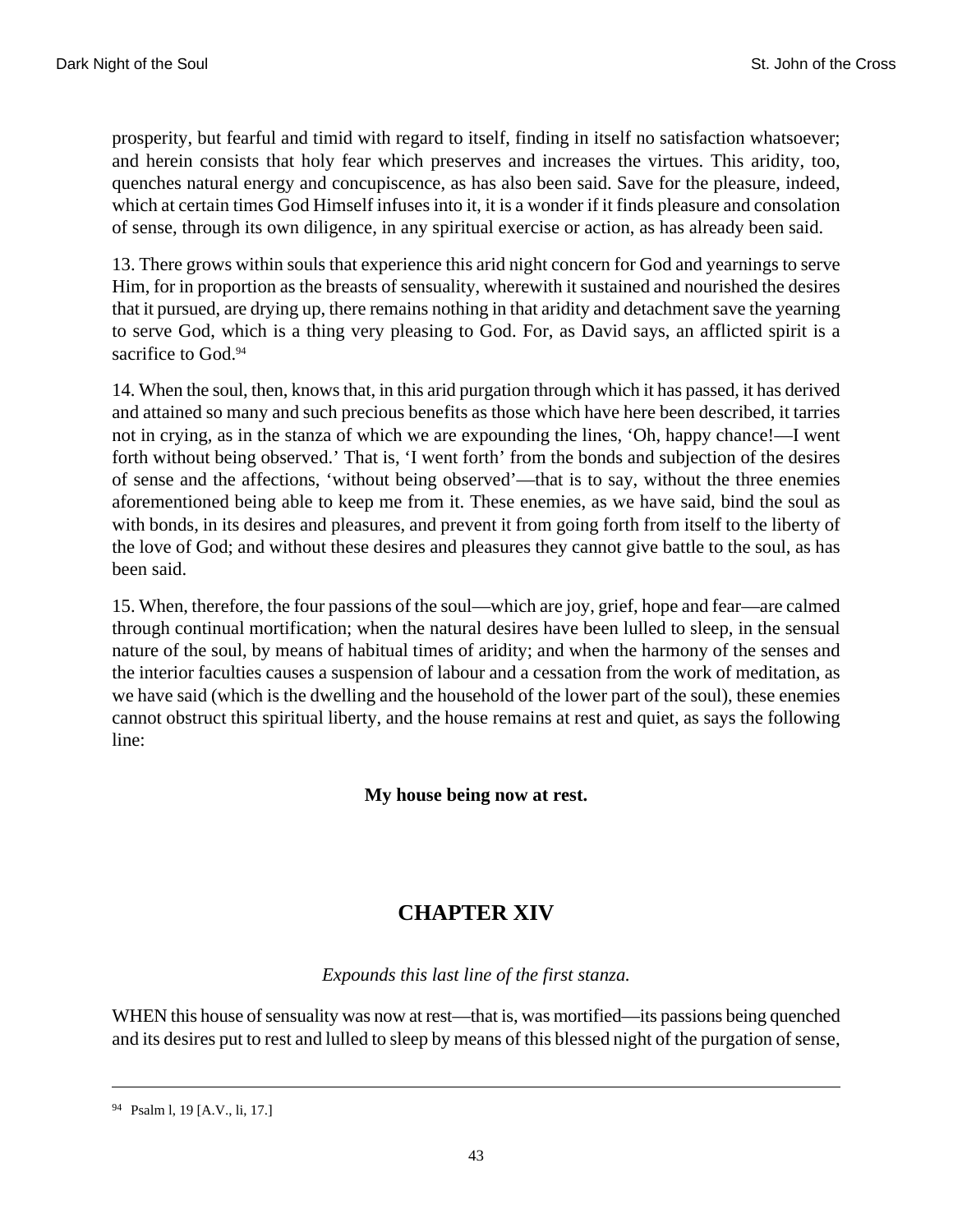the soul went forth, to set out upon the road and way of the spirit, which is that of progressives and proficients, and which, by another name, is called the way of illumination or of infused contemplation, wherein God Himself feeds and refreshes the soul, without meditation, or the soul's active help. Such, as we have said, is the night and purgation of sense in the soul. In those who have afterwards to enter the other and more formidable night of the spirit, in order to pass to the Divine union of love of God (for not all pass habitually thereto, but only the smallest number), it is wont to be accompanied by formidable trials and temptations of sense, which last for a long time, albeit longer in some than in others. For to some the angel of Satan presents himself—namely, the spirit of fornication—that he may buffet their senses with abominable and violent temptations, and trouble their spirits with vile considerations and representations which are most visible to the imagination, which things at times are a greater affliction to them than death.

2. At other times in this night there is added to these things the spirit of blasphemy, which roams abroad, setting in the path of all the conceptions and thoughts of the soul intolerable blasphemies. These it sometimes suggests to the imagination with such violence that the soul almost utters them, which is a grave torment to it.

3. At other times another abominable spirit, which Isaias calls *Spiritus vertiginis*, <sup>95</sup> is allowed to molest them, not in order that they may fall, but that it may try them. This spirit darkens their senses in such a way that it fills them with numerous scruples and perplexities, so confusing that, as they judge, they can never, by any means, be satisfied concerning them, neither can they find any help for their judgment in counsel or thought. This is one of the severest goads and horrors of this night, very closely akin to that which passes in the night of the spirit.

4. As a rule these storms and trials are sent by God in this night and purgation of sense to those whom afterwards He purposes to lead into the other night (though not all reach it), to the end that, when they have been chastened and buffeted, they may in this way continually exercise and prepare themselves, and continually accustom their senses and faculties to the union of wisdom which is to be bestowed upon them in that other night. For, if the soul be not tempted, exercised and proved with trials and temptations, it cannot quicken its sense of Wisdom. For this reason it is said in Ecclesiasticus: 'He that has not been tempted, what does he know? And he that has not been proved, what are the things that he recognizes?<sup>'96</sup> To this truth Jeremias bears good witness, saying: 'Thou didst chastise me, Lord, and I was instructed.'97 And the most proper form of this chastisement, for one who will enter into Wisdom, is that of the interior trials which we are here describing, inasmuch as it is these which most effectively purge sense of all favours and consolations to which it was affected, with natural weakness, and by which the soul is truly humiliated in preparation for the exaltation which it is to experience.

5. For how long a time the soul will be held in this fasting and penance of sense, cannot be said with any certainty; for all do not experience it after one manner, neither do all encounter the same temptations. For this is meted out by the will of God, in conformity with the greater or the smaller

<sup>95</sup> [The 'spirit of giddiness' of D.V., and 'perverse spirit' of A.V., [Isaias xix, 14.](http://www.ccel.org/b/bible/asv/xml/asv.Isa.19.xml#Isa.19.14)]

<sup>96</sup> [Ecclesiasticus xxxiv, 9-10](http://www.ccel.org/b/bible/asv/xml/asv.Sir.34.xml#Sir.34.9).

<sup>97</sup> [Jeremias xxxi, 18](http://www.ccel.org/b/bible/asv/xml/asv.Jer.31.xml#Jer.31.18).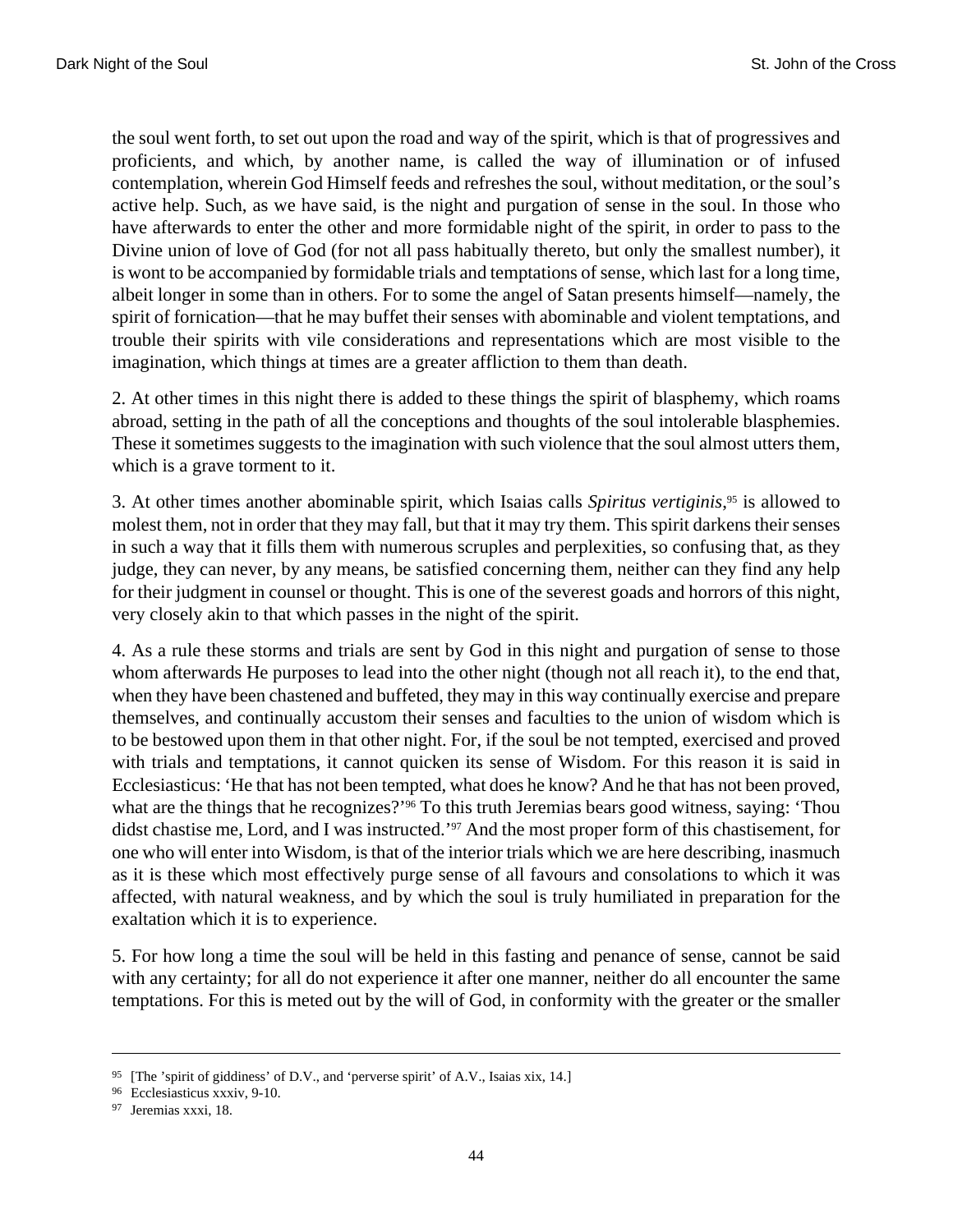degree of imperfection which each soul has to purge away. In conformity, likewise, with the degree of love of union to which God is pleased to raise it, He will humble it with greater or less intensity or in greater or less time. Those who have the disposition and greater strength to suffer, He purges with greater intensity and more quickly. But those who are very weak are kept for a long time in this night, and these He purges very gently and with slight temptations. Habitually, too, He gives them refreshments of sense so that they may not fall away, and only after a long time do they attain to purity of perfection in this life, some of them never attaining to it at all. Such are neither properly in the night nor properly out of it; for, although they make no progress, yet, in order that they may continue in humility and self-knowledge, God exercises them for certain periods and at certain times<sup>98</sup> in those temptations and aridities; and at other times and seasons He assists them with consolations, lest they should grow faint and return to seek the consolations of the world. Other souls, which are weaker, God Himself accompanies, now appearing to them, now moving farther away, that He may exercise them in His love; for without such turnings away they would not learn to reach God.

6. But the souls which are to pass on to that happy and high estate, the union of love, are wont as a rule to remain for a long time in these aridities and temptations, however quickly God may lead them, as has been seen by experience. It is time, then, to begin to treat of the second night.

<sup>98</sup> [*Lit.*, 'for certain days.']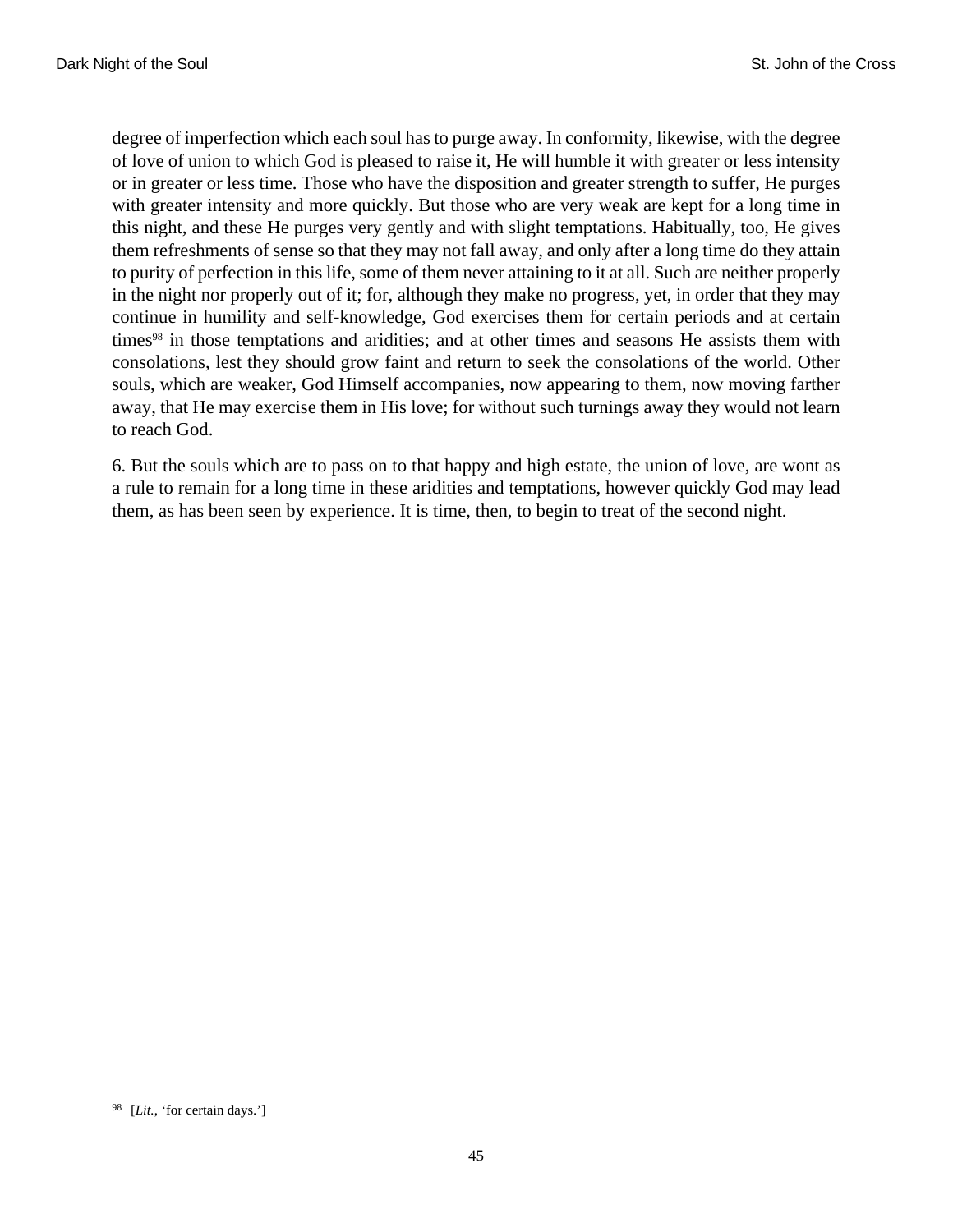# **BOOK THE SECOND**

## **Of the Dark Night of the Spirit.**

# **CHAPTER I**

*Which begins to treat of the dark nights of the spirit and says at what time it begins.*

THE soul which God is about to lead onward is not led by His Majesty into this night of the spirit as soon as it goes forth from the aridities and trials of the first purgation and night of sense; rather it is wont to pass a long time, even years, after leaving the state of beginners, in exercising itself in that of proficients. In this latter state it is like to one that has come forth from a rigorous imprisonment;<sup>99</sup> it goes about the things of God with much greater freedom and satisfaction of the soul, and with more abundant and inward delight than it did at the beginning before it entered the said night. For its imagination and faculties are no longer bound, as they were before, by meditation and anxiety of spirit, since it now very readily finds in its spirit the most serene and loving contemplation and spiritual sweetness without the labour of meditation; although, as the purgation of the soul is not complete (for the principal part thereof, which is that of the spirit, is wanting, without which, owing to the communication that exists between the one part and the other, $100$  since the subject is one only, the purgation of sense, however violent it may have been, is not yet complete and perfect), it is never without certain occasional necessities, aridities, darknesses and perils which are sometimes much more intense than those of the past, for they are as tokens and heralds of the coming night of the spirit, and are not of as long duration as will be the night which is to come. For, having passed through a period, or periods, or days of this night and tempest, the soul soon returns to its wonted serenity; and after this manner God purges certain souls which are not to rise to so high a degree of love as are others, bringing them at times, and for short periods, into this night of contemplation and purgation of the spirit, causing night to come upon them and then dawn, and this frequently, so that the words of David may be fulfilled, that He sends His crystal—that is, His contemplation—like morsels,<sup>101</sup> although these morsels of dark contemplation are never as intense as is that terrible night of contemplation which we are to describe, into which, of set purpose, God brings the soul that He may lead it to Divine union.

2. This sweetness, then, and this interior pleasure which we are describing, and which these progressives find and experience in their spirits so easily and so abundantly, is communicated to them in much greater abundance than aforetime, overflowing into their senses more than was usual previously to this purgation of sense; for, inasmuch as the sense is now purer, it can more easily

<sup>99</sup> [*Lit.*, 'from a narrow prison.']

<sup>100</sup> [i.e., between sense and spirit.]

<sup>101</sup> [Psalm cxlvii, 17](http://www.ccel.org/b/bible/asv/xml/asv.Ps.147.xml#Ps.147.17) [D.V. and A.V.].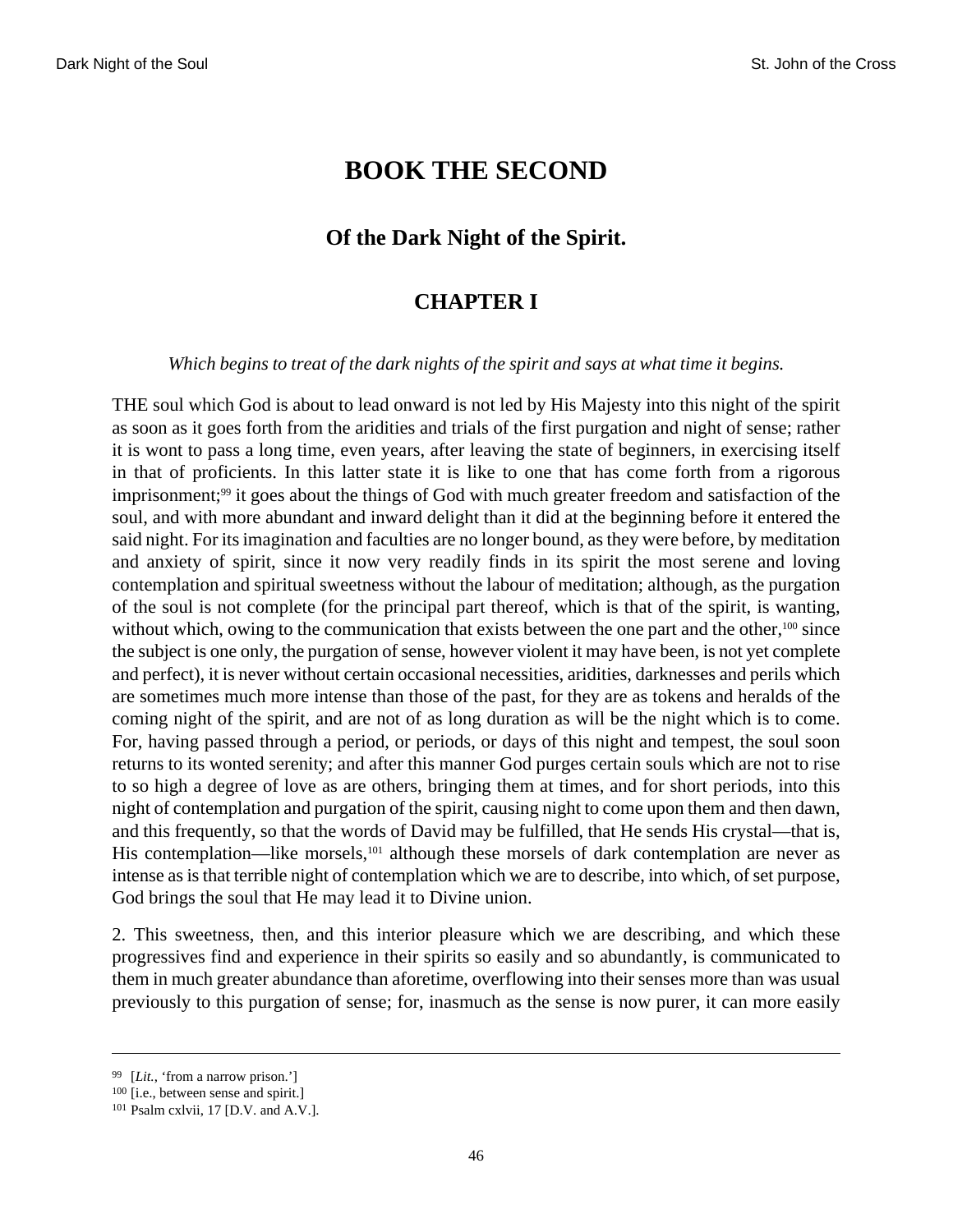feel the pleasures of the spirit after its manner. As, however, this sensual part of the soul is weak and incapable of experiencing the strong things of the spirit, it follows that these proficients, by reason of this spiritual communication which is made to their sensual part endure therein many frailties and sufferings and weaknesses of the stomach, and in consequence are fatigued in spirit. For, as the Wise Man says: 'The corruptible body presseth down the soul.'<sup>102</sup> Hence comes it that the communications that are granted to these souls cannot be very strong or very intense or very spiritual, as is required for Divine union with God, by reason of the weakness and corruption of the sensual nature which has a part in them. Hence arise the raptures and trances and dislocations of the bones which always happen when the communications are not purely spiritual—that is, are not given to the spirit alone, as are those of the perfect who are purified by the second night of the spirit, and in whom these raptures and torments of the body no longer exist, since they are enjoying liberty of spirit, and their senses are now neither clouded nor transported.

3. And in order that the necessity for such souls to enter this night of the spirit may be understood, we will here note certain imperfections and perils which belong to these proficients.

## **CHAPTER II**

#### *Describes other imperfections103 which belong to these proficients.*

THESE proficients have two kinds of imperfection: the one kind is habitual; the other actual. The habitual imperfections are the imperfect habits and affections which have remained all the time in the spirit, and are like roots, to which the purgation of sense has been unable to penetrate. The difference between the purgation of these and that of this other kind is the difference between the root and the branch, or between the removing of a stain which is fresh and one which is old and of long standing. For, as we said, the purgation of sense is only the entrance and beginning of contemplation leading to the purgation of the spirit, which, as we have likewise said, serves rather to accommodate sense to spirit than to unite spirit with God. But there still remain in the spirit the stains of the old man, although the spirit thinks not that this is so, neither can it perceive them; if these stains be not removed with the soap and strong lye of the purgation of this night, the spirit will be unable to come to the purity of Divine union.

2. These souls have likewise the *hebetudo mentis*104 and the natural roughness which every man contracts through sin, and the distraction and outward clinging of the spirit, which must be enlightened, refined and recollected by the afflictions and perils of that night. These habitual imperfections belong to all those who have not passed beyond this state of the proficient; they cannot coexist, as we say, with the perfect state of union through love.

<sup>102</sup> [Wisdom ix, 15](http://www.ccel.org/b/bible/asv/xml/asv.Wis.9.xml#Wis.9.15).

<sup>103</sup> [*Lit.*, 'Continues with other imperfections.']

<sup>104</sup> [i.e., 'deadening of the mind.']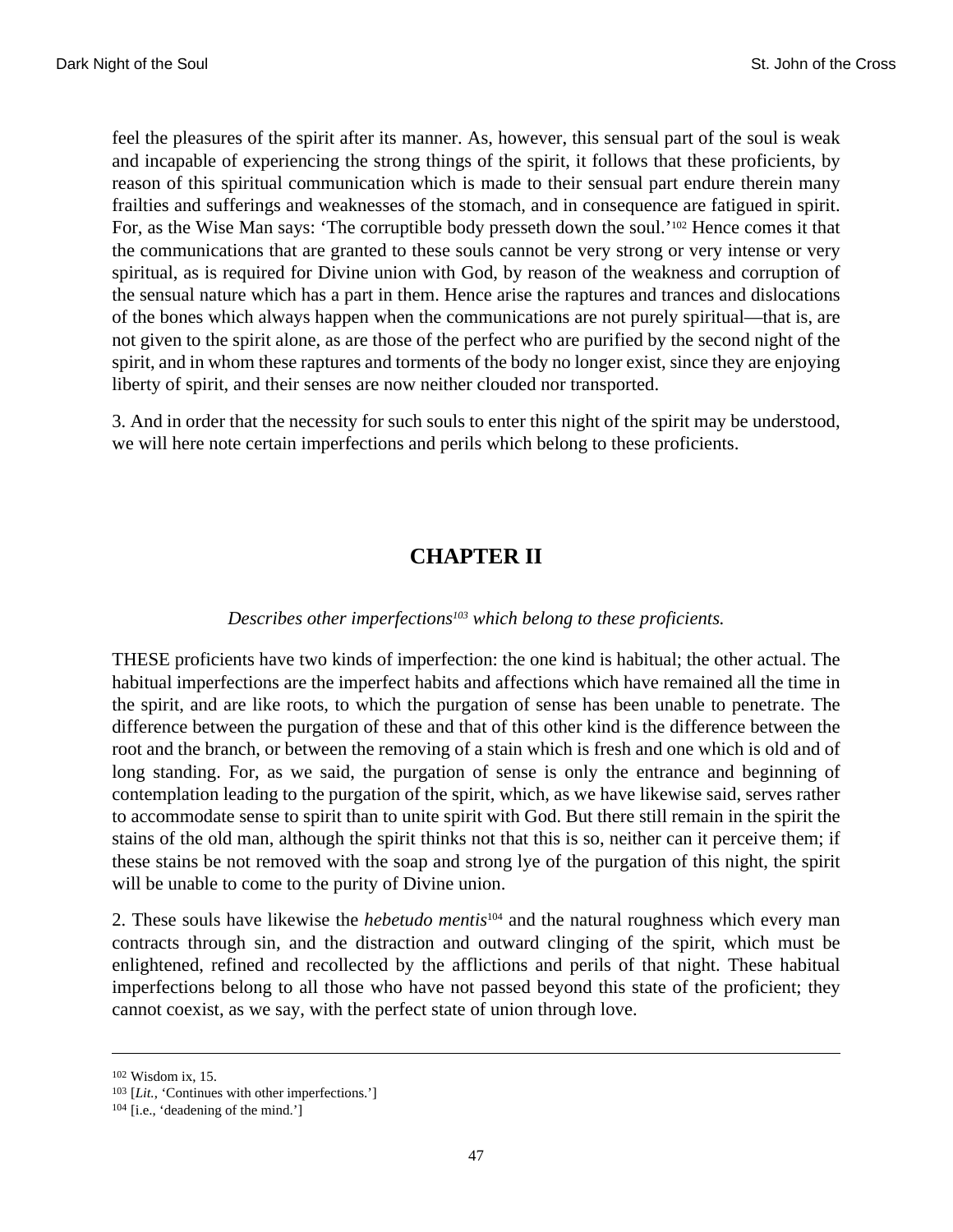3. To actual imperfections all are not liable in the same way. Some, whose spiritual good is so superficial and so readily affected by sense, fall into greater difficulties and dangers, which we described at the beginning of this treatise. For, as they find so many and such abundant spiritual communications and apprehensions, both in sense and in spirit wherein they oftentimes see imaginary and spiritual visions (for all these things, together with other delectable feelings, come to many souls in this state, wherein the devil and their own fancy very commonly practise deceptions on them), and, as the devil is apt to take such pleasure in impressing upon the soul and suggesting to it the said apprehensions and feelings, he fascinates and deludes it with great ease unless it takes the precaution of resigning itself to God, and of protecting itself strongly, by means of faith, from all these visions and feelings. For in this state the devil causes many to believe in vain visions and false prophecies; and strives to make them presume that God and the saints are speaking with them; and they often trust their own fancy. And the devil is also accustomed, in this state, to fill them with presumption and pride, so that they become attracted by vanity and arrogance, and allow themselves to be seen engaging in outward acts which appear holy, such as raptures and other manifestations. Thus they become bold with God, and lose holy fear, which is the key and the custodian of all the virtues; and in some of these souls so many are the falsehoods and deceits which tend to multiply, and so inveterate do they grow, that it is very doubtful if such souls will return to the pure road of virtue and true spirituality. Into these miseries they fall because they are beginning to give themselves over to spiritual feelings and apprehensions with too great security, when they were beginning to make some progress upon the way.

4. There is much more that I might say of these imperfections and of how they are the more incurable because such souls consider them to be more spiritual than the others, but I will leave this subject. I shall only add, in order to prove how necessary, for him that would go farther, is the night of the spirit, which is purgation, that none of these proficients, however strenuously he may have laboured, is free, at best, from many of those natural affections and imperfect habits, purification from which, we said, is necessary if a soul is to pass to Divine union.

5. And over and above this (as we have said already), inasmuch as the lower part of the soul still has a share in these spiritual communications, they cannot be as intense, as pure and as strong as is needful for the aforesaid union; wherefore, in order to come to this union, the soul must needs enter into the second night of the spirit, wherein it must strip sense and spirit perfectly from all these apprehensions and from all sweetness, and be made to walk in dark and pure faith, which is the proper and adequate means whereby the soul is united with God, according as Osee says, in these words: 'I will betroth thee—that is, I will unite thee—with Me through faith.'<sup>105</sup>

# **CHAPTER III**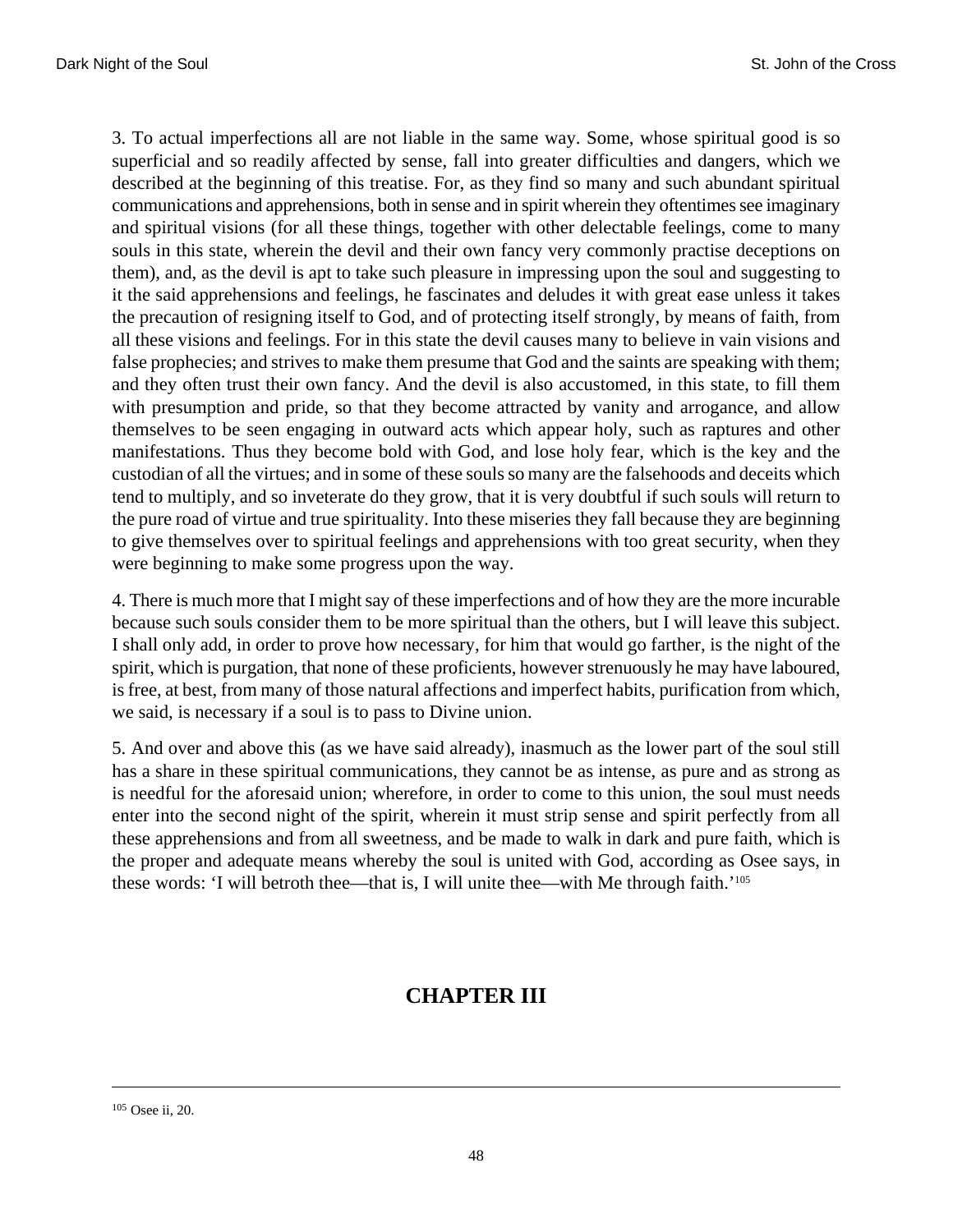#### *Annotation for that which follows.*

THESE souls, then, have now become proficients, because of the time which they have spent in feeding the senses with sweet communications, so that their sensual part, being thus attracted and delighted by spiritual pleasure, which came to it from the spirit, may be united with the spirit and made one with it; each part after its own manner eating of one and the same spiritual food and from one and the same dish, as one person and with one sole intent, so that thus they may in a certain way be united and brought into agreement, and, thus united, may be prepared for the endurance of the stern and severe purgation of the spirit which awaits them. In this purgation these two parts of the soul, the spiritual and the sensual, must be completely purged, since the one is never truly purged without the other, the purgation of sense becoming effective when that of the spirit has fairly begun. Wherefore the night which we have called that of sense may and should be called a kind of correction and restraint of the desire rather than purgation. The reason is that all the imperfections and disorders of the sensual part have their strength and root in the spirit, where all habits, both good and bad, are brought into subjection, and thus, until these are purged, the rebellions and depravities of sense cannot be purged thoroughly.

2. Wherefore, in this night following, both parts of the soul are purged together, and it is for this end that it is well to have passed through the corrections of the first night, and the period of tranquillity which proceeds from it, in order that, sense being united with spirit, both may be purged after a certain manner and may then suffer with greater fortitude. For very great fortitude is needful for so violent and severe a purgation, since, if the weakness of the lower part has not first been corrected and fortitude has not been gained from God through the sweet and delectable communion which the soul has afterwards enjoyed with Him, its nature will not have the strength or the disposition to bear it.

3. Therefore, since these proficients are still at a very low stage of progress, and follow their own nature closely in the intercourse and dealings which they have with God, because the gold of their spirit is not yet purified and refined, they still think of God as little children, and speak of God as little children, and feel and experience God as little children, even as Saint Paul says,<sup>106</sup> because they have not reached perfection, which is the union of the soul with God. In the state of union, however, they will work great things in the spirit, even as grown men, and their works and faculties will then be Divine rather than human, as will afterwards be said. To this end God is pleased to strip them of this old man and clothe them with the new man, who is created according to God, as the Apostle says,107 in the newness of sense. He strips their faculties, affections and feelings, both spiritual and sensual, both outward and inward, leaving the understanding dark, the will dry, the memory empty and the affections in the deepest affliction, bitterness and constraint, taking from the soul the pleasure and experience of spiritual blessings which it had aforetime, in order to make of this privation one of the principles which are requisite in the spirit so that there may be introduced into it and united with it the spiritual form of the spirit, which is the union of love. All this the Lord

<sup>106</sup> [1 Corinthians xiii, 11](http://www.ccel.org/b/bible/asv/xml/asv.iCor.13.xml#iCor.13.11).

<sup>107</sup> [[Ephesians iv, 24](http://www.ccel.org/b/bible/asv/xml/asv.Eph.4.xml#Eph.4.24).]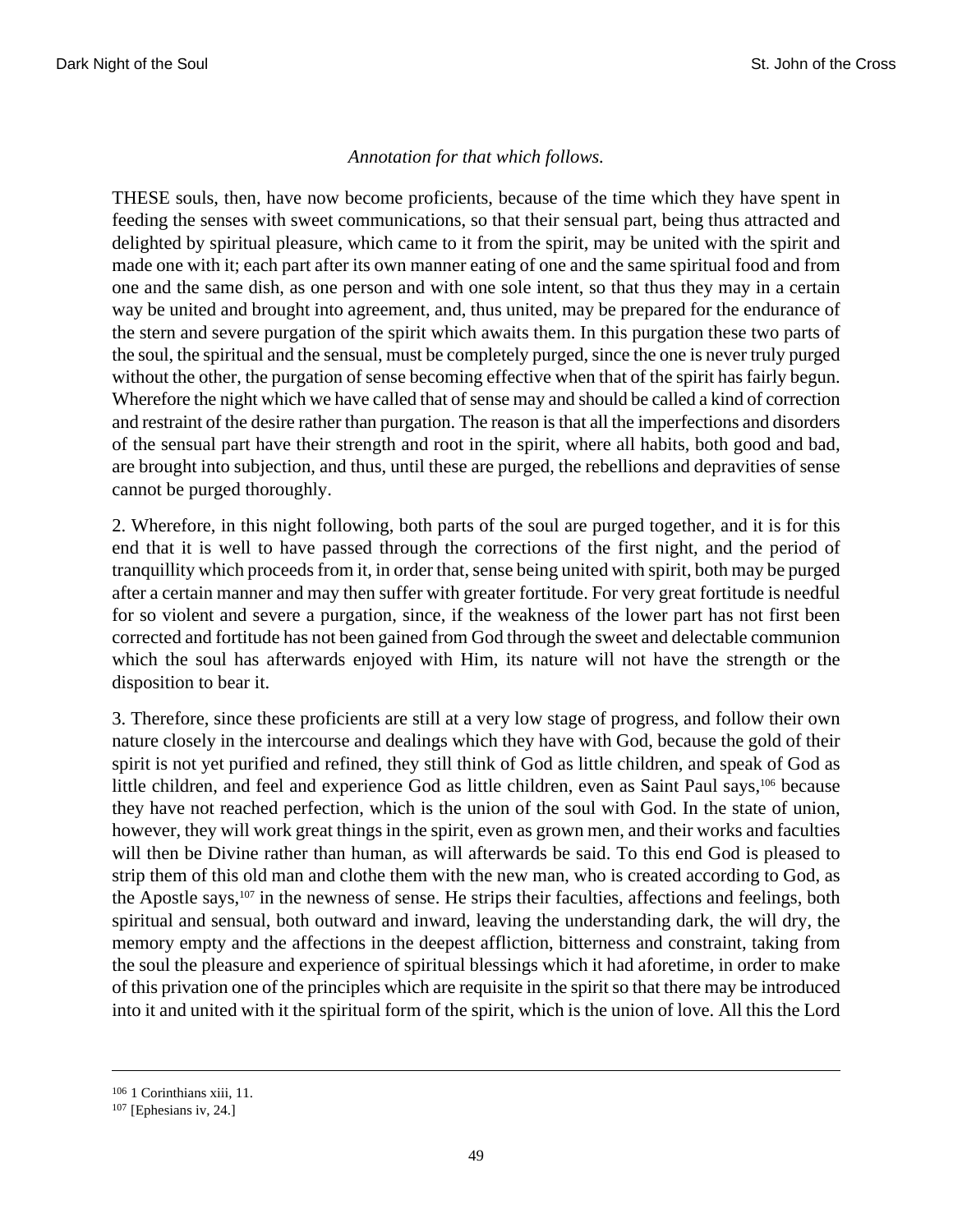works in the soul by means of a pure and dark contemplation, as the soul explains in the first stanza. This, although we originally interpreted it with reference to the first night of sense, is principally understood by the soul of this second night of the spirit, since this is the principal part of the purification of the soul. And thus we shall set it down and expound it here again in this sense.

# **CHAPTER IV**

*Sets down the first stanza and the exposition thereof.*

*On a dark night, Kindled in love with yearnings—oh, happy chance!— I went forth without being observed, My house being now at rest.*

## **EXPOSITION**

INTERPRETING this stanza now with reference to purgation, contemplation or detachment or poverty of spirit, which here are almost one and the same thing, we can expound it after this manner and make the soul speak thus: In poverty, and without protection or support in all the apprehensions of my soul—that is, in the darkness of my understanding and the constraint of my will, in affliction and anguish with respect to memory, remaining in the dark in pure faith, which is dark night for the said natural faculties, the will alone being touched by grief and afflictions and yearnings for the love of God—I went forth from myself—that is, from my low manner of understanding, from my weak mode of loving and from my poor and limited manner of experiencing God, without being hindered therein by sensuality or the devil.

2. This was a great happiness and a good chance for me; for, when the faculties had been perfectly annihilated and calmed, together with the passions, desires and affections of my soul, wherewith I had experienced and tasted God after a lowly manner, I went forth from my own human dealings and operations to the operations and dealings of God. That is to say, my understanding went forth from itself, turning from the human and natural to the Divine; for, when it is united with God by means of this purgation, its understanding no longer comes through its natural light and vigour, but through the Divine Wisdom wherewith it has become united. And my will went forth from itself, becoming Divine; for, being united with Divine love, it no longer loves with its natural strength after a lowly manner, but with strength and purity from the Holy Spirit; and thus the will, which is now near to God, acts not after a human manner, and similarly the memory has become transformed into eternal apprehensions of glory. And finally, by means of this night and purgation of the old man, all the energies and affections of the soul are wholly renewed into a Divine temper and Divine delight.

There follows the line: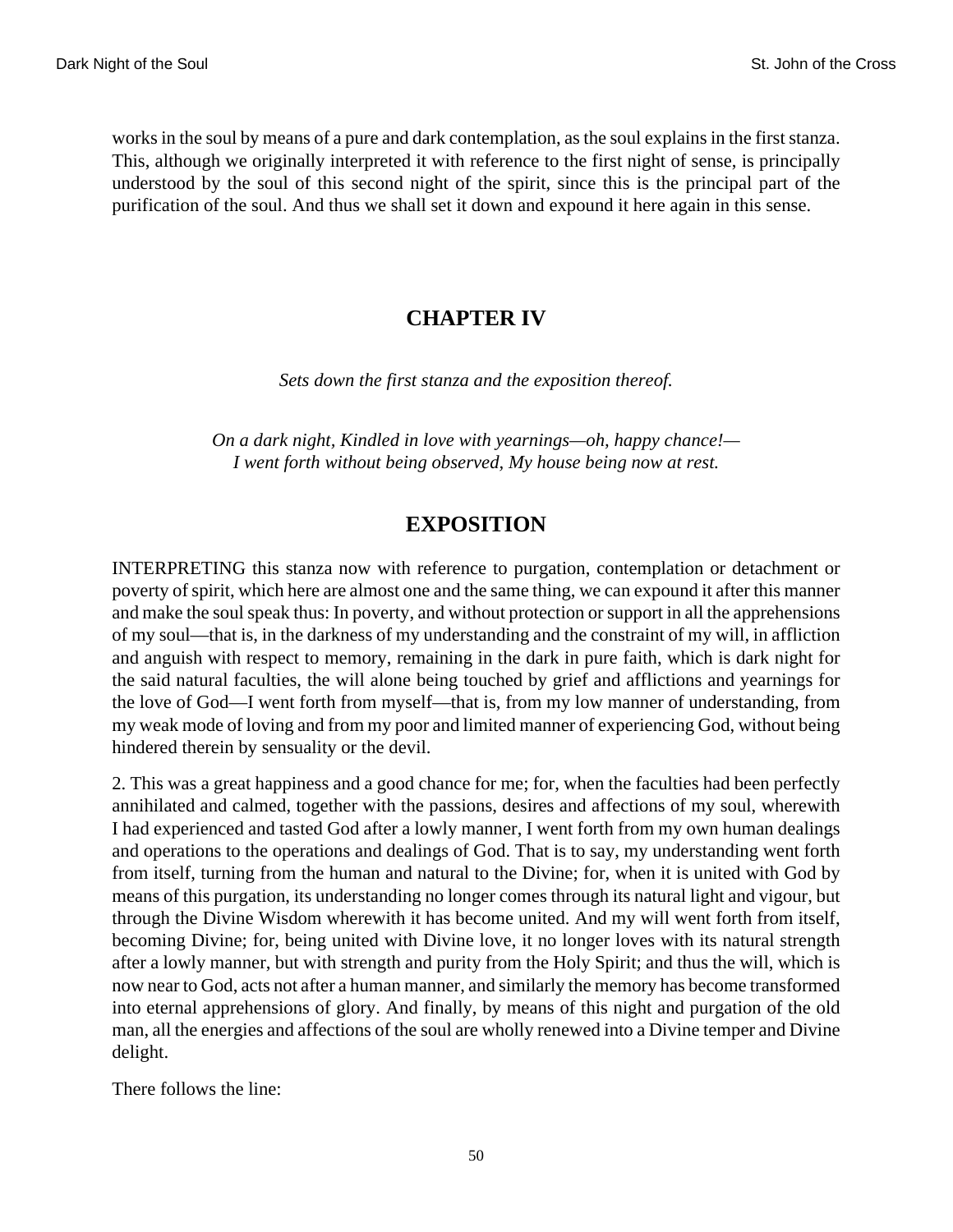*On a dark night.*

## **CHAPTER V**

#### *Sets down the first line and begins to explain how this dark contemplation is not only night for the soul but is also grief and torment.*

THIS dark night is an inflowing of God into the soul, which purges it from its ignorances and imperfections, habitual natural and spiritual, and which is called by contemplatives infused contemplation, or mystical theology. Herein God secretly teaches the soul and instructs it in perfection of love without its doing anything, or understanding of what manner is this infused contemplation. Inasmuch as it is the loving wisdom of God, God produces striking effects in the soul for, by purging and illumining it, He prepares it for the union of love with God. Wherefore the same loving wisdom that purges the blessed spirits and enlightens them is that which here purges the soul and illumines it.

2. But the question arises: Why is the Divine light (which as we say, illumines and purges the soul from its ignorances) here called by the soul a dark night? To this the answer is that for two reasons this Divine wisdom is not only night and darkness for the soul, but is likewise affliction and torment. The first is because of the height of Divine Wisdom, which transcends the talent of the soul, and in this way is darkness to it; the second, because of its vileness and impurity, in which respect it is painful and afflictive to it, and is also dark.

3. In order to prove the first point, we must here assume a certain doctrine of the philosopher, which says that, the clearer and more manifest are Divine things in themselves the darker and more hidden are they to the soul naturally; just as, the clearer is the light, the more it blinds and darkens the pupil of the owl, and, the more directly we look at the sun, the greater is the darkness which it causes in our visual faculty, overcoming and overwhelming it through its own weakness. In the same way, when this Divine light of contemplation assails the soul which is not yet wholly enlightened, it causes spiritual darkness in it; for not only does it overcome it, but likewise it overwhelms it and darkens the act of its natural intelligence. For this reason Saint Dionysius and other mystical theologians call this infused contemplation a ray of darkness—that is to say, for the soul that is not enlightened and purged—for the natural strength of the intellect is transcended and overwhelmed by its great supernatural light. Wherefore David likewise said: That near to God and round about Him are darkness and cloud;<sup>108</sup> not that this is so in fact, but that it is so to our weak understanding, which is blinded and darkened by so vast a light, to which it cannot attain.<sup>109</sup> For this cause the

<sup>108</sup> [Psalm xcvi, 2](http://www.ccel.org/b/bible/asv/xml/asv.Ps.96.xml#Ps.96.2) [A.V., [xcvii, 2\]](http://www.ccel.org/b/bible/asv/xml/asv.Ps.97.xml#Ps.97.2).

<sup>109</sup> [*Lit.*, 'not attaining.']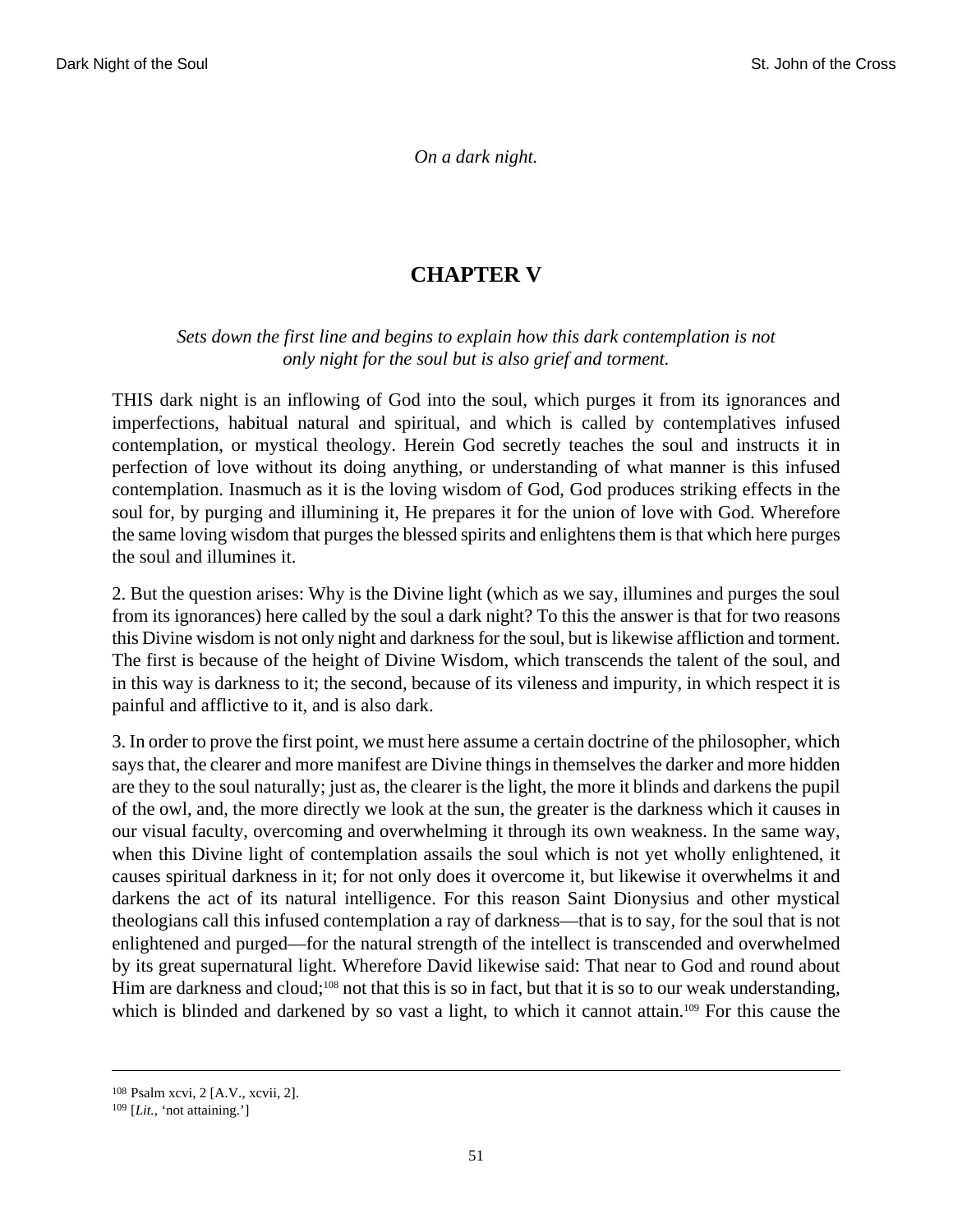same David then explained himself, saying: 'Through the great splendour of His presence passed clouds'110—that is, between God and our understanding. And it is for this cause that, when God sends it out from Himself to the soul that is not yet transformed, this illumining ray of His secret wisdom causes thick darkness in the understanding.

4. And it is clear that this dark contemplation is in these its beginnings painful likewise to the soul; for, as this Divine infused contemplation has many excellences that are extremely good, and the soul that receives them, not being purged, has many miseries that are likewise extremely bad, hence it follows that, as two contraries cannot coexist in one subject—the soul—it must of necessity have pain and suffering, since it is the subject wherein these two contraries war against each other, working the one against the other, by reason of the purgation of the imperfections of the soul which comes to pass through this contemplation. This we shall prove inductively in the manner following.

5. In the first place, because the light and wisdom of this contemplation is most bright and pure, and the soul which it assails is dark and impure, it follows that the soul suffers great pain when it receives it in itself, just as, when the eyes are dimmed by humours, and become impure and weak, the assault made upon them by a bright light causes them pain. And when the soul suffers the direct assault of this Divine light, its pain, which results from its impurity, is immense; because, when this pure light assails the soul, in order to expel its impurity, the soul feels itself to be so impure and miserable that it believes God to be against it, and thinks that it has set itself up against God. This causes it sore grief and pain, because it now believes that God has cast it away: this was one of the greatest trials which Job felt when God sent him this experience, and he said: 'Why hast Thou set me contrary to Thee, so that I am grievous and burdensome to myself?'111 For, by means of this pure light, the soul now sees its impurity clearly (although darkly), and knows clearly that it is unworthy of God or of any creature. And what gives it most pain is that it thinks that it will never be worthy and that its good things are all over for it. This is caused by the profound immersion of its spirit in the knowledge and realization of its evils and miseries; for this Divine and dark light now reveals them all to the eye, that it may see clearly how in its own strength it can never have aught else. In this sense we may understand that passage from David, which says: 'For iniquity Thou hast corrected man and hast made his soul to be undone and consumed: he wastes away as the spider.'<sup>112</sup>

6. The second way in which the soul suffers pain is by reason of its weakness, natural, moral and spiritual; for, when this Divine contemplation assails the soul with a certain force, in order to strengthen it and subdue it, it suffers such pain in its weakness that it nearly swoons away. This is especially so at certain times when it is assailed with somewhat greater force; for sense and spirit, as if beneath some immense and dark load, are in such great pain and agony that the soul would find advantage and relief in death. This had been experienced by the prophet Job, when he said: 'I desire not that He should have intercourse with me in great strength, lest He oppress me with the weight of His greatness.'<sup>113</sup>

<sup>110</sup> [Psalm xvii, 13,](http://www.ccel.org/b/bible/asv/xml/asv.Ps.17.xml#Ps.17.13) [A.V., [xviii, 12](http://www.ccel.org/b/bible/asv/xml/asv.Ps.18.xml#Ps.18.12)].

<sup>111</sup> [Job vii, 20.](http://www.ccel.org/b/bible/asv/xml/asv.Job.7.xml#Job.7.20)

<sup>112</sup> [Psalm xxxviii, 12](http://www.ccel.org/b/bible/asv/xml/asv.Ps.38.xml#Ps.38.12) [A.V., [xxxix, 11](http://www.ccel.org/b/bible/asv/xml/asv.Ps.39.xml#Ps.39.11)].

 $113$  [Job xxiii, 6](http://www.ccel.org/b/bible/asv/xml/asv.Job.23.xml#Job.23.6).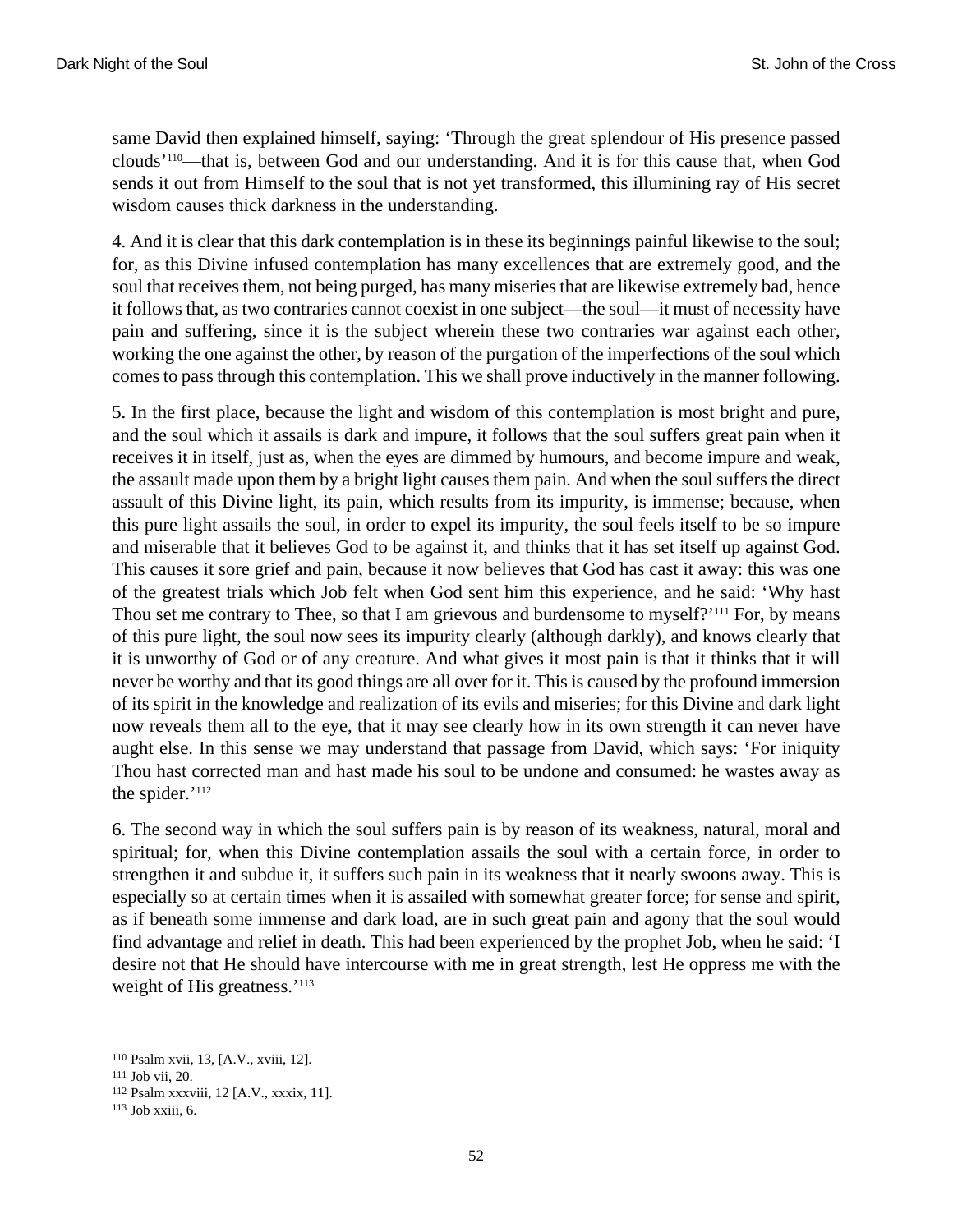7. Beneath the power of this oppression and weight the soul feels itself so far from being favoured that it thinks, and correctly so, that even that wherein it was wont to find some help has vanished with everything else, and that there is none who has pity upon it. To this effect Job says likewise: 'Have pity upon me, have pity upon me, at least ye my friends, because the hand of the Lord has touched me.'114 A thing of great wonder and pity is it that the soul's weakness and impurity should now be so great that, though the hand of God is of itself so light and gentle, the soul should now feel it to be so heavy and so contrary,<sup>115</sup> though it neither weighs it down nor rests upon it, but only touches it, and that mercifully, since He does this in order to grant the soul favours and not to chastise it.

# **CHAPTER VI**

#### *Of other kinds of pain that the soul suffers in this night.*

THE third kind of suffering and pain that the soul endures in this state results from the fact that two other extremes meet here in one, namely, the Divine and the human. The Divine is this purgative contemplation, and the human is the subject—that is, the soul. The Divine assails the soul in order to renew it and thus to make it Divine; and, stripping it of the habitual affections and attachments of the old man, to which it is very closely united, knit together and conformed, destroys and consumes its spiritual substance, and absorbs it in deep and profound darkness. As a result of this, the soul feels itself to be perishing and melting away, in the presence and sight of its miseries, in a cruel spiritual death, even as if it had been swallowed by a beast and felt itself being devoured in the darkness of its belly, suffering such anguish as was endured by Jonas in the belly of that beast of the sea.116 For in this sepulchre of dark death it must needs abide until the spiritual resurrection which it hopes for.

2. A description of this suffering and pain, although in truth it transcends all description, is given by David, when he says: 'The lamentations of death compassed me about; the pains of hell surrounded me; I cried in my tribulation.'<sup>117</sup> But what the sorrowful soul feels most in this condition is its clear perception, as it thinks, that God has abandoned it, and, in His abhorrence of it, has flung it into darkness; it is a grave and piteous grief for it to believe that God has forsaken it. It is this that David also felt so much in a like case, saying: 'After the manner wherein the wounded are dead in the sepulchres,' being now cast off by Thy hand, so that Thou rememberest them no more, even so have they set me in the deepest and lowest lake, in the dark places and in the shadow of death, and Thy fury is confirmed upon me and all Thy waves Thou hast brought in upon me.<sup>'118</sup>

<sup>114</sup> [Job xix, 21.](http://www.ccel.org/b/bible/asv/xml/asv.Job.19.xml#Job.19.21)

<sup>115</sup> [There is a reference here to [Job vii, 20](http://www.ccel.org/b/bible/asv/xml/asv.Job.7.xml#Job.7.20): cf. sect. 5, above.]

<sup>116</sup> [Jonas ii, 1](http://www.ccel.org/b/bible/asv/xml/asv.Jonah.2.xml#Jonah.2.1). 117

<sup>118</sup> [Psalm lxxxvii, 6-8](http://www.ccel.org/b/bible/asv/xml/asv.Ps.87.xml#Ps.87.6) [A.V., [lxxxviii, 5-7](http://www.ccel.org/b/bible/asv/xml/asv.Ps.88.xml#Ps.88.5)].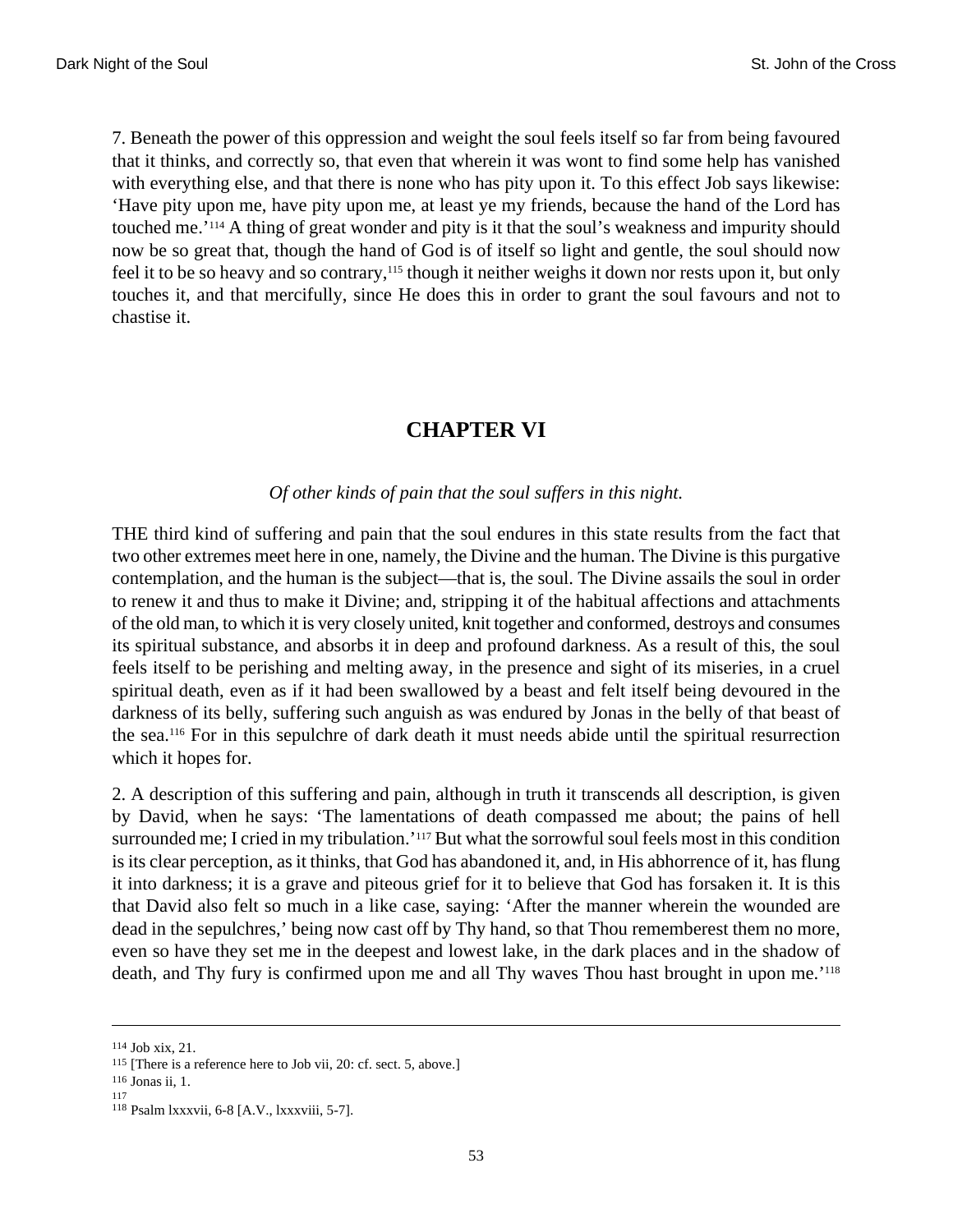For indeed, when this purgative contemplation is most severe, the soul feels very keenly the shadow of death and the lamentations of death and the pains of hell, which consist in its feeling itself to be without God, and chastised and cast out, and unworthy of Him; and it feels that He is wroth with it. All this is felt by the soul in this condition—yea, and more, for it believes that it is so with it for ever.

3. It feels, too, that all creatures have forsaken it, and that it is contemned by them, particularly by its friends. Wherefore David presently continues, saying: ' Thou hast put far from me my friends and acquaintances; they have counted me an abomination.'119 To all this will Jonas testify, as one who likewise experienced it in the belly of the beast, both bodily and spiritually. 'Thou hast cast me forth (he says) into the deep, into the heart of the sea, and the flood hath compassed me; all its billows and waves have passed over me. And I said, "I am cast away out of the sight of Thine eyes, but I shall once again see Thy holy temple" (which he says, because God purifies the soul in this state that it may see His temple); the waters compassed me, even to the soul, the deep hath closed me round about, the ocean hath covered my head, I went down to the lowest parts of the mountains; the bars of the earth have shut me up for ever.'120 By these bars are here understood, in this sense, imperfections of the soul, which have impeded it from enjoying this delectable contemplation.

4. The fourth kind of pain is caused in the soul by another excellence of this dark contemplation, which is its majesty and greatness, from which arises in the soul a consciousness of the other extreme which is in itself—namely, that of the deepest poverty and wretchedness: this is one of the chiefest pains that it suffers in this purgation. For it feels within itself a profound emptiness and impoverishment of three kinds of good, which are ordained for the pleasure of the soul which are the temporal, the natural and the spiritual; and finds itself set in the midst of the evils contrary to these, namely, miseries of imperfection, aridity and emptiness of the apprehensions of the faculties and abandonment of the spirit in darkness. Inasmuch as God here purges the soul according to the substance of its sense and spirit, and according to the interior and exterior faculties, the soul must needs be in all its parts reduced to a state of emptiness, poverty and abandonment and must be left dry and empty and in darkness. For the sensual part is purified in aridity, the faculties are purified in the emptiness of their perceptions and the spirit is purified in thick darkness.

5. All this God brings to pass by means of this dark contemplation; wherein the soul not only suffers this emptiness and the suspension of these natural supports and perceptions, which is a most afflictive suffering (as if a man were suspended or held in the air so that he could not breathe), but likewise He is purging the soul, annihilating it, emptying it or consuming in it (even as fire consumes the mouldiness and the rust of metal) all the affections and imperfect habits which it has contracted in its whole life. Since these are deeply rooted in the substance of the soul, it is wont to suffer great undoings and inward torment, besides the said poverty and emptiness, natural and spiritual, so that there may here be fulfilled that passage from Ezechiel which says: 'Heap together the bones and I will burn them in the fire; the flesh shall be consumed and the whole composition shall be burned and the bones shall be destroyed.'121 Herein is understood the pain which is suffered in the emptiness

<sup>119</sup> [Psalm lxxxvii, 9](http://www.ccel.org/b/bible/asv/xml/asv.Ps.87.xml#Ps.87.9) [A.V., [lxxxviii, 8](http://www.ccel.org/b/bible/asv/xml/asv.Ps.88.xml#Ps.88.8)].

<sup>120</sup> [Jonas ii, 4-7](http://www.ccel.org/b/bible/asv/xml/asv.Jonah.2.xml#Jonah.2.4) [A.V., [ii, 3-6](http://www.ccel.org/b/bible/asv/xml/asv.Jonah.2.xml#Jonah.2.3)].

<sup>121</sup> [Ezechiel xxiv, 10.](http://www.ccel.org/b/bible/asv/xml/asv.Ezek.24.xml#Ezek.24.10)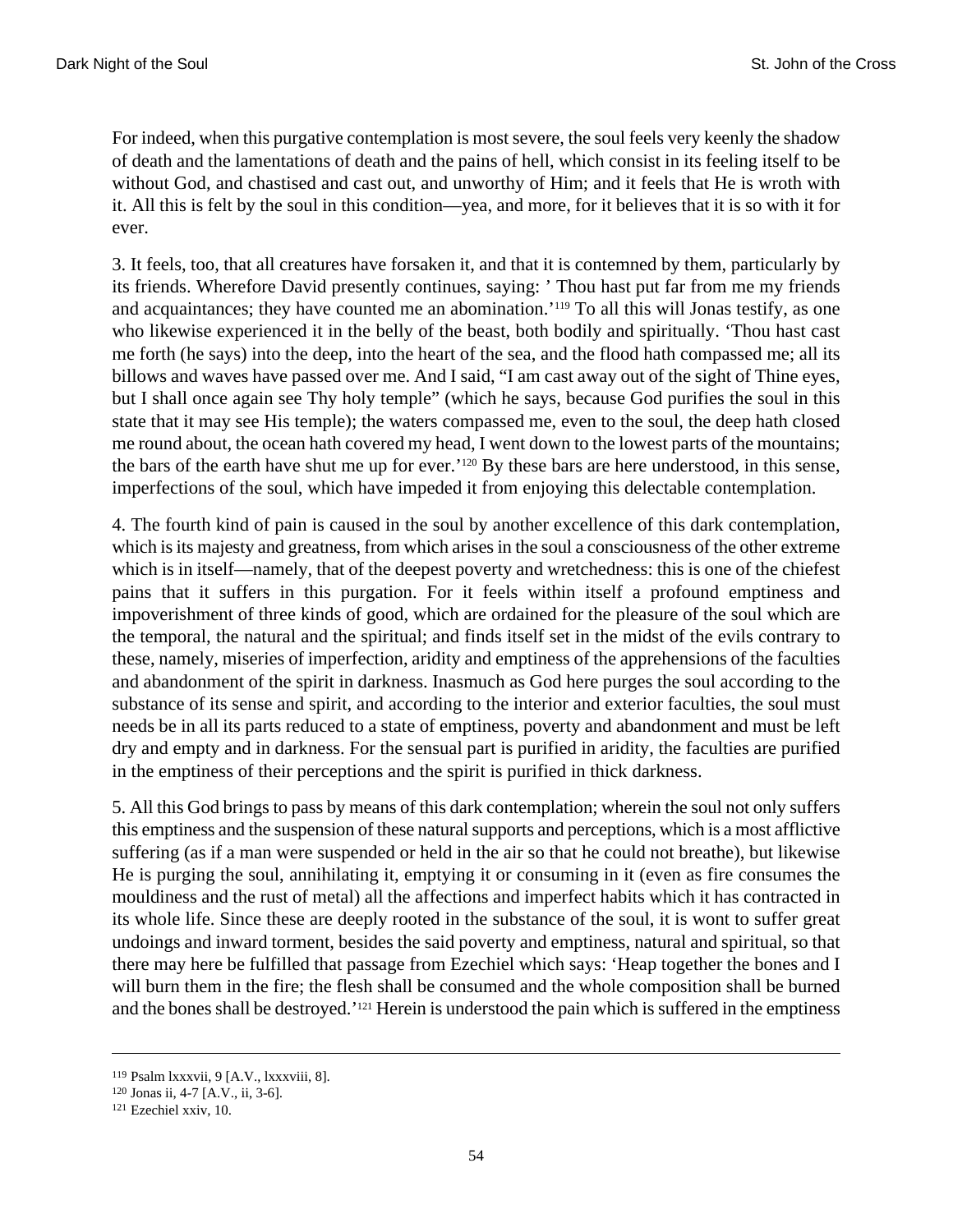and poverty of the substance of the soul both in sense and in spirit. And concerning this he then says: 'set it also empty upon the coals, that its metal may become hot and molten, and its uncleanness may be destroyed within it, and its rust may be consumed.'122 Herein is described the grave suffering which the soul here endures in the purgation of the fire of this contemplation, for the Prophet says here that, in order for the rust of the affections which are within the soul to be purified and destroyed, it is needful that, in a certain manner, the soul itself should be annihilated and destroyed, since these passions and imperfections have become natural to it.

6. Wherefore, because the soul is purified in this furnace like gold in a crucible, as says the Wise Man,<sup>123</sup> it is conscious of this complete undoing of itself in its very substance, together with the direst poverty, wherein it is, as it were, nearing its end, as may be seen by that which David says of himself in this respect, in these words: 'save me, Lord (he cries to God), for the waters have come in even unto my soul; I am made fast in the mire of the deep and there is no place where I can stand; I am come into the depth of the sea and a tempest hath overwhelmed me; I have laboured crying, my throat has become hoarse, mine eyes have failed whilst I hope in my God.'124 Here God greatly humbles the soul in order that He may afterwards greatly exalt it; and if He ordained not that, when these feelings arise within the soul, they should speedily be stilled, it would die in a very short space; but there are only occasional periods when it is conscious of their greatest intensity. At times, however, they are so keen that the soul seems to be seeing hell and perdition opened. Of such are they that in truth go down alive into hell, being purged here on earth in the same manner as there, since this purgation is that which would have to be accomplished there. And thus the soul that passes through this either enters not that place<sup>125</sup> at all, or tarries there but for a very short time; for one hour of purgation here is more profitable than are many there.

## **CHAPTER VII**

#### *Continues the same matter and considers other afflictions end constraints of the will.*

THE afflictions and constraints of the will are now very great likewise, and of such a kind that they sometimes transpierce the soul with a sudden remembrance of the evils in the midst of which it finds itself, and with the uncertainty of finding a remedy for them. And to this is added the remembrance of times of prosperity now past; for as a rule souls that enter this night have had many consolations from God, and have rendered Him many services, and it causes them the greater grief to see that they are far removed from that happiness and unable to enter into it. This was also

<sup>122</sup> [Ezechiel xxiv, 11.](http://www.ccel.org/b/bible/asv/xml/asv.Ezek.24.xml#Ezek.24.11)

<sup>123</sup> [Wisdom iii, 6](http://www.ccel.org/b/bible/asv/xml/asv.Wis.3.xml#Wis.3.6).

<sup>124</sup> [Psalm lxviii, 2-4](http://www.ccel.org/b/bible/asv/xml/asv.Ps.68.xml#Ps.68.2) [A.V., [lxix, 1-3\]](http://www.ccel.org/b/bible/asv/xml/asv.Ps.69.xml#Ps.69.1).

<sup>125</sup> [i.e., purgatory.]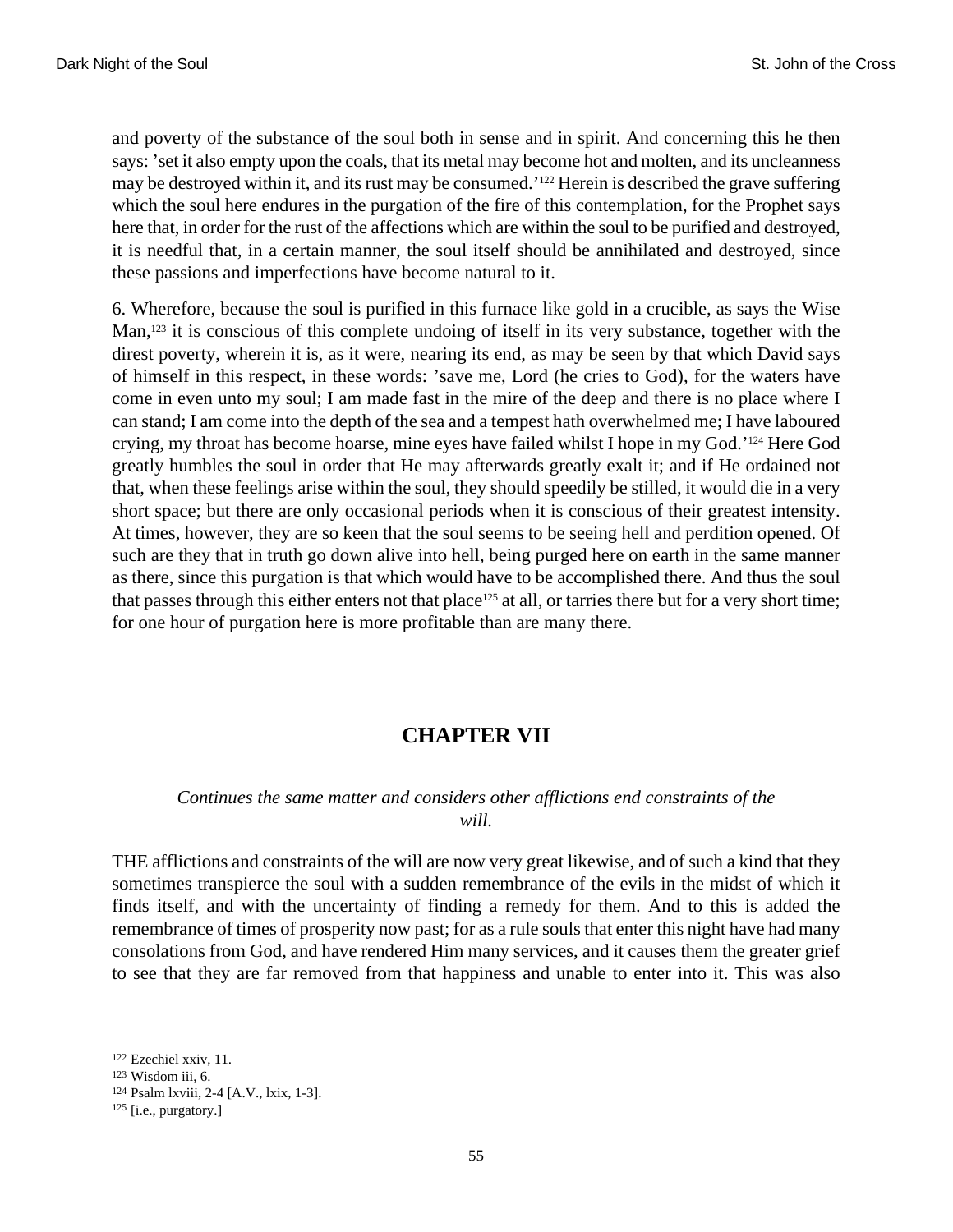described by Job, who had had experience of it, in these words: 'I, who was wont to be wealthy and rich, am suddenly undone and broken to pieces; He hath taken me by my neck; He hath broken me and set me up for His mark to wound me; He hath compassed me round about with His lances; He hath wounded all my loins; He hath not spared; He hath poured out my bowels on the earth; He hath broken me with wound upon wound; He hath assailed me as a strong giant; I have sewed sackcloth upon my skin and have covered my flesh with ashes; my face is become swollen with weeping and mine eyes are blinded.'<sup>126</sup>

2. So many and so grievous are the afflictions of this night, and so many passages of Scripture are there which could be cited to this purpose, that time and strength would fail us to write of them, for all that can be said thereof is certainly less than the truth. From the passages already quoted some idea may be gained of them. And, that we may bring the exposition of this line to a close and explain more fully what is worked in the soul by this night, I shall tell what Jeremias felt about it, which, since there is so much of it, he describes and bewails in many words after this manner: 'I am the man that see my poverty in the rod of His indignation; He hath threatened me and brought me into darkness and not into light. So far hath He turned against me and hath converted His hand upon me all the day! My skin and my flesh hath He made old; He hath broken my bones; He hath made a fence around me and compassed me with gall and trial; He hath set me in dark places, as those that are dead for ever. He hath made a fence around me and against me, that I may not go out; He hath made my captivity heavy. Yea, and when I have cried and have entreated, He hath shut out my prayer. He hath enclosed my paths and ways out with square stones; He hath thwarted my steps. He hath set ambushes for me; He hath become to me a lion in a secret place. He hath turned aside my steps and broken me in pieces, He hath made me desolate; He hath bent His bow and set me as a mark for His arrow. He hath shot into my reins the daughters of His quiver. I have become a derision to all the people, and laughter and scorn for them all the day. He hath filled me with bitterness and hath made me drunken with wormwood. He hath broken my teeth by number; He hath fed me with ashes. My soul is cast out from peace; I have forgotten good things. And I said: "Mine end is frustrated and cut short, together with my desire and my hope from the Lord. Remember my poverty and my excess, the wormwood and the gall. I shall be mindful with remembrance and my soul shall be undone within me in pains."'<sup>127</sup>

3. All these complaints Jeremias makes about these pains and trials, and by means of them he most vividly depicts the sufferings of the soul in this spiritual night and purgation. Wherefore the soul that God sets in this tempestuous and horrible night is deserving of great compassion. For, although it experiences much happiness by reason of the great blessings that must arise on this account within it, when, as Job says, God raises up profound blessings in the soul out of darkness, and brings up to light the shadow of death,<sup>128</sup> so that, as David says, His light comes to be as was His darkness;<sup>129</sup> yet notwithstanding, by reason of the dreadful pain which the soul is suffering, and of the great uncertainty which it has concerning the remedy for it, since it believes, as this prophet says here,

<sup>126</sup> [Job xvi, 13-17](http://www.ccel.org/b/bible/asv/xml/asv.Job.16.xml#Job.16.13) [A.V., [xvi, 12-16\]](http://www.ccel.org/b/bible/asv/xml/asv.Job.16.xml#Job.16.12).

<sup>127</sup> [Lamentations iii, 1-20.](http://www.ccel.org/b/bible/asv/xml/asv.Lam.3.xml#Lam.3.1)

<sup>128</sup> [Job xii, 22.](http://www.ccel.org/b/bible/asv/xml/asv.Job.12.xml#Job.12.22)

<sup>129</sup> [Psalm cxxxviii, 12](http://www.ccel.org/b/bible/asv/xml/asv.Ps.138.xml#Ps.138.12) [A.V., [cxxxix, 12](http://www.ccel.org/b/bible/asv/xml/asv.Ps.139.xml#Ps.139.12)].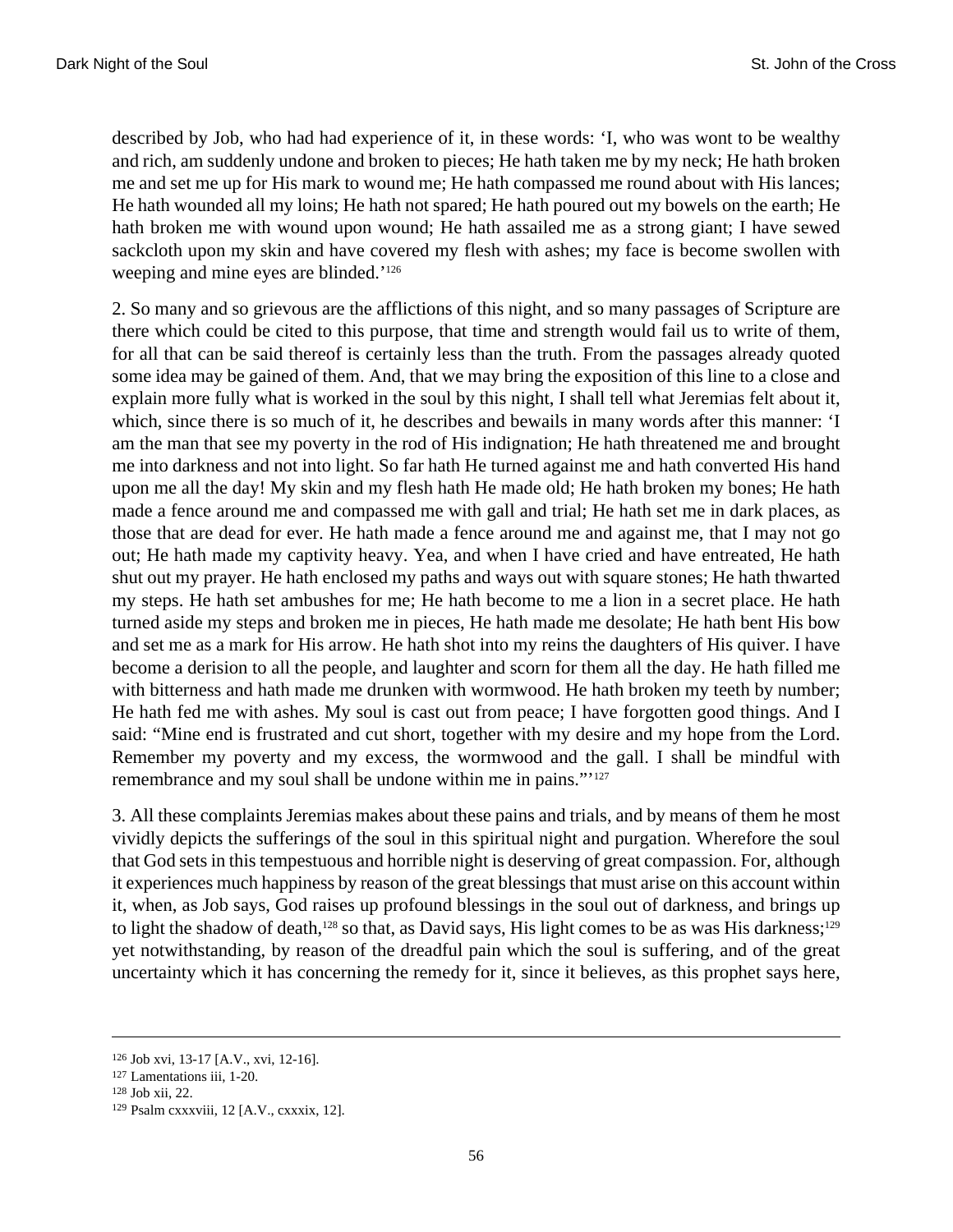that its evil will never end, and it thinks, as David says likewise, that God set it in dark places like those that are dead,<sup>130</sup> and for this reason brought its spirit within it into anguish and troubled its heart,<sup>131</sup> it suffers great pain and grief, since there is added to all this (because of the solitude and abandonment caused in it by this dark night) the fact that it finds no consolation or support in any instruction nor in a spiritual master. For, although in many ways its director may show it good reason for being comforted because of the blessings which are contained in these afflictions, it cannot believe him. For it is so greatly absorbed and immersed in the realization of those evils wherein it sees its own miseries so clearly, that it thinks that, as its director observes not that which it sees and feels, he is speaking in this manner because he understands it not; and so, instead of comfort, it rather receives fresh affliction, since it believes that its director's advice contains no remedy for its troubles. And, in truth, this is so; for, until the Lord shall have completely purged it after the manner that He wills, no means or remedy is of any service or profit for the relief of its affliction; the more so because the soul is as powerless in this case as one who has been imprisoned in a dark dungeon, and is bound hand and foot, and can neither move nor see, nor feel any favour whether from above or from below, until the spirit is humbled, softened and purified, and grows so keen and delicate and pure that it can become one with the Spirit of God, according to the degree of union of love which His mercy is pleased to grant it; in proportion to this the purgation is of greater or less severity and of greater or less duration.

4. But, if it is to be really effectual, it will last for some years, however severe it be; since the purgative process allows intervals of relief wherein, by the dispensation of God, this dark contemplation ceases to assail the soul in the form and manner of purgation, and assails it after an illuminative and a loving manner, wherein the soul, like one that has gone forth from this dungeon and imprisonment, and is brought into the recreation of spaciousness and liberty, feels and experiences great sweetness of peace and loving friendship with God, together with a ready abundance of spiritual communication. This is to the soul a sign of the health which is being wrought within it by the said purgation and a foretaste of the abundance for which it hopes. Occasionally this is so great that the soul believes its trials to be at last over. For spiritual things in the soul, when they are most purely spiritual, have this characteristic that, if trials come to it, the soul believes that it will never escape from them, and that all its blessings are now over, as has been seen in the passages quoted; and, if spiritual blessings come, the soul believes in the same way that its troubles are now over, and that blessings will never fail it. This was so with David, when he found himself in the midst of them, as he confesses in these words: 'I said in my abundance: "I shall never be moved."'<sup>132</sup>

5. This happens because the actual possession by the spirit of one of two contrary things itself makes impossible the actual possession and realization of the other contrary thing; this is not so, however, in the sensual part of the soul, because its apprehension is weak. But, as the spirit is not yet completely purged and cleansed from the affections that it has contracted from its lower part, while changing not in so far as it is spirit, it can be moved to further afflictions in so far as these

<sup>130</sup> [*Lit.*, 'like to the dead of the world (*or* of the age).']

<sup>131</sup> [Psalm cxlii, 3](http://www.ccel.org/b/bible/asv/xml/asv.Ps.142.xml#Ps.142.3) [A.V., [cxliii, 3-4\]](http://www.ccel.org/b/bible/asv/xml/asv.Ps.143.xml#Ps.143.3).

<sup>132</sup> [Psalm xxix, 7](http://www.ccel.org/b/bible/asv/xml/asv.Ps.29.xml#Ps.29.7) [A.V., [xxx, 6](http://www.ccel.org/b/bible/asv/xml/asv.Ps.30.xml#Ps.30.6)].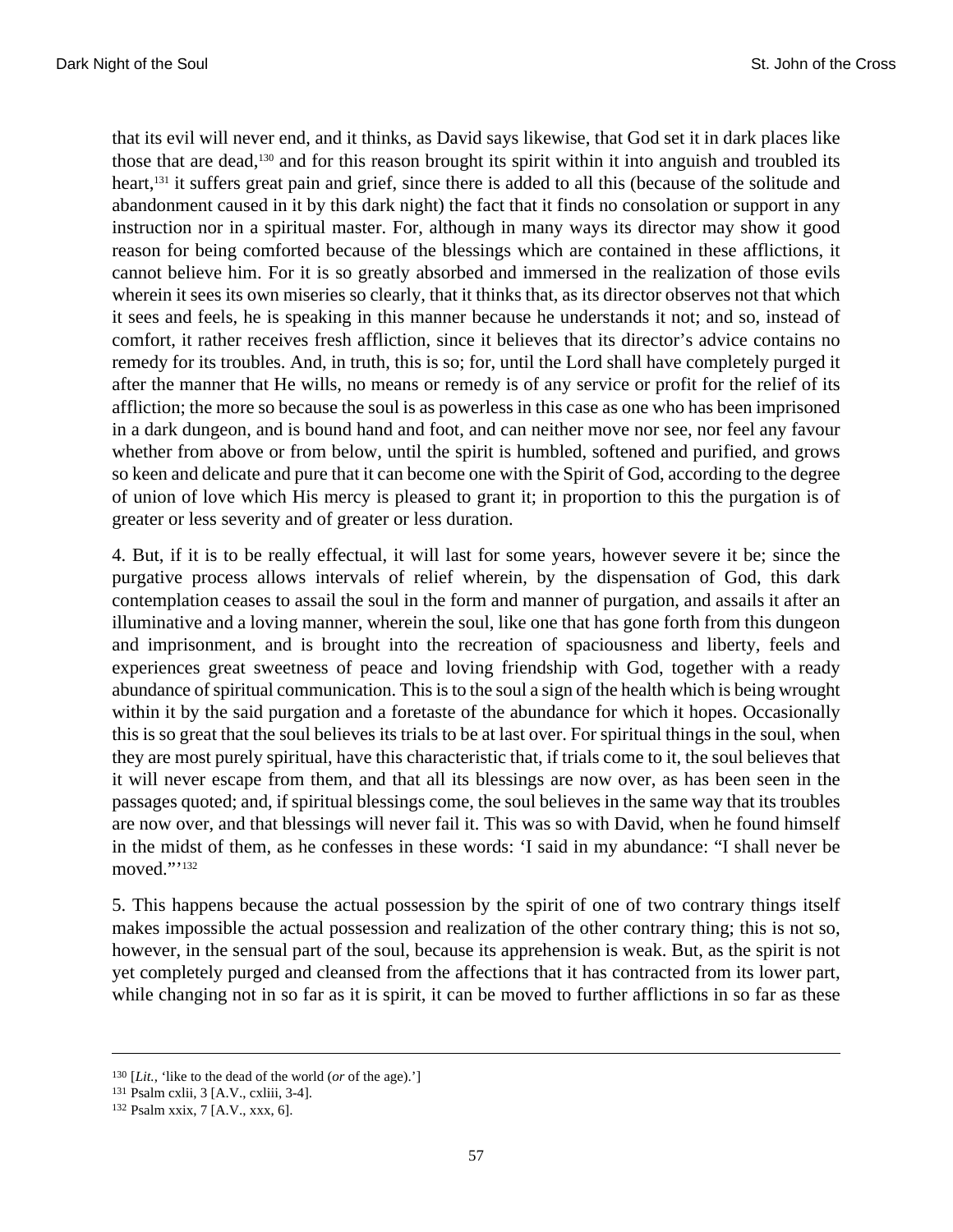affections sway it. In this way, as we see, David was afterwards moved, and experienced many ills and afflictions, although in the time of his abundance he had thought and said that he would never be moved. Just so is it with the soul in this condition, when it sees itself moved by that abundance of spiritual blessings, and, being unable to see the root of the imperfection and impurity which still remain within it, thinks that its trials are over.

6. This thought, however, comes to the soul but seldom, for, until spiritual purification is complete and perfected, the sweet communication is very rarely so abundant as to conceal from the soul the root which remains hidden, in such a way that the soul can cease to feel that there is something that it lacks within itself or that it has still to do. Thus it cannot completely enjoy that relief, but feels as if one of its enemies were within it, and although this enemy is, as it were, hushed and asleep, it fears that he will come to life again and attack it.<sup>133</sup> And this is what indeed happens, for, when the soul is most secure and least alert, it is dragged down and immersed again in another and a worse degree of affliction which is severer and darker and more grievous than that which is past; and this new affliction will continue for a further period of time, perhaps longer than the first. And the soul once more comes to believe that all its blessings are over for ever. Although it had thought during its first trial that there were no more afflictions which it could suffer, and yet, after the trial was over, it enjoyed great blessings, this experience is not sufficient to take away its belief, during this second degree of trial, that all is now over for it and that it will never again be happy as in the past. For, as I say, this belief, of which the soul is so sure, is caused in it by the actual apprehension of the spirit, which annihilates within it all that is contrary to it.

7. This is the reason why those who lie in purgatory suffer great misgivings as to whether they will ever go forth from it and whether their pains will ever be over. For, although they have the habit of the three theological virtues—faith, hope and charity—the present realization which they have of their afflictions and of their deprivation of God allows them not to enjoy the present blessing and consolation of these virtues. For, although they are able to realize that they have a great love for God, this is no consolation to them, since they cannot think that God loves them or that they are worthy that He should do so; rather, as they see that they are deprived of Him, and left in their own miseries, they think that there is that in themselves which provides a very good reason why they should with perfect justice be abhorred and cast out by God for ever.134 And thus although the

Uncertainty as to their salvation, it is said, might arise from ignorance of the sentence passed upon them by the Judge or from the deadening of their faculties by the torments which they are suffering. Belarmino refutes these and other suppositions with great force and effect. St. John of the Cross seems to be referring to the last named when he writes of the realization of their

<sup>133</sup> [*Lit.*, 'and play his tricks upon it.']

<sup>134</sup> B. Bz., C, H. Mtr. all have this long passage on the suffering of the soul in Purgatory. It would be rash, therefore, to deny that St. John of the Cross is its author, [or to suppose, as P. Gerardo did, that he deleted it during a revision of his works]. An admirably constructed synthesis of these questions will be found in B. Belarmino, *De Purgatorio*, Bk. II, chaps. iv, v. He asks if souls in Purgatory are sure of their salvation. This was denied by Luther, and by a number of Catholic writers, who held that, among the afflictions of these souls, the greatest is this very uncertainty, some maintain that, though they have in fact such certainty, they are unaware of it. Belarmino quotes among other authorities Denis the Carthusian *De quattuor novissimis*, Gerson (Lect. I *De Vita Spirituali*) and John of Rochester (against Luther's 32nd article); these writers claim that, as sin which is venial is only so through the Divine mercy, it may with perfect justice be rewarded by eternal punishment, and thus souls that have committed venial sin cannot be confident of their salvation. He also shows, however, that the common opinion of theologians is that the souls in Purgatory are sure of their salvation, and considers various degrees of certainty, adding very truly that, while these souls experience no fear, they experience hope, since they have not yet the Beatific vision.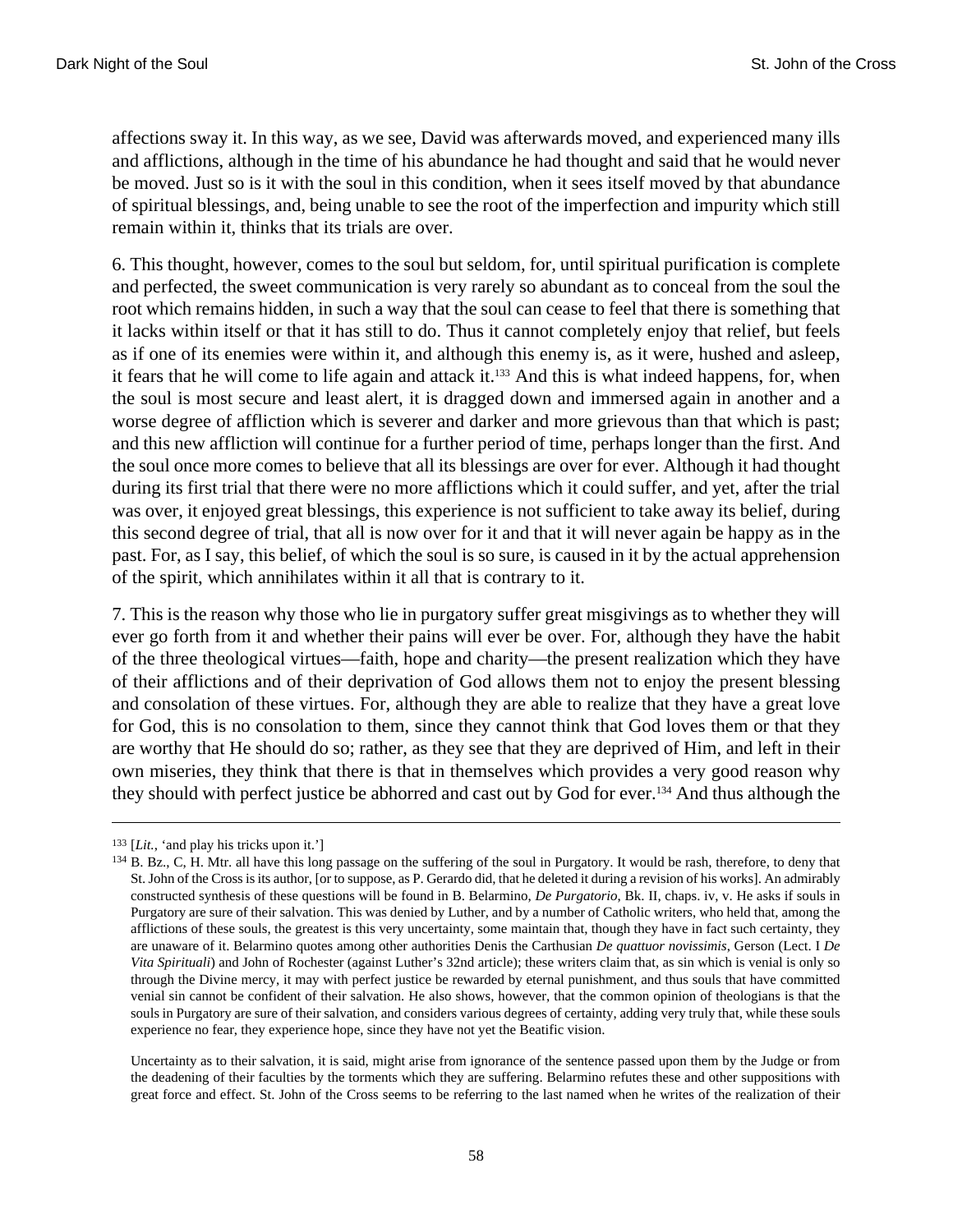soul in this purgation is conscious that it has a great love for God and would give a thousand lives for Him (which is the truth, for in these trials such souls love their God very earnestly), yet this is no relief to it, but rather brings it greater affliction. For it loves Him so much that it cares about naught beside; when, therefore, it sees itself to be so wretched that it cannot believe that God loves it, nor that there is or will ever be reason why He should do so, but rather that there is reason why it should be abhorred, not only by Him, but by all creatures for ever, it is grieved to see in itself reasons for deserving to be cast out by Him for Whom it has such great love and desire.

#### **CHAPTER VIII**

#### *Of other pains which afflict the soul in this state.*

BUT there is another thing here that afflicts and distresses the soul greatly, which is that, as this dark night has hindered its faculties and affections in this way, it is unable to raise its affection or its mind to God, neither can it pray to Him, thinking, as Jeremias thought concerning himself, that God has set a cloud before it through which its prayer cannot pass.<sup>135</sup> For it is this that is meant by that which is said in the passage referred to, namely: ' He hath shut and enclosed my paths with square stones.<sup>'136</sup> And if it sometimes prays it does so with such lack of strength and of sweetness that it thinks that God neither hears it nor pays heed to it, as this Prophet likewise declares in the same passage, saying: 'When I cry and entreat, He hath shut out my prayer.'<sup>137</sup> In truth this is no time for the soul to speak with God; it should rather put its mouth in the dust, as Jeremias says, so that perchance there may come to it some present hope,<sup>138</sup> and it may endure its purgation with patience. It is God Who is passively working here in the soul; wherefore the soul can do nothing. Hence it can neither pray nor pay attention when it is present at the Divine offices,<sup>139</sup> much less can it attend to other things and affairs which are temporal. Not only so, but it has likewise such distractions and times of such profound forgetfulness of the memory that frequent periods pass by without its knowing what it has been doing or thinking, or what it is that it is doing or is going to do, neither can it pay attention, although it desire to do so, to anything that occupies it.

2. Inasmuch as not only is the understanding here purged of its light, and the will of its affections, but the memory is also purged of meditation and knowledge, it is well that it be likewise annihilated

afflictions and their deprivation of God not allowing them to enjoy the blessings of the theological virtues. It is not surprising if the Saint, not having examined very closely this question, of which he would have read treatments in various authors, thought of it principally as an apt illustration of the purifying and refining effects of passive purgation; and an apt illustration it certainly is.

<sup>135</sup> [Lamentations iii, 44](http://www.ccel.org/b/bible/asv/xml/asv.Lam.3.xml#Lam.3.44).

<sup>136</sup> [[Lamentations iii, 9.](http://www.ccel.org/b/bible/asv/xml/asv.Lam.3.xml#Lam.3.9)]

<sup>137</sup> [Lamentations iii, 9.](http://www.ccel.org/b/bible/asv/xml/asv.Lam.3.xml#Lam.3.9)

<sup>138</sup> [Lamentations iii, 28](http://www.ccel.org/b/bible/asv/xml/asv.Lam.3.xml#Lam.3.28).

<sup>139</sup> [*Lit.*, 'at the Divine things.']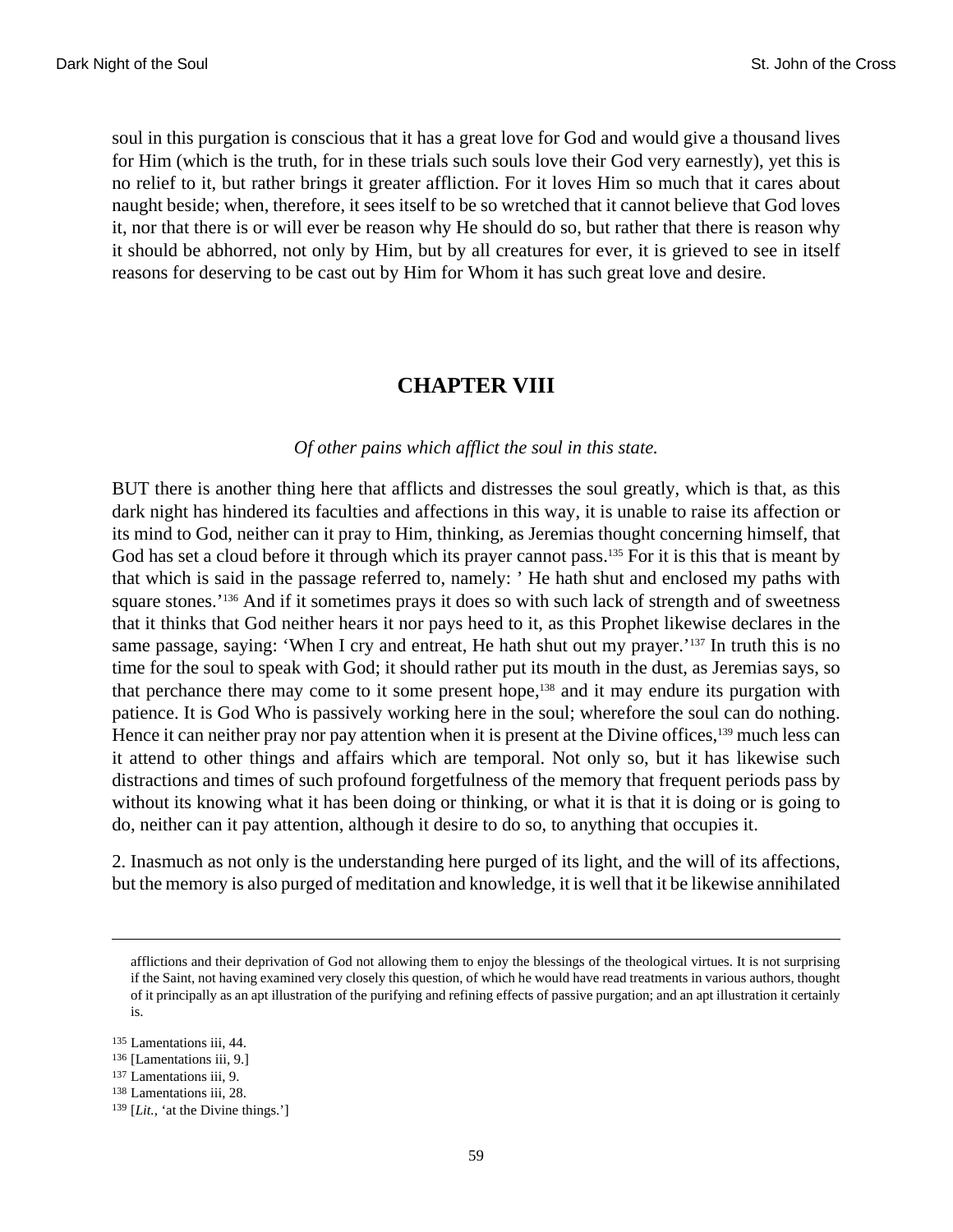with respect to all these things, so that that which David says of himself in this purgation may by fulfilled, namely: 'I was annihilated and I knew not.'<sup>140</sup> This unknowing refers to these follies and forgetfulnesses of the memory, which distractions and forgetfulnesses are caused by the interior recollection wherein this contemplation absorbs the soul. For, in order that the soul may be divinely prepared and tempered with its faculties for the Divine union of love, it would be well for it to be first of all absorbed, with all its faculties, in this Divine and dark spiritual light of contemplation, and thus to be withdrawn from all the affections and apprehensions of the creatures, which condition ordinarily continues in proportion to its intensity. And thus, the simpler and the purer is this Divine light in its assault upon the soul, the more does it darken it, void it and annihilate it according to its particular apprehensions and affections, with regard both to things above and to things below; and similarly, the less simple and pure is it in this assault, the less deprivation it causes it and the less dark is it. Now this is a thing that seems incredible, to say that, the brighter and purer is supernatural and Divine light, the more it darkens the soul, and that, the less bright and pure is it, the less dark it is to the soul. Yet this may readily be understood if we consider what has been proved above by the dictum of the philosopher—namely, that the brighter and the more manifest in themselves are supernatural things the darker are they to our understanding.

3. And, to the end that this may be understood the more clearly, we shall here set down a similitude referring to common and natural light. We observe that a ray of sunlight which enters through the window is the less clearly visible according as it is the purer and freer from specks, and the more of such specks and motes there are in the air, the brighter is the light to the eye. The reason is that it is not the light itself that is seen; the light is but the means whereby the other things that it strikes are seen, and then it is also seen itself, through its reflection in them; were it not for this, neither it nor they would have been seen. Thus if the ray of sunlight entered through the window of one room and passed out through another on the other side, traversing the room, and if it met nothing on the way, or if there were no specks in the air for it to strike, the room would have no more light than before, neither would the ray of light be visible. In fact, if we consider it carefully, there is more darkness where the ray is, since it absorbs and obscures any other light, and yet it is itself invisible, because, as we have said, there are no visible objects which it can strike.

4. Now this is precisely what this Divine ray of contemplation does in the soul. Assailing it with its Divine light, it transcends the natural power of the soul, and herein it darkens it and deprives it of all natural affections and apprehensions which it apprehended aforetime by means of natural light; and thus it leaves it not only dark, but likewise empty, according to its faculties and desires, both spiritual and natural. And, by thus leaving it empty and in darkness, it purges and illumines it with Divine spiritual light, although the soul thinks not that it has this light, but believes itself to be in darkness, even as we have said of the ray of light, which although it be in the midst of the room, yet, if it be pure and meet nothing on its path, is not visible. With regard, however, to this spiritual light by which the soul is assailed, when it has something to strike—that is, when something spiritual presents itself to be understood, however small a speck it be and whether of perfection or imperfection, or whether it be a judgment of the falsehood or the truth of a thing—it then sees and understands much more clearly than before it was in these dark places. And exactly in the same

<sup>140</sup> [Psalm lxxii, 22](http://www.ccel.org/b/bible/asv/xml/asv.Ps.72.xml#Ps.72.22) [A.V., [lxxiii, 22](http://www.ccel.org/b/bible/asv/xml/asv.Ps.73.xml#Ps.73.22)].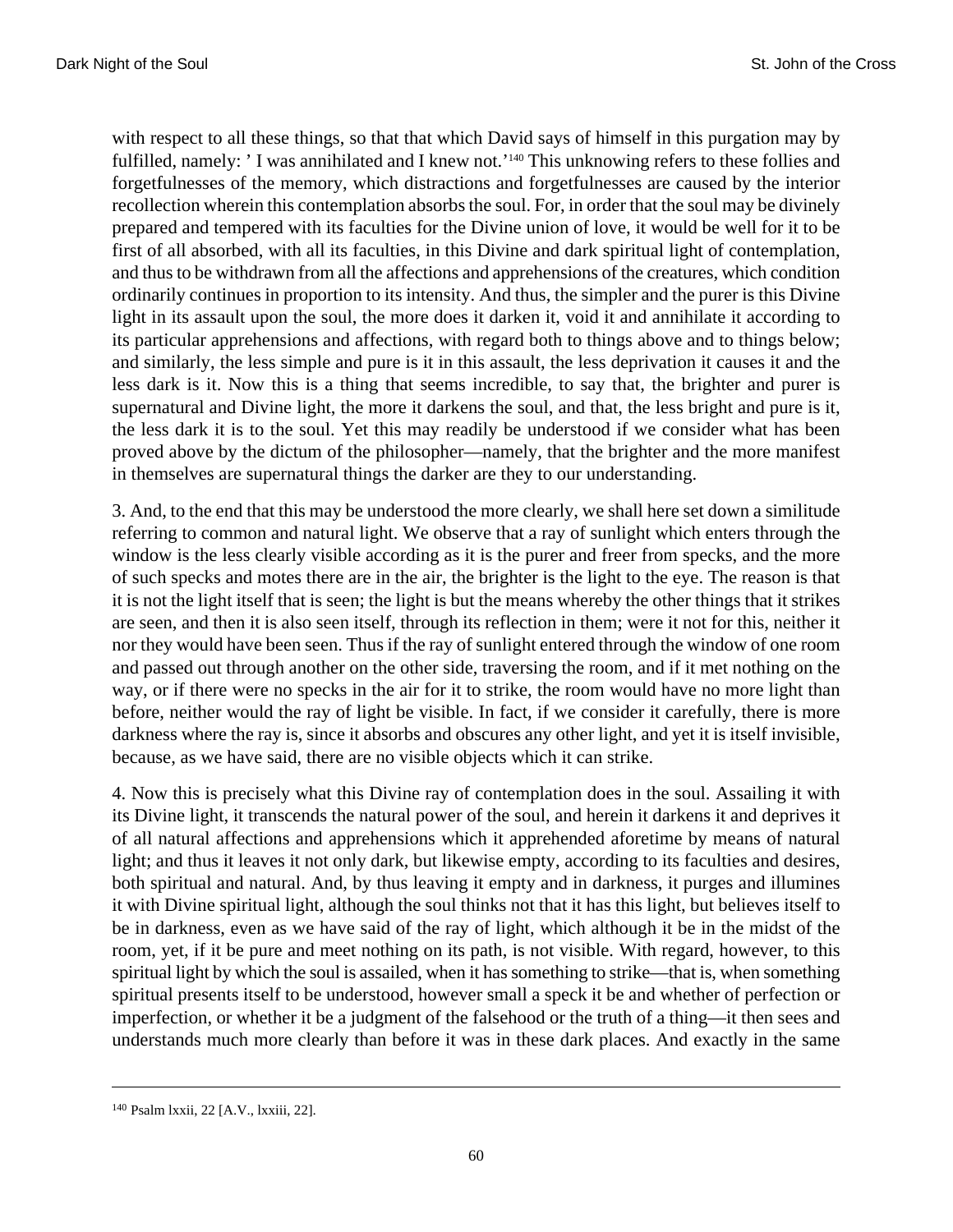way it discerns the spiritual light which it has in order that it may readily discern the imperfection which is presented to it; even as, when the ray of which we have spoken, within the room, is dark and not itself visible, if one introduce a hand or any other thing into its path, the hand is then seen and it is realized that that sunlight is present.

5. Wherefore, since this spiritual light is so simple, pure and general, not appropriated or restricted to any particular thing that can be understood, whether natural or Divine (since with respect to all these apprehensions the faculties of the soul are empty and annihilated), it follows that with great comprehensiveness and readiness the soul discerns and penetrates whatsoever thing presents itself to it, whether it come from above or from below; for which cause the Apostle said: That the spiritual man searches all things, even the deep things of God.141 For by this general and simple wisdom is understood that which the Holy Spirit says through the Wise Man, namely: That it reaches wheresoever it wills by reason of its purity;<sup>142</sup> that is to say, because it is not restricted to any particular object of the intellect or affection. And this is the characteristic of the spirit that is purged and annihilated with respect to all particular affections and objects of the understanding, that in this state wherein it has pleasure in nothing and understands nothing in particular, but dwells in its emptiness, darkness and obscurity, it is fully prepared to embrace everything to the end that those words of Saint Paul may be fulfilled in it: *Nihil habentes, et omnia possidentes*. <sup>143</sup> For such poverty of spirit as this would deserve such happiness.

## **CHAPTER IX**

#### *How, although this night brings darkness to the spirit, it does so in order to illumine it and give it light.*

IT now remains to be said that, although this happy night brings darkness to the spirit, it does so only to give it light in everything; and that, although it humbles it and makes it miserable, it does so only to exalt it and to raise it up; and, although it impoverishes it and empties it of all natural affection and attachment, it does so only that it may enable it to stretch forward, divinely, and thus to have fruition and experience of all things, both above and below, yet to preserve its unrestricted liberty of spirit in them all. For just as the elements, in order that they may have a part in all natural entities and compounds, must have no particular colour, odour or taste, so as to be able to combine with all tastes odours and colours, just so must the spirit be simple, pure and detached from all kinds of natural affection, whether actual or habitual, to the end that it may be able freely to share in the breadth of spirit of the Divine Wisdom, wherein, through its purity, it has experience of all the sweetness of all things in a certain pre-eminently excellent way.144 And without this purgation

<sup>141</sup> [1 Corinthians ii, 10.](http://www.ccel.org/b/bible/asv/xml/asv.iCor.2.xml#iCor.2.10) [*Lit.*, 'penetrates all things.']

<sup>142</sup> [Wisdom vii, 24.](http://www.ccel.org/b/bible/asv/xml/asv.Wis.7.xml#Wis.7.24)

<sup>143</sup> [2 Corinthians vi, 10.](http://www.ccel.org/b/bible/asv/xml/asv.iiCor.6.xml#iiCor.6.10)

<sup>144</sup> [*Lit.*, 'with a certain eminence of excellence.']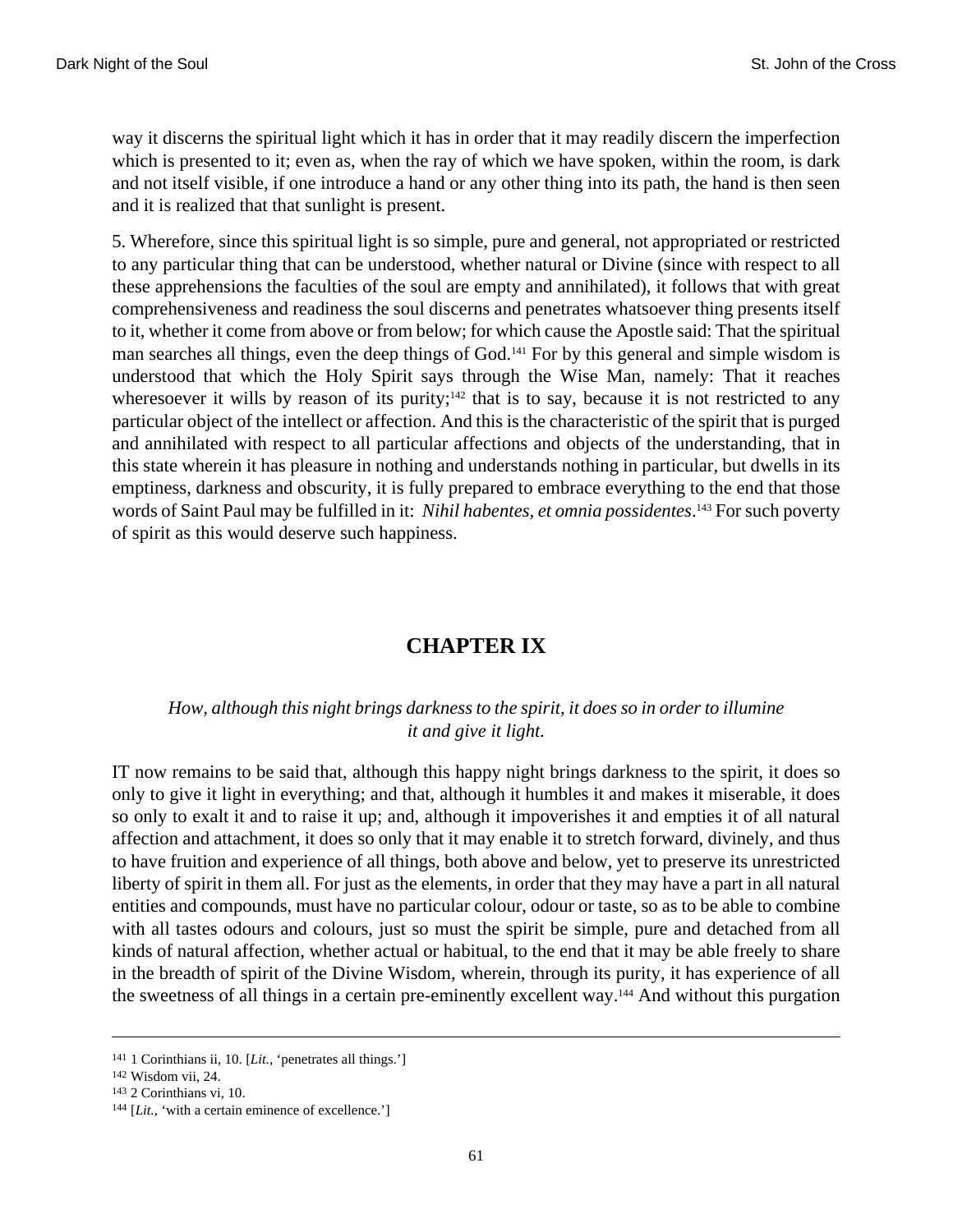it will be wholly unable to feel or experience the satisfaction of all this abundance of spiritual sweetness. For one single affection remaining in the spirit, or one particular thing to which, actually or habitually, it clings, suffices to hinder it from feeling or experiencing or communicating the delicacy and intimate sweetness of the spirit of love, which contains within itself all sweetness to a most eminent degree.<sup>145</sup>

2. For, even as the children of Israel, solely because they retained one single affection and remembrance—namely, with respect to the fleshpots and the meals which they had tasted in Egypt<sup>146</sup>—could not relish the delicate bread of angels, in the desert, which was the manna, which, as the Divine Scripture says, held sweetness for every taste and turned to the taste that each one desired;147 even so the spirit cannot succeed in enjoying the delights of the spirit of liberty, according to the desire of the will, if it be still affectioned to any desire, whether actual or habitual, or to particular objects of understanding, or to any other apprehension. The reason for this is that the affections, feelings and apprehensions of the perfect spirit, being Divine, are of another kind and of a very different order from those that are natural. They are pre-eminent, so that, in order both actually and habitually to possess the one, it is needful to expel and annihilate the other, as with two contrary things, which cannot exist together in one person. Therefore it is most fitting and necessary, if the soul is to pass to these great things, that this dark night of contemplation should first of all annihilate and undo it in its meannesses, bringing it into darkness, aridity, affliction and emptiness; for the light which is to be given to it is a Divine light of the highest kind, which transcends all natural light, and which by nature can find no place in the understanding.

3. And thus it is fitting that, if the understanding is to be united with that light and become Divine in the state of perfection, it should first of all be purged and annihilated as to its natural light, and, by means of this dark contemplation, be brought actually into darkness. This darkness should continue for as long as is needful in order to expel and annihilate the habit which the soul has long since formed in its manner of understanding, and the Divine light and illumination will then take its place. And thus, inasmuch as that power of understanding which it had aforetime is natural, it follows that the darkness which it here suffers is profound and horrible and most painful, for this darkness, being felt in the deepest substance of the spirit, seems to be substantial darkness. Similarly, since the affection of love which is to be given to it in the Divine union of love is Divine, and therefore very spiritual, subtle and delicate, and very intimate, transcending every affection and feeling of the will, and every desire thereof, it is fitting that, in order that the will may be able to attain to this Divine affection and most lofty delight, and to feel it and experience it through the union of love, since it is not, in the way of nature, perceptible to the will, it be first of all purged and annihilated in all its affections and feelings, and left in a condition of aridity and constraint, proportionate to the habit of natural affections which it had before, with respect both to Divine things and to human. Thus, being exhausted, withered and thoroughly tried in the fire of this dark contemplation, and having driven away every kind<sup>148</sup> of evil spirit (as with the heart of the fish

<sup>&</sup>lt;sup>145</sup> [*Lit.*, '... sweetness, with great eminence.']

<sup>146</sup> [Exodus xvi, 3.](http://www.ccel.org/b/bible/asv/xml/asv.Exod.16.xml#Exod.16.3)

<sup>147</sup> [Wisdom xvi, 21.](http://www.ccel.org/b/bible/asv/xml/asv.Wis.16.xml#Wis.16.21)

<sup>&</sup>lt;sup>148</sup> [*Lit.*, 'from every kind.' But see [Tobias viii, 2.](http://www.ccel.org/b/bible/asv/xml/asv.Tob.8.xml#Tob.8.2) The 'deprived' of e.p. gives the best reading of this phrase, but the general sense is clear from the Scriptural reference.]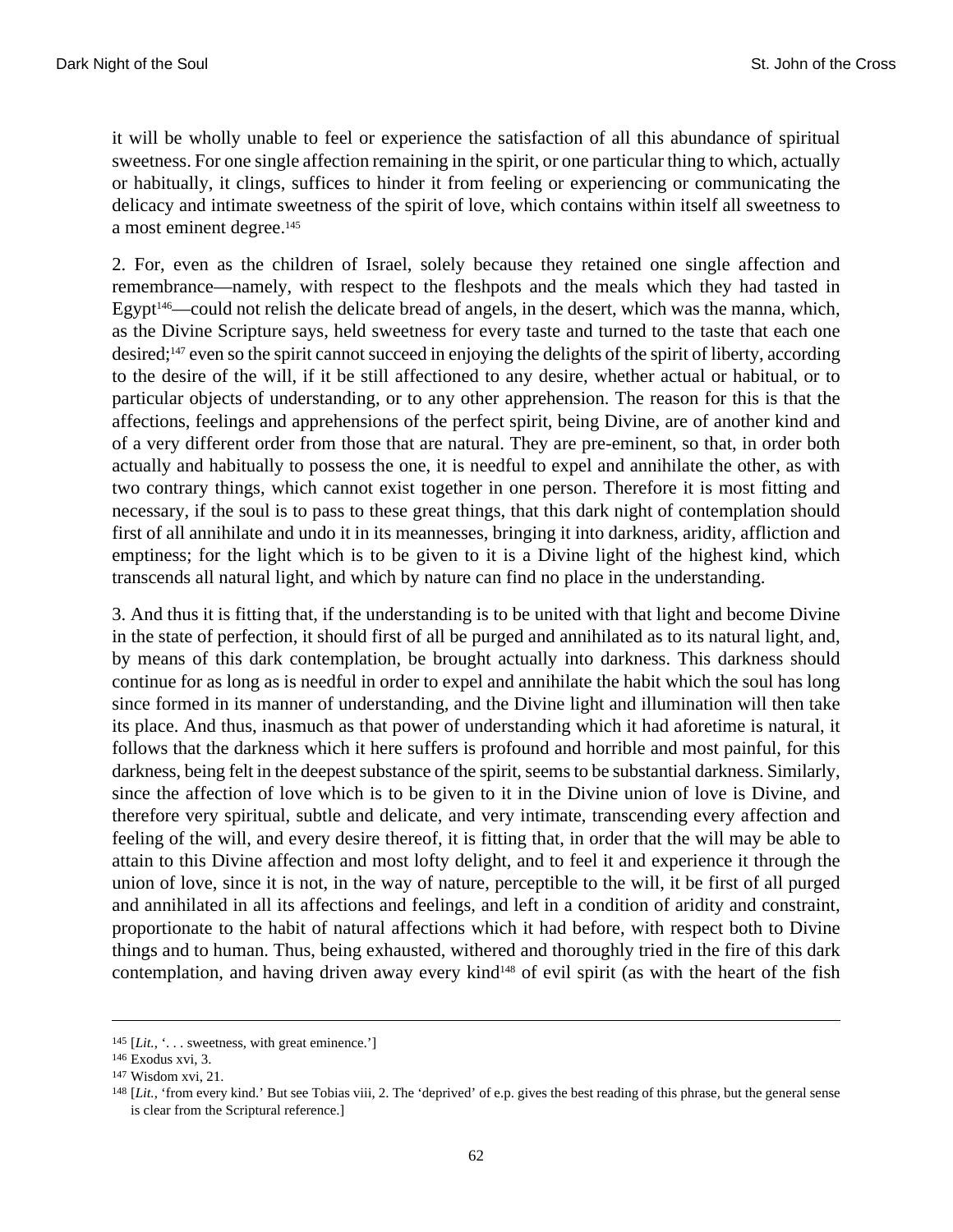which Tobias set on the coals<sup>149</sup>), it may have a simple and pure disposition, and its palate may be purged and healthy, so that it may feel the rare and sublime touches of Divine love, wherein it will see itself divinely transformed, and all the contrarieties, whether actual or habitual, which it had aforetime, will be expelled, as we are saying.

4. Moreover, in order to attain the said union to which this dark night is disposing and leading it, the soul must be filled and endowed with a certain glorious magnificence in its communion with God, which includes within itself innumerable blessings springing from delights which exceed all the abundance that the soul can naturally possess. For by nature the soul is so weak and impure that it cannot receive all this. As Isaias says: 'Eye hath not seen, nor ear heard, neither hath it entered into the heart of man, that which God hath prepared, etc.'150 It is meet, then, that the soul be first of all brought into emptiness and poverty of spirit and purged from all help, consolation and natural apprehension with respect to all things, both above and below. In this way, being empty, it is able indeed to be poor in spirit and freed from the old man, in order to live that new and blessed life which is attained by means of this night, and which is the state of union with God.

5. And because the soul is to attain to the possession of a sense, and of a Divine knowledge, which is very generous and full of sweetness, with respect to things Divine and human, which fall not within the common experience and natural knowledge of the soul (because it looks on them with eyes as different from those of the past as spirit is different from sense and the Divine from the human), the spirit must be straitened<sup>151</sup> and inured to hardships as regards its common and natural experience, and be brought by means of this purgative contemplation into great anguish and affliction, and the memory must be borne far from all agreeable and peaceful knowledge, and have an intimated sense and feeling that it is making a pilgrimage and being a stranger to all things, so that it seems to it that all things are strange and of a different kind from that which they were wont to be. For this night is gradually drawing the spirit away from its ordinary and common experience of things and bringing it nearer the Divine sense, which is a stranger and an alien to all human ways. It seems now to the soul that it is going forth from its very self, with much affliction. At other times it wonders if it is under a charm or a spell, and it goes about marvelling at the things that it sees and hears, which seem to it very strange and rare, though they are the same that it was accustomed to experience aforetime. The reason of this is that the soul is now becoming alien and remote from common sense and knowledge of things, in order that, being annihilated in this respect, it may be informed with the Divine—which belongs rather to the next life than to this.

6. The soul suffers all these afflictive purgations of the spirit to the end that it may be begotten anew in spiritual life by means of this Divine inflowing, and in these pangs may bring forth the spirit of salvation, that the saying of Isaias may be fulfilled: 'In Thy sight, O Lord, we have conceived, and we have been as in the pangs of labour, and we have brought forth the spirit of salvation.'<sup>152</sup> Moreover, since by means of this contemplative night the soul is prepared for the attainment of inward peace and tranquillity, which is of such a kind and so delectable that, as the

<sup>149</sup> [Tobias viii, 2.](http://www.ccel.org/b/bible/asv/xml/asv.Tob.8.xml#Tob.8.2)

<sup>150</sup> [Isaias lxiv, 4](http://www.ccel.org/b/bible/asv/xml/asv.Isa.64.xml#Isa.64.4) [[1 Corinthians ii, 9](http://www.ccel.org/b/bible/asv/xml/asv.iCor.2.xml#iCor.2.9)].

<sup>151</sup> [*Lit.*, 'be made thin.']

<sup>152</sup> [Isaias xxvi, 17-18](http://www.ccel.org/b/bible/asv/xml/asv.Isa.26.xml#Isa.26.17).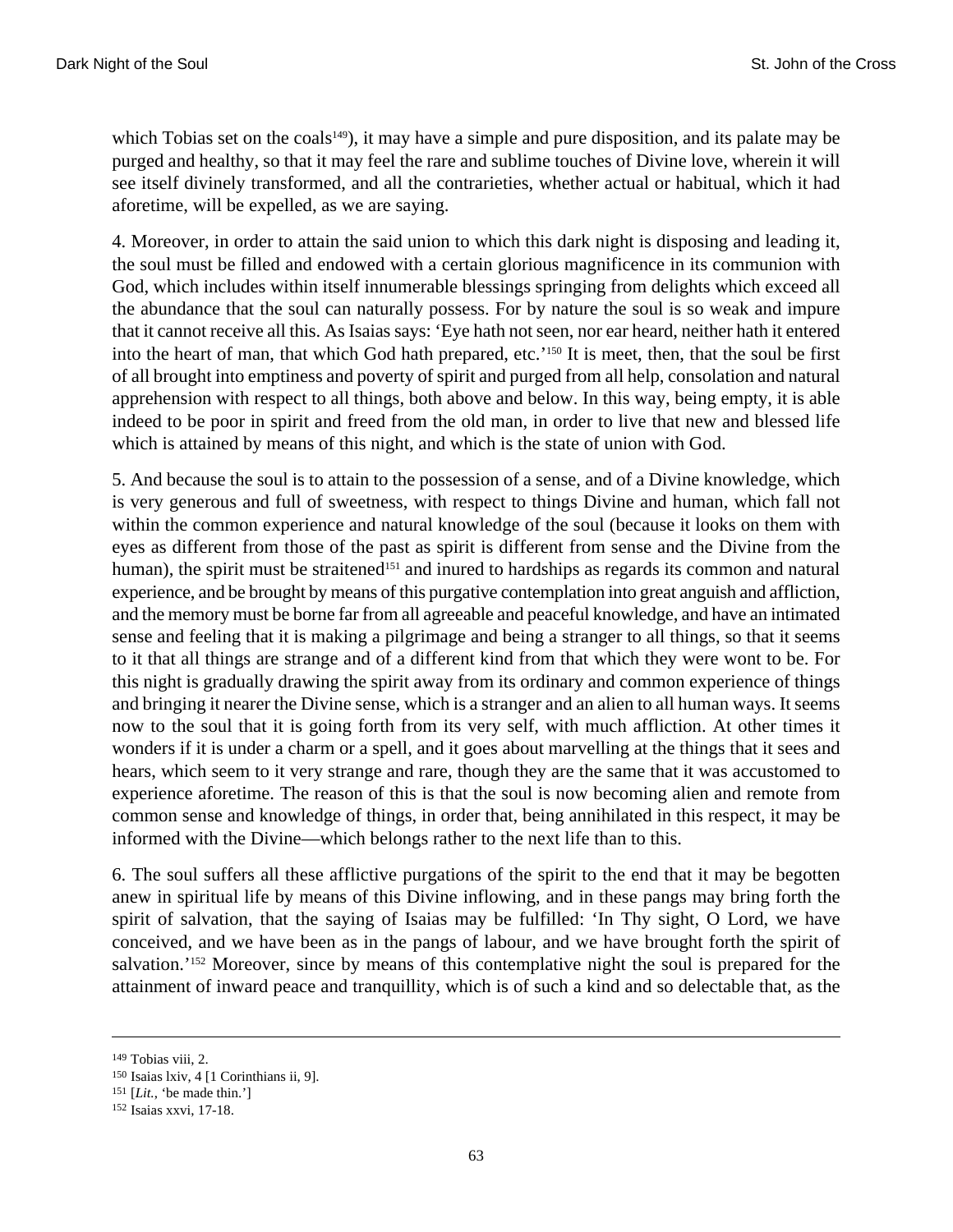Scripture says, it passes all understanding,<sup>153</sup> it behoves the soul to abandon all its former peace. This was in reality no peace at all, since it was involved in imperfections; but to the soul aforementioned it appeared to be so, because it was following its own inclinations, which were for peace. It seemed, indeed, to be a twofold peace—that is, the soul believed that it had already acquired the peace of sense and that of spirit, for it found itself to be full of the spiritual abundance of this peace of sense and of spirit—as I say, it is still imperfect. First of all, then, it must be purged of that former peace and disquieted concerning it and withdrawn from it.154 Even so was Jeremias when, in the passage which we quoted from him, he felt and lamented<sup>155</sup> thus, in order to express the calamities of this night that is past, saying: 'My soul is withdrawn and removed from peace.'<sup>156</sup>

7. This is a painful disturbance, involving many misgivings, imaginings, and strivings which the soul has within itself, wherein, with the apprehension and realization of the miseries in which it sees itself, it fancies that it is lost and that its blessings have gone for ever. Wherefore the spirit experiences pain and sighing so deep that they cause it vehement spiritual groans and cries, to which at times it gives vocal expression; when it has the necessary strength and power it dissolves into tears, although this relief comes but seldom. David describes this very aptly, in a Psalm, as one who has had experience of it, where he says: 'I was exceedingly afflicted and humbled; I roared with the groaning of my heart.'<sup>157</sup> This roaring implies great pain; for at times, with the sudden and acute remembrance of these miseries wherein the soul sees itself, pain and affliction rise up and surround it, and I know not how the affections of the soul could be described<sup>158</sup> save in the similitude of holy Job, when he was in the same trials, and uttered these words: 'Even as the overflowing of the waters, even so is my roaring.'159 For just as at times the waters make such inundations that they overwhelm and fill everything, so at times this roaring and this affliction of the soul grow to such an extent that they overwhelm it and penetrate it completely, filling it with spiritual pain and anguish in all its deep affections and energies, to an extent surpassing all possibility of exaggeration.

8. Such is the work wrought in the soul by this night that hides the hopes of the light of day. With regard to this the prophet Job says likewise: 'In the night my mouth is pierced with sorrows and they that feed upon me sleep not.'160 Now here by the mouth is understood the will, which is transpierced with these pains that tear the soul to pieces, neither ceasing nor sleeping, for the doubts and misgivings which transpierce the soul in this way never cease.

9. Deep is this warfare and this striving, for the peace which the soul hopes for will be very deep; and the spiritual pain is intimate and delicate, for the love which it will possess will likewise be very intimate and refined. The more intimate and the more perfect the finished work is to be and to remain, the more intimate, perfect and pure must be the labour; the firmer the edifice, the harder

<sup>153</sup> [[Philippians iv, 7.](http://www.ccel.org/b/bible/asv/xml/asv.Phil.4.xml#Phil.4.7)]

<sup>154</sup> [We have here split up a parenthesis of about seventy words.]

<sup>155</sup> [*Lit.*, 'and wept.']

<sup>156</sup> [Lamentations iii, 17](http://www.ccel.org/b/bible/asv/xml/asv.Lam.3.xml#Lam.3.17).

<sup>157</sup> [Psalm xxxvii, 9](http://www.ccel.org/b/bible/asv/xml/asv.Ps.37.xml#Ps.37.9) [A.V., [xxxviii, 8](http://www.ccel.org/b/bible/asv/xml/asv.Ps.38.xml#Ps.38.8)].

<sup>&</sup>lt;sup>158</sup> [*Lit., '...* sees itself, it arises and is surrounded with pain and affliction the affections of the soul, that I know not how it could be described.' A confused, ungrammatical sentence, of which, however, the general meaning is not doubtful.]

<sup>159</sup> [Job iii, 24.](http://www.ccel.org/b/bible/asv/xml/asv.Job.3.xml#Job.3.24)

<sup>160</sup> [Job xxx, 17.](http://www.ccel.org/b/bible/asv/xml/asv.Job.30.xml#Job.30.17)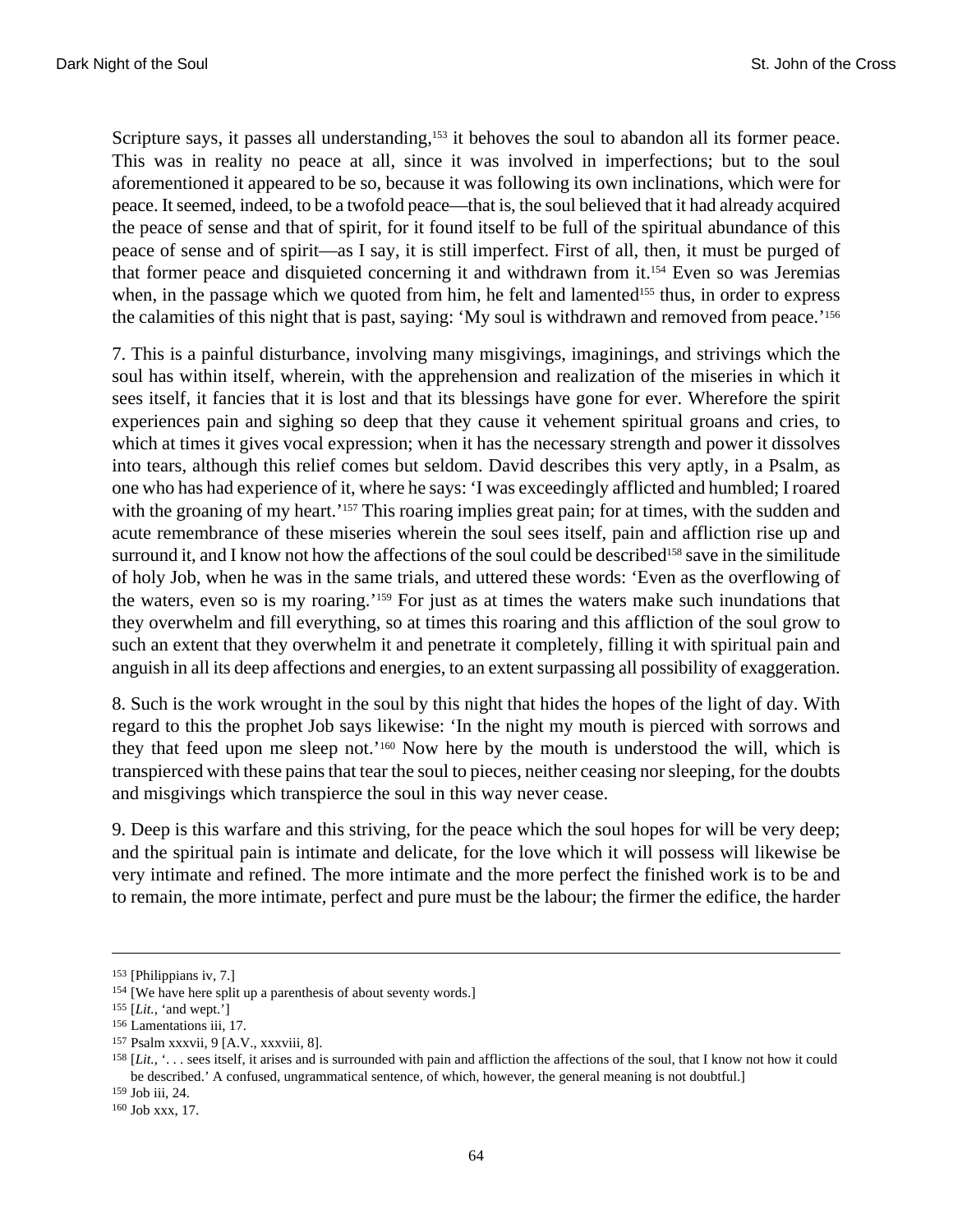the labour. Wherefore, as Job says, the soul is fading within itself, and its vitals are being consumed without any hope.<sup>161</sup> Similarly, because in the state of perfection toward which it journeys by means of this purgative night the soul will attain to the possession and fruition of innumerable blessings, of gifts and virtues, both according to the substance of the soul and likewise according to its faculties, it must needs see and feel itself withdrawn from them all and deprived of them all and be empty and poor without them; and it must needs believe itself to be so far from them that it cannot persuade itself that it will ever reach them, but rather it must be convinced that all its good things are over. The words of Jeremias have a similar meaning in that passage already quoted, where he says: 'I have forgotten good things.'<sup>162</sup>

10. But let us now see the reason why this light of contemplation, which is so sweet and blessed to the soul that there is naught more desirable (for, as has been said above, it is the same wherewith the soul must be united and wherein it must find all the good things in the state of perfection that it desires), produces, when it assails the soul, these beginnings which are so painful and these effects which are so disagreeable, as we have here said.

1l. This question is easy for us to answer, by explaining, as we have already done in part, that the cause of this is that, in contemplation and the Divine inflowing, there is naught that of itself can cause affliction, but that they rather cause great sweetness and delight, as we shall say hereafter. The cause is rather the weakness and imperfection from which the soul then suffers, and the dispositions which it has in itself and which make it unfit for the reception of them. Wherefore, when the said Divine light assails the soul, it must needs cause it to suffer after the manner aforesaid.

# **CHAPTER X**

#### *Explains this purgation fully by a comparison.*

FOR the greater clearness of what has been said, and of what has still to be said, it is well to observe at this point that this purgative and loving knowledge or Divine light whereof we here speak acts upon the soul which it is purging and preparing for perfect union with it in the same way as fire acts upon a log of wood in order to transform it into itself; for material fire, acting upon wood, first of all begins to dry it, by driving out its moisture and causing it to shed the water which it contains within itself. Then it begins to make it black, dark and unsightly, and even to give forth a bad odour, and, as it dries it little by little, it brings out and drives away all the dark and unsightly accidents which are contrary to the nature of fire. And, finally, it begins to kindle it externally and give it heat, and at last transforms it into itself and makes it as beautiful as fire. In this respect, the wood has neither passivity nor activity of its own, save for its weight, which is greater, and its substance,

<sup>161</sup> [Job xxx, 16.](http://www.ccel.org/b/bible/asv/xml/asv.Job.30.xml#Job.30.16)

<sup>162</sup> [Lamentations iii, 17](http://www.ccel.org/b/bible/asv/xml/asv.Lam.3.xml#Lam.3.17).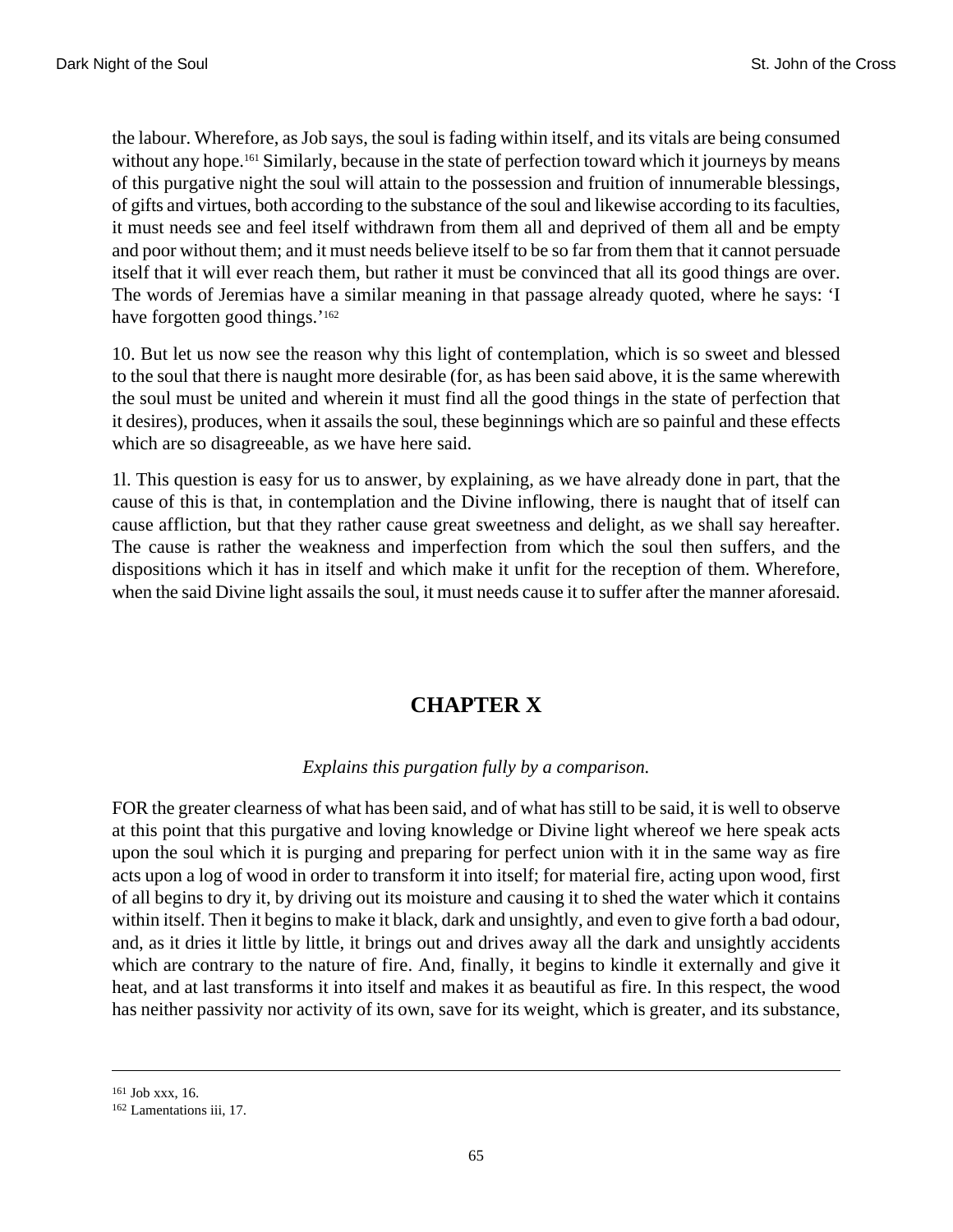which is denser, than that of fire, for it has in itself the properties and activities of fire. Thus it is dry and it dries; it is hot and heats; it is bright and gives brightness; and it is much less heavy than before. All these properties and effects are caused in it by the fire.

2. In this same way we have to philosophize with respect to this Divine fire of contemplative love, which, before it unites and transforms the soul in itself, first purges it of all its contrary accidents. It drives out its unsightliness, and makes it black and dark, so that it seems worse than before and more unsightly and abominable than it was wont to be. For this Divine purgation is removing all the evil and vicious humours which the soul has never perceived because they have been so deeply rooted and grounded in it; it has never realized, in fact, that it has had so much evil within itself. But now that they are to be driven forth and annihilated, these humours reveal themselves, and become visible to the soul because it is so brightly illumined by this dark light of Divine contemplation (although it is no worse than before, either in itself or in relation to God); and, as it sees in itself that which it saw not before, it is clear to it that not only is it unfit to be seen by God, but deserves His abhorrence, and that He does indeed abhor it. By this comparison we can now understand many things concerning what we are saying and purpose to say.

3. First, we can understand how the very light and the loving wisdom which are to be united with the soul and to transform it are the same that at the beginning purge and prepare it: even as the very fire which transforms the log of wood into itself, and makes it part of itself, is that which at the first was preparing it for that same purpose.

4. Secondly, we shall be able to see how these afflictions are not felt by the soul as coming from the said Wisdom, since, as the Wise Man says, all good things together come to the soul with her.<sup>163</sup> They are felt as coming from the weakness and imperfection which belong to the soul; without such purgation, the soul cannot receive its Divine light, sweetness and delight, even as the log of wood, when the fire acts upon it, cannot immediately be transformed until it be made ready; wherefore the soul is greatly afflicted. This statement is fully supported by the Preacher, where he describes all that he suffered in order that he might attain to union with wisdom and to the fruition of it, saying thus: 'My soul hath wrestled with her and my bowels were moved in acquiring her; therefore it shall possess a good possession.'<sup>164</sup>

5. Thirdly, we can learn here incidentally in what manner souls are afflicted in purgatory. For the fire would have no power over them, even though they came into contact with it, if they had no imperfections for which to suffers. These are the material upon which the fire of purgatory seizes; when that material is consumed there is naught else that can burn. So here, when the imperfections are consumed, the affliction of the soul ceases and its fruition remains.

6. The fourth thing that we shall learn here is the manner wherein the soul, as it becomes purged and purified by means of this fire of love, becomes ever more enkindled in love, just as the wood grows hotter in proportion as it becomes the better prepared by the fire. This enkindling of love, however, is not always felt by the soul, but only at times when contemplation assails it less

<sup>163</sup> [Wisdom vii, 11.](http://www.ccel.org/b/bible/asv/xml/asv.Wis.7.xml#Wis.7.11)

<sup>164</sup> [Ecclesiasticus li, 28-9](http://www.ccel.org/b/bible/asv/xml/asv.Sir.51.xml#Sir.51.28) [A.V., [li, 19-21](http://www.ccel.org/b/bible/asv/xml/asv.Sir.51.xml#Sir.51.19)].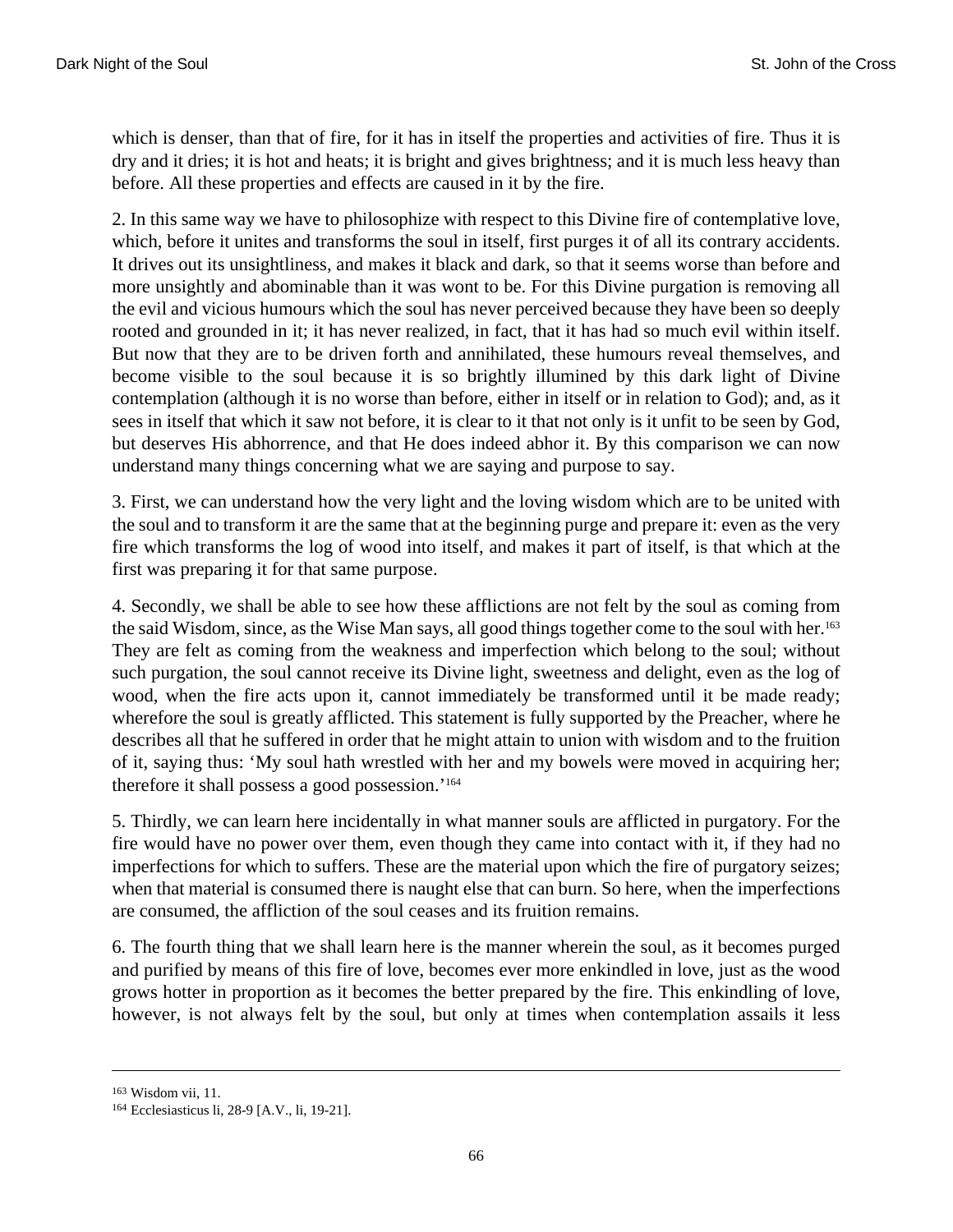vehemently, for then it has occasion to see, and even to enjoy, the work which is being wrought in it, and which is then revealed to it. For it seems that the worker takes his hand from the work, and draws the iron out of the furnace, in order that something of the work which is being done may be seen; and then there is occasion for the soul to observe in itself the good which it saw not while the work was going on. In the same way, when the flame ceases to attack the wood, it is possible to see how much of it has been enkindled.

7. Fifthly, we shall also learn from this comparison what has been said above—namely, how true it is that after each of these periods of relief the soul suffers once again, more intensely and keenly than before. For, after that revelation just referred to has been made, and after the more outward imperfections of the soul have been purified, the fire of love once again attacks that which has yet to be consumed and purified more inwardly. The suffering of the soul now becomes more intimate, subtle and spiritual, in proportion as the fire refines away the finer,<sup>165</sup> more intimate and more spiritual imperfections, and those which are most deeply rooted in its inmost parts. And it is here just as with the wood, upon which the fire, when it begins to penetrate it more deeply, acts with more force and vehemence<sup>166</sup> in preparing its most inward part to possess it.

8. Sixthly, we shall likewise learn here the reason why it seems to the soul that all its good is over, and that it is full of evil, since naught comes to it at this time but bitterness; it is like the burning wood, which is touched by no air nor by aught else than by consuming fire. But, when there occur other periods of relief like the first, the rejoicing of the soul will be more interior because the purification has been more interior also.

9. Seventhly, we shall learn that, although the soul has the most ample joy at these periods (so much so that, as we said, it sometimes thinks that its trials can never return again, although it is certain that they will return quickly), it cannot fail to realize, if it is aware (and at times it is made aware) of a root of imperfection which remains, that its joy is incomplete, because a new assault seems to be threatening it;<sup>167</sup> when this is so, the trial returns quickly. Finally, that which still remains to be purged and enlightened most inwardly cannot well be concealed from the soul in view of its experience of its former purification;<sup>168</sup> even as also in the wood it is the most inward part that remains longest unkindled,169 and the difference between it and that which has already been purged is clearly perceptible; and, when this purification once more assails it most inwardly, it is no wonder if it seems to the soul once more that all its good is gone, and that it never expects to experience it again, for, now that it has been plunged into these most inward sufferings, all good coming from without is over.<sup>170</sup>

10. Keeping this comparison, then, before our eyes, together with what has already been said upon the first line of the first stanza concerning this dark night and its terrible properties, it will be well

<sup>166</sup> [*Lit.*, 'fury.']

<sup>169</sup> [*Lit.*, 'not enlightened': the word is the same as that used just above.]

<sup>165</sup> [*Lit.*, 'more delicate.']

<sup>&</sup>lt;sup>167</sup> [The sudden change of metaphor is the author's. The 'assault' is, of course, the renewed growth of the 'root.']

<sup>&</sup>lt;sup>168</sup> [*Lit.*, '... from the soul, with regard to that which has already been purified.']

<sup>170</sup> [The word translated 'over' is rendered 'gone' just above.]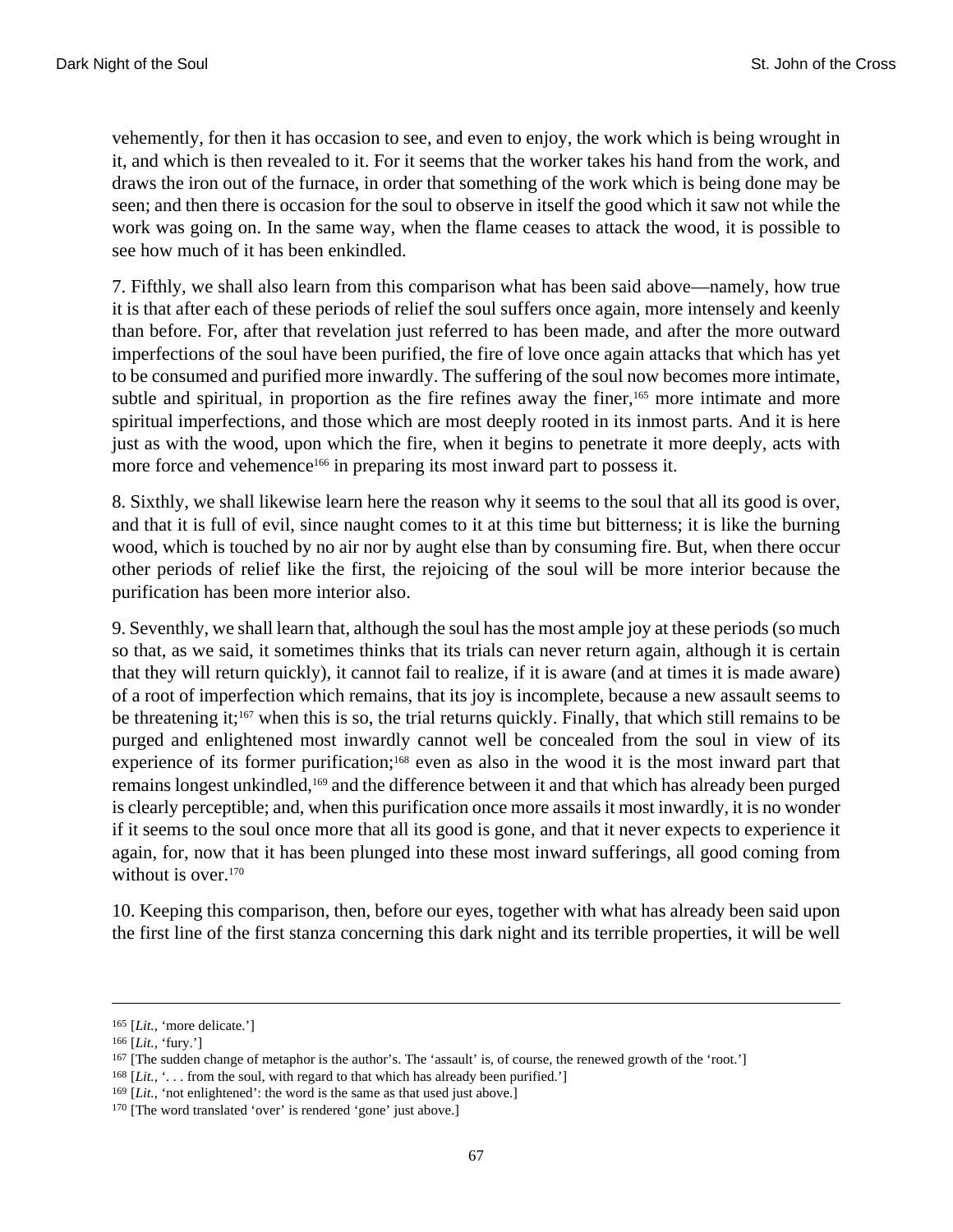to leave these sad experiences of the soul and to begin to speak of the fruit of its tears and their blessed properties, whereof the soul begins to sing from this second line:

*Kindled in love*171 *with yearnings,*

## **CHAPTER XI**

*Begins to explain the second line of the first stanza. Describes how, as the fruit of these rigorous constraints, the soul finds itself with the vehement passion of Divine love.*

IN this line the soul describes the fire of love which, as we have said, like the material fire acting upon the wood, begins to take hold upon the soul in this night of painful contemplation. This enkindling now described, although in a certain way it resembles that which we described above as coming to pass in the sensual part of the soul, is in some ways as different from that other as is the soul from the body, or the spiritual part from the sensual. For this present kind is an enkindling of spiritual love in the soul, which, in the midst of these dark confines, feels itself to be keenly and sharply wounded in strong Divine love, and to have a certain realization and foretaste of God, although it understands nothing definitely, for, as we say, the understanding is in darkness.

2. The spirit feels itself here to be deeply and passionately in love, for this spiritual enkindling produces the passion of love. And, inasmuch as this love is infused, it is passive rather than active, and thus it begets in the soul a strong passion of love. This love has in it something of union with God, and thus to some degree partakes of its properties, which are actions of God rather than of the soul, these being subdued within it passively. What the soul does here is to give its consent; the warmth and strength and temper and passion of love—or enkindling, as the soul here calls it—belong172 only to the love of God, which enters increasingly into union with it. This love finds in the soul more occasion and preparation to unite itself with it and to wound it, according as all the soul's desires are the more recollected,173 and are the more withdrawn from and disabled for the enjoyment of aught either in Heaven or in earth.

3. This takes place to a great extent, as has already been said, in this dark purgation, for God has so weaned all the inclinations and caused them to be so recollected<sup>174</sup> that they cannot find pleasure in anything they may wish. All this is done by God to the end that, when He withdraws them and recollects them in Himself, the soul may have more strength and fitness to receive this strong union

<sup>&</sup>lt;sup>171</sup> [*Lit.*, 'in loves'; and so throughout the exposition of this line.]

<sup>&</sup>lt;sup>172</sup> [*Lit.*, 'cling,' 'adhere.']

<sup>173</sup> [*Lit.*, 'shut up.']

<sup>174</sup> [Here, and below, the original has *recogidos*, the word normally translated 'recollected']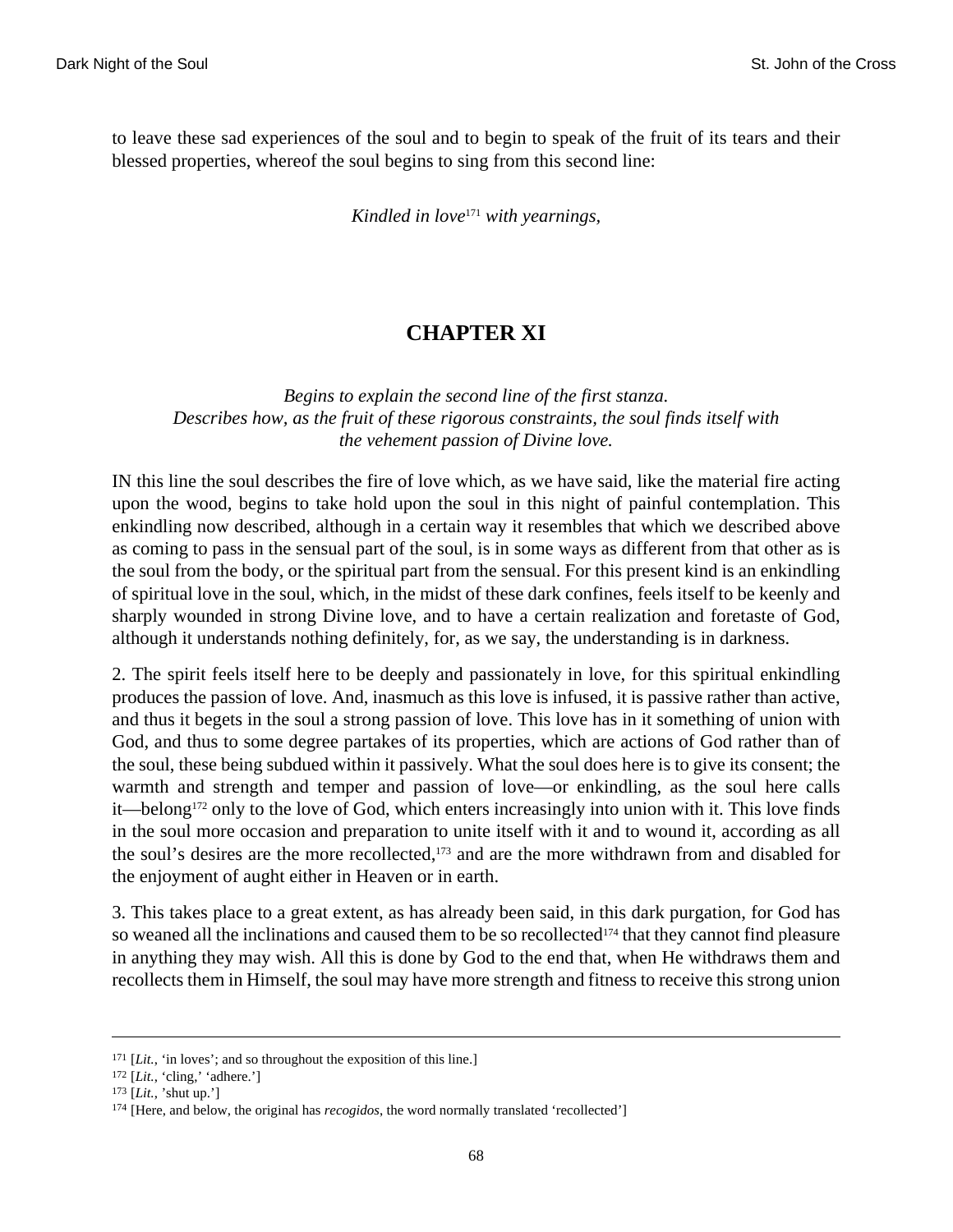of love of God, which He is now beginning to give it through this purgative way, wherein the soul must love with great strength and with all its desires and powers both of spirit and of sense; which could not be if they were dispersed in the enjoyment of aught else. For this reason David said to God, to the end that he might receive the strength of the love of this union with God: 'I will keep my strength for Thee;'175 that is, I will keep the entire capacity and all the desires and energies of my faculties, nor will I employ their operation or pleasure in aught else than Thyself.

4. In this way it can be realized in some measure how great and how strong may be this enkindling of love in the spirit, wherein God keeps in recollection all the energies, faculties and desires of the soul, both of spirit and of sense, so that all this harmony may employ its energies and virtues in this love, and may thus attain to a true fulfilment of the first commandment, which sets aside nothing pertaining to man nor excludes from this love anything that is his, but says: 'Thou shalt love thy God with all thy heart and with all thy mind, with all thy soul and with all thy strength.'<sup>176</sup>

5. When all the desires and energies of the soul, then, have been recollected in this enkindling of love, and when the soul itself has been touched and wounded in them all, and has been inspired with passion, what shall we understand the movements and digressions of all these energies and desires to be, if they find themselves enkindled and wounded with strong love and without the possession and satisfaction thereof, in darkness and doubt? They will doubtless be suffering hunger, like the dogs of which David speaks as running about the city<sup>177</sup>; finding no satisfaction in this love, they keep howling and groaning. For the touch of this love and Divine fire dries up the spirit and enkindles its desires, in order to satisfy its thirst for this Divine love, so much so that it turns upon itself a thousand times and desires God in a thousand ways and manners, with the eagerness and desire of the appetite. This is very well explained by David in a psalm, where he says: 'My soul thirsted for Thee: in how many manners does my soul long for Thee!'178—that is, in desires. And another version reads: 'My soul thirsted for Thee, my soul is lost (or perishes) for Thee.'

6. It is for this reason that the soul says in this line that it was 'kindled in love with yearnings.'<sup>179</sup> For in all the things and thoughts that it revolves within itself, and in all the affairs and matters that present themselves to it, it loves in many ways, and also desires and suffers in the desire in many ways, at all times and in all places, finding rest in naught, and feeling this yearning in its enkindled wound, even as the prophet Job declares, saying: 'As the hart<sup>180</sup> desireth the shadow, and as the hireling desireth the end of his work, so I also had vain months and numbered to myself wearisome and laborious nights. If I lie down to sleep, I shall say: "When shall I arise?" And then I shall await the evening and shall be full of sorrows even until the darkness of night.'181 Everything becomes cramping to this soul: it cannot live<sup>182</sup> within itself; it cannot live either in Heaven or on earth; and

<sup>175</sup> [Psalm lviii, 10](http://www.ccel.org/b/bible/asv/xml/asv.Ps.58.xml#Ps.58.10) [A V., [lix, 9](http://www.ccel.org/b/bible/asv/xml/asv.Ps.59.xml#Ps.59.9)].

<sup>176</sup> [Deuteronomy vi, 5.](http://www.ccel.org/b/bible/asv/xml/asv.Deut.6.xml#Deut.6.5)

<sup>177</sup> [Psalm lviii, 15-16](http://www.ccel.org/b/bible/asv/xml/asv.Ps.58.xml#Ps.58.15) [A.V., [lix, 14-15](http://www.ccel.org/b/bible/asv/xml/asv.Ps.59.xml#Ps.59.14)].

<sup>178</sup> [Psalm lxii, 2](http://www.ccel.org/b/bible/asv/xml/asv.Ps.62.xml#Ps.62.2) [A.V., [lxiii, 1](http://www.ccel.org/b/bible/asv/xml/asv.Ps.63.xml#Ps.63.1)].

 $179$  [*Lit.*, as in the verses, 'in loves.']

<sup>180</sup> [For *cievro*, hart, read *siervo*, servant, and we have the correct quotation from Scripture. The change, however, was evidently made by the Saint knowingly. In P. Gerardo's edition, the Latin text, with *cervus*, precedes the Spanish translation, with *ciervo*.]

<sup>181</sup> [Job vii, 2-4.](http://www.ccel.org/b/bible/asv/xml/asv.Job.7.xml#Job.7.2)

<sup>&</sup>lt;sup>182</sup> [*No cabe: Lit.*, 'it cannot be contained,' 'there is no room for it.']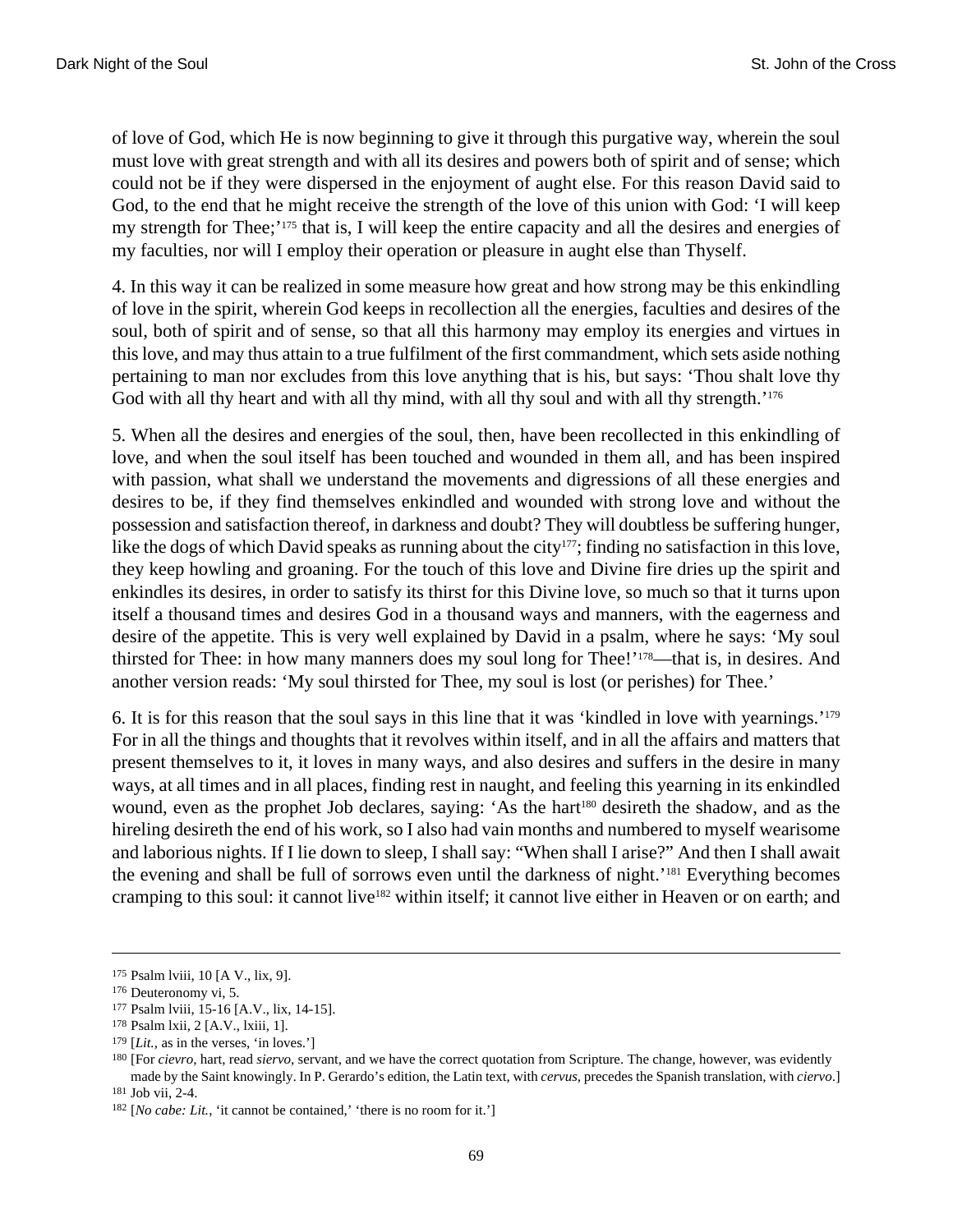it is filled with griefs until the darkness comes to which Job here refers, speaking spiritually and in the sense of our interpretation. What the soul here endures is afflictions and suffering without the consolation of a certain hope of any light and spiritual good. Wherefore the yearning and the grief of this soul in this enkindling of love are greater because it is multiplied in two ways: first, by the spiritual darkness wherein it finds itself, which afflicts it with its doubts and misgivings; and then by the love of God, which enkindles and stimulates it, and, with its loving wound, causes it a wondrous fear. These two kinds of suffering at such a season are well described by Isaias, where he says: 'My soul desired Thee in the night'<sup>183</sup>—that is, in misery.

7. This is one kind of suffering which proceeds from this dark night; but, he goes on to say, with my spirit, in my bowels, until the morning, I will watch for Thee. And this is the second way of grieving in desire and yearning which comes from love in the bowels of the spirit, which are the spiritual affections. But in the midst of these dark and loving afflictions the soul feels within itself a certain companionship and strength, which bears it company and so greatly strengthens it that, if this burden of grievous darkness be taken away, it often feels itself to be alone, empty and weak. The cause of this is that, as the strength and efficacy of the soul were derived and communicated passively from the dark fire of love which assailed it, it follows that, when that fire ceases to assail it, the darkness and power and heat of love cease in the soul.

# **CHAPTER XII**

### *Shows how this horrible night is purgatory, and how in it the Divine wisdom illumines men on earth with the same illumination that purges and illumines the angels in Heaven.*

FROM what has been said we shall be able to see how this dark night of loving fire, as it purges in the darkness, so also in the darkness enkindles the soul. We shall likewise be able to see that, even as spirits are purged in the next life with dark material fire, so in this life they are purged and cleansed with the dark spiritual fire of love. The difference is that in the next life they are cleansed with fire, while here below they are cleansed and illumined with love only. It was this love that David entreated, when he said: *Cor mundum crea in me, Deus*, etc.<sup>184</sup> For cleanness of heart is nothing less than the love and grace of God. For the clean of heart are called by our Saviour 'blessed'; which is as if He had called them 'enkindled with love',<sup>185</sup> since blessedness is given by nothing less than love.

2. And Jeremias well shows how the soul is purged when it is illumined with this fire of loving wisdom (for God never grants mystical wisdom without love, since love itself infuses it), where

<sup>183</sup> [Isaias xxvi, 9.](http://www.ccel.org/b/bible/asv/xml/asv.Isa.26.xml#Isa.26.9)

<sup>184</sup> [Psalm l, 12](http://www.ccel.org/b/bible/asv/xml/asv.Ps.50.xml#Ps.50.12) [A.V., [li, 10](http://www.ccel.org/b/bible/asv/xml/asv.Ps.51.xml#Ps.51.10)].

<sup>185</sup> [*Lit.*, 'enamoured.']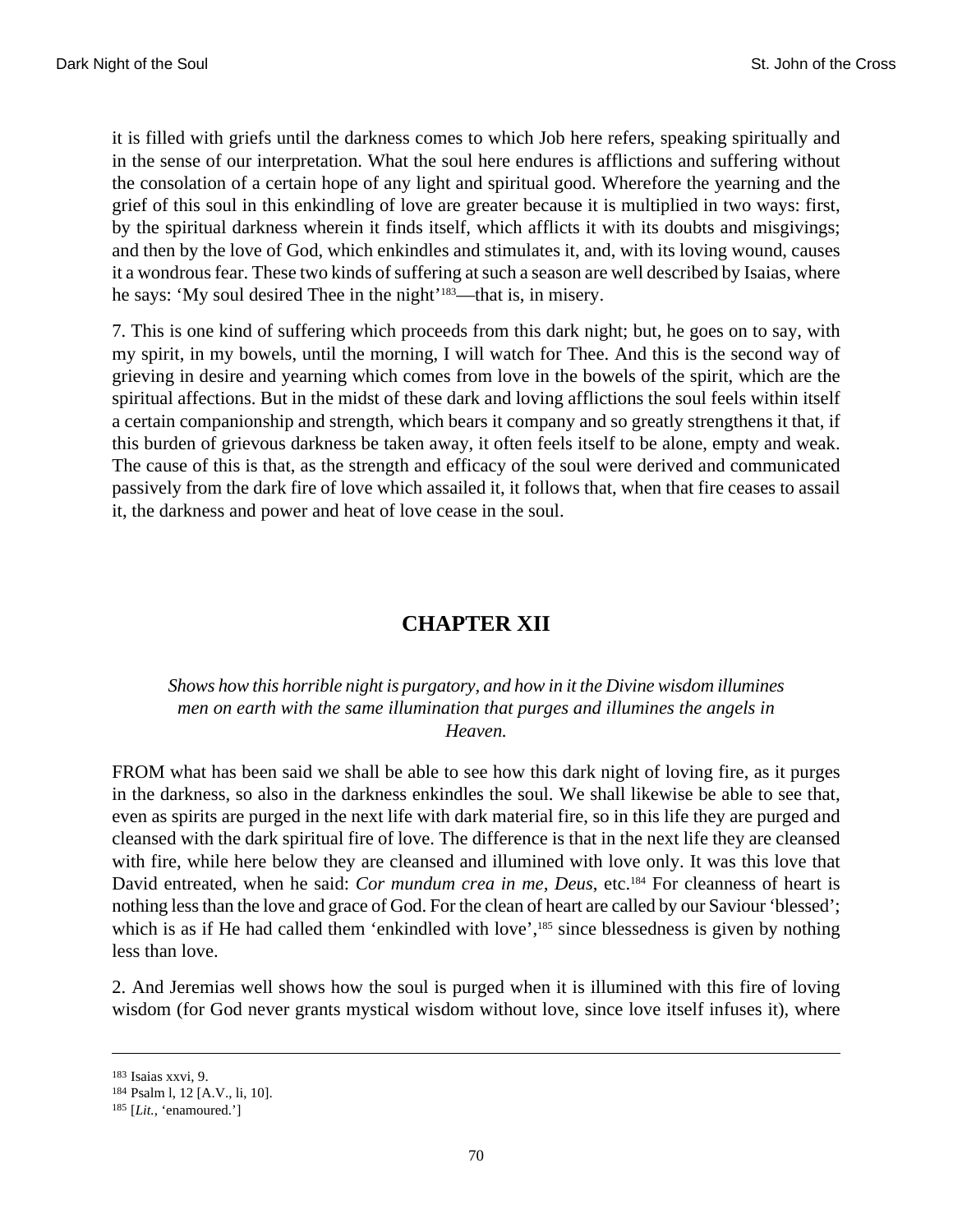he says: 'He hath sent fire into my bones, and hath taught me.'<sup>186</sup> And David says that the wisdom of God is silver tried in fire187—that is, in purgative fire of love. For this dark contemplation infuses into the soul love and wisdom jointly, to each one according to his capacity and need, enlightening the soul and purging it, in the words of the Wise Man, from its ignorances, as he said was done to himself.

3. From this we shall also infer that the very wisdom of God which purges these souls and illumines them purges the angels from their ignorances, giving them knowledge, enlightening them as to that which they knew not, and flowing down from God through the first hierarchies even to the last, and thence to men.188 All the works, therefore, which are done by the angels, and all their inspirations, are said in the Scriptures, with truth and propriety, to be the work of God and of themselves; for ordinarily these inspirations come through the angels, and they receive them likewise one from another without any delay—as quickly as a ray of sunshine is communicated through many windows arranged in order. For although it is true that the sun's ray itself passes through them all, still each one passes it on and infuses it into the next, in a modified form, according to the nature of the glass, and with rather more or rather less power and brightness, according as it is nearer to the sun or farther from it.

4. Hence it follows that, the nearer to God are the higher spirits and the lower, the more completely are they purged and enlightened with more general purification; and that the lowest of them will receive this illumination very much less powerfully and more remotely. Hence it follows that man, who is the lowest of all those to whom this loving contemplation flows down continually from God, will, when God desires to give it him, receive it perforce after his own manner in a very limited way and with great pain. For, when the light of God illumines an angel, it enlightens him and enkindles189 him in love, since, being pure spirit, he is prepared for that infusion. But, when it illumines man, who is impure and weak, it illumines him, as has been said above, according to his nature. It plunges him into darkness and causes him affliction and distress, as does the sun to the eye that is weak;190 it enkindles him with passionate yet afflictive love, until he be spiritualized and refined by this same fire of love; and it purifies him until he can receive with sweetness the union of this loving infusion after the manner of the angels, being now purged, as by the help of the Lord we shall explain later. But meanwhile he receives this contemplation and loving knowledge in the constraint and yearning of love of which we are here speaking.

5. This enkindling and yearning of love are not always perceived by the soul. For in the beginning, when this spiritual purgation commences, all this Divine fire is used in drying up and making ready the wood (which is the soul) rather than in giving it heat. But, as time goes on, the fire begins to give heat to the soul, and the soul then very commonly feels this enkindling and heat of love. Further, as the understanding is being more and more purged by means of this darkness, it sometimes

<sup>186</sup> [Lamentations i, 13](http://www.ccel.org/b/bible/asv/xml/asv.Lam.1.xml#Lam.1.13).

<sup>187</sup> [Psalm xi, 7](http://www.ccel.org/b/bible/asv/xml/asv.Ps.11.xml#Ps.11.7) [A.V., [xii, 6](http://www.ccel.org/b/bible/asv/xml/asv.Ps.12.xml#Ps.12.6)].

<sup>188</sup> The Schoolmen frequently assert that the lower angels are purged and illumined by the higher. Cf. St. Thomas, *Summa*, I, q. 106, a. 1, ad. 1.

<sup>189</sup> [*Lit.*, 'and softens.']

<sup>190</sup> [More literally, 'is sick.']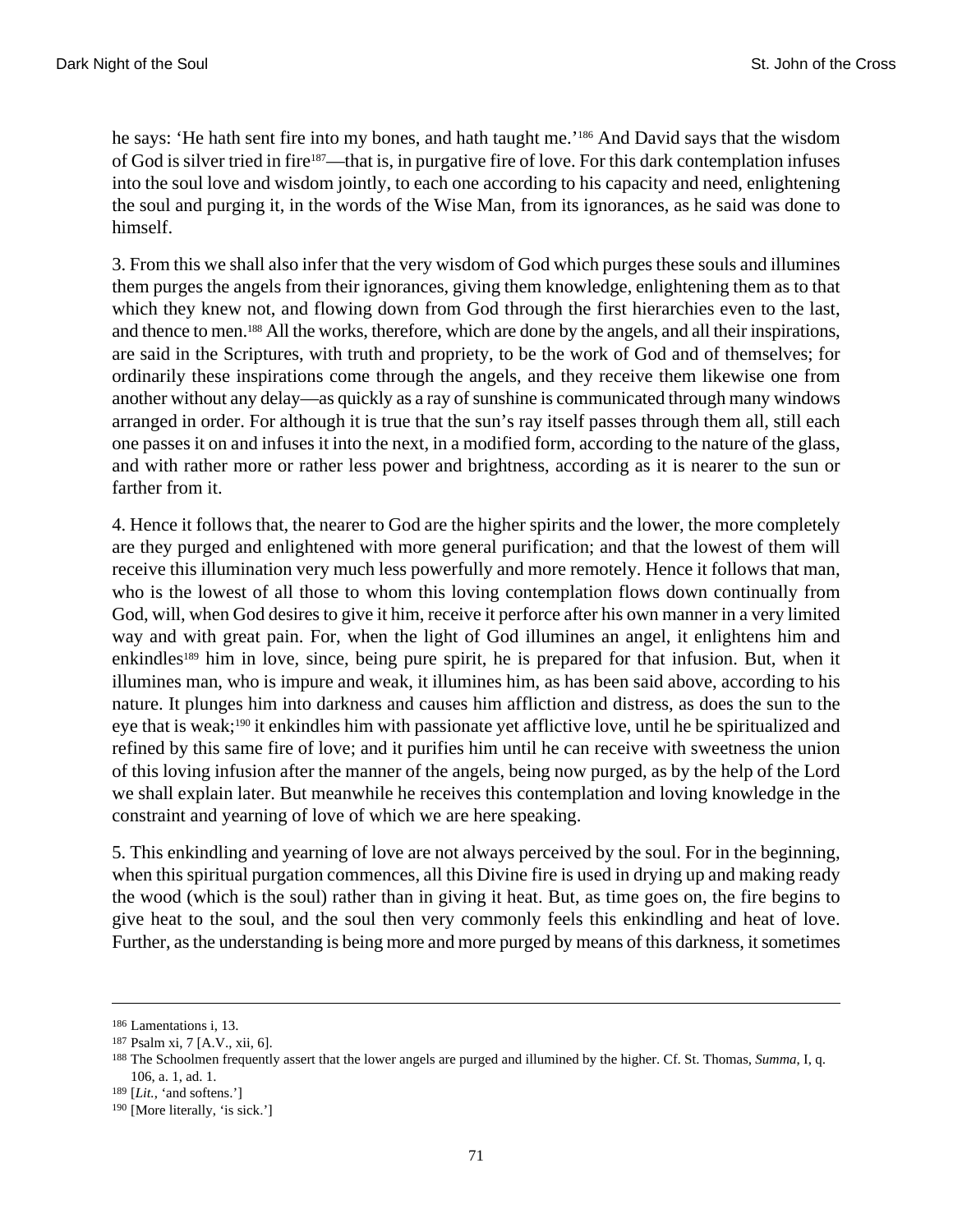comes to pass that this mystical and loving theology, as well as enkindling the will, strikes and illumines the other faculty also—that of the understanding—with a certain Divine light and knowledge, so delectably and delicately that it aids the will to conceive a marvellous fervour, and, without any action of its own, there burns in it this Divine fire of love, in living flames, so that it now appears to the soul a living fire by reason of the living understanding which is given to it. It is of this that David speaks in a Psalm, saying: 'My heart grew hot within me, and, as I meditated, a certain fire was enkindled.'<sup>191</sup>

6. This enkindling of love, which accompanies the union of these two faculties, the understanding and the will, which are here united, is for the soul a thing of great richness and delight; for it is a certain touch of the Divinity and is already the beginning<sup>192</sup> of the perfection of the union of love for which it hopes. Now the soul attains not to this touch of so sublime a sense and love of God, save when it has passed through many trials and a great part of its purgation. But for other touches which are much lower than these, and which are of ordinary occurrence, so much purgation is not needful.

7. From what we have said it may here be inferred how in these spiritual blessings, which are passively infused by God into the soul, the will may very well love even though the understanding understand not; and similarly the understanding may understand and the will love not. For, since this dark night of contemplation consists of Divine light and love, just as fire contains light and heat, it is not unbefitting that, when this loving light is communicated, it should strike the will at times more effectively by enkindling it with love and leaving the understanding in darkness instead of striking it with light; and, at other times, by enlightening it with light, and giving it understanding, but leaving the will in aridity (as it is also true that the heat of the fire can be received without the light being seen, and also the light of it can be seen without the reception of heat); and this is wrought by the Lord, Who infuses as He wills.<sup>193</sup>

# **CHAPTER XIII**

### *Of other delectable effects which are wrought in the soul by this dark night of contemplation.*

THIS type of enkindling will explain to us certain of the delectable effects which this dark night of contemplation works in the soul. For at certain times, as we have just said, the soul becomes

<sup>191</sup> [Psalm xxxviii, 4](http://www.ccel.org/b/bible/asv/xml/asv.Ps.38.xml#Ps.38.4) [A.V., [xxxix, 3\]](http://www.ccel.org/b/bible/asv/xml/asv.Ps.39.xml#Ps.39.3).

<sup>192</sup> [*Lit.*, 'the beginnings.']

<sup>193</sup> The Saint here treats a question often debated by philosophers and mystics—that of love and knowledge. Cf. also *Spiritual Canticle*, Stanza XVII, and *Living Flame*, Stanza III. Philosophers generally maintain that it is impossible to love without knowledge, and equally so to love more of an object than what is known of it. Mystics have, however, their own solutions of the philosophers' difficulty and the speculative Spanish mystics have much to say on the matter. (Cf., for example, the Médula Mistica, Trat. V, Chap. iv, and the Escuela de Oración, Trat. XII, Duda v.)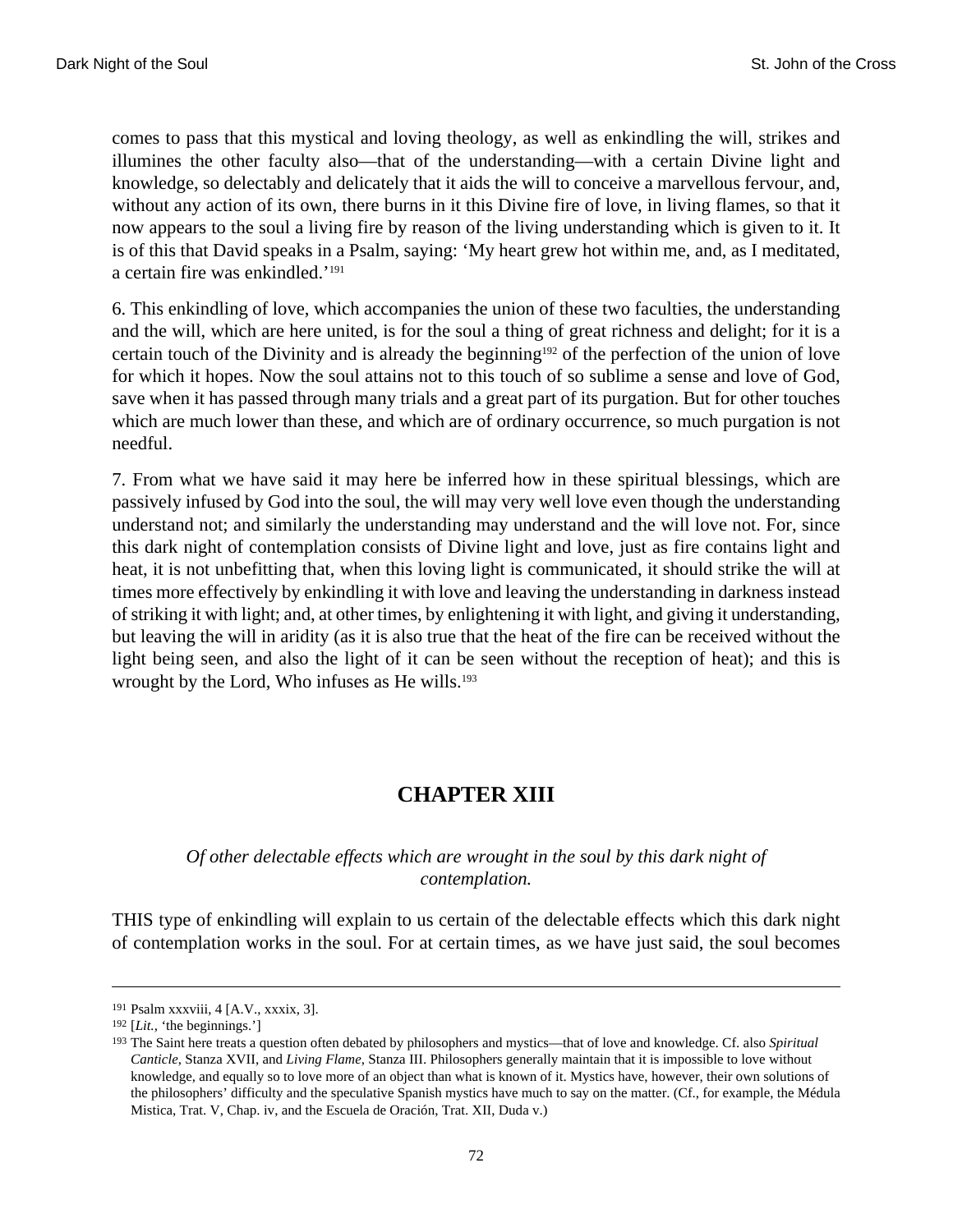enlightened in the midst of all this darkness, and the light shines in the darkness;194 this mystical intelligence flows down into the understanding and the will remains in dryness—I mean, without actual union of love, with a serenity and simplicity which are so delicate and delectable to the sense of the soul that no name can be given to them. Thus the presence of God is felt, now after one manner, now after another.

2. Sometimes, too, as has been said, it wounds the will at the same time, and enkindles love sublimely, tenderly and strongly; for we have already said that at certain times these two faculties, the understanding and the will, are united, when, the more they see, the more perfect and delicate is the purgation of the understanding. But, before this state is reached, it is more usual for the touch of the enkindling of love to be felt in the will than for the touch of intelligence to be felt in the understanding.

3. But one question arises here, which is this: Why, since these two faculties are being purged together, are the enkindling and the love of purgative contemplation at first more commonly felt in the will than the intelligence thereof is felt in the understanding? To this it may be answered that this passive love does not now directly strike the will, for the will is free, and this enkindling of love is a passion of love rather than the free act of the will; for this heat of love strikes the substance of the soul and thus moves the affections passively. And so this is called passion of love rather than a free act of the will, an act of the will being so called only in so far as it is free. But these passions and affections subdue the will, and therefore it is said that, if the soul conceives passion with a certain affection, the will conceives passion; and this is indeed so, for in this manner the will is taken captive and loses its liberty, according as the impetus and power of its passion carry it away. And therefore we can say that this enkindling of love is in the will—that is, it enkindles the desire of the will; and thus, as we say, this is called passion of love rather than the free work of the will. And, because the receptive passion of the understanding can receive intelligence only in a detached and passive way (and this is impossible without its having been purged), therefore until this happens the soul feels the touch of intelligence less frequently than that of the passion of love. For it is not necessary to this end that the will should be so completely purged with respect to the passions, since these very passions help it to feel impassioned love.

4. This enkindling and thirst of love, which in this case belongs to the spirit, is very different from that other which we described in writing of the night of sense. For, though the sense has also its part here, since it fails not to participate in the labour of the spirit, yet the source and the keenness of the thirst of love is felt in the superior part of the soul—that is, in the spirit. It feels, and understands what it feels and its lack of what it desires, in such a way that all its affliction of sense, although greater without comparison than in the first night of sense, is as naught to it, because it recognizes within itself the lack of a great good which can in no way be measured.

5. But here we must note that although, at the beginning, when this spiritual night commences, this enkindling of love is not felt, because this fire of love has not begun to take a hold, God gives the soul, in place of it, an estimative love of Himself so great that, as we have said, the greatest sufferings

<sup>194</sup> [St. John i, 5.](http://www.ccel.org/b/bible/asv/xml/asv.John.1.xml#John.1.5)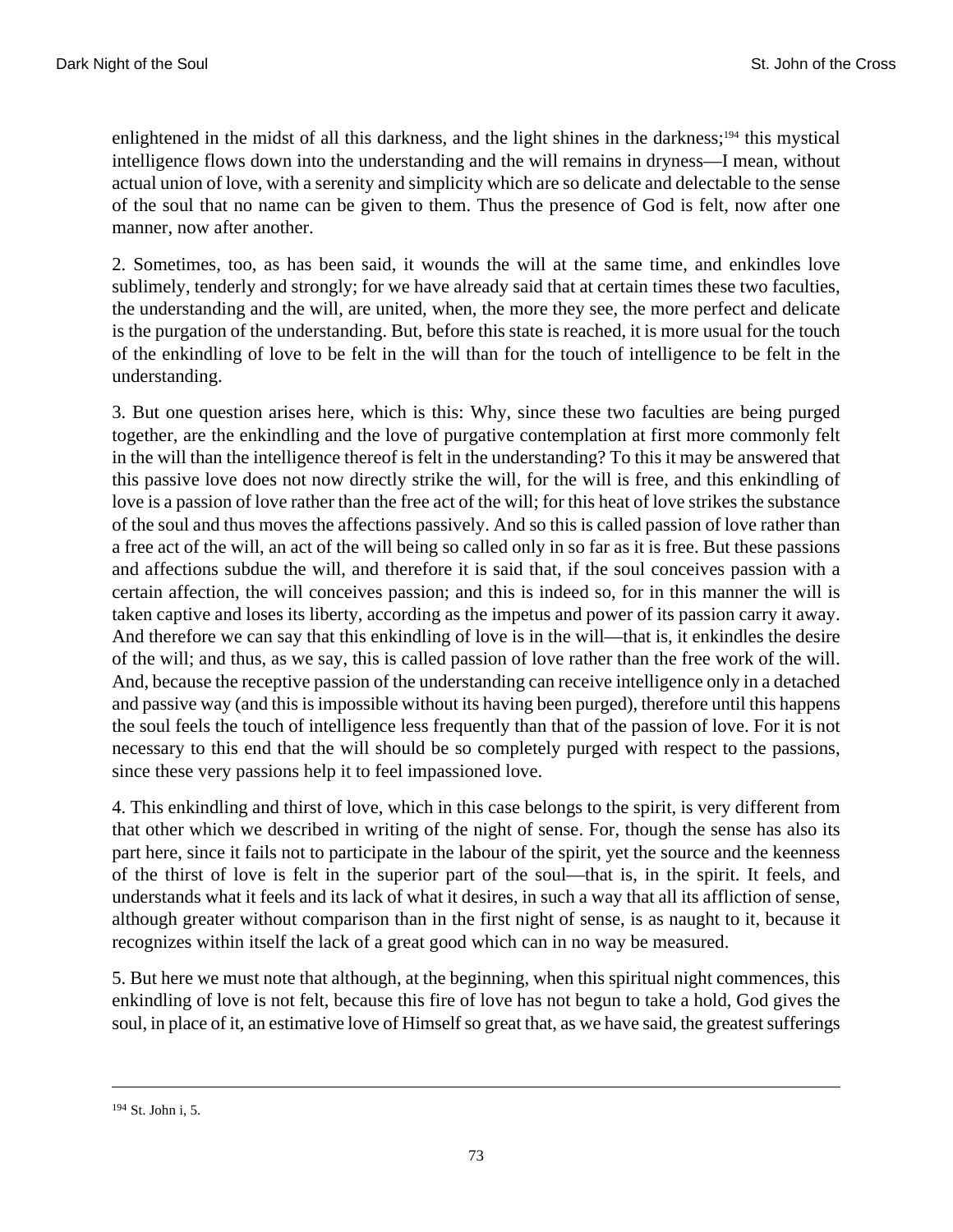and trials of which it is conscious in this night are the anguished thoughts that it<sup>195</sup> has lost God and the fears that He has abandoned it. And thus we may always say that from the very beginning of this night the soul is touched with yearnings of love, which is now that of estimation,196 and now again, that of enkindling. And it is evident that the greatest suffering which it feels in these trials is this misgiving; for, if it could be certified at that time that all is not lost and over, but that what is happening to it is for the best—as it is—and that God is not wroth, it would care naught for all these afflictions, but would rejoice to know that God is making use of them for His good pleasure. For the love of estimation which it has for God is so great, even though it may not realize this and may be in darkness, that it would be glad, not only to suffer in this way, but even to die many times over in order to give Him satisfaction. But when once the flame has enkindled the soul, it is wont to conceive, together with the estimation that it already has for God, such power and energy, and such yearning for Him, when He communicates to it the heat of love, that, with great boldness, it disregards everything and ceases to pay respect to anything, such are the power and the inebriation of love and desire. It regards not what it does, for it would do strange and unusual things in whatever way and manner may present themselves, if thereby its soul might find Him Whom it loves.

6. It was for this reason that Mary Magdalene, though as greatly concerned for her own appearance as she was aforetime, took no heed of the multitude of men who were at the feast, whether they were of little or of great importance; neither did she consider that it was not seemly, and that it looked ill, to go and weep and shed tears among the guests provided that, without delaying an hour or waiting for another time and season, she could reach Him for love of Whom her soul was already wounded and enkindled. And such is the inebriating power and the boldness of love, that, though she knew her Beloved to be enclosed in the sepulchre by the great sealed stone, and surrounded by soldiers who were guarding Him lest His disciples should steal Him away,<sup>197</sup> she allowed none of these things to impede her, but went before daybreak with the ointments to anoint Him.

7. And finally, this inebriating power and yearning of love caused her to ask one whom she believed to be a gardener and to have stolen Him away from the sepulchre, to tell her, if he had taken Him, where he had laid Him, that she might take Him away;<sup>198</sup> considering not that such a question, according to independent judgment and reason, was foolish; for it was evident that, if the other had stolen Him, he would not say so, still less would he allow Him to be taken away. It is a characteristic of the power and vehemence of love that all things seem possible to it, and it believes all men to be of the same mind as itself. For it thinks that there is naught wherein one may be employed, or which one may seek, save that which it seeks itself and that which it loves; and it believes that there is naught else to be desired, and naught wherein it may be employed, save that one thing, which is pursued by all. For this reason, when the Bride went out to seek her Beloved, through streets and squares,<sup>199</sup> thinking that all others were doing the same, she begged them that, if they found Him,

<sup>195</sup> [*Lit.*, 'the yearning to think of it.']

<sup>196</sup> [The word translated 'estimation' might also be rendered ' reverent love.' The 'love of estimation,' which has its seat in the understanding, is contrasted with the 'enkindling' or the 'love of desire,' which has its seat in the will. So elsewhere in this paragraph.]

<sup>197</sup> [St. John xx, 1](http://www.ccel.org/b/bible/asv/xml/asv.John.20.xml#John.20.1) [\[St. Matthew xxvii, 62-6](http://www.ccel.org/b/bible/asv/xml/asv.Matt.27.xml#Matt.27.62)].

<sup>198</sup> [St. John xx, 15.](http://www.ccel.org/b/bible/asv/xml/asv.John.20.xml#John.20.15)

<sup>&</sup>lt;sup>199</sup> [*Lit.*, 'outskirts,' 'suburbs.']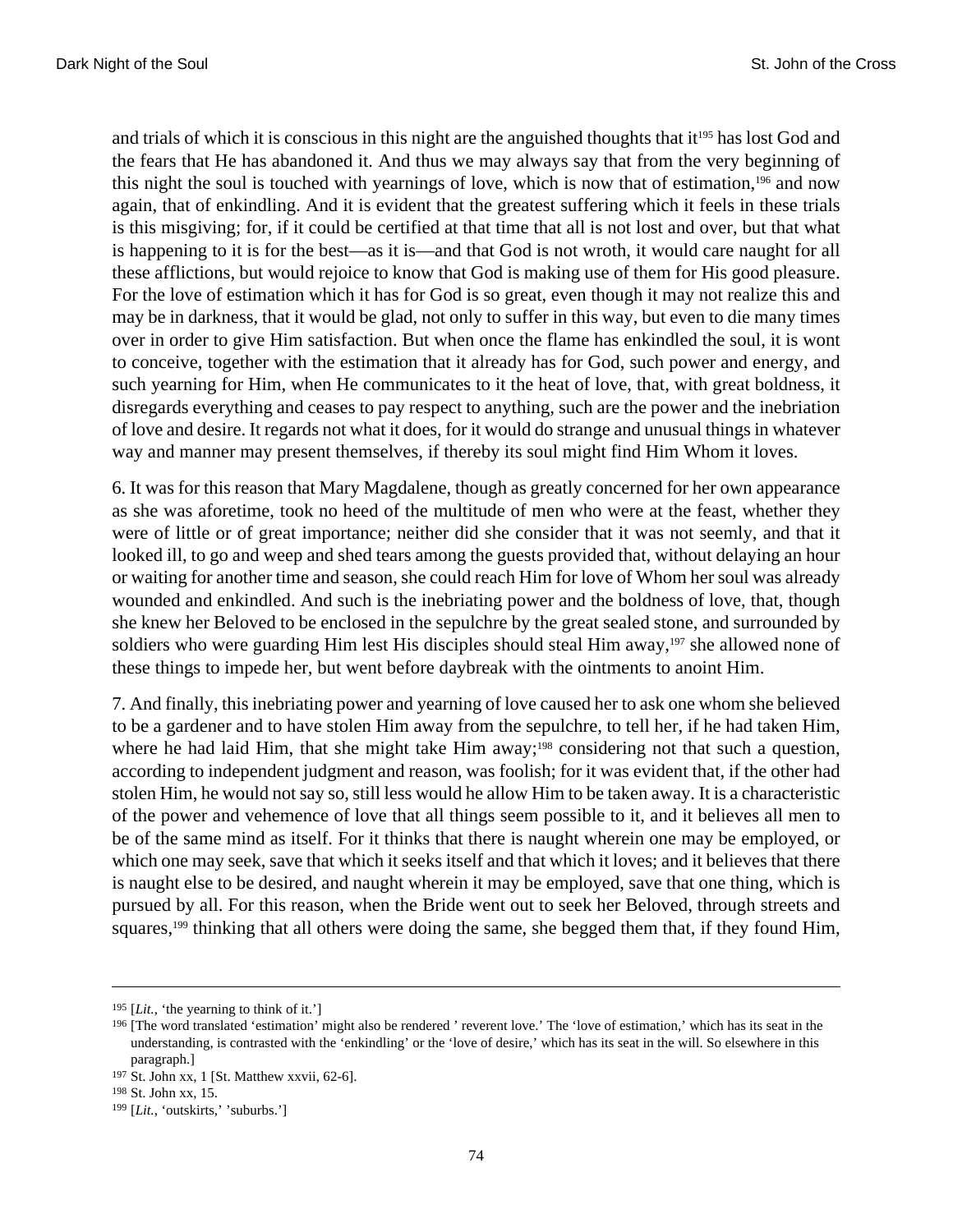they would speak to Him and say that she was pining for love of Him.200 Such was the power of the love of this Mary that she thought that, if the gardener would tell her where he had hidden Him, she would go and take Him away, however difficult it might be made for her.

8. Of this manner, then, are the yearnings of love whereof this soul becomes conscious when it has made some progress in this spiritual purgation. For it rises up by night (that is, in this purgative darkness) according to the affections of the will. And with the yearnings and vehemence of the lioness or the she-bear going to seek her cubs when they have been taken away from her and she finds them not, does this wounded soul go forth to seek its God. For, being in darkness, it feels itself to be without Him and to be dying of love for Him. And this is that impatient love wherein the soul cannot long subsist without gaining its desire or dying. Such was Rachel's desire for children when she said to Jacob: 'Give me children, else shall I die.'<sup>201</sup>

9. But we have now to see how it is that the soul which feels itself so miserable and so unworthy of God, here in this purgative darkness, has nevertheless strength, and is sufficiently bold and daring, to journey towards union with God. The reason is that, as love continually gives it strength wherewith it may love indeed, and as the property of love is to desire to be united, joined and made equal and like to the object of its love, that it may perfect itself in love's good things, hence it comes to pass that, when this soul is not perfected in love, through not having as yet attained to union, the hunger and thirst that it has for that which it lacks (which is union) and the strength set by love in the will which has caused it to become impassioned, make it bold and daring by reason of the enkindling of its will, although in its understanding, which is still dark and unenlightened, it feels itself to be unworthy and knows itself to be miserable.

10. I will not here omit to mention the reason why this Divine light, which is always light to the soul, illumines it not as soon as it strikes it, as it does afterwards, but causes it the darkness and the trials of which we have spoken. Something has already been said concerning this, but the question must now be answered directly. The darkness and the other evils of which the soul is conscious when this Divine light strikes it are not darkness or evils caused by this light, but pertain to the soul itself, and the light illumines it so that it may see them. Wherefore it does indeed receive light from this Divine light; but the soul cannot see at first, by its aid, anything beyond what is nearest to it, or rather, beyond what is within it—namely, its darknesses or its miseries, which it now sees through the mercy of God, and saw not aforetime, because this supernatural light illumined it not. And this is the reason why at first it is conscious of nothing beyond darkness and evil; after it has been purged, however, by means of the knowledge and realization of these, it will have eyes to see, by the guidance of this light, the blessings of the Divine light; and, once all these darknesses and imperfections have been driven out from the soul, it seems that the benefits and the great blessings which the soul is gaining in this blessed night of contemplation become clearer.

11. From what has been said, it is clear that God grants the soul in this state the favour of purging it and healing it with this strong lye of bitter purgation, according to its spiritual and its sensual part, of all the imperfect habits and affections which it had within itself with respect to temporal

<sup>200</sup> [Canticles v, 8](http://www.ccel.org/b/bible/asv/xml/asv.Song.5.xml#Song.5.8).

<sup>201</sup> [Genesis xxx, 1](http://www.ccel.org/b/bible/asv/xml/asv.Gen.30.xml#Gen.30.1).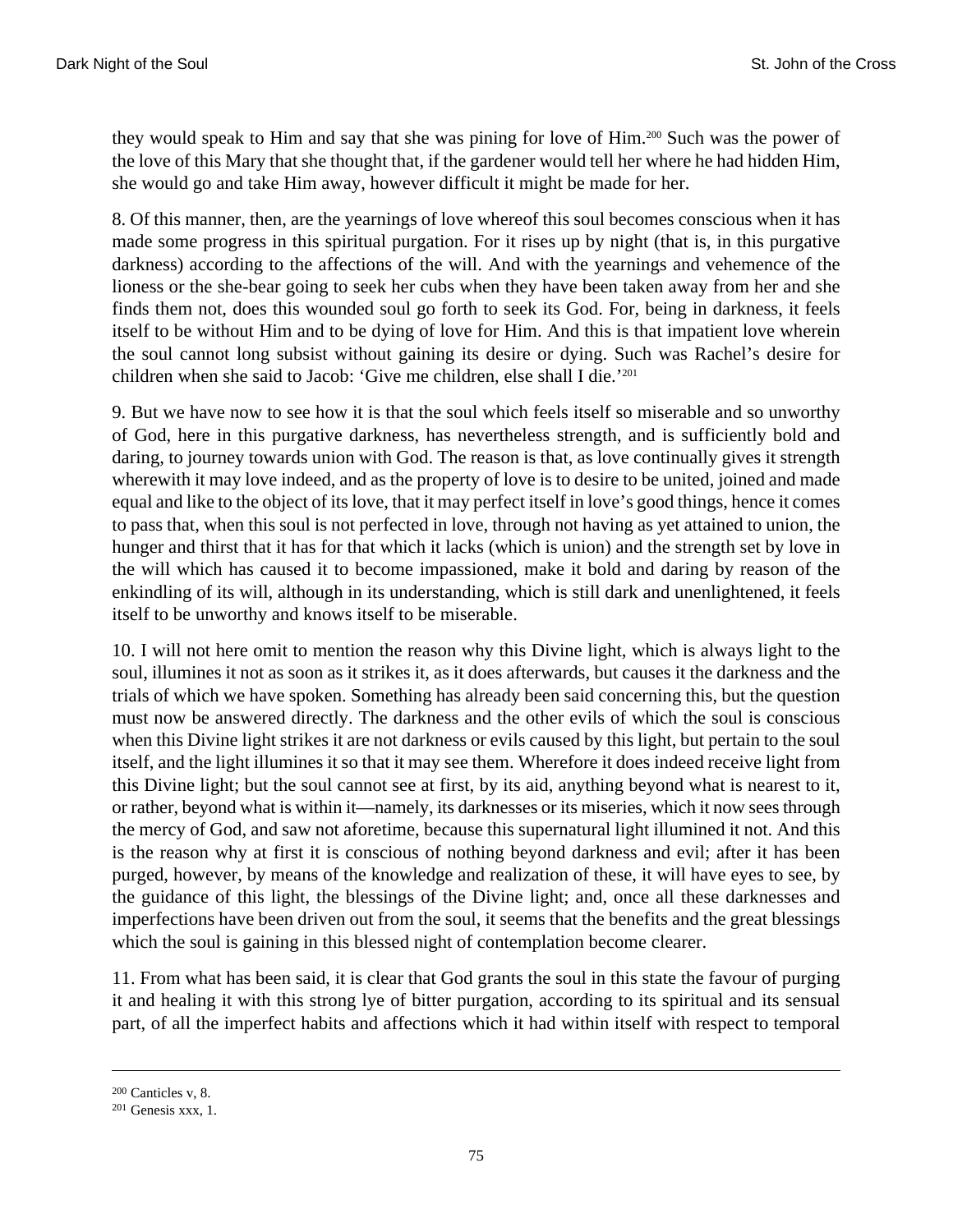things and to natural, sensual and spiritual things, its inward faculties being darkened, and voided of all these, its spiritual and sensual affections being constrained and dried up, and its natural energies being attenuated and weakened with respect to all this (a condition which it could never attain of itself, as we shall shortly say). In this way God makes it to die to all that is not naturally God, so that, once it is stripped and denuded of its former skin, He may begin to clothe it anew. And thus its youth is renewed like the eagle's and it is clothed with the new man, which, as the Apostle says, is created according to God.<sup>202</sup> This is naught else but His illumination of the understanding with supernatural light, so that it is no more a human understanding but becomes Divine through union with the Divine. In the same way the will is informed with Divine love, so that it is a will that is now no less than Divine, nor does it love otherwise than divinely, for it is made and united in one with the Divine will and love. So, too, is it with the memory; and likewise the affections and desires are all changed and converted divinely, according to God. And thus this soul will now be a soul of heaven, heavenly, and more Divine than human. All this, as we have been saying, and because of what we have said, God continues to do and to work in the soul by means of this night, illumining and enkindling it divinely with yearnings for God alone and for naught else whatsoever. For which cause the soul then very justly and reasonably adds the third line to the song, which says:

*. . . oh, happy chance!— I went forth without being observed.*

## **CHAPTER XIV**

*Wherein are set down and explained the last three lines of the first stanza.*

THIS happy chance was the reason for which the soul speaks, in the next lines, as follows:

*I went forth without being observed, My house being now at rest.*

It takes the metaphor from one who, in order the better to accomplish something, leaves his house by night and in the dark, when those that are in the house are now at rest, so that none may hinder him. For this soul had to go forth to perform a deed so heroic and so rare—namely to become united with its Divine Beloved—and it had to leave its house, because the Beloved is not found save alone and without, in solitude. It was for this reason that the Bride desired to find Him alone, saying: ' Who would give Thee to me, my brother, that I might find Thee alone, without, and that my love might be communicated to Thee.'203 It is needful for the enamoured soul, in order to attain to its desired end, to do likewise, going forth at night, when all the domestics in its house are sleeping

<sup>202</sup> [Ephesians iv, 4.](http://www.ccel.org/b/bible/asv/xml/asv.Eph.4.xml#Eph.4.4)

<sup>203</sup> [Canticles viii, 1.](http://www.ccel.org/b/bible/asv/xml/asv.Song.8.xml#Song.8.1)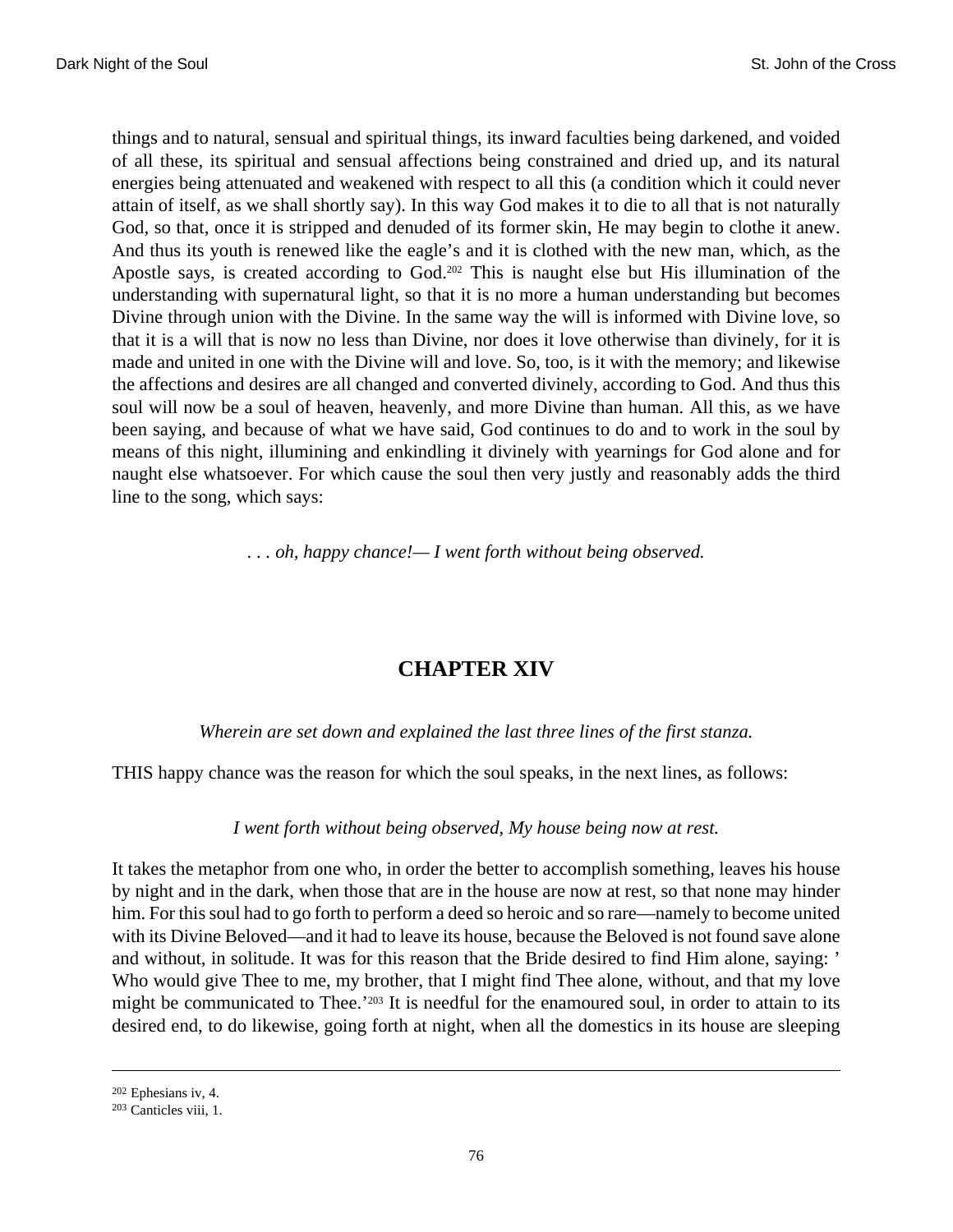and at rest—that is, when the low operations, passions and desires of the soul (who are the people of the household) are, because it is night, sleeping and at rest. When these are awake, they invariably hinder the soul from seeking its good, since they are opposed to its going forth in freedom. These are they of whom Our Saviour speaks in the Gospel, saying that they are the enemies of man.<sup>204</sup> And thus it would be meet that their operations and motions should be put to sleep in this night, to the end that they may not hinder the soul from attaining the supernatural blessings of the union of love of God, for, while these are alive and active, this cannot be. For all their work and their natural motions hinder, rather than aid, the soul's reception of the spiritual blessings of the union of love, inasmuch as all natural ability is impotent with respect to the supernatural blessings that God, by means of His own infusion, bestows upon the soul passively, secretly and in silence. And thus it is needful that all the faculties should receive this infusion, and that, in order to receive it, they should remain passive, and not interpose their own base acts and vile inclinations.

2. It was a happy chance for this soul that on this night God should put to sleep all the domestics in its house—that is, all the faculties, passions, affections and desires which live in the soul, both sensually and spiritually. For thus it went forth 'without being observed'—that is, without being hindered by these affections, etc., for they were put to sleep and mortified in this night, in the darkness of which they were left, that they might not notice or feel anything after their own low and natural manner, and might thus be unable to hinder the soul from going forth from itself and from the house of its sensuality. And thus only could the soul attain to the spiritual union of perfect love of God.

3. Oh, how happy a chance is this for the soul which can free itself from the house of its sensuality! None can understand it, unless, as it seems to me, it be the soul that has experienced it. For such a soul will see clearly how wretched was the servitude in which it lay and to how many miseries it was subject when it was at the mercy of its faculties and desires, and will know how the life of the spirit is true liberty and wealth, bringing with it inestimable blessings. Some of these we shall point out, as we proceed, in the following stanzas, wherein it will be seen more clearly what good reason the soul has to sing of the happy chance of its passage from this dreadful night which has been described above.

# **CHAPTER XV**

*Sets down the second stanza and its exposition.*

*In darkness and secure, By the secret ladder, disguised—oh, happy chance! In darkness and concealment, My house being now at rest.*

#### <sup>204</sup> [St. Matthew x, 36](http://www.ccel.org/b/bible/asv/xml/asv.Matt.10.xml#Matt.10.36).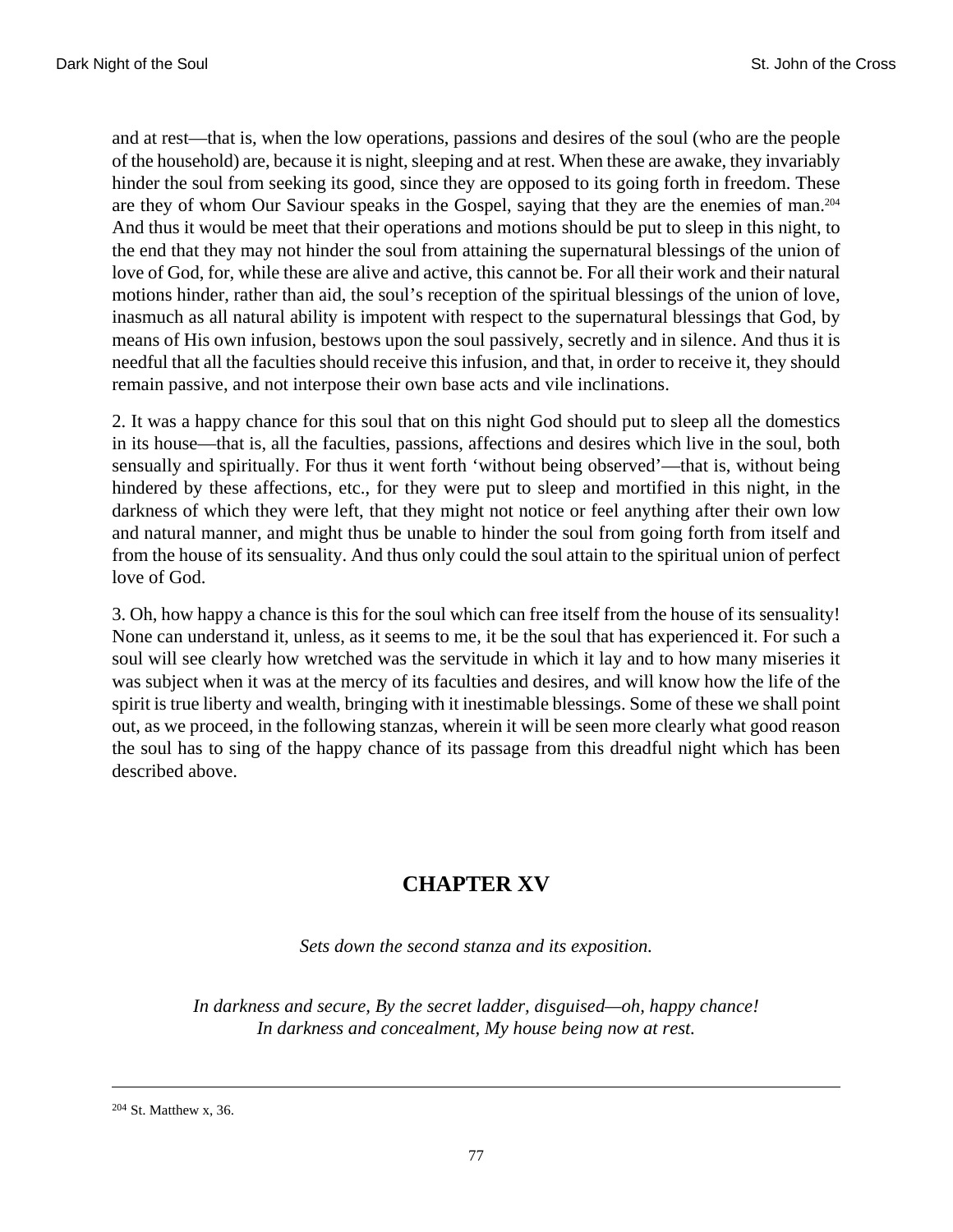IN this stanza the soul still continues to sing of certain properties of the darkness of this night, reiterating how great is the happiness which came to it through them. It speaks of them in replying to a certain tacit objection, saying that it is not to be supposed that, because in this night and darkness it has passed through so many tempests of afflictions, doubts, fears and horrors, as has been said, it has for that reason run any risk of being lost. On the contrary, it says, in the darkness of this night it has gained itself. For in the night it has freed itself and escaped subtly from its enemies, who were continually hindering its progress. For in the darkness of the night it changed its garments and disguised itself with three liveries and colours which we shall describe hereafter; and went forth by a very secret ladder, which none in the house knew, the which ladder, as we shall observe likewise in the proper place, is living faith. By this ladder the soul went forth in such complete hiding and concealment, in order the better to execute its purpose, that it could not fail to be in great security; above all since in this purgative night the desires, affections and passions of the soul are put to sleep, mortified and quenched, which are they that, when they were awake and alive, consented not to this.

The first line, then, runs thus: $205$ 

*In darkness and secure.*

# **CHAPTER XVI**

*Explains how, though in darkness, the soul walks securely.*

THE darkness which the soul here describes relates, as we have said, to the desires and faculties, sensual, interior and spiritual, for all these are darkened in this night as to their natural light, so that, being purged in this respect, they may be illumined with respect to the supernatural. For the spiritual and the sensual desires are put to sleep and mortified, so that they can experience<sup>206</sup> nothing, either Divine or human; the affections of the soul are oppressed and constrained, so that they can neither move nor find support in anything; the imagination is bound and can make no useful reflection; the memory is gone; the understanding is in darkness, unable to understand anything; and hence the will likewise is arid and constrained and all the faculties are void and useless; and in addition to all this a thick and heavy cloud is upon the soul, keeping it in affliction, and, as it were, far away from God.<sup>207</sup> It is in this kind of 'darkness' that the soul says here it travelled 'securely.'

<sup>&</sup>lt;sup>205</sup> [*Lit.*, 'The line, then, continues, and says thus.' In fact, however, the author is returning to the first line of the stanza.]

<sup>206</sup> [*Lit.*, 'taste.']

<sup>&</sup>lt;sup>207</sup> Some have considered this description exaggerated, but it must be borne in mind that all souls are not tested alike and the Saint is writing of those whom God has willed to raise to such sanctity that they drain the cup of bitterness to the dregs. We have already seen (Bk. I, chap. xiv, sect. 5) that 'all do not experience (this) after one manner . . . for (it) is meted out by the will of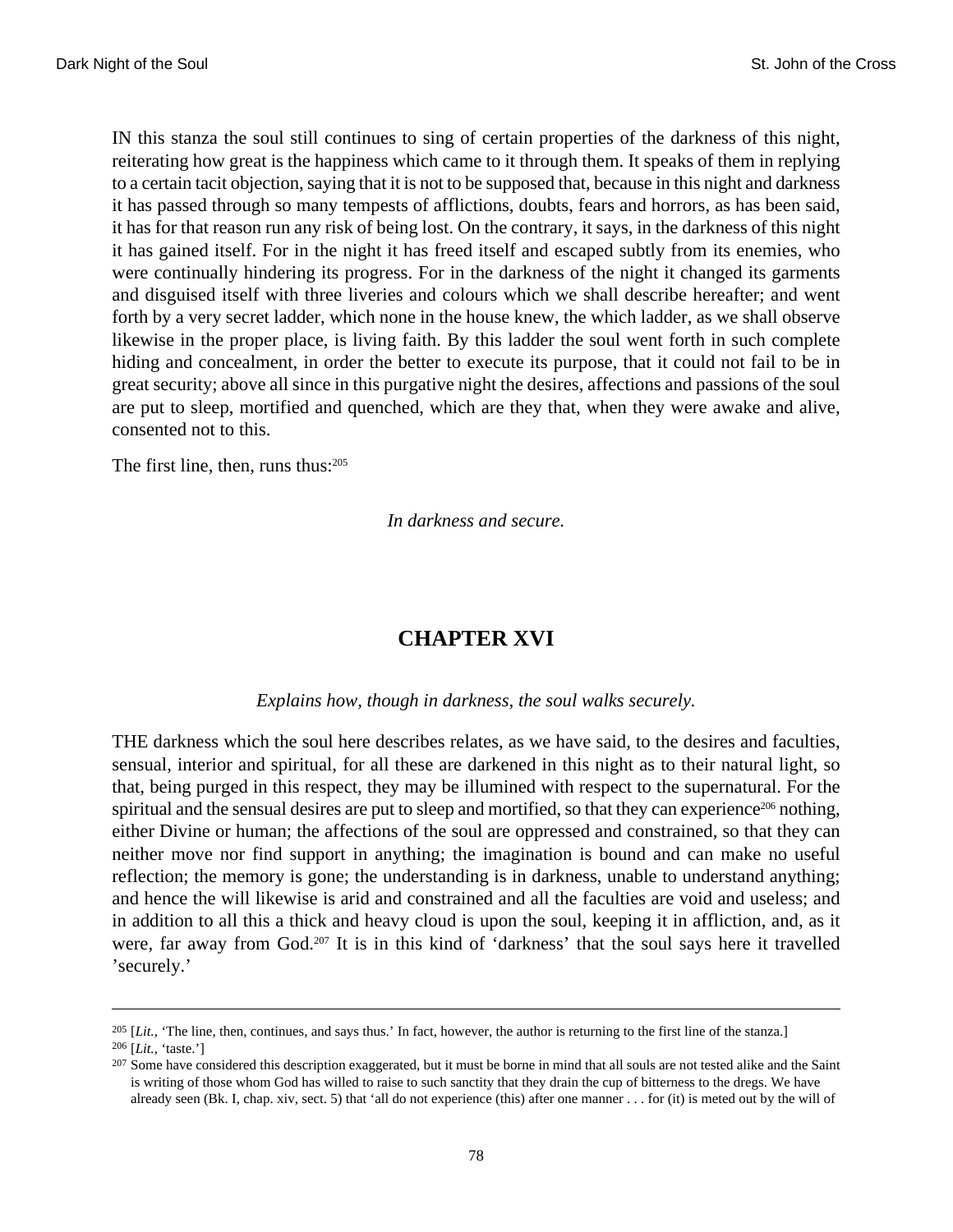2. The reason for this has been clearly expounded; for ordinarily the soul never strays save through its desires or its tastes or its reflections or its understanding or its affections; for as a rule it has too much or too little of these, or they vary or go astray, and hence the soul becomes inclined to that which behoves it not. Wherefore, when all these operations and motions are hindered, it is clear that the soul is secure against being led astray by them; for it is free, not only from itself, but likewise from its other enemies, which are the world and the devil. For when the affections and operations of the soul are quenched, these enemies cannot make war upon it by any other means or in any other manner.

3. It follows from this that, the greater is the darkness wherein the soul journeys and the more completely is it voided of its natural operations, the greater is its security. For, as the Prophet says,<sup>208</sup> perdition comes to the soul from itself alone—that is, from its sensual and interior desires and operations; and good, says God, comes from Me alone. Wherefore, when it is thus hindered from following the things that lead it into evil, there will then come to it forthwith the blessings of union with God in its desires and faculties, which in that union He will make Divine and celestial. Hence, at the time of this darkness, if the soul considers the matter, it will see very clearly how little its desire and its faculties are being diverted to things that are useless and harmful; and how secure it is from vainglory and pride and presumption, vain and false rejoicing and many other things. It follows clearly, then, that, by walking in darkness, not only is the soul not lost, but it has even greatly gained, since it is here gaining the virtues.

4. But there is a question which at once arises here—namely, since the things of God are of themselves profitable to the soul and bring it gain and security, why does God, in this night, darken the desires and faculties with respect to these good things likewise, in such a way that the soul can no more taste of them or busy itself with them than with these other things, and indeed in some ways can do so less? The answer is that it is well for the soul to perform no operation touching spiritual things at that time and to have no pleasure in such things, because its faculties and desires are base, impure and wholly natural; and thus, although these faculties be given the desire and interest in things supernatural and Divine, they could not receive them save after a base and a natural manner, exactly in their own fashion. For, as the philosopher says, whatsoever is received comes to him that receives it after the manner of the recipient. Wherefore, since these natural faculties have neither purity nor strength nor capacity to receive and taste things that are supernatural after the manner of those things, which manner is Divine, but can do so only after their own manner, which is human and base, as we have said, it is meet that its faculties be in darkness concerning these Divine things likewise. Thus, being weaned and purged and annihilated in this respect first of all, they may lose that base and human way of receiving and acting, and thus all these faculties and desires of the soul may come to be prepared and tempered in such a way as to be able to receive, feel and taste that which is Divine and supernatural after a sublime and lofty manner, which is impossible if the old man die not first of all.

God, in conformity with the greater or the smaller degree of imperfection which each soul has to purge away, (and) in conformity, likewise, with the degree of love of union to which God is pleased to raise it' (Bk. I, chap xiv, above).

<sup>208</sup> [Osee xiii, 9](http://www.ccel.org/b/bible/asv/xml/asv.Hos.13.xml#Hos.13.9).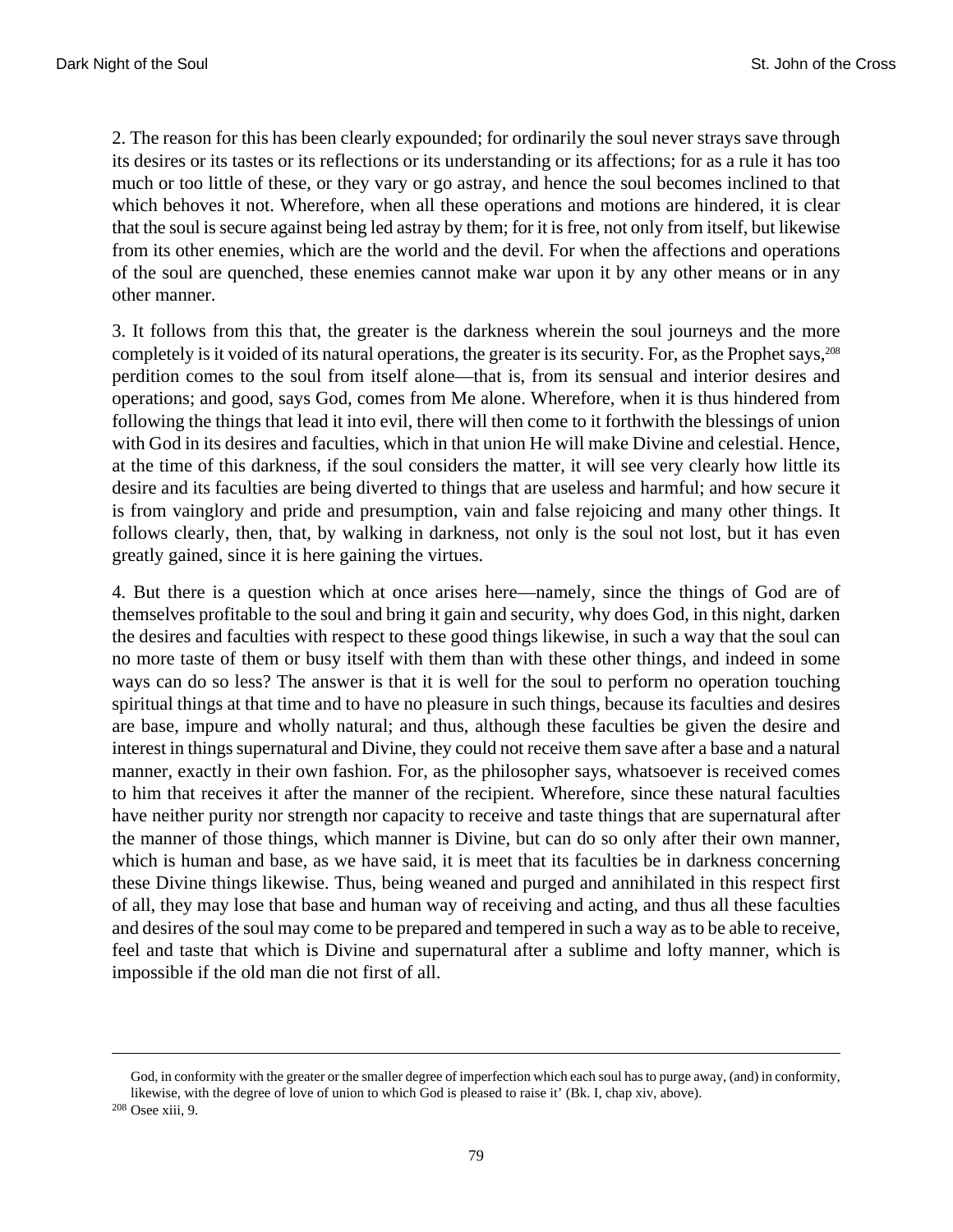5. Hence it follows that all spiritual things, if they come not from above and be not communicated by the Father of lights to human desire and free will (howsoever much a man may exercise his taste and faculties for God, and howsoever much it may seem to the faculties that they are experiencing these things), will not be experienced after a Divine and spiritual manner, but after a human and natural manner, just as other things are experienced, for spiritual blessings go not from man to God, but come from God to man. With respect to this (if this were the proper place for it) we might here explain how there are many persons whose many tastes and affections and the operations of whose faculties are fixed upon God or upon spiritual things, and who may perhaps think that this is supernatural and spiritual, when it is perhaps no more than the most human and natural desires and actions. They regard these good things with the same disposition as they have for other things, by means of a certain natural facility which they possess for directing their desires and faculties to anything whatever.

6. If perchance we find occasion elsewhere in this book, we shall treat of this, describing certain signs which indicate when the interior actions and motions of the soul, with respect to communion with God, are only natural, when they are spiritual, and when they are both natural and spiritual. It suffices for us here to know that, in order that the interior motions and acts of the soul may come to be moved by God divinely, they must first be darkened and put to sleep and hushed to rest naturally as touching all their capacity and operation, until they have no more strength.

7. Therefore, O spiritual soul, when thou seest thy desire obscured, thy affections arid and constrained, and thy faculties bereft of their capacity for any interior exercise, be not afflicted by this, but rather consider it a great happiness, since God is freeing thee from thyself and taking the matter from thy hands. For with those hands, howsoever well they may serve thee, thou wouldst never labour so effectively, so perfectly and so securely (because of their clumsiness and uncleanness) as now, when God takes thy hand and guides thee in the darkness, as though thou wert blind, to an end and by a way which thou knowest not. Nor couldst thou ever hope to travel with the aid of thine own eyes and feet, howsoever good thou be as a walker.

8. The reason, again, why the soul not only travels securely, when it travels thus in the darkness, but also achieves even greater gain and progress, is that usually, when the soul is receiving fresh advantage and profit, this comes by a way that it least understands—indeed, it quite commonly believes that it is losing ground. For, as it has never experienced that new feeling which drives it forth and dazzles it and makes it depart recklessly from its former way of life, it thinks itself to be losing ground rather than gaining and progressing, since it sees that it is losing with respect to that which it knew and enjoyed, and is going by a way which it knows not and wherein it finds no enjoyment. It is like the traveller, who, in order to go to new and unknown lands, takes new roads, unknown and untried, and journeys unguided by his past experience, but doubtingly and according to what others say. It is clear that such a man could not reach new countries, or add to his past experience, if he went not along new and unknown roads and abandoned those which were known to him. Exactly so, one who is learning fresh details concerning any office or art always proceeds in darkness, and receives no guidance from his original knowledge, for if he left not that behind he would get no farther nor make any progress; and in the same way, when the soul is making most progress, it is travelling in darkness, knowing naught. Wherefore, since God, as we have said, is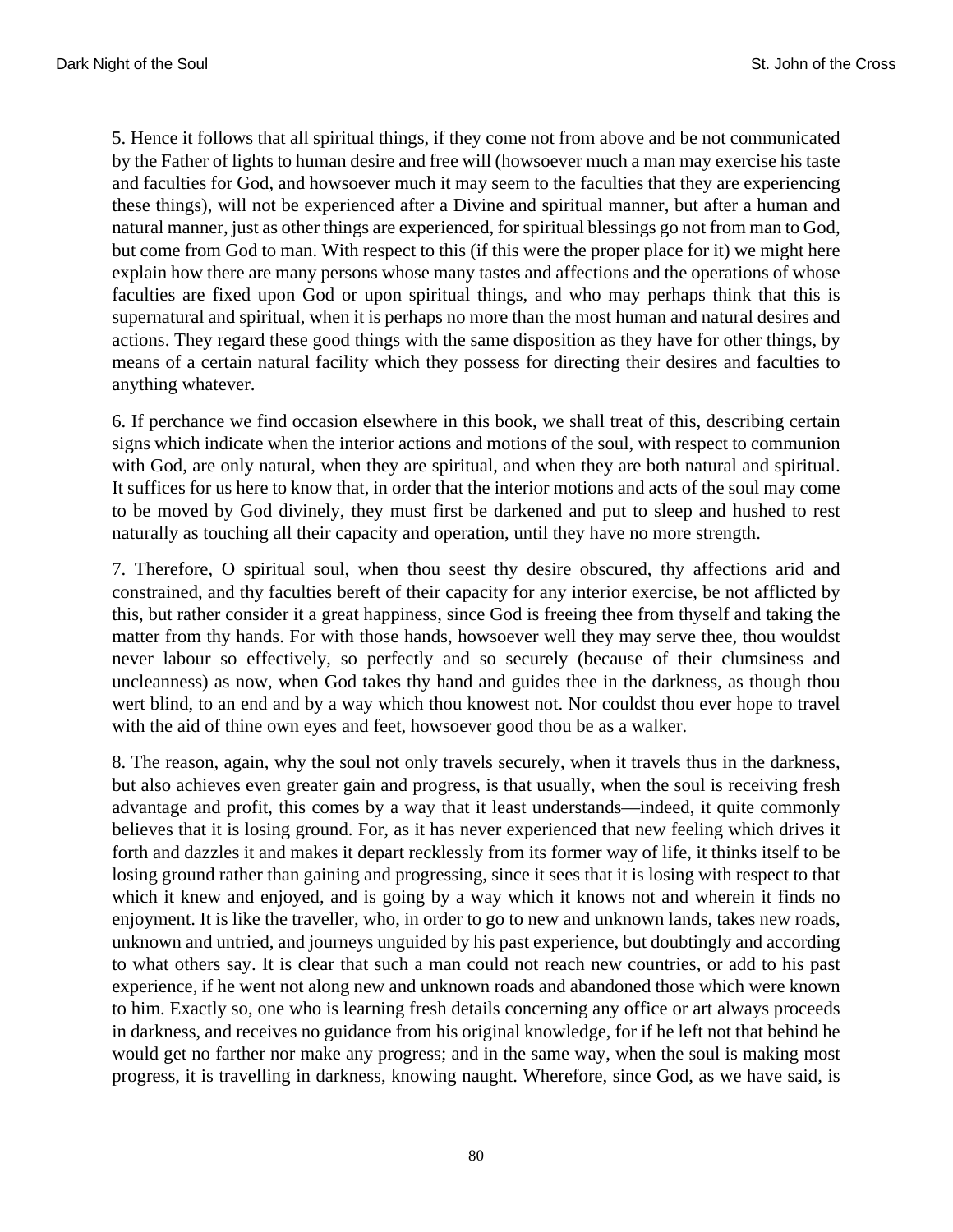the Master and Guide of this blind soul, it may well and truly rejoice, once it has learned to understand this, and say: 'In darkness and secure.'

9. There is another reason why the soul has walked securely in this darkness, and this is because it has been suffering; for the road of suffering is more secure and even more profitable than that of fruition and action: first, because in suffering the strength of God is added to that of man, while in action and fruition the soul is practising its own weaknesses and imperfections; and second, because in suffering the soul continues to practise and acquire the virtues and become purer, wiser and more cautious.

10. But there is another and a more important reason why the soul now walks in darkness and securely; this emanates from the dark light or wisdom aforementioned. For in such a way does this dark night of contemplation absorb and immerse the soul in itself, and so near does it bring the soul to God, that it protects and delivers it from all that is not God. For this soul is now, as it were, undergoing a cure, in order that it may regain its health—its health being God Himself. His Majesty restricts it to a diet and abstinence from all things, and takes away its appetite for them all. It is like a sick man, who, if he is respected by those in his house, is carefully tended so that he may be cured; the air is not allowed to touch him, nor may he even enjoy the light, nor must he hear footsteps, nor yet the noise of those in the house; and he is given food that is very delicate, and even that only in great moderation—food that is nourishing rather than delectable.

11. All these particularities (which are for the security and safekeeping of the soul) are caused by this dark contemplation, because it brings the soul nearer to God. For the nearer the soul approaches Him, the blacker is the darkness which it feels and the deeper is the obscurity which comes through its weakness; just as, the nearer a man approaches the sun, the greater are the darkness and the affliction caused him through the great splendour of the sun and through the weakness and impurity of his eyes. In the same way, so immense is the spiritual light of God, and so greatly does it transcend our natural understanding, that the nearer we approach it, the more it blinds and darkens us. And this is the reason why, in Psalm xvii, David says that God made darkness His hiding-place and covering, and His tabernacle around Him dark water in the clouds of the air.209 This dark water in the clouds of the air is dark contemplation and Divine wisdom in souls, as we are saying. They continue to feel it is a thing which is near Him, as the tabernacle wherein He dwells, when God brings them ever nearer to Himself. And thus, that which in God is supreme light and refulgence is to man blackest darkness, as Saint Paul says, according as David explains in the same Psalm, saying: 'Because of the brightness which is in His presence, passed clouds and cataracts'<sup>210</sup>—that is to say, over the natural understanding, the light whereof, as Isaias says in Chapter V: *Obtenebrata est in caligine ejus*. 211

12. Oh, miserable is the fortune of our life, which is lived in such great peril and wherein it is so difficult to find the truth. For that which is most clear and true is to us most dark and doubtful; wherefore, though it is the thing that is most needful for us, we flee from it. And that which gives

<sup>209</sup> [Psalm xvii, 12](http://www.ccel.org/b/bible/asv/xml/asv.Ps.17.xml#Ps.17.12) [A.V., [xviii, 11](http://www.ccel.org/b/bible/asv/xml/asv.Ps.18.xml#Ps.18.11)].

<sup>210</sup> [Psalm xvii, 13](http://www.ccel.org/b/bible/asv/xml/asv.Ps.17.xml#Ps.17.13) [A.V., [xviii, 12](http://www.ccel.org/b/bible/asv/xml/asv.Ps.18.xml#Ps.18.12)].

<sup>211</sup> [Isaias v, 30.](http://www.ccel.org/b/bible/asv/xml/asv.Isa.5.xml#Isa.5.30)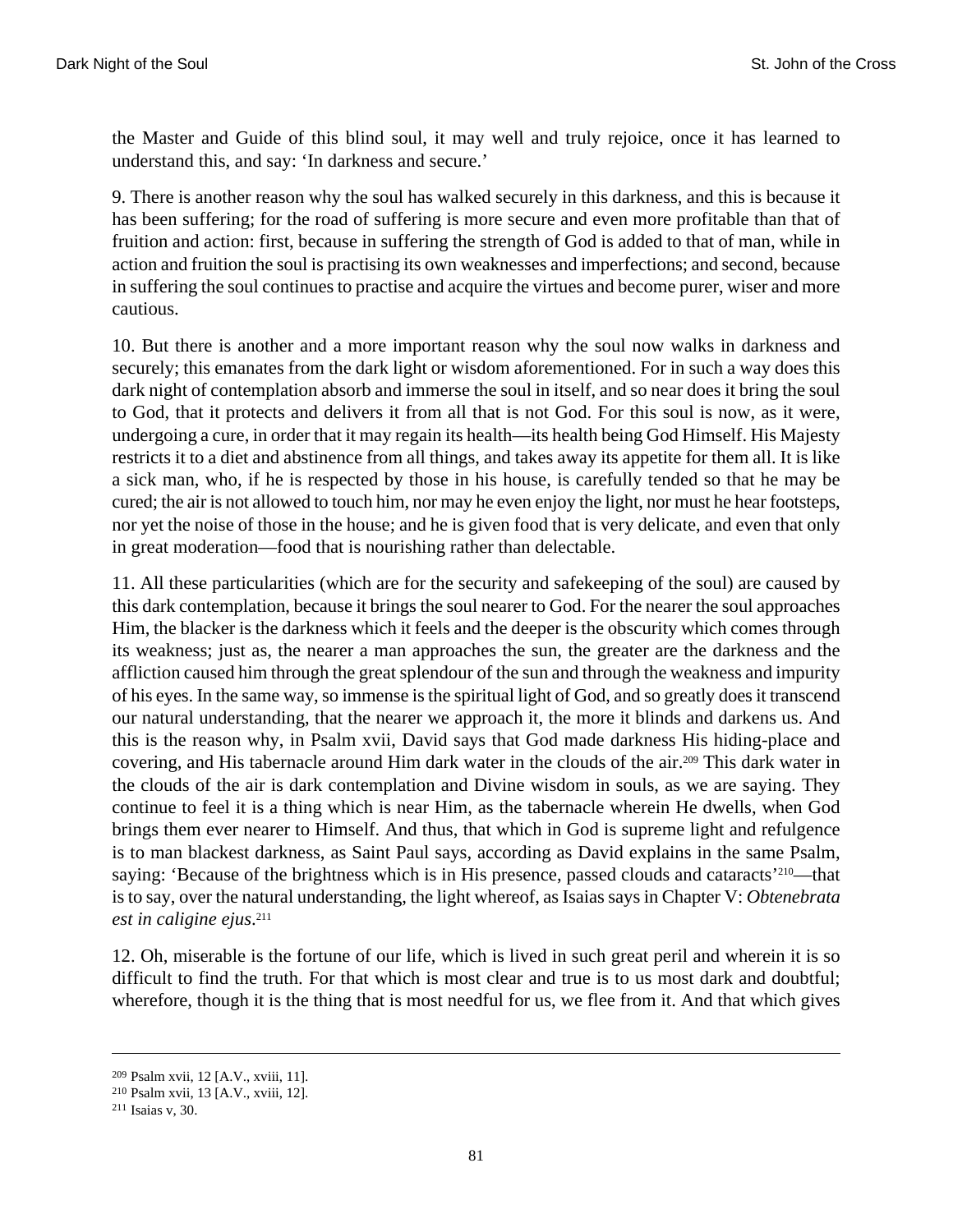the greatest light and satisfaction to our eyes we embrace and pursue, though it be the worst thing for us, and make us fall at every step. In what peril and fear does man live, since the very natural light of his eyes by which he has to guide himself is the first light that dazzles him and leads him astray on his road to God! And if he is to know with certainty by what road he travels, he must perforce keep his eyes closed and walk in darkness, that he may be secure from the enemies who inhabit his own house—that is, his senses and faculties.

13. Well hidden, then, and well protected is the soul in these dark waters, when it is close to God. For, as these waters serve as a tabernacle and dwelling-place for God Himself, they will serve the soul in the same way and for a perfect protection and security, though it remain in darkness, wherein, as we have said, it is hidden and protected from itself, and from all evils that come from creatures; for to such the words of David refer in another Psalm, where he says: 'Thou shalt hide them in the hiding-place of Thy face from the disturbance of men; Thou shalt protect them in Thy tabernacle from the contradiction of tongues.'212 Herein we understand all kinds of protection; for to be hidden in the face of God from the disturbance of men is to be fortified with this dark contemplation against all the chances which may come upon the soul from men. And to be protected in His tabernacle from the contradiction of tongues is for the soul to be engulfed in these dark waters, which are the tabernacle of David whereof we have spoken. Wherefore, since the soul has all its desires and affections weaned and its faculties set in darkness, it is free from all imperfections which contradict the spirit, whether they come from its own flesh or from other creatures. Wherefore this soul may well say that it journeys 'in darkness and secure.'

14. There is likewise another reason, which is no less effectual than the last, by which we may understand how the soul journeys securely in darkness; it is derived from the fortitude by which the soul is at once inspired in these obscure and afflictive dark waters of God. For after all, though the waters be dark, they are none the less waters, and therefore they cannot but refresh and fortify the soul in that which is most needful for it, although in darkness and with affliction. For the soul immediately perceives in itself a genuine determination and an effectual desire to do naught which it understands to be an offence to God, and to omit to do naught that seems to be for His service. For that dark love cleaves to the soul, causing it a most watchful care and an inward solicitude concerning that which it must do, or must not do, for His sake, in order to please Him. It will consider and ask itself a thousand times if it has given Him cause to be offended; and all this it will do with much greater care and solicitude than before, as has already been said with respect to the yearnings of love. For here all the desires and energies and faculties of the soul are recollected from all things else, and its effort and strength are employed in pleasing its God alone. After this manner the soul goes forth from itself and from all created things to the sweet and delectable union of love of God, 'In darkness and secure.'

### *By the secret ladder, disguised.*

<sup>212</sup> [Psalm xxx, 21](http://www.ccel.org/b/bible/asv/xml/asv.Ps.30.xml#Ps.30.21) [A.V., [xxxi, 20](http://www.ccel.org/b/bible/asv/xml/asv.Ps.31.xml#Ps.31.20)].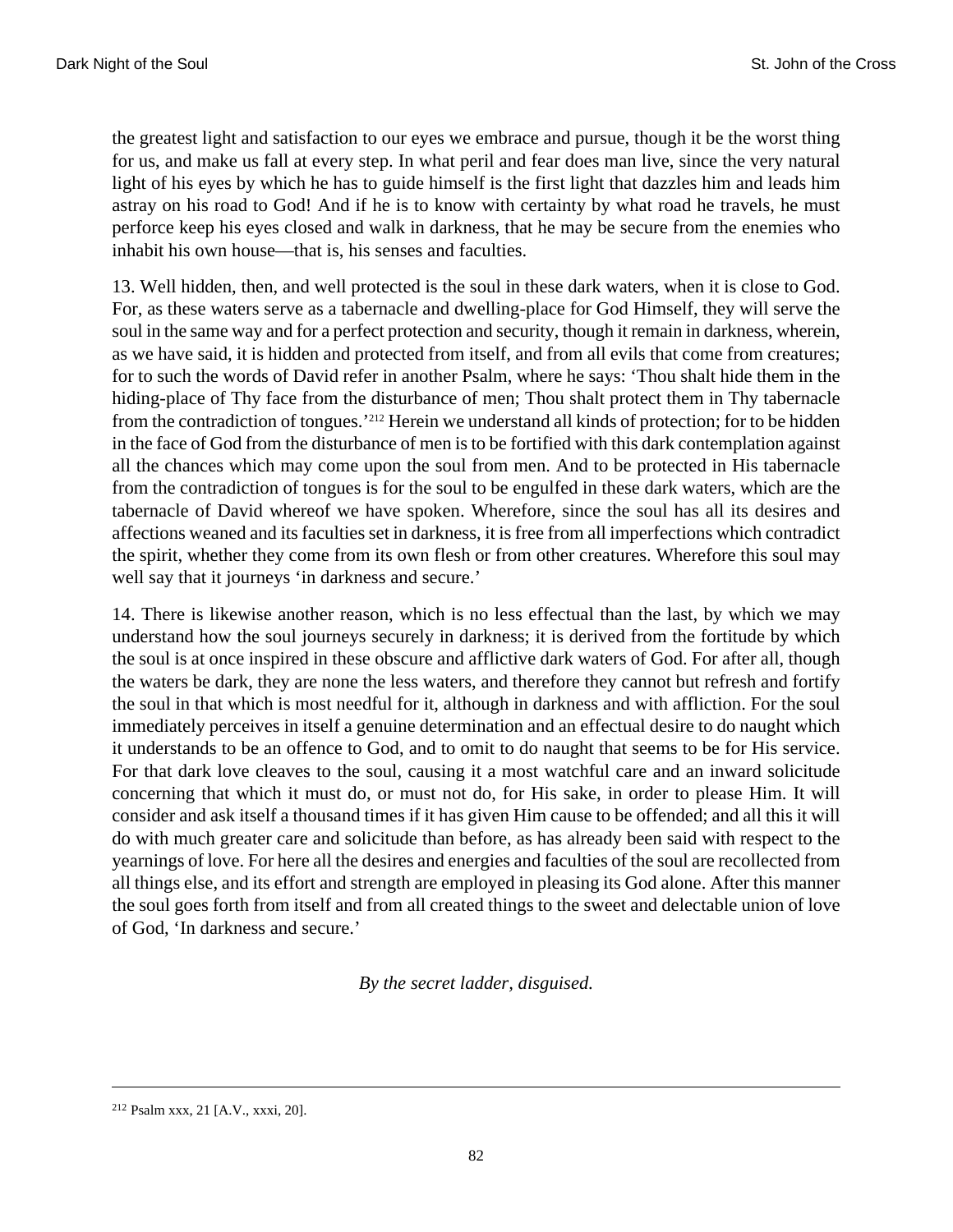### **CHAPTER XVII**

#### *Explains how this dark contemplation is secret.*

THREE things have to be expounded with reference to three words contained in this present line. Two (namely, 'secret' and 'ladder') belong to the dark night of contemplation of which we are treating; the third (namely, 'disguised') belongs to the soul by reason of the manner wherein it conducts itself in this night. As to the first, it must be known that in this line the soul describes this dark contemplation, by which it goes forth to the union of love, as a secret ladder, because of the two properties which belong to it—namely, its being secret and its being a ladder. We shall treat of each separately.

2. First, it describes this dark contemplation as 'secret,' since, as we have indicated above, it is mystical theology, which theologians call secret wisdom, and which, as Saint Thomas says is communicated and infused into the soul through love.213 This happens secretly and in darkness, so as to be hidden from the work of the understanding and of other faculties. Wherefore, inasmuch as the faculties aforementioned attain not to it, but the Holy Spirit infuses and orders it in the soul, as says the Bride in the Songs, without either its knowledge or its understanding, it is called secret. And, in truth, not only does the soul not understand it, but there is none that does so, not even the devil; inasmuch as the Master Who teaches the soul is within it in its substance, to which the devil may not attain, neither may natural sense nor understanding.

3. And it is not for this reason alone that it may be called secret, but likewise because of the effects which it produces in the soul. For it is secret not only in the darknesses and afflictions of purgation, when this wisdom of love purges the soul, and the soul is unable to speak of it, but equally so afterwards in illumination, when this wisdom is communicated to it most clearly. Even then it is still so secret that the soul cannot speak of it and give it a name whereby it may be called; for, apart from the fact that the soul has no desire to speak of it, it can find no suitable way or manner or similitude by which it may be able to describe such lofty understanding and such delicate spiritual feeling. And thus, even though the soul might have a great desire to express it and might find many ways in which to describe it, it would still be secret and remain undescribed. For, as that inward wisdom is so simple, so general and so spiritual that it has not entered into the understanding enwrapped or cloaked in any form or image subject to sense, it follows that sense and imagination (as it has not entered through them nor has taken their form and colour) cannot account for it or imagine it, so as to say anything concerning it, although the soul be clearly aware that it is experiencing and partaking of that rare and delectable wisdom. It is like one who sees something never seen before, whereof he has not even seen the like; although he might understand its nature and have experience of it, he would be unable to give it a name, or say what it is, however much he tried to do so, and this in spite of its being a thing which he had perceived with the senses. How

<sup>213</sup> 'Propter hoc Gregorius (Hom. 14 in Ezech.) constituit vitam contemplativam in charitate Dei.' Cf. *Summa Theologica*, 2a, 2ae, q. 45, a. 2.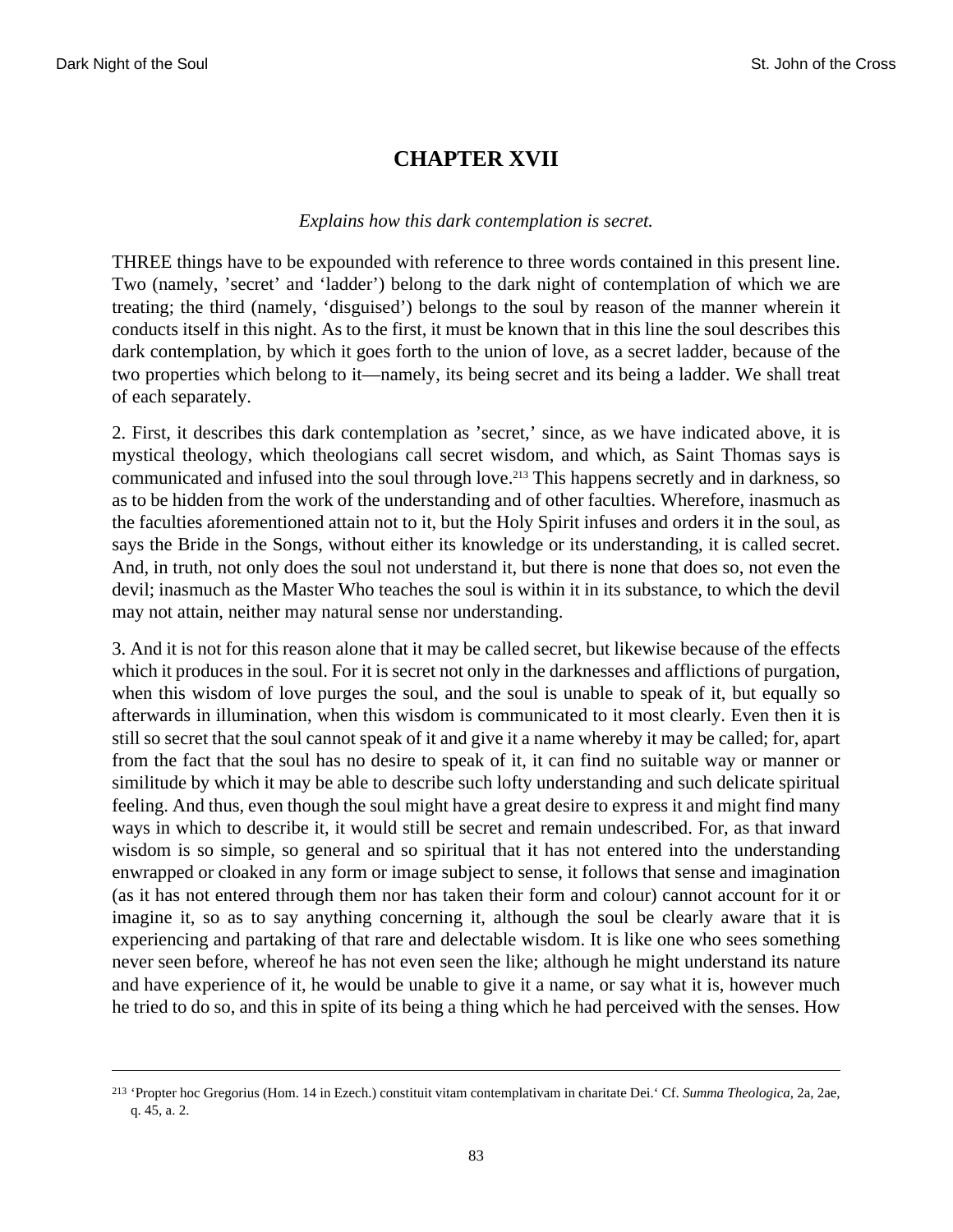much less, then, could he describe a thing that has not entered through the senses! For the language of God has this characteristic that, since it is very intimate and spiritual in its relations with the soul, it transcends every sense and at once makes all harmony and capacity of the outward and inward senses to cease and be dumb.

4. For this we have both authorities and examples in the Divine Scripture. For the incapacity of man to speak of it and describe it in words was shown by Jeremias,<sup>214</sup> when, after God had spoken with him, he knew not what to say, save 'Ah, ah, ah!' This interior incapacity—that is, of the interior sense of the imagination—and also that of the exterior sense corresponding to it was also demonstrated in the case of Moses, when he stood before God in the bush;<sup>215</sup> not only did he say to God that after speaking with Him he knew not neither was able to speak, but also that not even (as is said in the Acts of the Apostles)216 with the interior imagination did he dare to meditate, for it seemed to him that his imagination was very far away and was too dumb, not only to express any part of that which he understood concerning God, but even to have the capacity to receive aught therefrom. Wherefore, inasmuch as the wisdom of this contemplation is the language of God to the soul, addressed by pure spirit to pure spirit, naught that is less than spirit, such as the senses, can perceive it, and thus to them it is secret, and they know it not, neither can they say it,<sup>217</sup> nor do they desire to do so, because they see it not.

5. We may deduce from this the reason why certain persons—good and fearful souls—who walk along this road and would like to give an account of their spiritual state to their director,<sup>218</sup> are neither able to do so nor know how. For the reason we have described, they have a great repugnance in speaking of it, especially when their contemplation is of the purer sort, so that the soul itself is hardly conscious of it. Such a person is only able to say that he is satisfied, tranquil and contented and that he is conscious of the presence of God, and that, as it seems to him, all is going well with him; but he cannot describe the state of his soul, nor can he say anything about it save in general terms like these. It is a different matter when the experiences of the soul are of a particular kind, such as visions, feelings, etc., which, being ordinarily received under some species wherein sense participates, can be described under that species, or by some other similitude. But this capacity for being described is not in the nature of pure contemplation, which is indescribable, as we have said, for the which reason it is called secret.

6. And not only for that reason is it called secret, and is so, but likewise because this mystical knowledge has the property of hiding the soul within itself. For, besides performing its ordinary function, it sometimes absorbs the soul and engulfs it in its secret abyss, in such a way that the soul clearly sees that it has been carried far away from every creature and; has become most remote therefrom;219 so that it considers itself as having been placed in a most profound and vast retreat, to which no human creature can attain, such as an immense desert, which nowhere has any boundary,

<sup>214</sup> [Jeremias i, 6](http://www.ccel.org/b/bible/asv/xml/asv.Jer.1.xml#Jer.1.6).

<sup>215</sup> [Exodus iv, 10](http://www.ccel.org/b/bible/asv/xml/asv.Exod.4.xml#Exod.4.10) [cf. [iii, 2\]](http://www.ccel.org/b/bible/asv/xml/asv.Exod.3.xml#Exod.3.2).

<sup>216</sup> [Acts vii, 32.](http://www.ccel.org/b/bible/asv/xml/asv.Acts.7.xml#Acts.7.32)

<sup>217</sup> [Or: 'and they know not how to say it nor are able to do so.']

<sup>218</sup> [*Lit.*, 'to him that rules them.']

<sup>219</sup> [*Lit.*, 'that is set most far away and most remote from every creatures.']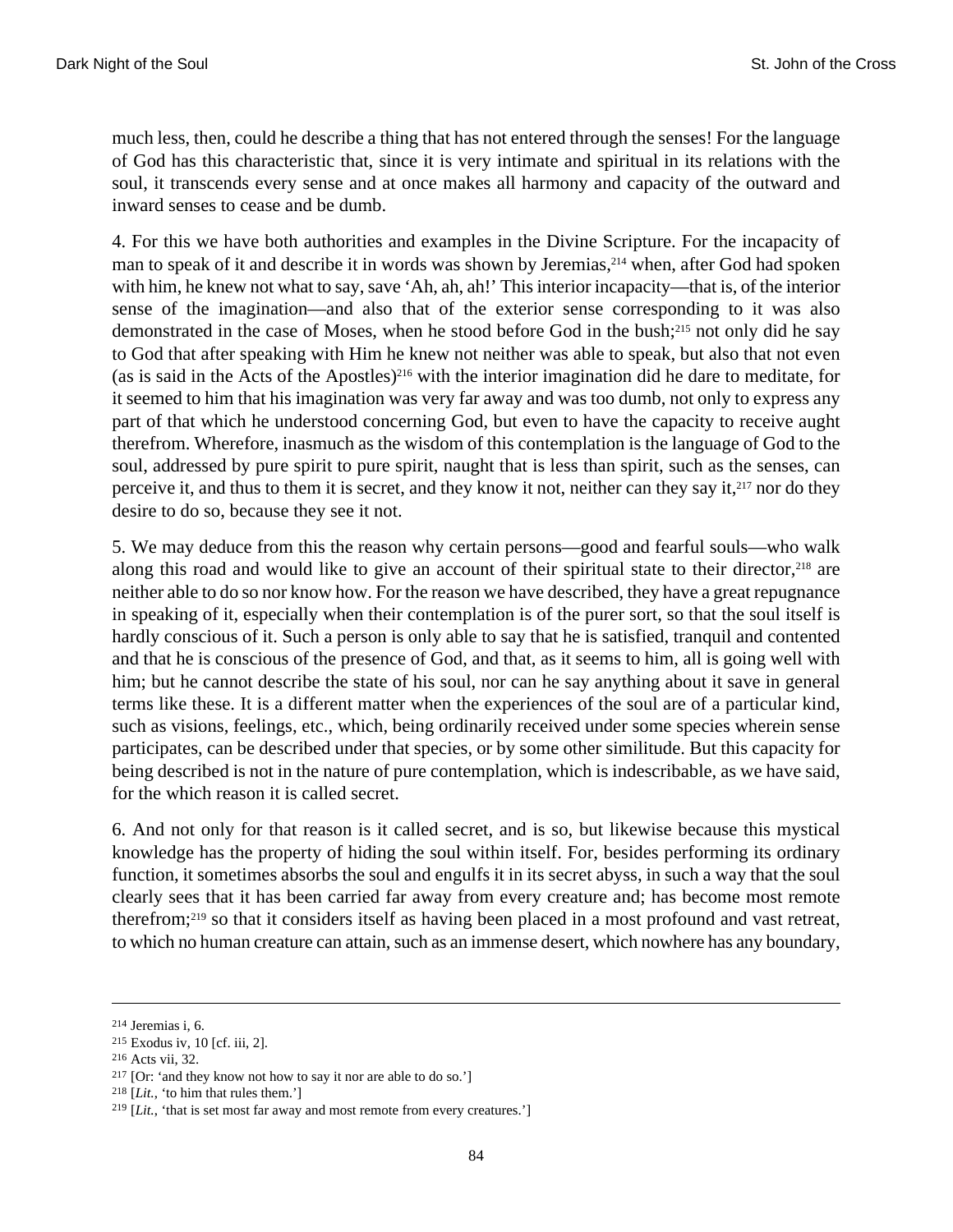a desert the more delectable, pleasant and lovely for its secrecy, vastness and solitude, wherein, the more the soul is raised up above all temporal creatures, the more deeply does it find itself hidden. And so greatly does this abyss of wisdom raise up and exalt the soul at this time, making it to penetrate the veins of the science of love, that it not only shows it how base are all properties of the creatures by comparison with this supreme knowledge and Divine feeling, but likewise it learns how base and defective, and, in some measure, how inapt, are all the terms and words which are used in this life to treat of Divine things, and how impossible it is, in any natural way or manner, however learnedly and sublimely they may be spoken of, to be able to know and perceive them as they are, save by the illumination of this mystical theology. And thus, when by means of this illumination the soul discerns this truth, namely, that it cannot reach it, still less explain it, by common or human language, it rightly calls it secret.

7. This property of secrecy and superiority over natural capacity, which belongs to this Divine contemplation, belongs to it, not only because it is supernatural, but also inasmuch as it is a road that guides and leads the soul to the perfections of union with God; which, as they are things unknown after a human manner, must be approached, after a human manner, by unknowing and by Divine ignorance. For, speaking mystically, as we are speaking here, Divine things and perfections are known and understood as they are, not when they are being sought after and practised, but when they have been found and practised. To this purpose speaks the prophet Baruch concerning this Divine wisdom: 'There is none that can know her ways nor that can imagine her paths.'<sup>220</sup> Likewise the royal Prophet speaks in this manner concerning this road of the soul, when he says to God: 'Thy lightnings lighted and illumined the round earth; the earth was moved and trembled. Thy way is in the sea and Thy paths are in many waters; and Thy footsteps shall not be known.'<sup>221</sup>

8. All this, speaking spiritually, is to be understood in the sense wherein we are speaking. For the illumination of the round earth<sup>222</sup> by the lightnings of God is the enlightenment which is produced by this Divine contemplation in the faculties of the soul; the moving and trembling of the earth is the painful purgation which is caused therein; and to say that the way and the road of God whereby the soul journeys to Him is in the sea, and His footprints are in many waters and for this reason shall not be known, is as much as to say that this road whereby the soul journeys to God is as secret and as hidden from the sense of the soul as the way of one that walks on the sea, whose paths and footprints are not known, is hidden from the sense of the body. The steps and footprints which God is imprinting upon the souls that He desires to bring near to Himself, and to make great in union with His Wisdom, have also this property, that they are not known. Wherefore in the Book of Job mention is made of this matter, in these words: 'Hast thou perchance known the paths of the great clouds or the perfect knowledges?'223 By this are understood the ways and roads whereby God continually exalts souls and perfects them in His Wisdom, which souls are here understood by the clouds. It follows, then, that this contemplation which is guiding the soul to God is secret wisdom.

<sup>220</sup> [Baruch iii, 31](http://www.ccel.org/b/bible/asv/xml/asv.Bar.3.xml#Bar.3.31).

<sup>221</sup> [Psalm lxxvi, 19-20](http://www.ccel.org/b/bible/asv/xml/asv.Ps.76.xml#Ps.76.19) [A.V., [lxxvii, 18-19](http://www.ccel.org/b/bible/asv/xml/asv.Ps.77.xml#Ps.77.18)].

<sup>222</sup> [*Lit.*, 'of the roundness of the earth.']

<sup>223</sup> [Job xxxvii, 16](http://www.ccel.org/b/bible/asv/xml/asv.Job.37.xml#Job.37.16).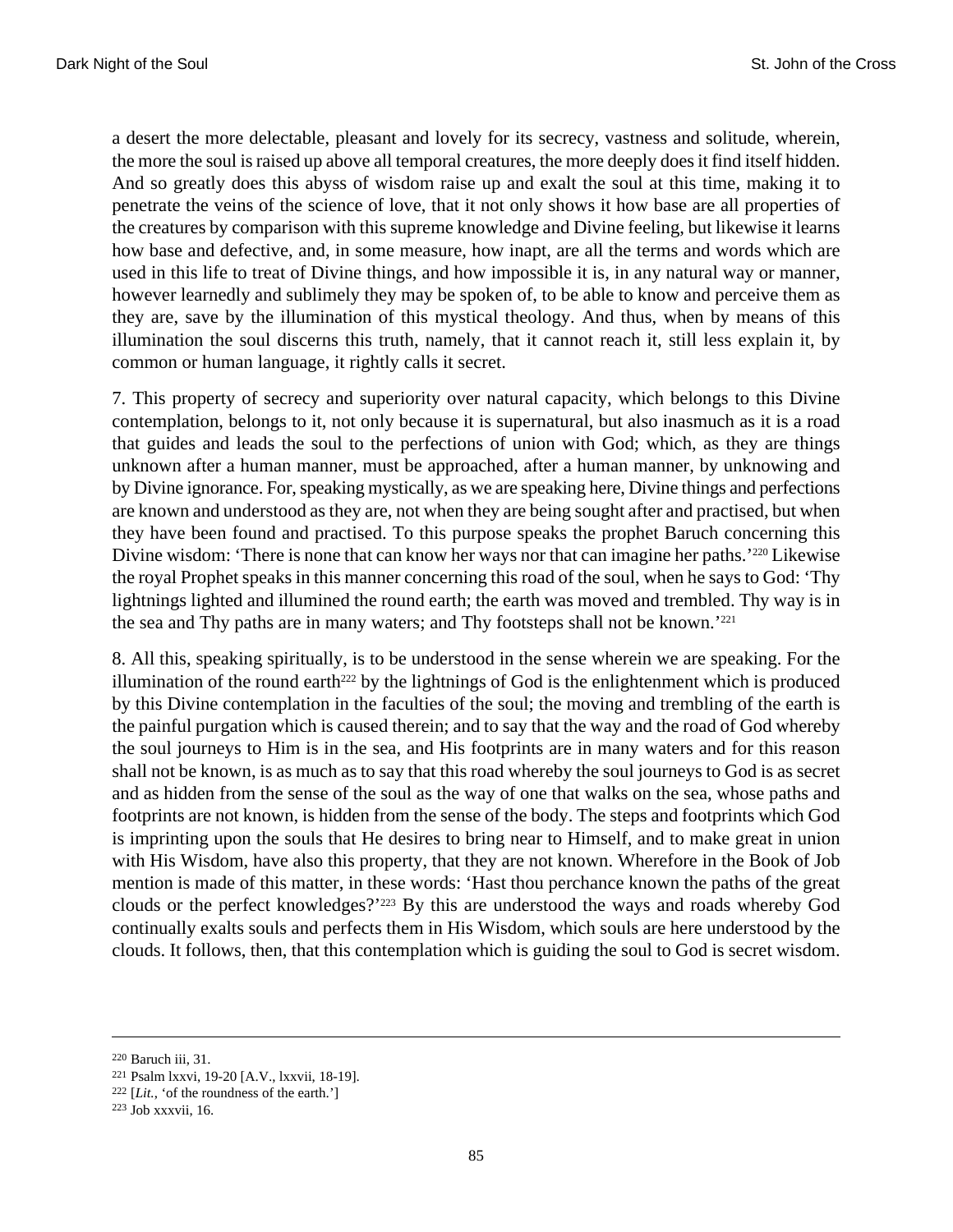### **CHAPTER XVIII**

#### *Explains how this secret wisdom is likewise a ladder.*

IT now remains to consider the second point—namely, how this secret wisdom is likewise a ladder. With respect to this it must be known that we can call this secret contemplation a ladder for many reasons. In the first place, because, just as men mount by means of ladders and climb up to possessions and treasures and things that are in strong places, even so also, by means of this secret contemplation, without knowing how, the soul ascends and climbs up to a knowledge and possession of<sup>224</sup> the good things and treasures of Heaven. This is well expressed by the royal prophet David, when he says: 'Blessed is he that hath Thy favour and help, for such a man hath placed in his heart ascensions into the vale of tears in the place which he hath appointed; for after this manner the Lord of the law shall give blessing, and they shall go from virtue to virtue as from step to step, and the God of gods shall be seen in Sion.'225 This God is the treasure of the strong place of Sion, which is happiness.

2. We may also call it a ladder because, even as the ladder has those same steps in order that men may mount, it has them also that they may descend; even so is it likewise with this secret contemplation, for those same communications which it causes in the soul raise it up to God, yet humble it with respect to itself. For communications which are indeed of God have this property, that they humble the soul and at the same time exalt it. For, upon this road, to go down is to go up, and to go up, to go down, for he that humbles himself is exalted and he that exalts himself is humbled.<sup>226</sup> And besides the fact that the virtue of humility is greatness, for the exercise of the soul therein, God is wont to make it mount by this ladder so that it may descend, and to make it descend so that it may mount, that the words of the Wise Man may thus be fulfilled, namely: 'Before the soul is exalted, it is humbled; and before it is humbled, it is exalted.<sup>'227</sup>

3. Speaking now in a natural way, the soul that desires to consider it will be able to see how on this road (we leave apart the spiritual aspect, of which the soul is not conscious) it has to suffer many ups and downs, and how the prosperity which it enjoys is followed immediately by certain storms and trials; so much so, that it appears to have been given that period of calm in order that it might be forewarned and strengthened against the poverty which has followed; just as after misery and torment there come abundance and calm. It seems to the soul as if, before celebrating that festival, it has first been made to keep that vigil. This is the ordinary course and proceeding of the state of contemplation until the soul arrives at the state of quietness; it never remains in the same state for long together, but is ascending and descending continually.

<sup>224</sup> [*Lit.*, 'rises to scale, know and possess.']

<sup>225</sup> [Psalm lxxxiii, 6](http://www.ccel.org/b/bible/asv/xml/asv.Ps.83.xml#Ps.83.6) [A.V., [lxxxiv, 7](http://www.ccel.org/b/bible/asv/xml/asv.Ps.84.xml#Ps.84.7)].

<sup>226</sup> [St. Luke xiv, 11.](http://www.ccel.org/b/bible/asv/xml/asv.Luke.14.xml#Luke.14.11)

<sup>227</sup> [Proverbs xviii, 12](http://www.ccel.org/b/bible/asv/xml/asv.Prov.18.xml#Prov.18.12).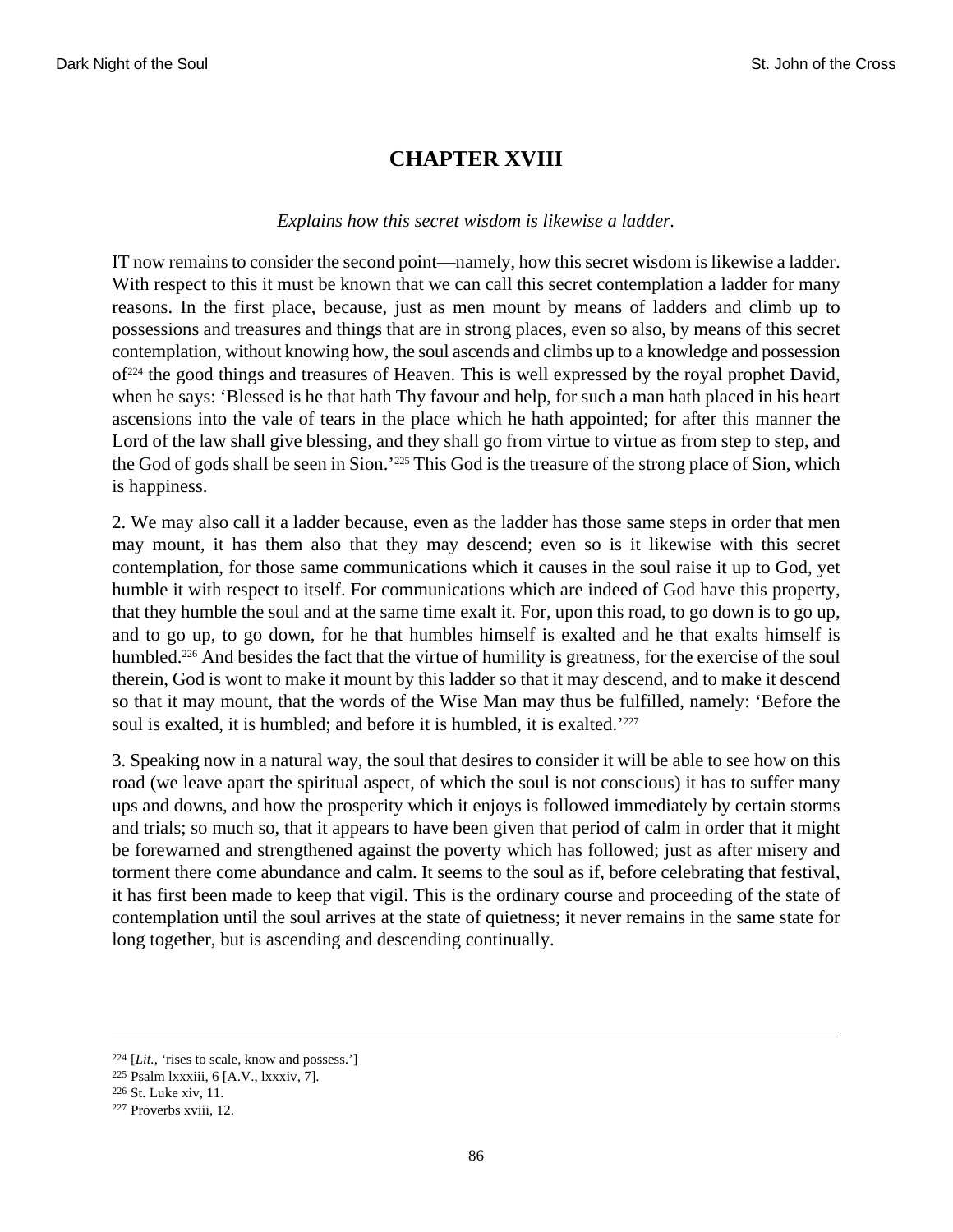4. The reason for this is that, as the state of perfection, which consists in the perfect love of God and contempt for self, cannot exist unless it have these two parts, which are the knowledge of God and of oneself, the soul has of necessity to be practised first in the one and then in the other, now being given to taste of the one—that is, exaltation—and now being made to experience the other—that is, humiliation—until it has acquired perfect habits; and then this ascending and descending will cease, since the soul will have attained to God and become united with Him, which comes to pass at the summit of this ladder, for the ladder rests and leans upon Him. For this ladder of contemplation, which, as we have said, comes down from God, is prefigured by that ladder which Jacob saw as he slept, whereon angels were ascending and descending, from God to man, and from man to God, Who Himself was leaning upon the end of the ladder.<sup>228</sup> All this, says Divine Scripture, took place by night, when Jacob slept, in order to express how secret is this road and ascent to God, and how different from that of man's knowledge. This is very evident, since ordinarily that which is of the greatest profit in it—namely, to be ever losing oneself and becoming as nothing<sup>229</sup>—is considered the worst thing possible; and that which is of least worth, which is for a soul to find consolation and sweetness (wherein it ordinarily loses rather than gains), is considered best.

5. But, speaking now somewhat more substantially and properly of this ladder of secret contemplation, we shall observe that the principal characteristic of contemplation, on account of which it is here called a ladder, is that it is the science of love. This, as we have said, is an infused and loving knowledge of God, which enlightens the soul and at the same time enkindles it with love, until it is raised up step by step, even unto God its Creator. For it is love alone that unites and joins the soul with God. To the end that this may be seen more clearly, we shall here indicate the steps of this Divine ladder one by one, pointing out briefly the marks and effects of each, so that the soul may conjecture hereby on which of them it is standing. We shall therefore distinguish them by their effects, as do Saint Bernard and Saint Thomas,<sup>230</sup> for to know them in themselves is not possible after a natural manner, inasmuch as this ladder of love is, as we have said, so secret that God alone is He that measures and weighs it.

## **CHAPTER XIX**

*Begins to explain the ten steps*231 *of the mystic ladder of Divine love, according to Saint Bernard and Saint Thomas. The first five are here treated.*

<sup>228</sup> [Genesis xxviii, 12](http://www.ccel.org/b/bible/asv/xml/asv.Gen.28.xml#Gen.28.12).

<sup>229</sup> [*Lit.*, 'and annihilating oneself.']

<sup>230</sup> 'Ut dicit Bernardus, Magna res est amor, sed sunt in eo gradus. Loquendo ergo aliquantulum magis moraliter quam realiter, decem amoris gradus distinguere possumus' (D. Thom., *De dilectione Dei et proximi*, cap. xxvii. Cf. Opusc. LXI of the edition of Venice, 1595).

<sup>&</sup>lt;sup>231</sup> [The word translated 'step' may also (and often more elegantly) be rendered 'degree.' The same word is kept, however, throughout the translation of this chapter except where noted below.]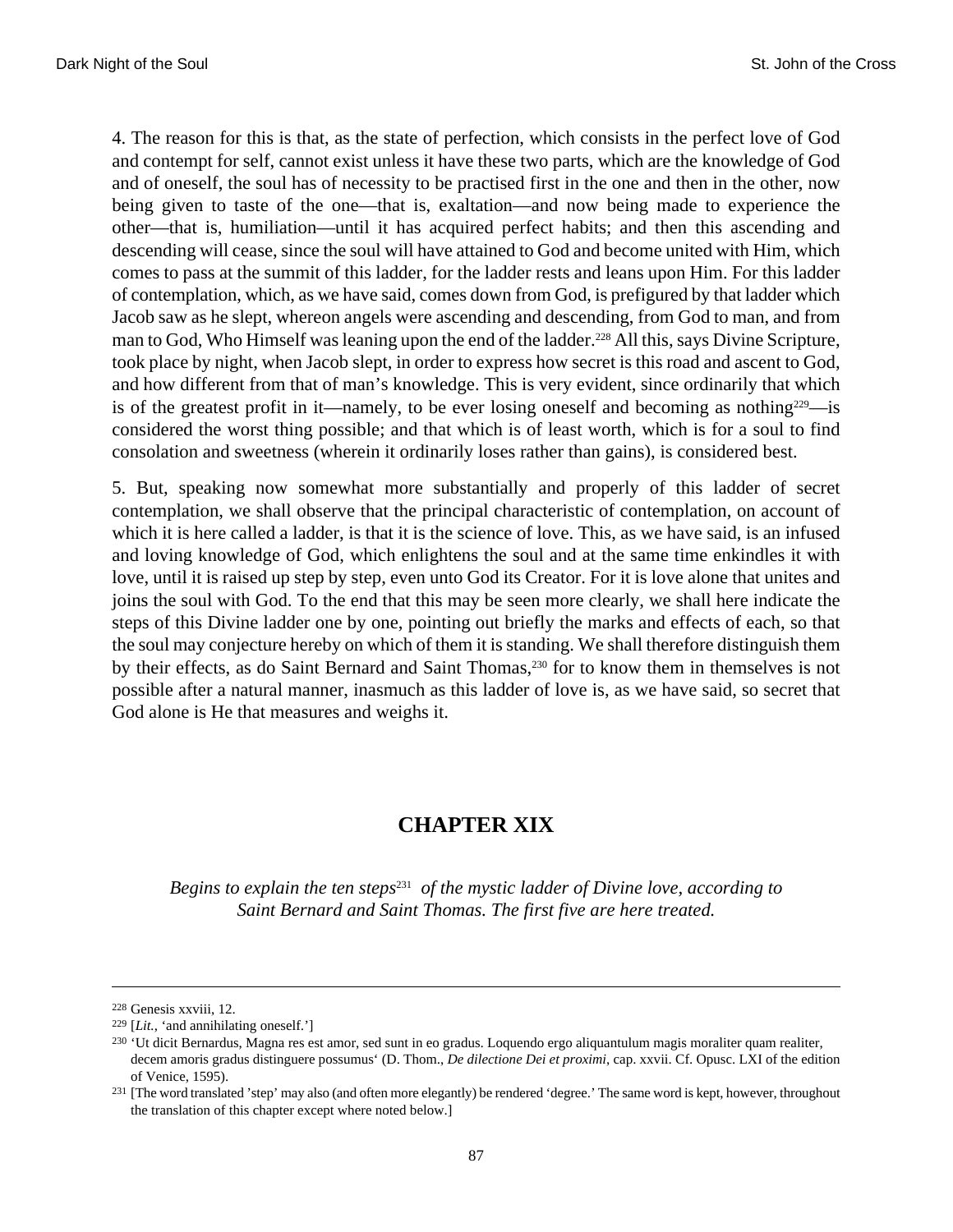WE observe, then, that the steps of this ladder of love by which the soul mounts, one by one, to God, are ten. The first step of love causes the soul to languish, and this to its advantage. The Bride is speaking from this step of love when she says: 'I adjure you, daughters of Jerusalem, that, if ye find my Beloved, ye tell Him that I am sick with love.'232 This sickness, however, is not unto death, but for the glory of God, for in this sickness the soul swoons as to sin and as to all things that are not God, for the sake of God Himself, even as David testifies, saying: 'My soul hath swooned away'233—that is, with respect to all things, for Thy salvation. For just as a sick man first of all loses his appetite and taste for all food, and his colour changes, so likewise in this degree of love the soul loses its taste and desire for all things and changes its colour and the other accidentals of its past life, like one in love. The soul falls not into this sickness if excess of heat be not communicated to it from above, even as is expressed in that verse of David which says: *Pluviam voluntariam segregabis, Deus, haereditati tuae, et infirmata est*, <sup>234</sup> etc. This sickness and swooning to all things, which is the beginning and the first step on the road to God, we clearly described above, when we were speaking of the annihilation wherein the soul finds itself when it begins to climb235 this ladder of contemplative purgation, when it can find no pleasure, support, consolation or abiding-place in anything soever. Wherefore from this step it begins at once to climb to the second.

2. The second step causes the soul to seek God without ceasing. Wherefore, when the Bride says that she sought Him by night upon her bed (when she had swooned away according to the first step of love) and found Him not, she said: 'I will arise and will seek Him Whom my soul loveth.'<sup>236</sup> This, as we say, the soul does without ceasing as David counsels it, saying: 'seek ye ever the face of God, and seek ye Him in all things, tarrying not until ye find Him;'237 like the Bride, who, having enquired for Him of the watchmen, passed on at once and left them. Mary Magdalene did not even notice the angels at the sepulchre.238 On this step the soul now walks so anxiously that it seeks the Beloved in all things. In whatsoever it thinks, it thinks at once of the Beloved. Of whatsoever it speaks, in whatsoever matters present themselves, it is speaking and communing at once with the Beloved. When it eats, when it sleeps, when it watches, when it does aught soever, all its care is about the Beloved, as is said above with respect to the yearnings of love. And now, as love begins to recover its health and find new strength in the love of this second step, it begins at once to mount to the third, by means of a certain degree<sup>239</sup> of new purgation in the night, as we shall afterwards describe, which produces in the soul the following effects.

3. The third step of the ladder of love is that which causes the soul to work and gives it fervour so that it fails not. Concerning this the royal Prophet says: ' Blessed is the man that feareth the Lord, for in His commandments he is eager to labour greatly.'240 Wherefore if fear, being the son of love,

<sup>232</sup> [Canticles v, 8](http://www.ccel.org/b/bible/asv/xml/asv.Song.5.xml#Song.5.8).

<sup>233</sup> [Psalm cxlii, 7](http://www.ccel.org/b/bible/asv/xml/asv.Ps.142.xml#Ps.142.7) [A.V., [cxliii, 7](http://www.ccel.org/b/bible/asv/xml/asv.Ps.143.xml#Ps.143.7)].

<sup>234</sup> [Psalm lxvii, 10](http://www.ccel.org/b/bible/asv/xml/asv.Ps.67.xml#Ps.67.10) [A.V., [lxviii, 9\]](http://www.ccel.org/b/bible/asv/xml/asv.Ps.68.xml#Ps.68.9).

<sup>235</sup> [*Lit.*, 'to enter (upon).']

<sup>236</sup> [Canticles iii, 2](http://www.ccel.org/b/bible/asv/xml/asv.Song.3.xml#Song.3.2).

<sup>237</sup> [Psalm civ, 4](http://www.ccel.org/b/bible/asv/xml/asv.Ps.104.xml#Ps.104.4) [A.V., [cv, 4\]](http://www.ccel.org/b/bible/asv/xml/asv.Ps.105.xml#Ps.105.4).

<sup>238</sup> [St. John xx.](http://www.ccel.org/b/bible/asv/xml/asv.John..xml#John..)

<sup>239</sup> [The word in the Spanish is that elsewhere translated 'step.']

<sup>240</sup> [Psalm cxi, 1](http://www.ccel.org/b/bible/asv/xml/asv.Ps.111.xml#Ps.111.1) [A.V., [cxii, 1\]](http://www.ccel.org/b/bible/asv/xml/asv.Ps.112.xml#Ps.112.1).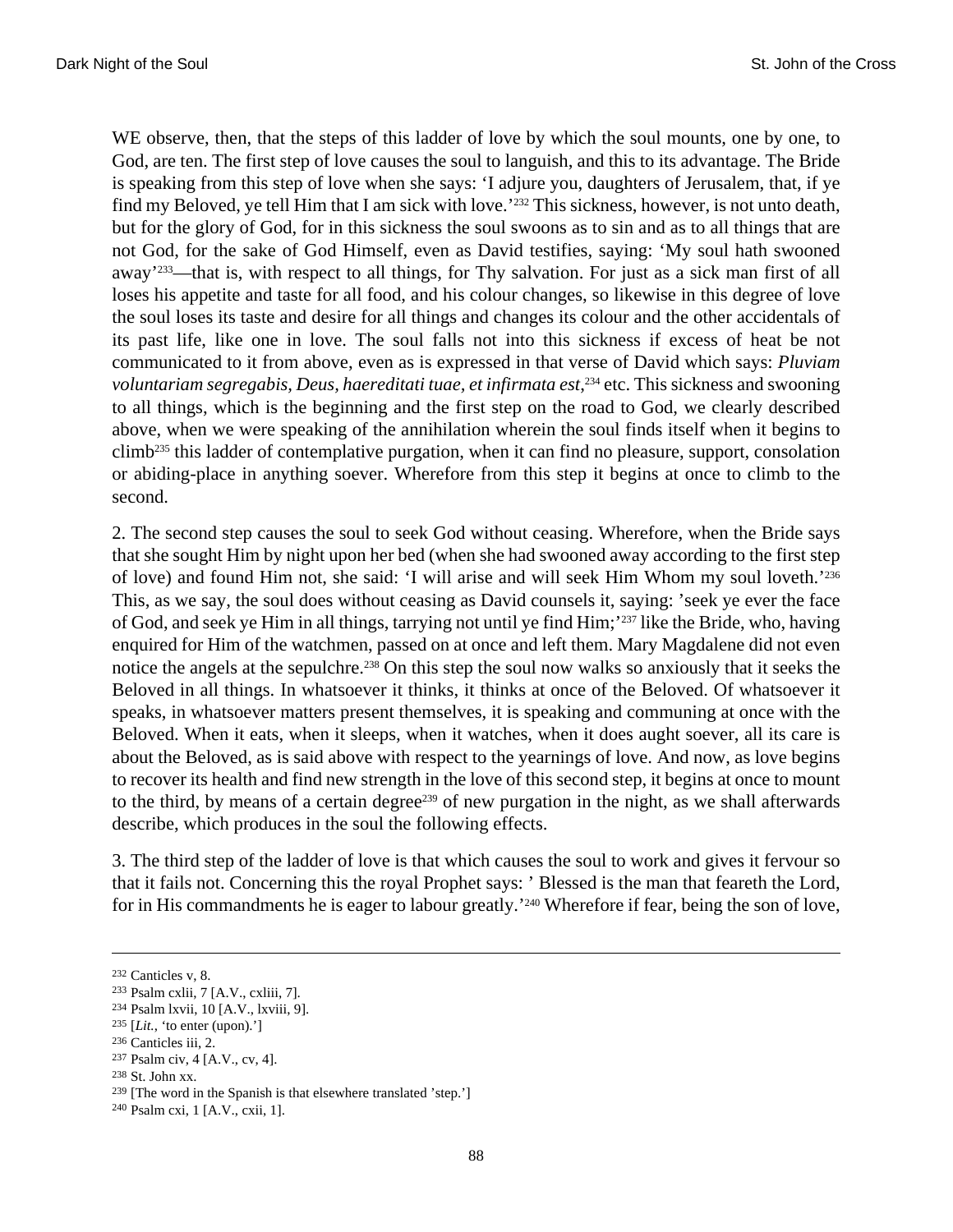causes within him this eagerness to labour,<sup>241</sup> what will be done by love itself? On this step the soul considers great works undertaken for the Beloved as small; many things as few; and the long time for which it serves Him as short, by reason of the fire of love wherein it is now burning. Even so to Jacob, though after seven years he had been made to serve seven more, they seemed few because of the greatness of his love.242 Now if the love of a mere creature could accomplish so much in Jacob, what will love of the Creator be able to do when on this third step it takes possession of the soul? Here, for the great love which the soul bears to God, it suffers great pains and afflictions because of the little that it does for God; and if it were lawful for it to be destroyed a thousand times for Him it would be comforted. Wherefore it considers itself useless in all that it does and thinks itself to be living in vain. Another wondrous effect produced here in the soul is that it considers itself as being, most certainly, worse than all other souls: first, because love is continually teaching it how much is due to  $God;^{243}$  and second, because, as the works which it here does for God are many and it knows them all to be faulty and imperfect, they all bring it confusion and affliction, for it realizes in how lowly a manner it is working for God, Who is so high. On this third step, the soul is very far from vainglory or presumption, and from condemning others. These anxious effects, with many others like them, are produced in the soul by this third step; wherefore it gains courage and strength from them in order to mount to the fourth step, which is that that follows.

4. The fourth step of this ladder of love is that whereby there is caused in the soul an habitual suffering because of the Beloved, yet without weariness. For, as Saint Augustine says, love makes all things that are great, grievous and burdensome to be almost naught. From this step the Bride was speaking when, desiring to attain to the last step, she said to the Spouse: 'set me as a seal upon thy heart, as a seal upon thine arm; for love—that is, the act and work of love—is strong as death, and emulation and importunity last as long as hell.<sup>'244</sup> The spirit here has so much strength that it has subjected the flesh and takes as little account of it as does the tree of one of its leaves. In no way does the soul here seek its own consolation or pleasure, either in God, or in aught else, nor does it desire or seek to pray to God for favours, for it sees clearly that it has already received enough of these, and all its anxiety is set upon the manner wherein it will be able to do something that is pleasing to God and to render Him some service such as He merits and in return for what it has received from Him, although it be greatly to its cost. The soul says in its heart and spirit: Ah, my God and Lord! How many are there that go to seek in Thee their own consolation and pleasure, and desire Thee to grant them favours and gifts; but those who long to do Thee pleasure and to give Thee something at their cost, setting their own interests last, are very few. The failure, my God, is not in Thy unwillingness to grant us new favours, but in our neglect to use those that we have received in Thy service alone, in order to constrain Thee to grant them to us continually. Exceeding lofty is this step of love; for, as the soul goes ever after God with love so true, imbued with the spirit of suffering for His sake, His Majesty oftentimes and quite habitually grants it joy, and visits it sweetly and delectably in the spirit; for the boundless love of Christ, the Word, cannot suffer the afflictions of His lover without succouring him. This He affirmed through Jeremias, saying: 'I have

<sup>241</sup> [*Lit.*, 'makes in him this labour of eagerness.']

<sup>242</sup> [Genesis xxix, 20](http://www.ccel.org/b/bible/asv/xml/asv.Gen.29.xml#Gen.29.20).

<sup>243</sup> [*Lit.*, 'how much God merits.']

<sup>244</sup> [Canticles viii, 5.](http://www.ccel.org/b/bible/asv/xml/asv.Song.8.xml#Song.8.5)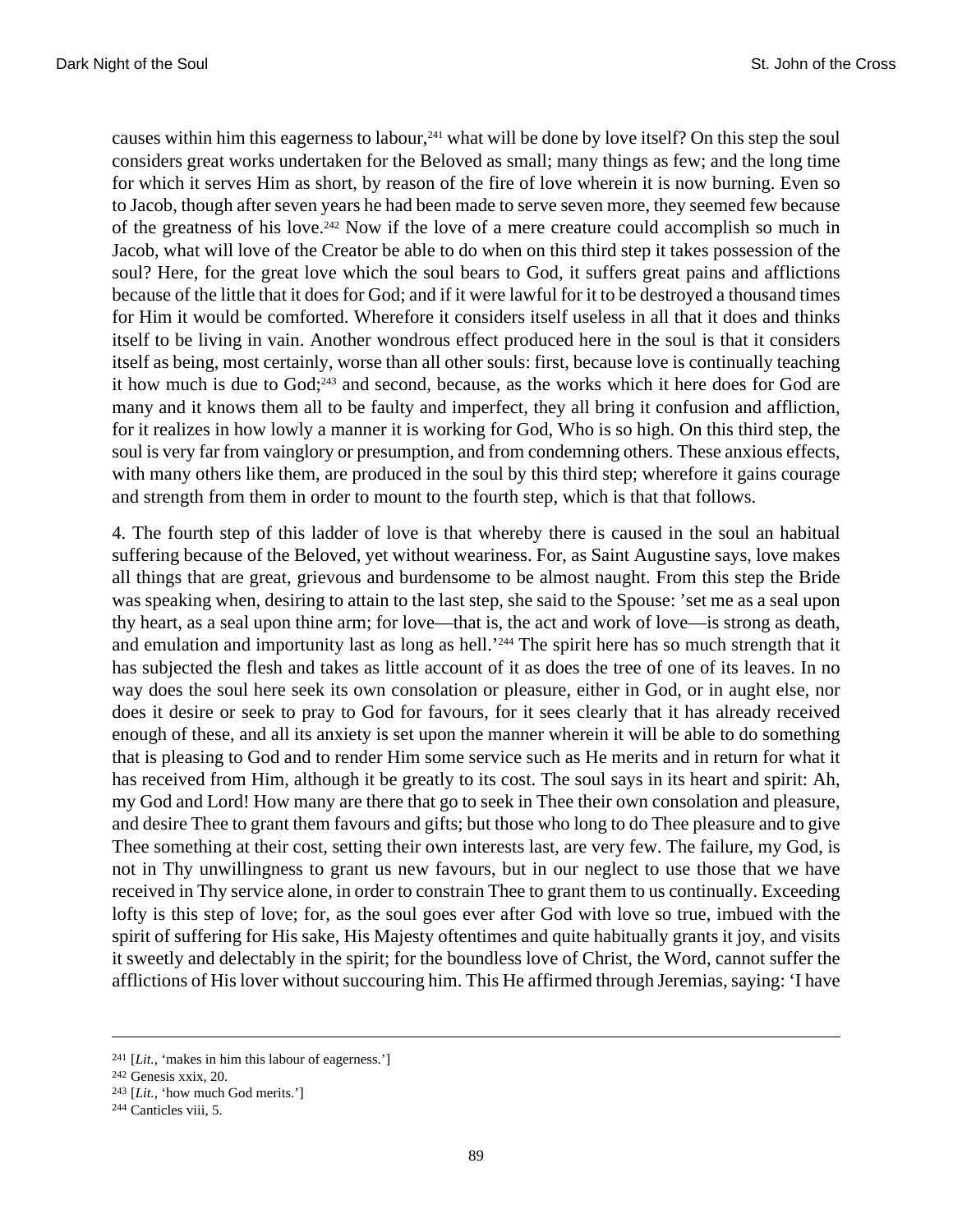remembered thee, pitying thy youth and tenderness, when thou wentest after Me in the wilderness.'<sup>245</sup> Speaking spiritually, this denotes the detachment which the soul now has interiorly from every creature, so that it rests not and nowhere finds quietness. This fourth step enkindles the soul and makes it to burn in such desire for God that it causes it to mount to the fifth, which is that which follows.

5. The fifth step of this ladder of love makes the soul to desire and long for God impatiently. On this step the vehemence of the lover to comprehend the Beloved and be united with Him is such that every delay, however brief, becomes very long, wearisome and oppressive to it, and it continually believes itself to be finding the Beloved. And when it sees its desire frustrated (which is at almost every moment), it swoons away with its yearning, as says the Psalmist, speaking from this step, in these words: 'My soul longs and faints for the dwellings of the Lord.'246 On this step the lover must needs see that which he loves, or die; at this step was Rachel, when, for the great longing that she had for children, she said to Jacob, her spouse: 'Give me children, else shall I die.'247 Here men suffer hunger like dogs and go about and surround the city of God. On this step, which is one of hunger,<sup>248</sup> the soul is nourished upon love; for, even as is its hunger, so is its abundance; so that it rises hence to the sixth step, producing the effects which follow.

### **CHAPTER XX**

#### *Wherein are treated the other five steps of love.*

ON the sixth step the soul runs swiftly to God and touches Him again and again; and it runs without fainting by reason of its hope. For here the love that has made it strong makes it to fly swiftly. Of this step the prophet Isaias speaks thus: ' The saints that hope in God shall renew their strength; they shall take wings as the eagle; they shall fly and shall not faint,'249 as they did at the fifth step. To this step likewise alludes that verse of the Psalm: ' As the hart desires the waters, my soul desires Thee, O God.<sup>'250</sup> For the hart, in its thirst, runs to the waters with great swiftness. The cause of this swiftness in love which the soul has on this step is that its charity is greatly enlarged within it, since the soul is here almost wholly purified, as is said likewise in the Psalm, namely: *Sine iniquitate cucurri*. <sup>251</sup> And in another Psalm: 'I ran the way of Thy commandments when Thou didst enlarge

<sup>245</sup> [Jeremias ii, 2.](http://www.ccel.org/b/bible/asv/xml/asv.Jer.2.xml#Jer.2.2)

<sup>246</sup> [Psalm lxxxiii, 2](http://www.ccel.org/b/bible/asv/xml/asv.Ps.83.xml#Ps.83.2) [A.V., [lxxxiv, 2](http://www.ccel.org/b/bible/asv/xml/asv.Ps.84.xml#Ps.84.2)].

<sup>247</sup> [Genesis xxx, 1](http://www.ccel.org/b/bible/asv/xml/asv.Gen.30.xml#Gen.30.1).

<sup>248</sup> [*Lit.*, 'On this hungering step.']

<sup>249</sup> [Isaias xl, 31](http://www.ccel.org/b/bible/asv/xml/asv.Isa.40.xml#Isa.40.31).

<sup>250</sup> [Psalm xli, 2](http://www.ccel.org/b/bible/asv/xml/asv.Ps.41.xml#Ps.41.2) [A.V., [xlii, 1](http://www.ccel.org/b/bible/asv/xml/asv.Ps.42.xml#Ps.42.1)].

<sup>251</sup> [Psalm lviii, 5](http://www.ccel.org/b/bible/asv/xml/asv.Ps.58.xml#Ps.58.5) [A.V., [lix, 4\]](http://www.ccel.org/b/bible/asv/xml/asv.Ps.59.xml#Ps.59.4).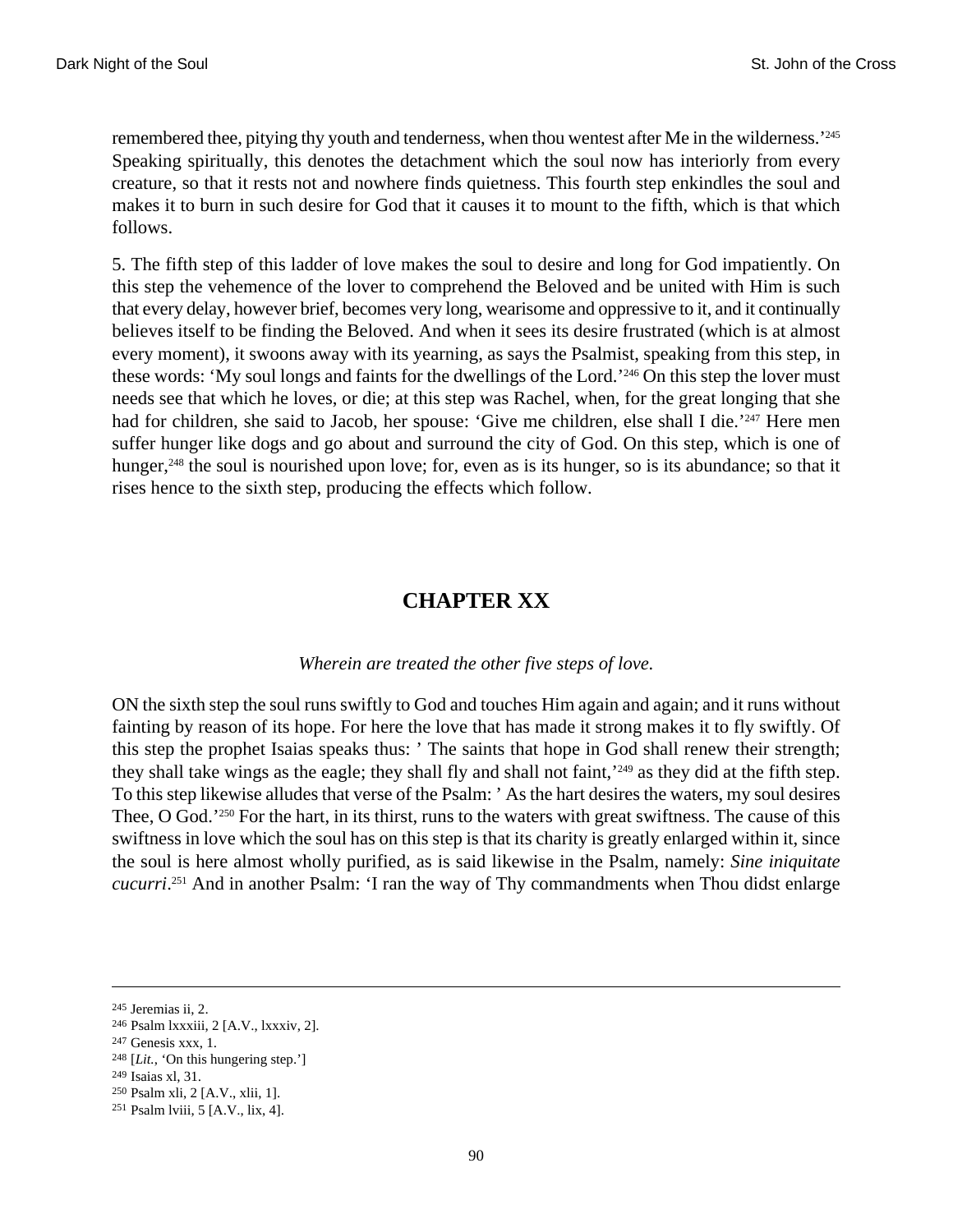my heart';252 and thus from this sixth step the soul at once mounts to the seventh, which is that which follows.

2. The seventh step of this ladder makes the soul to become vehement in its boldness. Here love employs not its judgment in order to hope, nor does it take counsel so that it may draw back, neither can any shame restrain it; for the favour which God here grants to the soul causes it to become vehement in its boldness. Hence follows that which the Apostle says, namely: That charity believeth all things, hopeth all things and is capable of all things.253 Of this step spake Moses, when he entreated God to pardon the people, and if not, to blot out his name from the book of life wherein He had written it.254 Men like these obtain from God that which they beg of Him with desire. Wherefore David says: 'Delight thou in God and He will give thee the petitions of thy heart.'<sup>255</sup> On this step the Bride grew bold, and said: *Osculetur me osculo oris sui*. <sup>256</sup> To this step it is not lawful for the soul to aspire boldly, unless it feel the interior favour of the King's sceptre extended to it, lest perchance it fall from the other steps which it has mounted up to this point, and wherein it must ever possess itself in humility. From this daring and power which God grants to the soul on this seventh step, so that it may be bold with God in the vehemence of love, follows the eighth, which is that wherein it takes the Beloved captive and is united with Him, as follows.

3. The eighth step of love causes the soul to seize Him and hold Him fast without letting Him go, even as the Bride says, after this manner: 'I found Him Whom my heart and soul love; I held Him and I will not let Him go.'257 On this step of union the soul satisfies her desire, but not continuously. Certain souls climb some way,<sup>258</sup> and then lose their hold; for, if this state were to continue, it would be glory itself in this life; and thus the soul remains therein for very short periods of time. To the prophet Daniel, because he was a man of desires, was sent a command from God to remain on this step, when it was said to him: 'Daniel, stay upon thy step, because thou art a man of desires.'<sup>259</sup> After this step follows the ninth, which is that of souls now perfect, as we shall afterwards say, which is that that follows.

4. The ninth step of love makes the soul to burn with sweetness. This step is that of the perfect, who now burn sweetly in God. For this sweet and delectable ardour is caused in them by the Holy Spirit by reason of the union which they have with God. For this cause Saint Gregory says, concerning the Apostles, that when the Holy Spirit came upon them visibly they burned inwardly and sweetly through love.260 Of the good things and riches of God which the soul enjoys on this step, we cannot speak; for if many books were to be written concerning it the greater part would still remain untold. For this cause, and because we shall say something of it hereafter, I say no more

<sup>252</sup> [Psalm cxviii, 32](http://www.ccel.org/b/bible/asv/xml/asv.Ps.118.xml#Ps.118.32) [A.V., [cxix, 32](http://www.ccel.org/b/bible/asv/xml/asv.Ps.119.xml#Ps.119.32)].

<sup>253</sup> [1 Corinthians xiii, 7](http://www.ccel.org/b/bible/asv/xml/asv.iCor.13.xml#iCor.13.7).

<sup>254</sup> [Exodus xxxii, 31-2.](http://www.ccel.org/b/bible/asv/xml/asv.Exod.32.xml#Exod.32.31)

<sup>255</sup> [Psalm xxxvi, 4](http://www.ccel.org/b/bible/asv/xml/asv.Ps.36.xml#Ps.36.4) [A.V., [xxxvii, 4](http://www.ccel.org/b/bible/asv/xml/asv.Ps.37.xml#Ps.37.4)].

<sup>256</sup> [Canticles i, 1](http://www.ccel.org/b/bible/asv/xml/asv.Song.1.xml#Song.1.1).

<sup>257</sup> [Canticles iii, 4](http://www.ccel.org/b/bible/asv/xml/asv.Song.3.xml#Song.3.4).

<sup>258</sup> [*Lit.*, 'attain to setting their foot.']

<sup>259</sup> [Daniel x, 11](http://www.ccel.org/b/bible/asv/xml/asv.Dan.10.xml#Dan.10.11).

<sup>260</sup> 'Dum Deum in ignis visione suscipiunt, per amorem suaviter arserunt' (*Hom. XXX in Evang*.).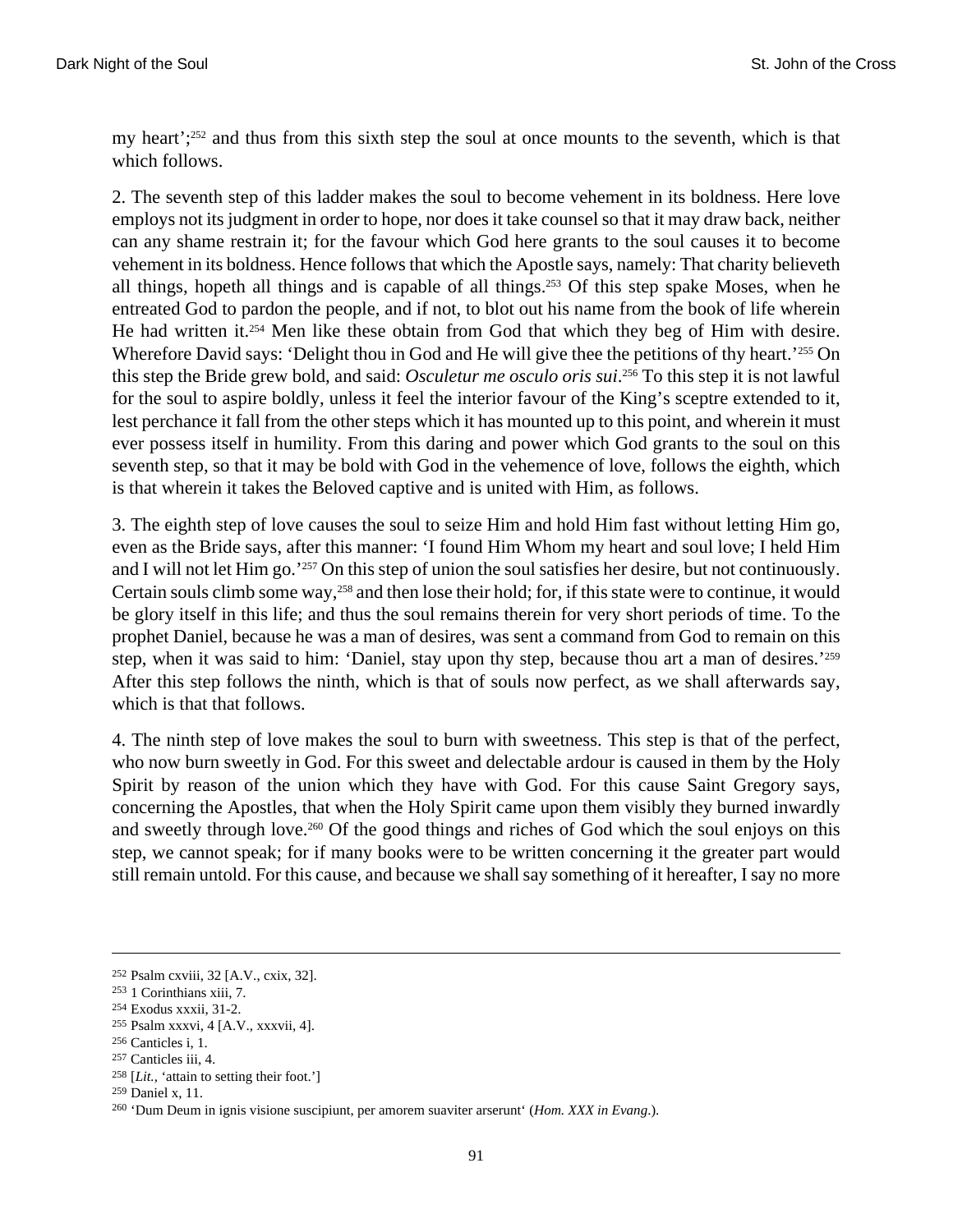here than that after this follows the tenth and last step of this ladder of love, which belongs not to this life.

5. The tenth and last step of this secret ladder of love causes the soul to become wholly assimilated to God, by reason of the clear and immediate<sup>261</sup> vision of God which it then possesses; when, having ascended in this life to the ninth step, it goes forth from the flesh. These souls, who are few, enter not into purgatory, since they have already been wholly purged by love. Of these Saint Matthew says: *Beati mundo corde: quoniam ipsi Deum videbunt.*262 And, as we say, this vision is the cause of the perfect likeness of the soul to God, for, as Saint John says, we know that we shall be like Him.263 Not because the soul will come to have the capacity of God, for that is impossible; but because all that it is will become like to God, for which cause it will be called, and will be, God by participation.

6. This is the secret ladder whereof the soul here speaks, although upon these higher steps it is no longer very secret to the soul, since much is revealed to it by love, through the great effects which love produces in it. But, on this last step of clear vision, which is the last step of the ladder whereon God leans, as we have said already, there is naught that is hidden from the soul, by reason of its complete assimilation. Wherefore Our Saviour says: 'In that day ye shall ask Me nothing,' etc.<sup>264</sup> But, until that day, however high a point the soul may reach, there remains something hidden from it—namely, all that it lacks for total assimilation in the Divine Essence. After this manner, by this mystical theology and secret love, the soul continues to rise above all things and above itself, and to mount upward to God. For love is like fire, which ever rises upward with the desire to be absorbed in the centre of its sphere.

# **CHAPTER XXI**

### *Which explains the word 'disguised,' and describes the colours of the disguise of the soul in this night.*

Now that we have explained the reasons why the soul called this contemplation a 'secret ladder,' it remains for us to explain likewise the word 'disguised,' and the reason why the soul says also that it went forth by this 'secret ladder' in ' disguise.'

2. For the understanding of this it must be known that to disguise oneself is naught else but to hide and cover oneself beneath another garb and figure than one's own—sometimes in order to show forth, under that garb or figure, the will and purpose which is in the heart to gain the grace and will

<sup>261</sup> [i.e., direct, not mediate.]

<sup>262</sup> [St. Matthew v, 8.](http://www.ccel.org/b/bible/asv/xml/asv.Matt.5.xml#Matt.5.8)

<sup>263</sup> [St. John iii, 2.](http://www.ccel.org/b/bible/asv/xml/asv.John.3.xml#John.3.2)

<sup>264</sup> [St. John xvi, 23](http://www.ccel.org/b/bible/asv/xml/asv.John.16.xml#John.16.23).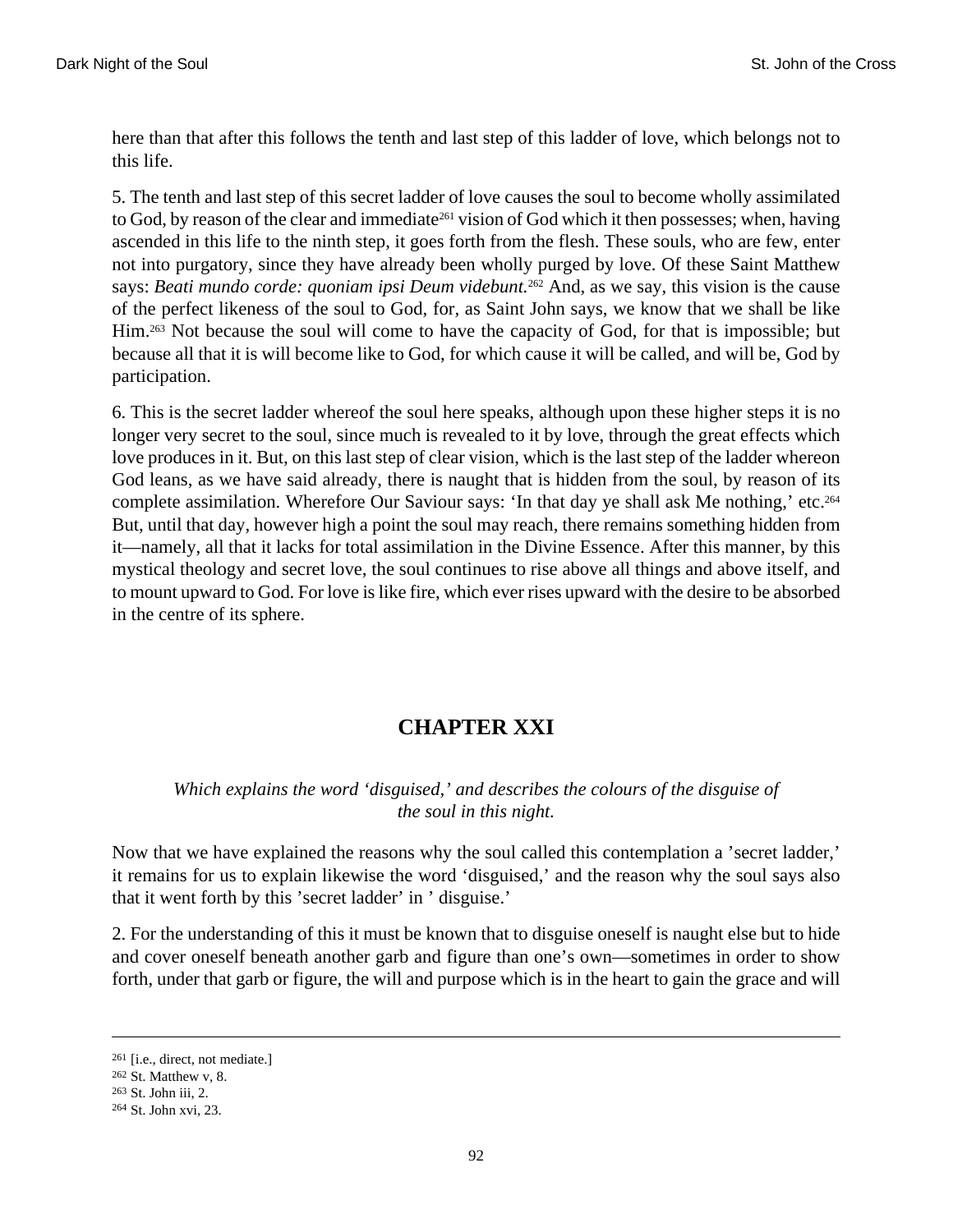of one who is greatly loved; sometimes, again, to hide oneself from one's rivals and thus to accomplish one's object better. At such times a man assumes the garments and livery which best represent and indicate the affection of his heart and which best conceal him from his rivals.

3. The soul, then, touched with the love of Christ the Spouse, and longing to attain to His grace and gain His goodwill, goes forth here disguised with that disguise which most vividly represents the affections of its spirit and which will protect it most securely on its journey from its adversaries and enemies, which are the devil, the world and the flesh. Thus the livery which it wears is of three chief colours—white, green and purple—denoting the three theological virtues, faith, hope and charity. By these the soul will not only gain the grace and goodwill of its Beloved, but it will travel in security and complete protection from its three enemies: for faith is an inward tunic of a whiteness so pure that it completely dazzles the eyes of the understanding.<sup>265</sup> And thus, when the soul journeys in its vestment of faith, the devil can neither see it nor succeed in harming it, since it is well protected by faith—more so than by all the other virtues—against the devil, who is at once the strongest and the most cunning of enemies.

4. It is clear that Saint Peter could find no better protection than faith to save him from the devil, when he said: *Cui resistite fortes in fide*. <sup>266</sup> And in order to gain the grace of the Beloved, and union with Him, the soul cannot put on a better vest and tunic,<sup>267</sup> to serve as a foundation and beginning of the other vestments of the virtues, than this white garment<sup>268</sup> of faith, for without it, as the Apostle says, it is impossible to please God, and with it, it is impossible to fail to please Him. For He Himself says through a prophet: *Sponsabo te mihi in fide*. <sup>269</sup> Which is as much as to say: If thou desirest, O soul, to be united and betrothed to Me, thou must come inwardly clad in faith.

5. This white garment of faith was worn by the soul on its going forth from this dark night, when, walking in interior constraint and darkness, as we have said before, it received no aid, in the form of light, from its understanding, neither from above, since Heaven seemed to be closed to it and God hidden from it, nor from below, since those that taught it satisfied it not. It suffered with constancy and persevered, passing through those trials without fainting or failing the Beloved, Who in trials and tribulations proves the faith of His Bride, so that afterwards she may truly repeat this saying of David, namely: 'By the words of Thy lips I kept hard ways.'270

6. Next, over this white tunic of faith the soul now puts on the second colour, which is a green vestment. By this, as we said, is signified the virtue of hope, wherewith, as in the first case, the soul is delivered and protected from the second enemy, which is the world. For this green colour of living hope in God gives the soul such ardour and courage and aspiration to the things of eternal life that, by comparison with what it hopes for therein, all things of the world seem to it to be, as in truth they are, dry and faded and dead and nothing worth. The soul now divests and strips itself of all these worldly vestments and garments, setting its heart upon naught that is in the world and

<sup>265</sup> [*Lit.*, 'that it dislocates the sight of all understanding.']

<sup>266</sup> [1 St. Peter v, 9](http://www.ccel.org/b/bible/asv/xml/asv.iPet.5.xml#iPet.5.9).

<sup>267</sup> [*Lit.*, 'a better undershirt and tunic.']

<sup>268</sup> [*Lit.*, 'this whiteness.']

<sup>269</sup> [Osee, ii, 20.](http://www.ccel.org/b/bible/asv/xml/asv.Hos.2.xml#Hos.2.20)

<sup>270</sup> [Psalm xvi, 4](http://www.ccel.org/b/bible/asv/xml/asv.Ps.16.xml#Ps.16.4) [A.V., [xvii, 4](http://www.ccel.org/b/bible/asv/xml/asv.Ps.17.xml#Ps.17.4)].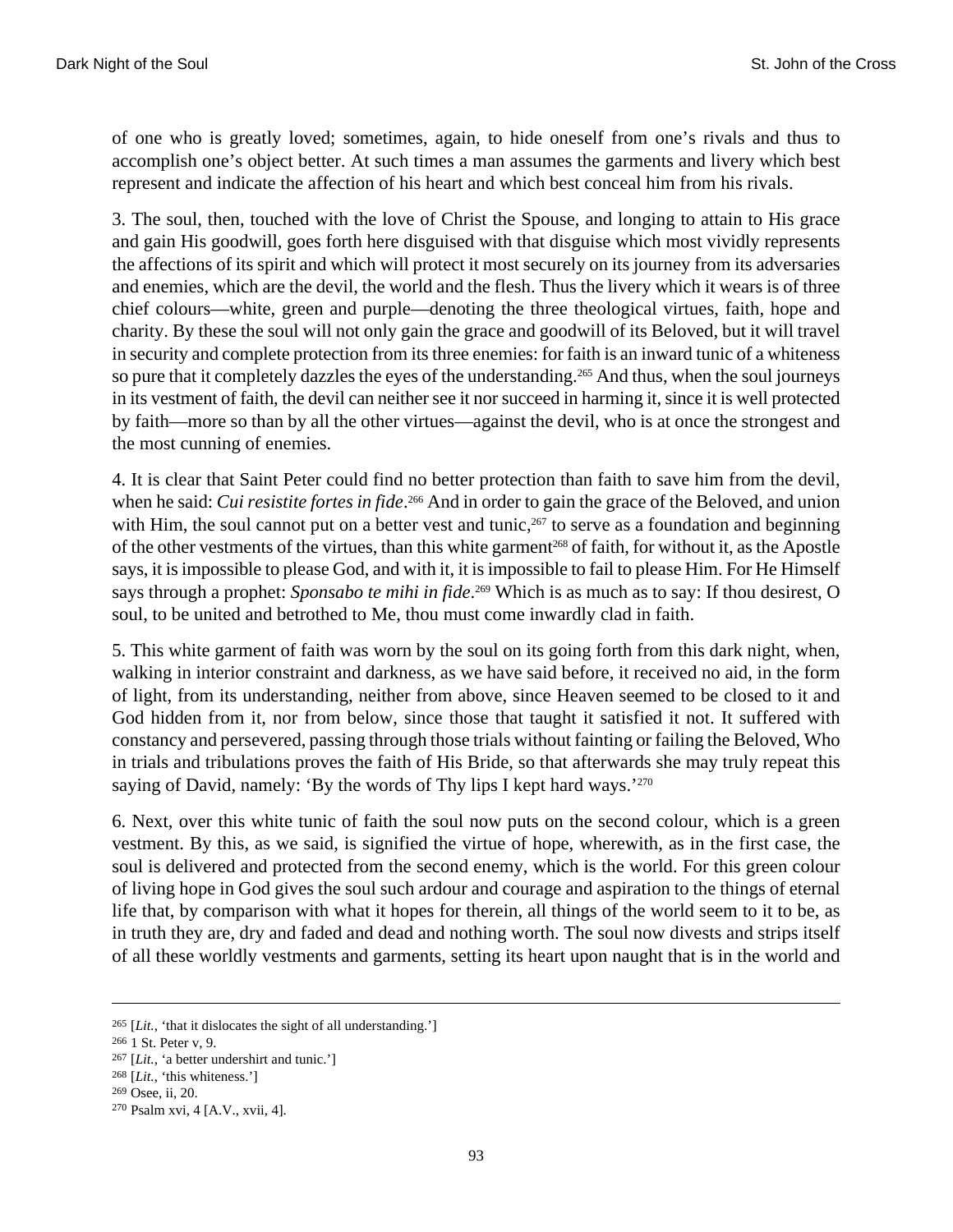hoping for naught, whether of that which is or of that which is to be, but living clad only in the hope of eternal life. Wherefore, when the heart is thus lifted up above the world, not only can the world neither touch the heart nor lay hold on it, but it cannot even come within sight of it.

7. And thus, in this green livery and disguise, the soul journeys in complete security from this second enemy, which is the world. For Saint Paul speaks of hope as the helmet of salvation $271$ —that is, a piece of armour that protects the whole head, and covers it so that there remains uncovered only a visor through which it may look. And hope has this property, that it covers all the senses of the head of the soul, so that there is naught soever pertaining to the world in which they can be immersed, nor is there an opening through which any arrow of the world can wound them. It has a visor, however, which the soul is permitted to use so that its eyes may look upward, but nowhere else; for this is the function which hope habitually performs in the soul, namely, the directing of its eyes upwards to look at God alone, even as David declared that his eyes were directed, when he said: *Oculi mei semper ad Dominum*. <sup>272</sup> He hoped for no good thing elsewhere, save as he himself says in another Psalm: 'Even as the eyes of the handmaid are set upon the hands of her mistress, even so are our eyes set upon our Lord God, until He have mercy upon us as we hope in Him.'<sup>273</sup>

8. For this reason, because of this green livery (since the soul is ever looking to God and sets its eyes on naught else, neither is pleased with aught save with Him alone), the Beloved has such great pleasure with the soul that it is true to say that the soul obtains from Him as much as it hopes for from Him. Wherefore the Spouse in the Songs tells the Bride that, by looking upon Him with one eye alone, she has wounded His heart.<sup>274</sup> Without this green livery of hope in God alone it would be impossible for the soul to go forth to encompass this loving achievement, for it would have no success, since that which moves and conquers is the importunity of hope.

9. With this livery of hope the soul journeys in disguise through this secret and dark night whereof we have spoken; for it is so completely voided of every possession and support that it fixes its eyes and its care upon naught but God, putting its mouth in the dust, $275$  if so be there may be hope—to repeat the quotation made above from Jeremias.<sup>276</sup>

10. Over the white and the green vestments, as the crown and perfection of this disguise and livery, the soul now puts on the third colour, which is a splendid garment of purple. By this is denoted the third virtue, which is charity. This not only adds grace to the other two colours, but causes the soul to rise to so lofty a point that it is brought near to God, and becomes very beautiful and pleasing to Him, so that it makes bold to say: 'Albeit I am black, O daughters of Jerusalem, I am comely; wherefore the King hath loved me and hath brought me into His chambers.<sup>277</sup> This livery of charity, which is that of love, and causes greater love in the Beloved, not only protects the soul and hides it from the third enemy, which is the flesh (for where there is true love of God there enters neither

<sup>271</sup> [1 Thessalonians v, 8.](http://www.ccel.org/b/bible/asv/xml/asv.iThess.5.xml#iThess.5.8)

<sup>272</sup> [Psalm xxiv, 15](http://www.ccel.org/b/bible/asv/xml/asv.Ps.24.xml#Ps.24.15) [A.V., [xxv, 15](http://www.ccel.org/b/bible/asv/xml/asv.Ps.25.xml#Ps.25.15)].

<sup>273</sup> [Psalm cxxii, 2](http://www.ccel.org/b/bible/asv/xml/asv.Ps.122.xml#Ps.122.2) [A.V., [cxxiii, 2](http://www.ccel.org/b/bible/asv/xml/asv.Ps.123.xml#Ps.123.2)].

<sup>274</sup> [Canticles iv, 9.](http://www.ccel.org/b/bible/asv/xml/asv.Song.4.xml#Song.4.9)

<sup>275</sup> [Lamentations iii, 29](http://www.ccel.org/b/bible/asv/xml/asv.Lam.3.xml#Lam.3.29).

<sup>276</sup> *Ibid*. [For the quotation, see Bk. II, chap. viii, sect. 1, above.]

<sup>277</sup> [Canticles i, 3](http://www.ccel.org/b/bible/asv/xml/asv.Song.1.xml#Song.1.3). [A.V., [i, 4](http://www.ccel.org/b/bible/asv/xml/asv.Song.1.xml#Song.1.4).] [For 'chambers' the Spanish has 'bed.']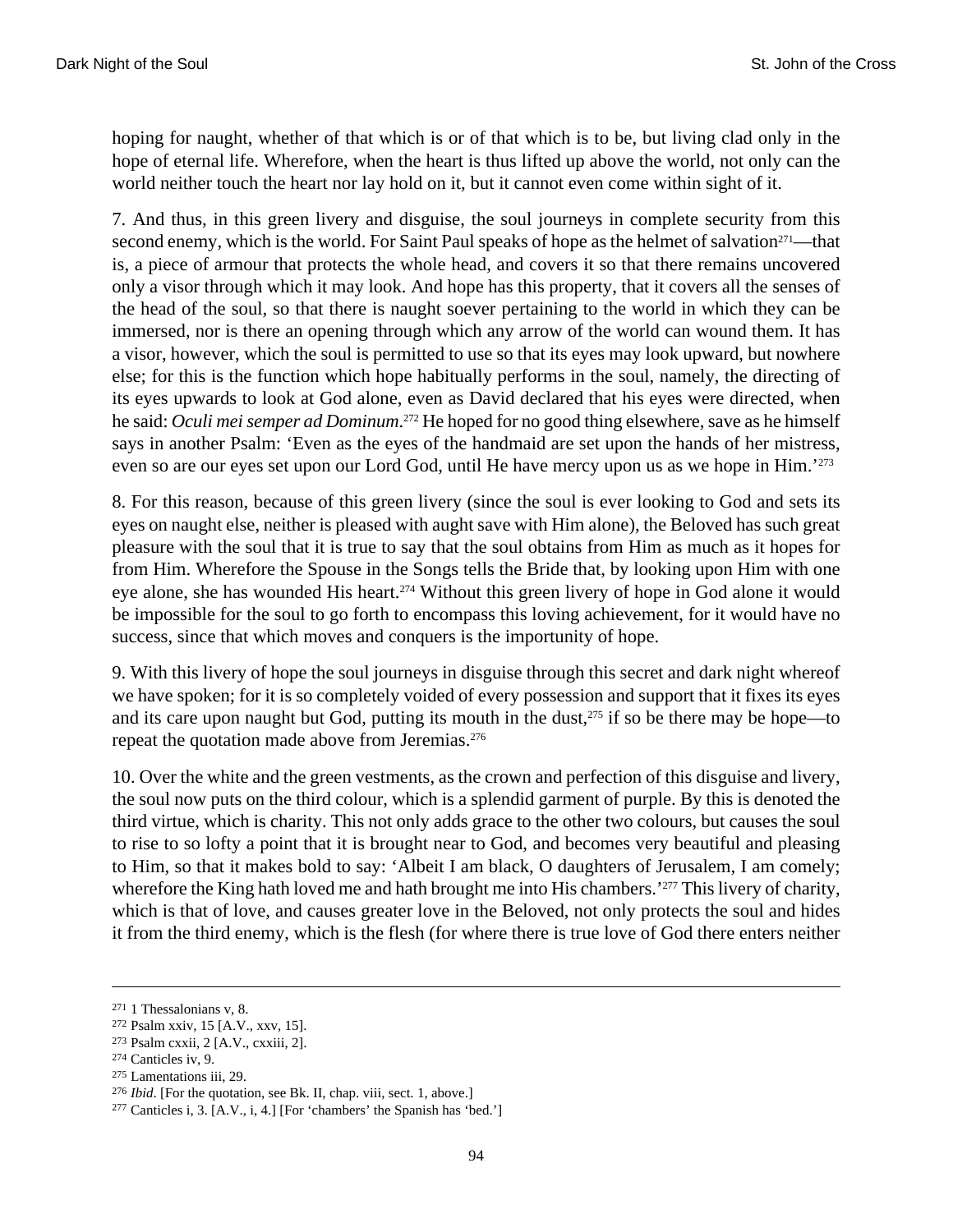love of self nor that of the things of self), but even gives worth to the other virtues, bestowing on them vigour and strength to protect the soul, and grace and beauty to please the Beloved with them, for without charity no virtue has grace before God. This is the purple which is spoken of in the Songs,<sup>278</sup> upon which God reclines. Clad in this purple livery the soul journeys when (as has been explained above in the first stanza) it goes forth from itself in the dark night, and from all things created, 'kindled in love with yearnings,' by this secret ladder of contemplation, to the perfect union of love of God, its beloved salvation.<sup>279</sup>

11. This, then, is the disguise which the soul says that it wears in the night of faith, upon this secret ladder, and these are its three colours. They constitute a most fit preparation for the union of the soul with God, according to its three faculties, which are understanding, memory and will. For faith voids and darkens the understanding as to all its natural intelligence, and herein prepares it for union with Divine Wisdom. Hope voids and withdraws the memory from all creature possessions; for, as Saint Paul says, hope is for that which is not possessed;280 and thus it withdraws the memory from that which it is capable of possessing, and sets it on that for which it hopes. And for this cause hope in God alone prepares the memory purely for union with God. Charity, in the same way, voids and annihilates the affections and desires of the will for whatever is not God, and sets them upon Him alone; and thus this virtue prepares this faculty and unites it with God through love. And thus, since the function of these virtues is the withdrawal of the soul from all that is less than God, their function is consequently that of joining it with God.

12. And thus, unless it journeys earnestly, clad in the garments of these three virtues, it is impossible for the soul to attain to the perfection of union with God through love. Wherefore, in order that the soul might attain that which it desired, which was this loving and delectable union with its Beloved, this disguise and clothing which it assumed was most necessary and convenient. And likewise to have succeeded in thus clothing itself and persevering until it should obtain the end and aspiration which it had so much desired, which was the union of love, was a great and happy chance, wherefore in this line the soul also says:

*Oh, happy chance!*

# **CHAPTER XXII**

*Explains the third*281 *line of the second stanza.*

<sup>278</sup> [Canticles iii, 10.](http://www.ccel.org/b/bible/asv/xml/asv.Song.3.xml#Song.3.10)

<sup>279</sup> [Or 'health.']

<sup>280</sup> [Romans viii, 24](http://www.ccel.org/b/bible/asv/xml/asv.Rom.8.xml#Rom.8.24).

<sup>281</sup> i.e., in the original Spanish and in our verse rendering of the poem in *The Complete Works of St. John of the Cross*, Ed. by E. Allison Peers, Vol. II (The Newman Press, Westminster, Md.).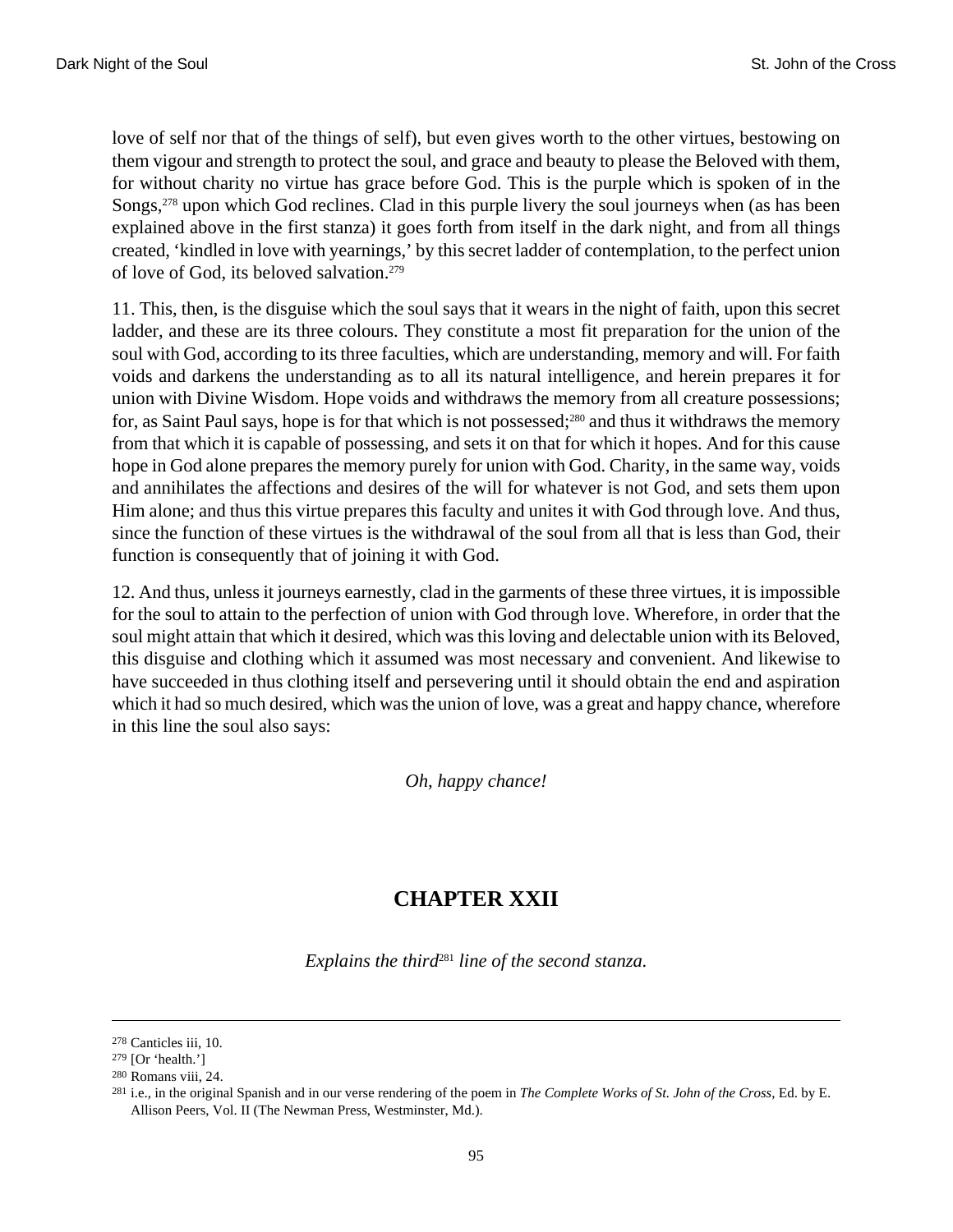IT is very clear that it was a happy chance for this soul to go forth with such an enterprise as this, for it was its going forth that delivered it from the devil and from the world and from its own sensuality, as we have said. Having attained liberty of spirit, so precious and so greatly desired by all, it went forth from low things to high; from terrestrial, it became celestial; from human, Divine. Thus it came to have its conversation in the heavens, as has the soul in this state of perfection, even as we shall go on to say in what follows, although with rather more brevity.

2. For the most important part of my task, and the part which chiefly led me to undertake it, was the explanation of this night to many souls who pass through it and yet know nothing about it, as was said in the prologue. Now this explanation and exposition has already been half completed. Although much less has been said of it than might be said, we have shown how many are the blessings which the soul bears with it through the night and how happy is the chance whereby it passes through it, so that, when a soul is terrified by the horror of so many trials, it is also encouraged by the certain hope of so many and such precious blessings of God as it gains therein. And furthermore, for yet another reason, this was a happy chance for the soul; and this reason is given in the following line:

*In darkness and in concealment.*

# **CHAPTER XXIII**

*Expounds the fourth line*282 *and describes the wondrous hiding place wherein the soul is set during this night. Shows how, although the devil has an entrance into other places that are very high, he has none into this.*

'IN concealment' is as much as to say 'in a hiding-place,' or 'in hiding'; and thus, what the soul here says (namely, that it went forth 'in darkness and in concealment') is a more complete explanation of the great security which it describes itself in the first line of the stanza as possessing, by means of this dark contemplation upon the road of the union of the love of God.

2. When the soul, then, says 'in darkness and in concealment,' it means that, inasmuch as it journeyed in darkness after the manner aforementioned, it went in hiding and in concealment from the devil and from his wiles and stratagems. The reason why, as it journeys in the darkness of this contemplation, the soul is free, and is hidden from the stratagems of the devil, is that the infused contemplation which it here possesses is infused into it passively and secretly, without the knowledge of the senses and faculties, whether interior or exterior, of the sensual part. And hence it follows that, not only does it journey in hiding, and is free from the impediment which these faculties can

<sup>282</sup> i.e., in the original Spanish and in our verse rendering of the poem in *The Complete Works of St. John of the Cross*, Ed. by E. Allison Peers, Vol. II (The Newman Press, Westminster, Md.).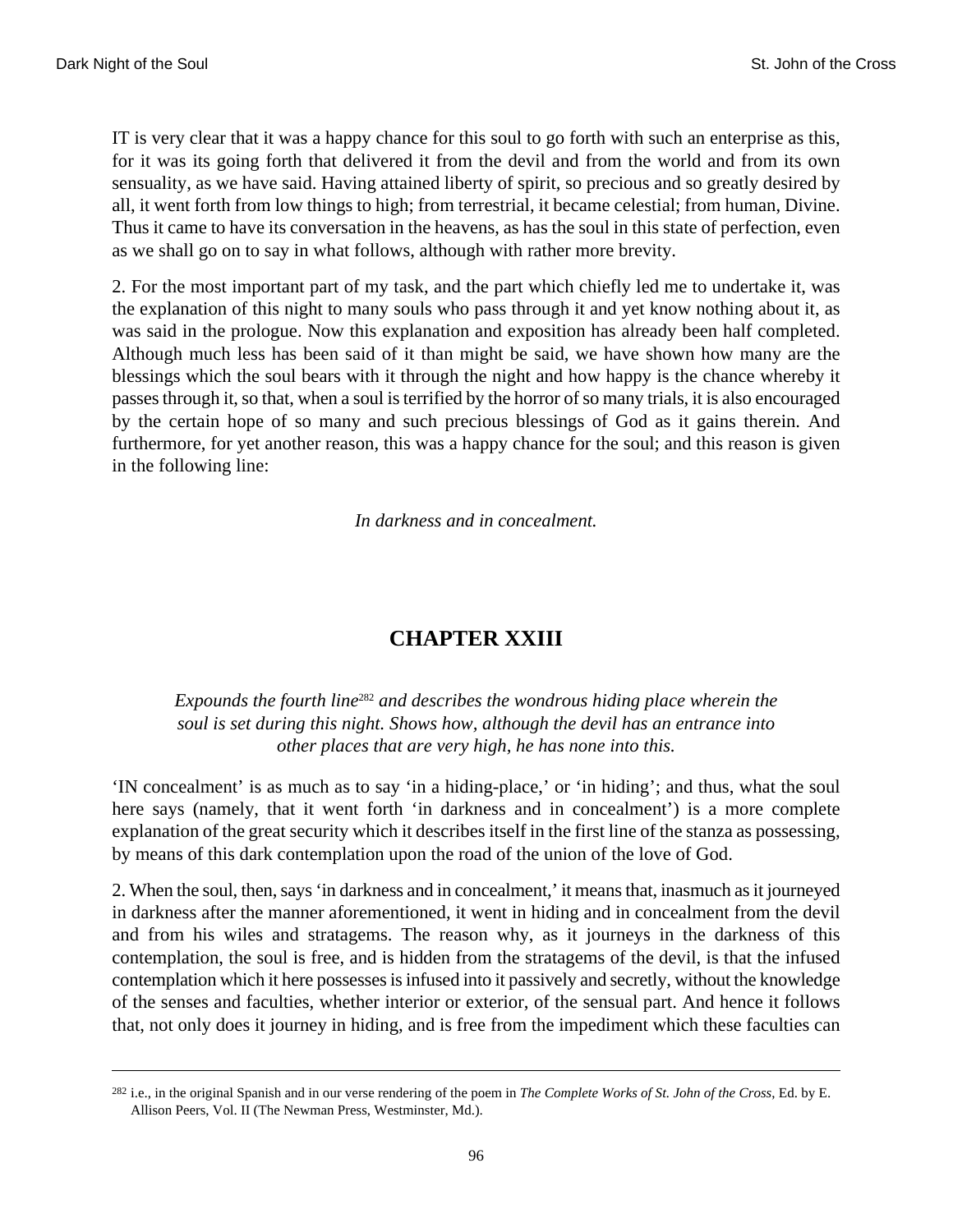set in its way because of its natural weakness, but likewise from the devil; who, except through these faculties of the sensual part, cannot reach or know that which is in the soul, nor that which is taking place within it. Wherefore, the more spiritual, the more interior and the more remote from the senses is the communication, the farther does the devil fall short of understanding it.

3. And thus it is of great importance for the security of the soul that its inward communication with God should be of such a kind that its very senses of the lower part will remain in darkness<sup>283</sup> and be without knowledge of it, and attain not to it: first, so that it may be possible for the spiritual communication to be more abundant, and that the weakness of its sensual part may not hinder the liberty of its spirit; secondly because, as we say, the soul journeys more securely since the devil cannot penetrate so far. In this way we may understand that passage where Our Saviour, speaking in a spiritual sense, says: 'Let not thy left hand know what thy right hand doeth.'284 Which is as though He had said: Let not thy left hand know that which takes place upon thy right hand, which is the higher and spiritual part of the soul; that is, let it be of such a kind that the lower portion of thy soul, which is the sensual part, may not attain to it; let it be a secret between the spirit and God alone.

4. It is quite true that oftentimes, when these very intimate and secret spiritual communications are present and take place in the soul, although the devil cannot get to know of what kind and manner they are, yet the great repose and silence which some of them cause in the senses and the faculties of the sensual part make it clear to him that they are taking place and that the soul is receiving a certain blessing from them. And then, as he sees that he cannot succeed in thwarting them in the depth of the soul, he does what he can to disturb and disquiet the sensual part—that part to which he is able to attain—now by means of afflictions, now by terrors and fears, with intent to disquiet and disturb the higher and spiritual part of the soul by this means, with respect to that blessing which it then receives and enjoys. But often, when the communication of such contemplation makes its naked assault upon the soul and exerts its strength upon it, the devil, with all his diligence, is unable to disturb it; rather the soul receives a new and a greater advantage and a securer peace. For, when it feels the disturbing presence of the enemy, then—wondrous thing!—without knowing how it comes to pass, and without any efforts of its own, it enters farther into its own interior depths, feeling that it is indeed being set in a sure refuge, where it perceives itself to be most completely withdrawn and hidden from the enemy. And thus its peace and joy, which the devil is attempting to take from it, are increased; and all the fear that assails it remains without; and it becomes clearly and exultingly conscious of its secure enjoyment of that quiet peace and sweetness of the hidden Spouse, which neither the world nor the devil can give it or take from it. In that state, therefore, it realizes the truth of the words of the Bride about this, in the Songs, namely: 'see how threescore strong men surround the bed of Solomon, etc., because of the fears of the night.'285 It is conscious of this strength and peace, although it is often equally conscious that its flesh and bones are being tormented from without.

<sup>&</sup>lt;sup>283</sup> [The Spanish also admits of the rendering: 'remain shut off from it by darkness.']

<sup>284</sup> [Matthew vi, 3](http://www.ccel.org/b/bible/asv/xml/asv.Matt.6.xml#Matt.6.3).

<sup>285</sup> [Canticles iii, 7-8.](http://www.ccel.org/b/bible/asv/xml/asv.Song.3.xml#Song.3.7)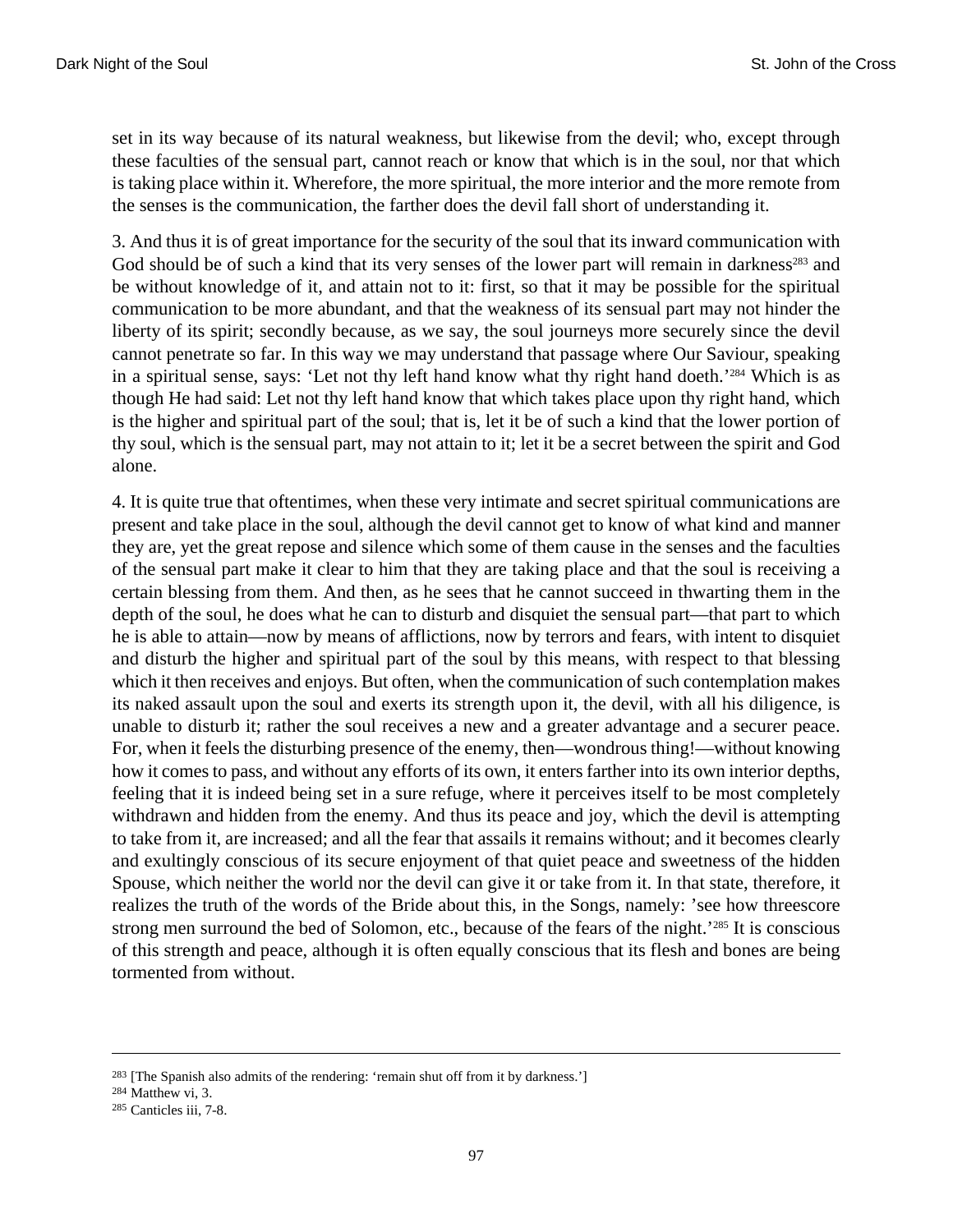5. At other times, when the spiritual communication is not made in any great measure to the spirit, but the senses have a part therein, the devil more easily succeeds in disturbing the spirit and raising a tumult within it, by means of the senses, with these terrors. Great are the torment and the affliction which are then caused in the spirit; at times they exceed all that can be expressed. For, when there is a naked contact of spirit with spirit, the horror is intolerable which the evil spirit causes in the good spirit (I mean, in the soul), when its tumult reaches it. This is expressed likewise by the Bride in the Songs, when she says that it has happened thus to her at a time when she wished to descend to interior recollection in order to have fruition of these blessings. She says: 'I went down into the garden of nuts to see the apples of the valleys, and if the vine had flourished. I knew not; my soul troubled me because of the chariots'—that is, because of the chariots and the noise of Aminadab, which is the devil.<sup>286</sup>

6. At other times it comes to pass that the devil is occasionally able to see certain favours which God is pleased to grant the soul when they are bestowed upon it by the mediation of a good angel; for of those favours which come through a good angel God habitually allows the enemy to have knowledge: partly so that he may do that which he can against them according to the measure of justice, and that thus he may not be able to allege with truth that no opportunity is given him for conquering the soul, as he said concerning Job.<sup>287</sup> This would be the case if God allowed not a certain equality between the two warriors—namely, the good angel and the bad—when they strive for the soul, so that the victory of either may be of the greater worth, and the soul that is victorious and faithful in temptation may be the more abundantly rewarded.

7. We must observe, therefore, that it is for this reason that, in proportion as God is guiding the soul and communing with it, He gives the devil leave to act with it after this manner. When the soul has genuine visions by the instrumentality of the good angel (for it is by this instrumentality that they habitually come, even though Christ reveal Himself, for He scarcely ever appears<sup>288</sup> in His actual person), God also gives the wicked angel leave to present to the soul false visions of this very type in such a way that the soul which is not cautious may easily be deceived by their outward appearance, as many souls have been. Of this there is a figure in Exodus,289 where it is said that all the genuine signs that Moses wrought were wrought likewise in appearance by the magicians of Pharao. If he brought forth frogs, they brought them forth likewise; if he turned water into blood, they did the same.

8. And not only does the evil one imitate God in this type of bodily vision, but he also imitates and interferes in spiritual communications which come through the instrumentality of an angel, when he succeeds in seeing them, as we say (for, as Job said290: *Omne sublime videt*). These, however, as they are without form and figure (for it is the nature of spirit to have no such thing), he cannot imitate and counterfeit like those others which are presented under some species or figure. And

<sup>289</sup> [Exodus vii, 11-22](http://www.ccel.org/b/bible/asv/xml/asv.Exod.7.xml#Exod.7.11); [viii, 7](http://www.ccel.org/b/bible/asv/xml/asv.Exod.8.xml#Exod.8.7).

<sup>286</sup> [Canticles vi, 10](http://www.ccel.org/b/bible/asv/xml/asv.Song.6.xml#Song.6.10) [A.V., [vi, 11-12\]](http://www.ccel.org/b/bible/asv/xml/asv.Ps.6.xml#Ps.6.11).

<sup>287</sup> [Job i, 1-11](http://www.ccel.org/b/bible/asv/xml/asv.Job.1.xml#Job.1.1).

<sup>&</sup>lt;sup>288</sup> Such is the unanimous opinion of theologians. Some, with St. Thomas (Pt. III, q. 57, a. 6), suppose that the appearance which converted St. Paul near Damascus was that of Our Lord Jesus Christ in person.

<sup>290</sup> [Job xli, 25.](http://www.ccel.org/b/bible/asv/xml/asv.Job.41.xml#Job.41.25)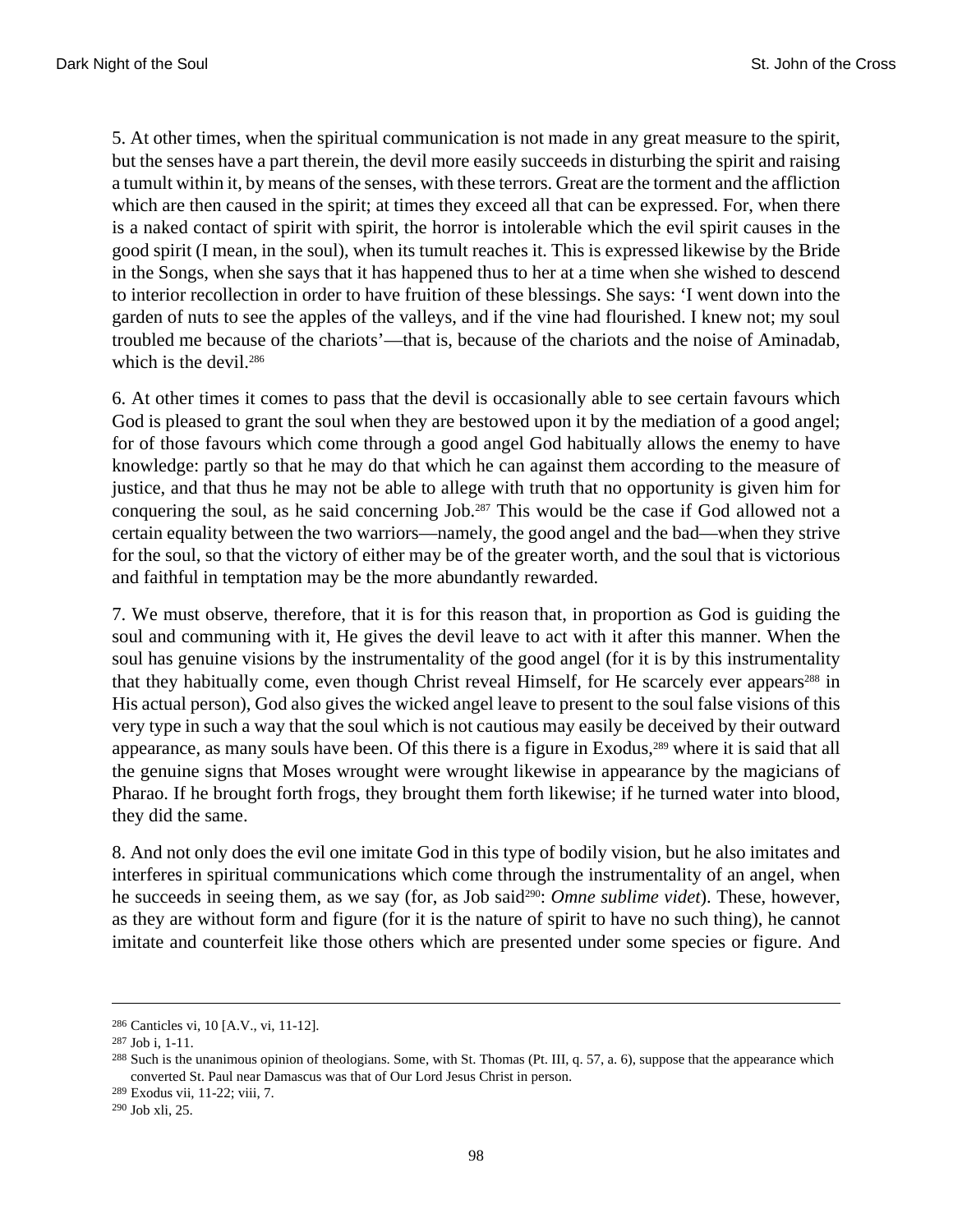thus, in order to attack the soul, in the same way as that wherein it is being visited, his fearful spirit presents a similar vision in order to attack and destroy spiritual things by spiritual. When this comes to pass just as the good angel is about to communicate spiritual contemplation to the soul, it is impossible for the soul to shelter itself in the secrecy and hiding-place of contemplation with sufficient rapidity not to be observed by the devil; and thus he appears to it and produces a certain horror and perturbation of spirit which at times is most distressing to the soul. Sometimes the soul can speedily free itself from him, so that there is no opportunity for the aforementioned horror of the evil spirit to make an impression on it; and it becomes recollected within itself, being favoured, to this end, by the effectual spiritual grace that the good angel then communicates to it.

9. At other times the devil prevails and encompasses the soul with a perturbation and horror which is a greater affliction to it than any torment in this life could be. For, as this horrible communication passes direct from spirit to spirit, in something like nakedness and clearly distinguished from all that is corporeal, it is grievous beyond what every sense can feel; and this lasts in the spirit for some time, yet not for long, for otherwise the spirit would be driven forth from the flesh by the vehement communication of the other spirit. Afterwards there remains to it the memory thereof, which is sufficient to cause it great affliction.

10. All that we have here described comes to pass in the soul passively, without its doing or undoing anything of itself with respect to it. But in this connection it must be known that, when the good angel permits the devil to gain this advantage of assailing the soul with this spiritual horror, he does it to purify the soul and to prepare it by means of this spiritual vigil for some great spiritual favour and festival which he desires to grant it, for he never mortifies save to give life, nor humbles save to exalt, which comes to pass shortly afterwards. Then, according as was the dark and horrible purgation which the soul suffered, so is the fruition now granted it of a wondrous and delectable spiritual contemplation, sometimes so lofty that there is no language to describe it. But the spirit has been greatly refined by the preceding horror of the evil spirit, in order that it may be able to receive this blessing; for these spiritual visions belong to the next life rather than to this, and when one of them is seen this is a preparation for the next.

11. This is to be understood with respect to occasions when God visits the soul by the instrumentality of a good angel, wherein, as has been said, the soul is not so totally in darkness and in concealment that the enemy cannot come within reach of it. But, when God Himself visits it, then the words of this line are indeed fulfilled, and it is in total darkness and in concealment from the enemy that the soul receives these spiritual favours of God. The reason for this is that, as His Majesty dwells substantially in the soul, where neither angel nor devil can attain to an understanding of that which comes to pass, they cannot know the intimate and secret communications which take place there between the soul and God. These communications, since the Lord Himself works them, are wholly Divine and sovereign, for they are all substantial touches of Divine union between the soul and God; in one of which the soul receives a greater blessing than in all the rest, since this is the loftiest degree291 of prayer in existence.

<sup>291</sup> [*Lit.*, 'step.' Cf. Bk. II, chap. xix, first note, above.]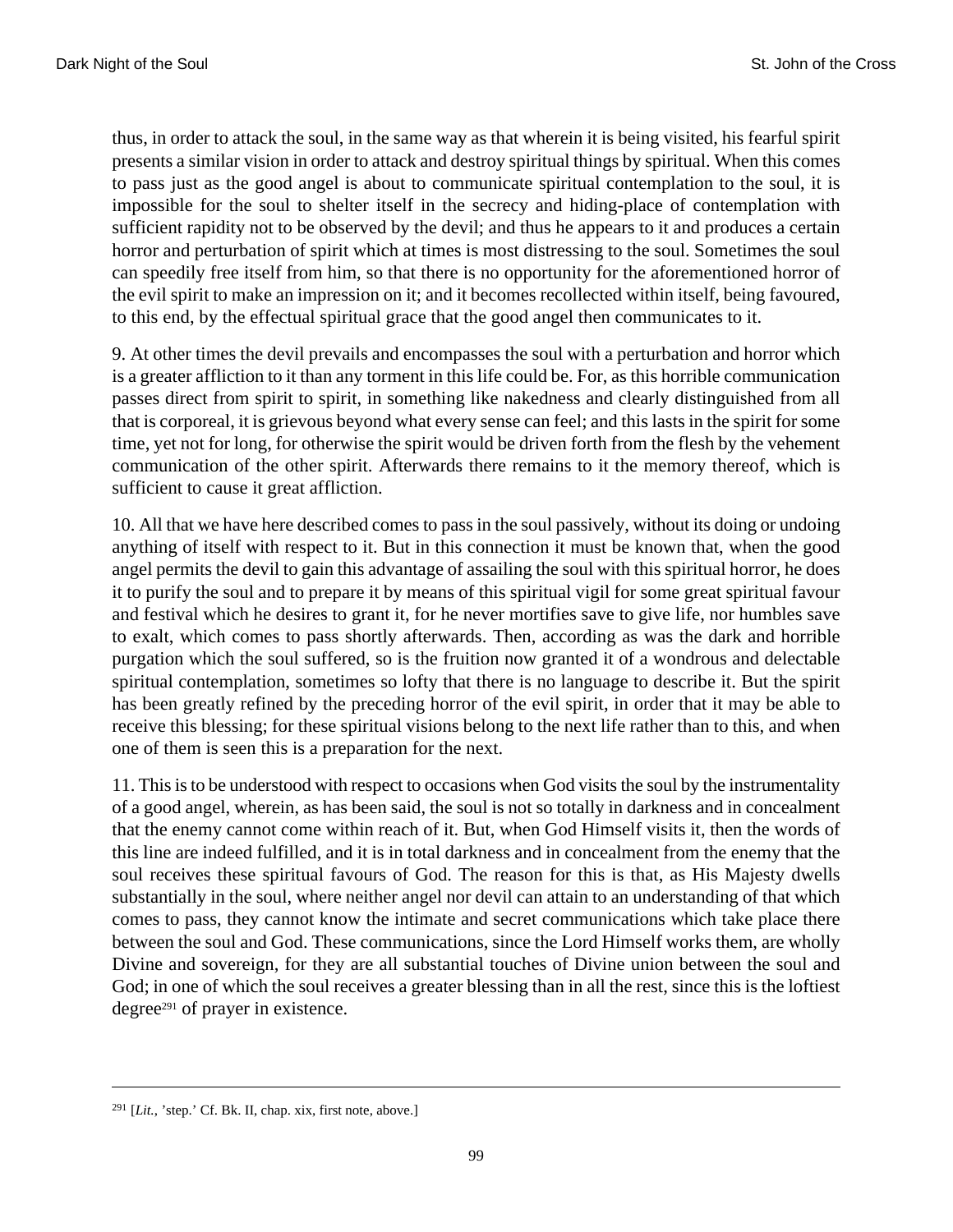12. For these are the touches that the Bride entreated of Him in the Songs, saying: *Osculetur me osculo oris sui*. <sup>292</sup> Since this is a thing which takes place in such close intimacy with God, whereto the soul desires with such yearnings to attain, it esteems and longs for a touch of this Divinity more than all the other favours that God grants it. Wherefore, after many such favours have been granted to the Bride in the said Songs, of which she has sung therein, she is not satisfied, but entreats Him for these Divine touches, saying: ' Who shall give Thee to me, my brother, that I might find Thee alone without, sucking the breasts of my mother, so that I might kiss Thee with the mouth of my soul, and that thus no man should despise me or make bold to attack me.'293 By this she denotes the communication which God Himself alone makes to her, as we are saying, far from all the creatures and without their knowledge, for this is meant by 'alone and without, sucking, etc.'—that is, drying up and draining the breasts of the desires and affections of the sensual part of the soul. This takes place when the soul, in intimate peace and delight, has fruition of these blessings, with liberty of spirit, and without the sensual part being able to hinder it, or the devil to thwart it by means thereof. And then the devil would not make bold to attack it, for he would not reach it, neither could he attain to an understanding of these Divine touches in the substance of the soul in the loving substance of God.

13. To this blessing none attains save through intimate purgation and detachment and spiritual concealment from all that is creature; it comes to pass in the darkness, as we have already explained at length and as we say with respect to this line. The soul is in concealment and in hiding, in the which hiding-place, as we have now said, it continues to be strengthened in union with God through love, wherefore it sings this in the same phrase, saying: 'In darkness and in concealment.'

14. When it comes to pass that those favours are granted to the soul in concealment (that is, as we have said, in spirit only), the soul is wont, during some of them, and without knowing how this comes to pass, to see itself so far with drawn and separated according to the higher and spiritual part, from the sensual and lower portion, that it recognizes in itself two parts so distinct from each other that it believes that the one has naught to do with the other, but that the one is very remote and far withdrawn from the other. And in reality, in a certain way, this is so; for the operation is now wholly spiritual, and the soul receives no communication in its sensual part. In this way the soul gradually becomes wholly spiritual; and in this hiding-place of unitive contemplation its spiritual desires and passions are to a great degree removed and purged away. And thus, speaking of its higher part, the soul then says in this last line:

*My house being now at rest.*<sup>294</sup>

<sup>292</sup> [Canticles i, 1](http://www.ccel.org/b/bible/asv/xml/asv.Song.1.xml#Song.1.1).

<sup>293</sup> [Canticles viii, 1.](http://www.ccel.org/b/bible/asv/xml/asv.Song.8.xml#Song.8.1)

<sup>294</sup> The word translated 'at rest' is a past participle: more literally, 'stilled.'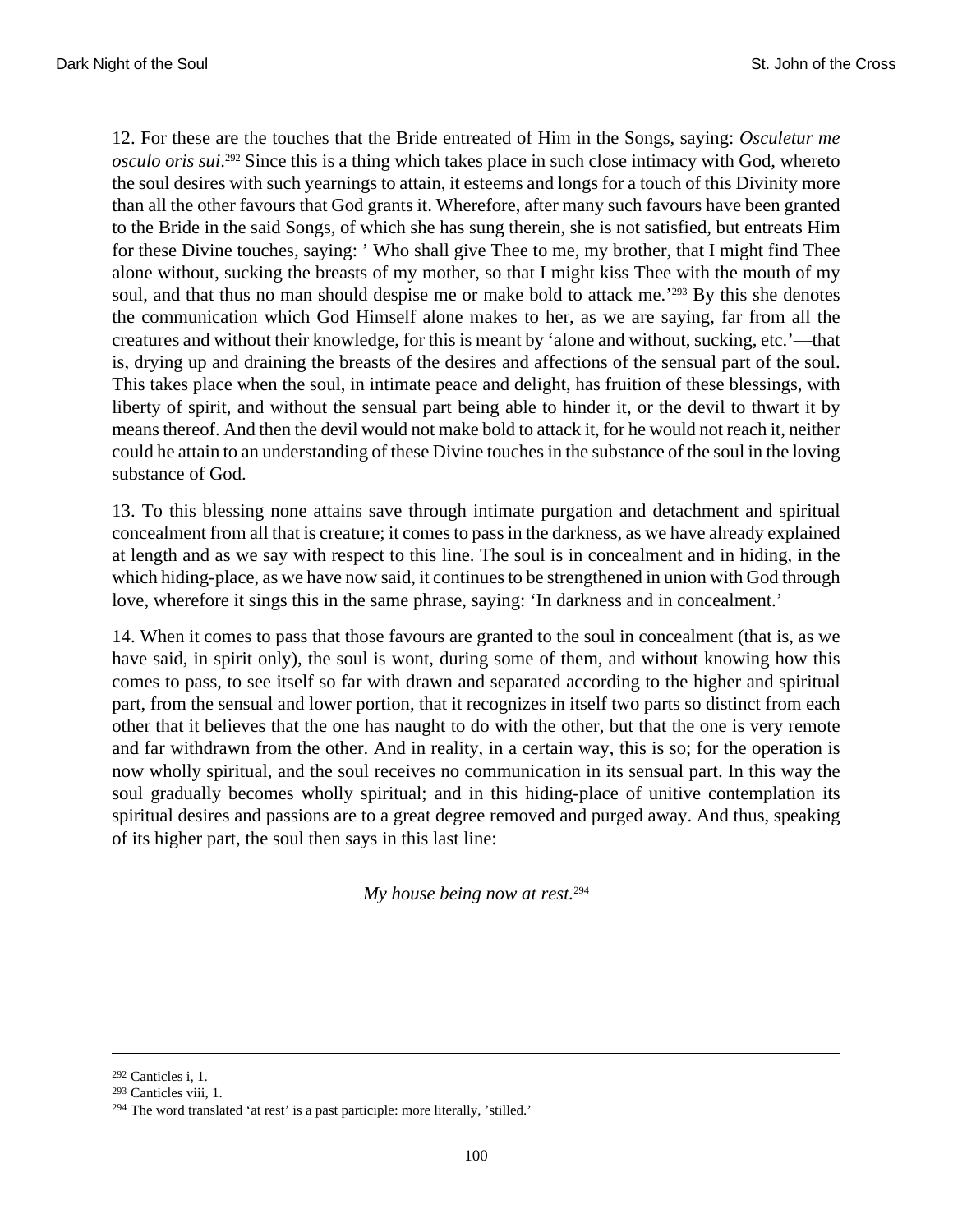### **CHAPTER XXIV**

#### *Completes the explanation of the second stanza.*

THIS is as much as to say: The higher portion of my soul being like the lower part also, at rest with respect to its desires and faculties, I went forth to the Divine union of the love of God.

2. Inasmuch as, by means of that war of the dark night, as has been said, the soul is combated and purged after two manners—namely, according to its sensual and its spiritual part—with its senses, faculties and passions, so likewise after two manners—namely, according to these two parts, the sensual and the spiritual—with all its faculties and desires, the soul attains to an enjoyment of peace and rest. For this reason, as has likewise been said, the soul twice pronounces this line—namely,<sup>295</sup> in this stanza and in the last—because of these two portions of the soul, the spiritual and the sensual, which, in order that they may go forth to the Divine union of love, must needs first be reformed, ordered and tranquillized with respect to the sensual and to the spiritual, according to the nature of the state of innocence which was Adam's.296 And thus this line which, in the first stanza, was understood of the repose of the lower and sensual portion, is, in this second stanza, understood more particularly of the higher and spiritual part; for which reason it is repeated.<sup>297</sup>

3. This repose and quiet of this spiritual house the soul comes to attain, habitually and perfectly (in so far as the condition of this life allows), by means of the acts of the substantial touches of Divine union whereof we have just spoken; which, in concealment, and hidden from the perturbation of the devil, and of its own senses and passions, the soul has been receiving from the Divinity, wherein it has been purifying itself, as I say, resting, strengthening and confirming itself in order to be able to receive the said union once and for all, which is the Divine betrothal between the soul and the Son of God. As soon as these two houses of the soul have together become tranquillized and strengthened, with all their domestics—namely, the faculties and desires—and have put these domestics to sleep and made them to be silent with respect to all things, both above and below, this Divine Wisdom immediately unites itself with the soul by making a new bond of loving possession, and there is fulfilled that which is written in the Book of Wisdom, in these words: *Dum quietum silentium contineret omnia, et nox in suo cursu medium iter haberet, omnipotens sermo tuus Domine* a regalibus sedibus.<sup>298</sup> The same thing is described by the Bride in the Songs,<sup>299</sup> where she says

<sup>295</sup> [*Lit.*, 'twice repeats'—a loosely used phrase.]

<sup>&</sup>lt;sup>296</sup> H omits this last phrase, which is found in all the other Codices, and in e.p. The latter adds: 'notwithstanding that the soul is not wholly free from the temptations of the lower part.' The addition is made so that the teaching of the Saint may not be confused with that of the Illuminists, who supposed the contemplative in union to be impeccable, do what he might. The Saint's meaning is that for the mystical union of the soul with God such purity and tranquillity of senses and faculties are needful that his condition resembles that state of innocence in which Adam was created, but without the attribute of impeccability, which does not necessarily accompany union, nor can be attained by any, save by a most special privilege of God. Cf. St. Teresa's *Interior Castle*, VII, ii. St. Teresa will be found occasionally to explain points of mystical doctrine which St. John of the Cross takes as being understood.

<sup>297</sup> [*Lit.*, 'twice repeated.']

<sup>298</sup> [Wisdom xviii, 14.](http://www.ccel.org/b/bible/asv/xml/asv.Wis.18.xml#Wis.18.14)

<sup>299</sup> [Canticles v, 7](http://www.ccel.org/b/bible/asv/xml/asv.Song.5.xml#Song.5.7).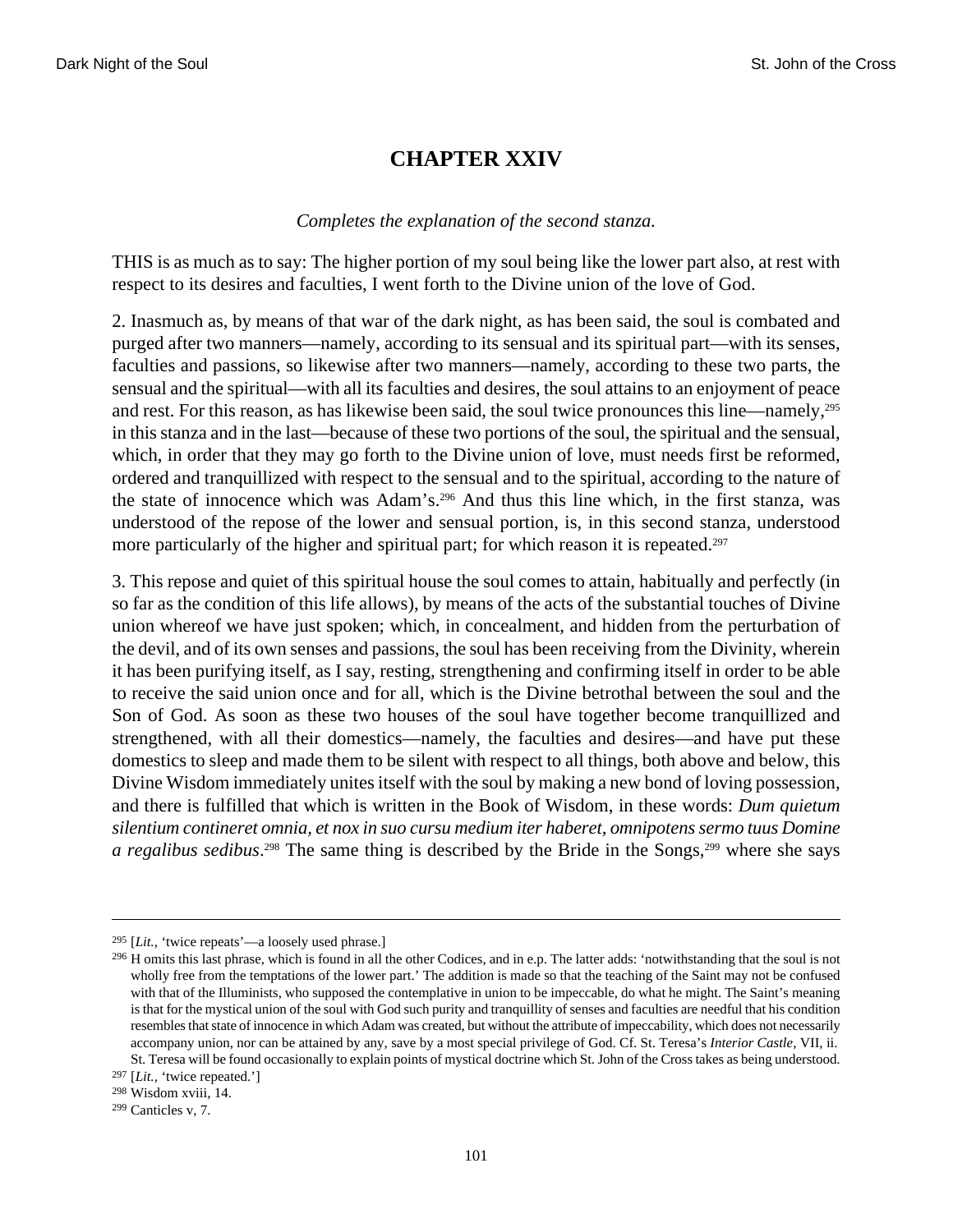that, after she had passed by those who stripped her of her mantle by night and wounded her, she found Him Whom her soul loved.

4. The soul cannot come to this union without great purity, and this purity is not gained without great detachment from every created thing and sharp mortification. This is signified by the stripping of the Bride of her mantle and by her being wounded by night as she sought and went after the Spouse; for the new mantle which belonged to the betrothal could not be put on until the old mantle was stripped off. Wherefore, he that refuses to go forth in the night aforementioned to seek the Beloved, and to be stripped of his own will and to be mortified, but seeks Him upon his bed and at his own convenience, as did the Bride,<sup>300</sup> will not succeed in finding Him. For this soul says of itself that it found Him by going forth in the dark and with yearnings of love.

## **CHAPTER XXV**

*Wherein is expounded the third stanza.*

*In the happy night, In secret, when none saw me, Nor I beheld aught, Without light or guide, save that which burned in my heart.*

## **EXPOSITION**

THE soul still continues the metaphor and similitude of temporal night in describing this its spiritual night, and continues to sing and extol the good properties which belong to it, and which in passing through this night it found and used, to the end that it might attain its desired goal with speed and security. Of these properties it here sets down three.

2. The first, it says, is that in this happy night of contemplation God leads the soul by a manner of contemplation so solitary and secret, so remote and far distant from sense, that naught pertaining to it, nor any touch of created things, succeeds in approaching the soul in such a way as to disturb it and detain it on the road of the union of love.

3. The second property whereof it speaks pertains to the spiritual darkness of this night, wherein all the faculties of the higher part of the soul are in darkness. The soul sees naught, neither looks at aught neither stays in aught that is not God, to the end that it may reach Him, inasmuch as it journeys unimpeded by obstacles of forms and figures, and of natural apprehensions, which are those that are wont to hinder the soul from uniting with the eternal Being of God.

<sup>300</sup> [Canticles iii, 1](http://www.ccel.org/b/bible/asv/xml/asv.Song.3.xml#Song.3.1).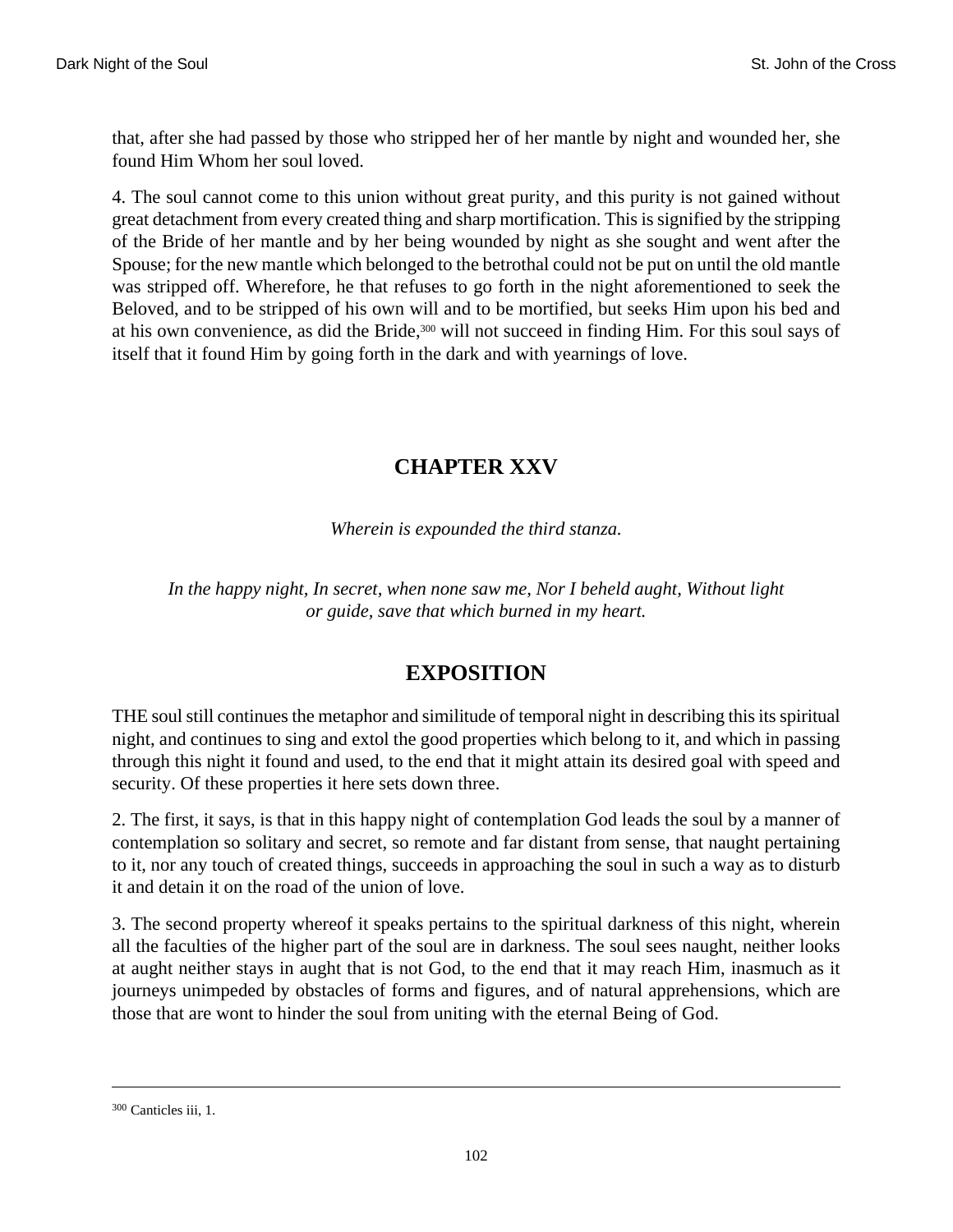4. The third is that, although as it journeys it is supported by no particular interior light of understanding, nor by any exterior guide, that it may receive satisfaction therefrom on this lofty road—it is completely deprived of all this by this thick darkness—yet its love alone, which burns at this time, and makes its heart to long for the Beloved, is that which now moves and guides it, and makes it to soar upward to its God along the road of solitude, without its knowing how or in what manner.

There follows the line:

*In the happy night.*<sup>301</sup>

<sup>301</sup> Thus end the majority of the MSS. Cf. pp. lxviii–lxiii, *Ascent of Mount Carmel* (Image Books edition), 26–27, on the incomplete state of this treatise. The MSS. say nothing of this, except that in the Alba de Tormes MS. we read: 'Thus far wrote the holy Fray John of the Cross concerning the purgative way, wherein he treats of the active and the passive [aspect] of it as is seen in the treatise of the *Ascent of the Mount* and in this of the *Dark Night*, and, as he died, he wrote no more. And hereafter follows the illuminative way, and then the unitive.' Elsewhere we have said that the lack of any commentary on the last five stanzas is not due to the Saint's death, since he lived for many years after writing the commentary on the earlier stanzas.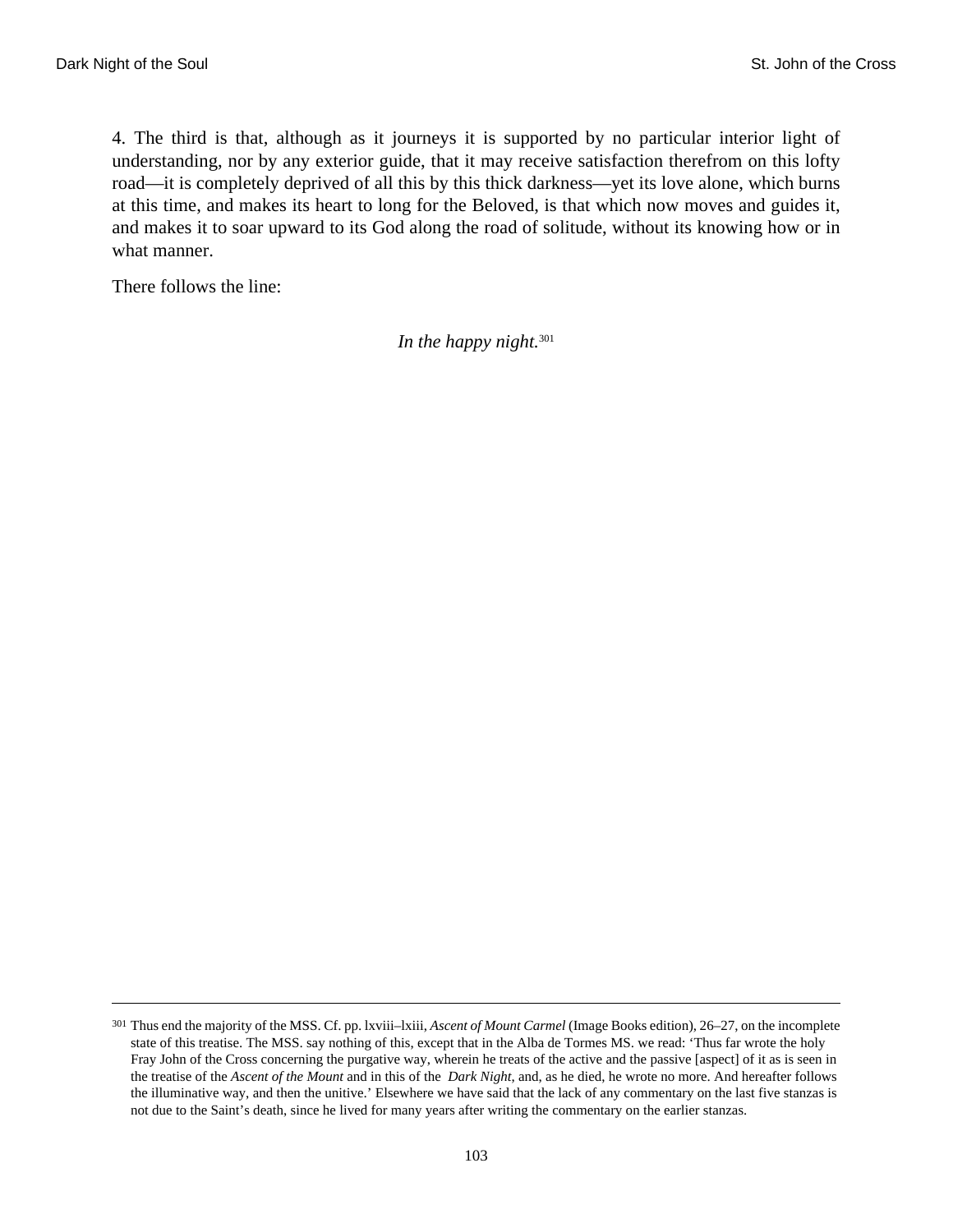# **Indexes**

# **Index of Scripture References**

**Genesis**

[21:8](#page-41-0)  [28:12](#page-91-0) [29:20](#page-93-0)  [30:1](#page-79-0) [30:1](#page-94-0)

#### **Exodus**

[3:2](#page-88-0)  [4:10](#page-88-0) [7:11-22](#page-102-0) [8:7](#page-102-0)  [16:3](#page-66-0) [32:31-32](#page-95-0) [33:5](#page-41-1)

**Numbers**

[11:5-6](#page-35-0)

**Deuteronomy**

[6:5](#page-73-0)

**Job**

[1:1-11](#page-102-1) [2:7-8](#page-42-0)  [3:24](#page-68-0) [7:2-4](#page-73-1)  [7:20](#page-56-0)  [7:20](#page-57-0) [12:22](#page-60-0)  [16:12-16](#page-60-1) [16:13-17](#page-60-1)  [19:21](#page-57-1) [23:6](#page-56-1)  [30:16](#page-69-0) [30:17](#page-68-1) [37:16](#page-89-0)  [41:25](#page-102-2)

**Psalms**

[6:11-12](#page-102-3)  [11:7](#page-75-0)  [12:6](#page-75-0) [16:4](#page-97-0)  [17:4](#page-97-0)  [17:12](#page-85-0) [17:13](#page-56-2)  [17:13](#page-85-1) [18:11](#page-85-0) [18:12](#page-56-2)  [18:12](#page-85-1) [24:15](#page-98-0) [25:15](#page-98-0)  [29:7](#page-61-0) [30:6](#page-61-0) [30:21](#page-86-0)  [31:20](#page-86-0)  [36:4](#page-95-1) [37:4](#page-95-1) [37:9](#page-68-2)  [38:3](#page-44-0)  [38:4](#page-76-0) [38:8](#page-68-2) [38:12](#page-56-3)  [39:2](#page-44-0)  [39:3](#page-76-0) [39:11](#page-56-3) [41:2](#page-94-1) [41:3](#page-39-0)  [42:1](#page-94-1)  [42:2](#page-39-0) [50:12](#page-74-0)  [50:19](#page-47-0) [51:10](#page-74-0) [51:17](#page-47-0)  [58:5](#page-94-2) [58:10](#page-73-2) [58:15-16](#page-73-3)  [59:4](#page-94-2) [59:9](#page-73-2) [59:14-15](#page-73-3)  [62:2](#page-73-4)  [62:3](#page-43-0)  [63:1](#page-73-4) [63:1-2](#page-43-0)  [67:10](#page-92-0) [68:2-4](#page-59-0) [68:9](#page-92-0)  [69:1-3](#page-59-0) [72:21](#page-39-1) [72:22](#page-64-0)  [73:21-22](#page-39-1) [73:22](#page-64-0) [76:4](#page-46-0)  [76:7](#page-46-1)  [76:19-20](#page-89-1)  [77:3-4](#page-46-0) [77:6](#page-46-1)  [77:18-19](#page-89-1)  [83:2](#page-94-3) [83:6](#page-90-0)  [84:2](#page-94-3) [84:7](#page-90-0) [84:9](#page-36-0)  [85:8](#page-36-0) [87:6-8](#page-57-2) [87:9](#page-58-0)  [88:5-7](#page-57-2) [88:8](#page-58-0) [96:2](#page-55-0) [97:2](#page-55-0)  [104:4](#page-92-1)  [105:4](#page-92-1)  [111:1](#page-92-2)  [112:1](#page-92-2)  [118:32](#page-95-2) [119:32](#page-95-2) [122:2](#page-98-1) [123:2](#page-98-1) [138:12](#page-60-2) [139:12](#page-60-2)  [142:3](#page-61-1) [142:7](#page-92-3) [143:3-4](#page-61-1)  [143:7](#page-92-3) [147:17](#page-50-0)

**Proverbs**

[18:12](#page-90-1)

**Song of Solomon**

[1:1](#page-95-3)  [1:1](#page-104-0) [1:3](#page-98-2) [1:4](#page-98-2)  [3:1](#page-106-0) [3:2](#page-92-4)  [3:4](#page-95-4)  [3:7-8](#page-101-0) [3:10](#page-99-0) [4:9](#page-98-3)  [5:7](#page-105-0) [5:8](#page-79-1)  [5:8](#page-92-5)  [6:4](#page-36-1) [6:10](#page-102-3) [8:1](#page-80-0)  [8:1](#page-104-1) [8:5](#page-93-1) **Isaiah**

[5:30](#page-85-2) [19:14](#page-48-0)  [26:9](#page-74-1)  [26:17-18](#page-67-0) [28:9](#page-43-1)  [28:19](#page-43-2) [40:31](#page-94-4) [58:10](#page-42-1)  [64:4](#page-67-1)

**Jeremiah**

[1:6](#page-88-1) [2:2](#page-94-5)  [31:18](#page-48-1)

### **Lamentations**

[1:13](#page-75-1) [3:1-20](#page-60-3)  [3:9](#page-63-0)  [3:9](#page-63-1) [3:17](#page-68-3)  [3:17](#page-69-1) [3:28](#page-63-2) [3:29](#page-98-4)  [3:44](#page-63-3)

#### **Ezekiel**

 $24:10$   $24:11$ 

### **Daniel**

[10:11](#page-95-5)

**Hosea**

[2:20](#page-52-0) [2:20](#page-97-1)  [13:9](#page-83-0)

#### **Jonah**

[2:1](#page-57-3) [2:3-6](#page-58-2)  [2:4-7](#page-58-2)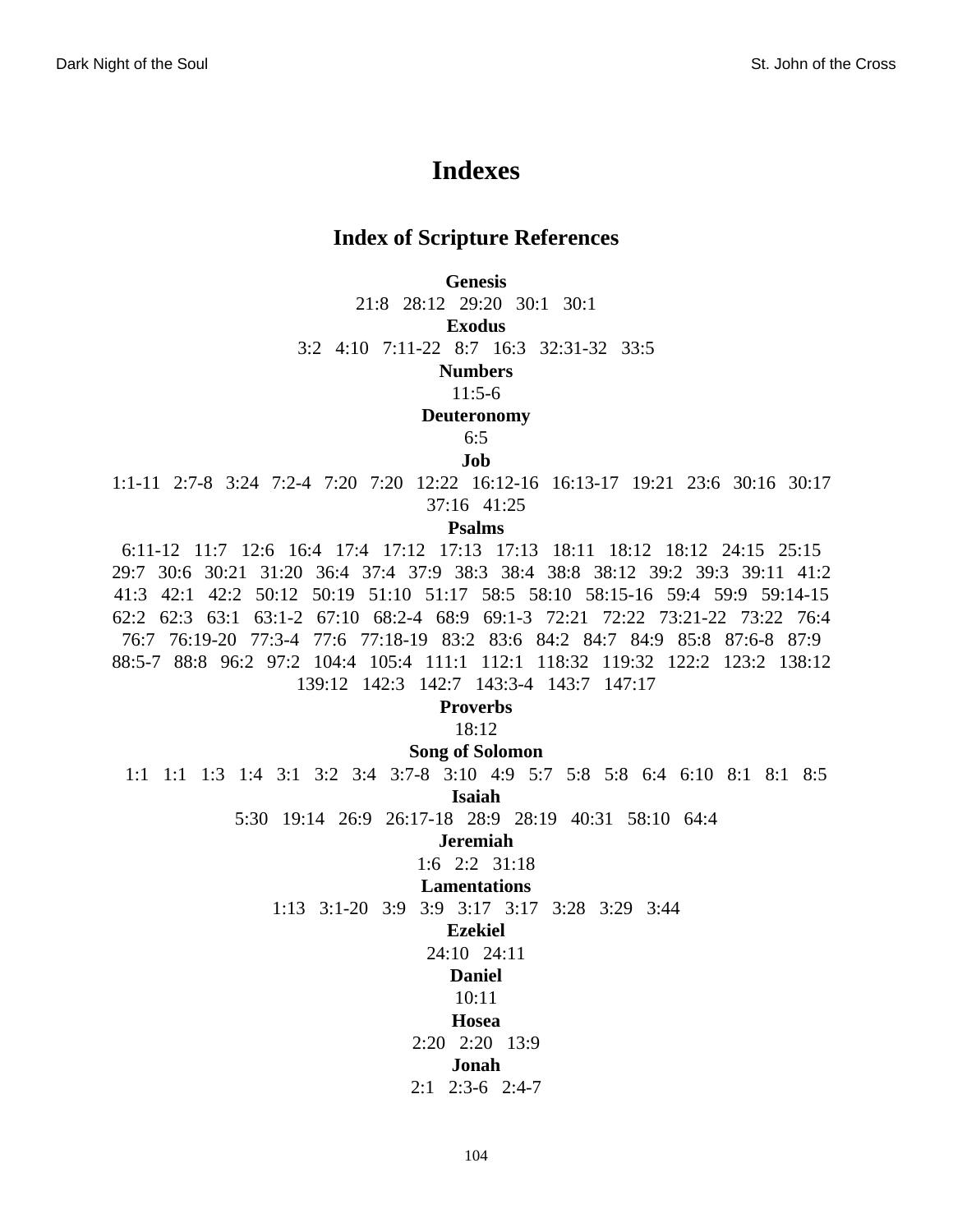**Habakkuk**  $2:1$ **Matthew** [5:8](#page-96-0)  [6:3](#page-101-1) [7:3](#page-21-0)  [7:14](#page-18-0)  [7:14](#page-32-0) [7:14](#page-40-0)  [10:36](#page-81-0) [16:25](#page-31-0) [23:24](#page-21-1)  [25:8](#page-22-0) [27:62-66](#page-78-0) **Luke** [14:11](#page-90-2)  [18:11-12](#page-21-2) **John** [1:5](#page-77-0) [3:2](#page-96-1)  [3:6](#page-27-0) [16:23](#page-96-2) [20](#page-92-6) [20:1](#page-78-0)  [20:15](#page-78-1) **Acts** [7:32](#page-88-2) **Romans** [8:24](#page-99-1) **1 Corinthians** [2:9](#page-67-1)  [2:10](#page-65-0) [13:6](#page-31-1)  [13:7](#page-95-6) [13:11](#page-53-0) **2 Corinthians** [6:10](#page-65-1) **Ephesians** [4:4](#page-80-1) [4:24](#page-53-1) **Philippians** [4:7](#page-68-4) **1 Thessalonians** [5:8](#page-98-5) **1 Peter** [5:9](#page-97-2) **Revelation** [3:8](#page-33-0) **Tobit** [8:2](#page-66-1)  [8:2](#page-67-2) **Wisdom of Solomon** [3:6](#page-59-2)  [7:11](#page-70-0) [7:24](#page-65-2) [9:15](#page-51-0)  [16:21](#page-66-2) [18:14](#page-105-1) **Baruch** [3:31](#page-89-2) **Sirach** [34:9-10](#page-48-2) [51:19-21](#page-70-1)  [51:28-9](#page-70-1)

## **Index of Latin Words and Phrases**

- •[Cor mundum crea in me, Deus](#page-74-2)
- •[Dum Deum in ignis visione suscipiunt, per amorem suaviter arserunt](#page-95-7)
- •[Dum quietum silentium contineret omnia, et nox in suo cursu medium iter haberet, omnipotens](#page-105-2) [sermo tuus Domine a regalibus sedibus](#page-105-2)